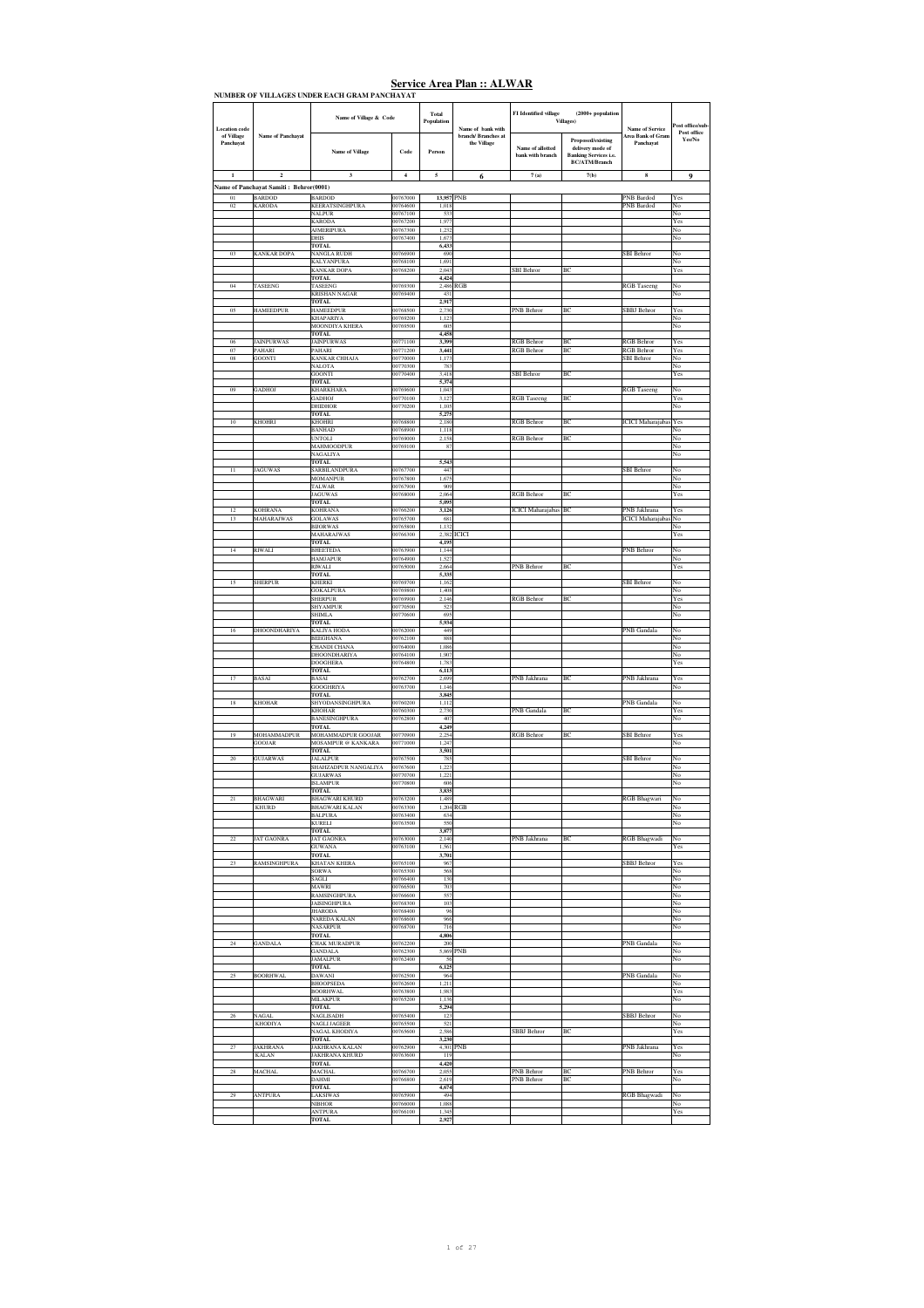|                         | эсг нес та са т кан  тап о так |                                              |      |                                                                                               |                                    |                                      |                                                                                               |                                |          |  |  |
|-------------------------|--------------------------------|----------------------------------------------|------|-----------------------------------------------------------------------------------------------|------------------------------------|--------------------------------------|-----------------------------------------------------------------------------------------------|--------------------------------|----------|--|--|
|                         |                                | NUMBER OF VILLAGES UNDER EACH GRAM PANCHAYAT |      |                                                                                               |                                    |                                      |                                                                                               |                                |          |  |  |
| <b>Location</b> code    |                                | Name of Village & Code                       |      | Total<br><b>FI</b> Identified village<br><b>Villages</b> )<br>Population<br>Name of bank with | $(2000 +$ population               | <b>Name of Service</b>               | Post office/sub-<br>Post office                                                               |                                |          |  |  |
| of Village<br>Panchavat | Name of Panchayat              | Name of Village                              | Code | Person                                                                                        | branch/ Branches at<br>the Village | Name of allotted<br>hank with branch | Proposed/existing<br>delivery mode of<br><b>Banking Services i.e.</b><br><b>BC/ATM/Rranch</b> | Area Bank of Gram<br>Panchavat | Yes/No   |  |  |
|                         |                                |                                              |      |                                                                                               |                                    | 7(a)                                 | 7(b)                                                                                          |                                | $\Omega$ |  |  |

**Name of Panchayat Samiti : Nimrana(0002)**

| 01              |                                          |                                         |                      |                |                      |                      |                                                           |                                  |           |
|-----------------|------------------------------------------|-----------------------------------------|----------------------|----------------|----------------------|----------------------|-----------------------------------------------------------|----------------------------------|-----------|
|                 | DOOMROLI                                 | DOOMROLI                                | 00759700             | 3,362<br>1.711 |                      | RGB Majri Kalan BC   |                                                           | RGB Bhagwadi Ka Yes              |           |
|                 |                                          | NAISARANA<br>TOTAL                      | 00760100             | 5,073          |                      |                      |                                                           |                                  | No        |
| 02              | AKLEEMPURA                               | <b>AKLEEMPURA</b>                       | 00759800             | 838            |                      |                      |                                                           | RGB Bhagwadi Ka                  | Yes       |
|                 |                                          | NIHALPURA                               | 00759900             | 793            |                      |                      |                                                           |                                  | No        |
|                 |                                          | <b>NAREDA KHURD</b>                     | 00760000             | 928            |                      |                      |                                                           |                                  | No        |
| 03              | KAYSA                                    | TOTAL<br>KAYSA                          | 00759600             | 2,559<br>3,515 |                      | RGB Majri Kalan      | BC                                                        | RGB Majri Kalan                  | Yes       |
| 04              | RAIWANA                                  | RAIWANA                                 | 00759400             | 1,889          |                      |                      |                                                           | RGB Majri Kalan                  | No        |
|                 |                                          | TALWANA                                 | 00759500             | 1,945          |                      |                      |                                                           |                                  | Yes       |
|                 |                                          | <b>TOTAL</b>                            |                      | 3,834          |                      |                      |                                                           |                                  |           |
| 05              | DAUSOD                                   | <b>DAUSOD</b><br><b>BANTHALA</b>        | 00759200<br>00759300 | 3,016<br>741   |                      | RGB Majri Kalan      | BC                                                        | RGB Majri Kalan                  | Yes<br>No |
|                 |                                          | TOTAL                                   |                      | 3,757          |                      |                      |                                                           |                                  |           |
| 06              | BEECHPURI                                | BEECHPURI                               | 00761800             | 1,639          |                      |                      |                                                           | <b>BOB</b> Neemrana              | No        |
|                 |                                          | PEEPLI                                  | 00761900             | 1,966          |                      |                      |                                                           |                                  | Yes       |
|                 |                                          | <b>FATEHPURA</b>                        | 00764200             | 722            |                      |                      |                                                           |                                  | No        |
| 07              | KOLILA JOGA                              | <b>TOTAL</b><br>KOLILA SANGA            | 00764300             | 4,327<br>1,639 |                      |                      |                                                           | PNB Neemrana                     | No        |
|                 |                                          | KOLILA JOGA                             | 00764400             | 1,901          |                      |                      |                                                           |                                  | Yes       |
|                 |                                          | KOLILA RAWAD                            | 00764500             | 758            |                      |                      |                                                           |                                  | No        |
|                 |                                          | BANTKHANI                               | 00764700             | 1,018          |                      |                      |                                                           |                                  | No        |
| ${\bf 08}$      | PRATAPSINGH                              | <b>TOTAL</b><br>KALIPAHARI              | 00761400             | 5,316<br>476   |                      |                      |                                                           | Syndicate Bank Ne                | No        |
|                 | PURA                                     | MAJRAKATH                               | 00761500             | 878            |                      |                      |                                                           |                                  | No        |
|                 |                                          | <b>MOHALARIYAN</b>                      | 00761600             | 1,127          |                      |                      |                                                           |                                  | No        |
|                 |                                          | PRATAPSINGHPURA                         | 00761700             | 1,456          |                      |                      |                                                           |                                  | Yes       |
| 09              | DAULATSINGH                              | <b>TOTAL</b><br>UMRAOGARH               | 00758400             | 3,937<br>262   |                      |                      |                                                           | SBBJ Neemrana                    | No        |
|                 | PURA                                     | <b>KUNDANSINGHPURA</b>                  | 00760700             | 566            |                      |                      |                                                           |                                  | No        |
|                 |                                          | DAULATSINGHPURA                         | 00760800             | 1,915          |                      |                      |                                                           |                                  | No        |
|                 |                                          | MADHOSINGHPURA                          | 00760900             | 1,357          |                      |                      |                                                           |                                  | No        |
|                 |                                          | <b>TOTAL</b>                            |                      | 4,100          |                      |                      |                                                           |                                  |           |
| $10\,$          | MAJRI KALAN                              | MAJARI KHURD<br><b>KHATIWAS</b>         | 00759100<br>00760400 | 12             | 1,844 RGB            |                      |                                                           | RGB Majri Kalan                  | No<br>No  |
|                 |                                          | MAJRI KALAN                             | 00760500             | 3,484          |                      |                      |                                                           |                                  | Yes       |
|                 |                                          | <b>TOTAL</b>                            |                      | 5,340          |                      |                      |                                                           |                                  |           |
| $11\,$          | MAJRA                                    | MAJRA                                   | 00756400             |                | 2,056 RGB            |                      |                                                           | RGB Majra                        | No        |
|                 |                                          | <b>BASAI BHOPALSINGH</b><br>TOTAL       | 00756500             | 2,059<br>4,115 |                      | PNB Neemrana         | BC                                                        |                                  | No        |
| 12              | RODWAL                                   | BHEEMSINGHPURA                          | 00758700             | 811            |                      |                      |                                                           | RGB Majra                        | No        |
|                 |                                          | MUKANDSINGHPURA                         | 00758800             | 251            |                      |                      |                                                           |                                  | No        |
|                 |                                          | <b>HEERAGARH</b>                        | 00758900             |                |                      |                      |                                                           |                                  | No        |
|                 |                                          | <b>RODWAL</b><br><b>BIJAISINGHPURA</b>  | 00759000<br>00760600 | 2,221<br>1,180 |                      | PNB Neemrana         | BC                                                        |                                  | Yes<br>No |
|                 |                                          | TOTAL                                   |                      | 4,463          |                      |                      |                                                           |                                  |           |
| $13\,$          | NANAGWAS                                 | <b>ADEEND</b>                           | 00754700             | 1,109          |                      |                      |                                                           | <b>SBBJ</b> Mandhan              | No        |
|                 |                                          | NANAGWAS                                | 00755500             | 1,843          |                      |                      |                                                           |                                  | Yes       |
|                 |                                          | CHAWADI<br><b>TOTAL</b>                 | 00755600             | 1,209<br>4.163 |                      |                      |                                                           |                                  | No        |
| $14\,$          | <b>KANHAWAS</b>                          | <b>DHEEKWAR</b>                         | 00756200             | 1,757          |                      |                      |                                                           | RGB Majra                        | No        |
|                 |                                          | KANHAWAS                                | 00756300             | 2,241          |                      | SBBJ Mandhan         |                                                           |                                  | Yes       |
|                 |                                          | <b>TOTAL</b>                            |                      | 3,998          |                      |                      |                                                           |                                  |           |
| 15              | <b>SALARPUR</b>                          | <b>SALARPUR</b><br><b>NAGHORI</b>       | 00758500<br>00758600 | 2,035<br>1.651 |                      | PNB Neemrana         | BС                                                        | CBI Neemrana                     | No<br>Yes |
|                 |                                          | TOTAL                                   |                      | 3,686          |                      |                      |                                                           |                                  |           |
| 16              | NEEMRANA                                 | NEEMRANA                                | 00758300             | 4,217          |                      |                      | ACCB, BOB, Canara Bank, CBI, HDFC, ICICI, IDBI, IOB, Kota | SBI Neemrana                     | Yes       |
| 17              | MANDHAN                                  | MANDHAN                                 | 00754600             |                | 3,514 SBBJ           |                      |                                                           | SBBJ Mandhan                     | Yes       |
| $18\,$          | GHEELOT                                  | PRATAPPUR CHAK NO.<br><b>GHEELOT</b>    | 00756700<br>00756800 | 453<br>2.859   |                      | PNB Neemrana         | BC                                                        | RGB Majra                        | No<br>Yes |
|                 |                                          | PRATAPPUR CHAK NO. 3                    | 00756900             | 260            |                      |                      |                                                           |                                  | No        |
|                 |                                          | <b>TOTAL</b>                            |                      | 3,572          |                      |                      |                                                           |                                  |           |
| 19              | DABARWAS                                 | <b>DABARWAS</b>                         | 00755700             | 2,436          |                      | SBBJ Neemrana        | BC                                                        | SBBJ Mandhan                     | Yes       |
|                 |                                          |                                         |                      |                |                      |                      |                                                           |                                  | No        |
|                 |                                          | <b>BEERANWAS</b>                        | 00755800             | 1,867          |                      |                      |                                                           |                                  |           |
|                 |                                          | <b>TOTAL</b>                            |                      | 4,303          |                      |                      |                                                           |                                  |           |
| 20              | FAULADPUR                                | FAULADPUR<br><b>BAORI</b>               | 00761100<br>00761200 | 3,035<br>488   |                      | PNB Shahajahanpur BC |                                                           | PNB Shahajahanpu                 | Yes<br>No |
|                 |                                          | <b>ISRISINGHPURA</b>                    | 00761300             | 441            |                      |                      |                                                           |                                  | No        |
|                 |                                          | <b>TOTAL</b>                            |                      | 3,964          |                      |                      |                                                           |                                  |           |
| 21              | SHAHJAHANPUR                             | SHAHJAHANPUR                            | 00758000             |                | 8,682 PNB, SBBJ, RGB |                      |                                                           | PNB Shahajahanpu                 | Yes       |
| $22\,$          | JONAYCHA<br><b>KHURD</b>                 | <b>JONAYCHA KHURD</b>                   | 00757700             | 2,834<br>273   |                      | PNB Shahajahanpur BC |                                                           | SBBJ Shahajahanpi Yes            |           |
|                 |                                          | <b>BANI JONAYCHA</b><br><b>TOTAL</b>    | 00757800             | 3,107          |                      |                      |                                                           |                                  | No        |
| 23              | <b>GOOGAL KOTA</b>                       | <b>GOOGAL KOTA</b>                      | 00757300             | 2.601          |                      | SBBJ Neemrana        | ВC                                                        | SBBJ Shahajahanpu                | Yes       |
|                 |                                          | <b>CHAUBARA</b>                         | 00757900             | 2,049          |                      | PNB ShahajahanpurBC  |                                                           |                                  | Yes       |
|                 |                                          | <b>TOTAL</b>                            |                      | 4.650          |                      |                      |                                                           |                                  |           |
| $\sqrt{24}$     | KUTEENA                                  | KUTEENA<br><b>KANKAR</b>                | 00757100<br>00757200 | 3,357<br>2,908 | PNB                  | PNB Kutina           | BC                                                        | PNB Kuteena                      | Yes<br>No |
|                 |                                          | TOTAL                                   |                      | 6,265          |                      |                      |                                                           |                                  |           |
| 25              | <b>GIGLANA</b>                           | <b>GIGLANA</b>                          | 00755400             | 4,176          |                      | PNB Shahajahanpur BC |                                                           | <b>SBBJ</b> Mandhana             | Yes       |
| 26              | SHRIYANI                                 | <b>BATANA</b>                           | 00757000             | 404            |                      |                      |                                                           |                                  | No        |
|                 |                                          | SHRIYANI<br><b>SANSEDI</b>              | 00757400<br>00757600 | 2,173<br>1.416 |                      | PNB Neemrana         | ВC                                                        |                                  | Yes<br>No |
|                 |                                          | TOTAL                                   |                      | 3,993          |                      |                      |                                                           |                                  |           |
| 27              | <b>JONAYCHA</b>                          | PRATAPPUR CHAK NO. 2                    | 00756600             | 390            |                      |                      |                                                           | PNB Shahajahanpu                 | No        |
|                 | KALAN                                    | JONAYCHA KALAN                          | 00757500             | 1,288          |                      |                      |                                                           |                                  | Yes       |
|                 |                                          | DHODHAKARI                              | 00758100             | 336<br>940     |                      |                      |                                                           |                                  | No        |
|                 |                                          | <b>BELNI</b><br><b>JANAKSINGHPURA</b>   | 00758200<br>00761000 | 634            |                      |                      |                                                           |                                  | No<br>No  |
|                 |                                          | TOTAL                                   |                      | 3,588          |                      |                      |                                                           |                                  |           |
| 28              | SANTO                                    | PORULA                                  | 00754900             | 738            |                      |                      |                                                           | PNB Kuteena                      | No        |
|                 |                                          | SANTO                                   | 00755100             | 1.484          |                      |                      |                                                           |                                  | Yes       |
|                 |                                          | <b>BEEGHANA JAT</b><br><b>RAISARANA</b> | 00755200<br>00755300 | 1,026<br>1.818 |                      |                      |                                                           |                                  | No<br>Yes |
|                 |                                          | <b>TOTAL</b>                            |                      | 5,066          |                      |                      |                                                           |                                  |           |
| 29              | <b>MAHTAWAS</b>                          | <b>MAHTAWAS</b>                         | 00754800             | 2,606          |                      | SBBJ Mandhan         | BC                                                        | <b>SBBJ</b> Mandhan              | Yes       |
|                 |                                          | <b>NAGLI BALAI</b>                      | 00755000             | 2,878          |                      | RGB Majri Kalan      | BC                                                        |                                  | Yes       |
| 30              | <b>KHOONDROT</b>                         | <b>TOTAL</b><br><b>ANANDPUR</b>         | 00755900             | 5,484<br>1,278 |                      |                      |                                                           | SBBJ Mandhan                     | No        |
|                 |                                          | VIJAYNAGAR                              | 00756000             | 1,216          |                      |                      |                                                           |                                  | No        |
|                 |                                          | KHOONDROT                               | 00756100             | 2.983          |                      | SBBJ Mandhan         | BC                                                        |                                  | Yes       |
|                 |                                          | TOTAL                                   |                      | 5,477          |                      |                      |                                                           |                                  |           |
| $\overline{31}$ | HUDIYA KALAN                             | <b>JAITPUR</b>                          | 00754000             | 1,327          |                      |                      |                                                           | <b>RGB</b> Kathuwas              | No        |
|                 |                                          | HUDIYA KALAN<br><b>CHAK RAMDAS</b>      | 00754100<br>00754200 | 1,955          |                      |                      |                                                           |                                  | Yes<br>No |
|                 |                                          | <b>TOTAL</b>                            |                      | 3,282          |                      |                      |                                                           |                                  |           |
| 32              | <b>KATHOOWAS</b>                         | HUDIYA KHURD                            | 00754300             | 1,810          |                      |                      |                                                           | <b>RGB Kathuwas</b>              | No        |
|                 |                                          | <b>KATHOOWAS</b>                        | 00754400             |                | 1.623 RGB            |                      |                                                           |                                  | Yes       |
|                 |                                          | <b>MANGALPUR</b><br><b>TOTAL</b>        | 00754500             | 773<br>4,206   |                      |                      |                                                           |                                  | No        |
| $33\,$          | PARTAPUR                                 | RAMCHANDRAPURA                          | 00753600             | 1,002          |                      |                      |                                                           | <b>RGB</b> Kathuwas              | No        |
|                 |                                          | RAGHUNATHPURA                           | 00753700             | 298            |                      |                      |                                                           |                                  | No        |
|                 |                                          | <b>BEENJHPUR</b>                        | 00753800             | 1,025          |                      |                      |                                                           |                                  | No        |
|                 |                                          | <b>PARTAPUR</b>                         | 00753900             | 1,275          |                      |                      |                                                           |                                  | Yes       |
|                 |                                          | <b>TOTAL</b>                            |                      | 3,600          |                      |                      |                                                           |                                  |           |
|                 |                                          |                                         |                      |                |                      |                      |                                                           |                                  |           |
|                 | Name of Panchayat Samiti: Mandawar(0003) |                                         |                      |                |                      |                      |                                                           |                                  |           |
| 01<br>02        | <b>BEHROR JAT</b><br><b>JALWAS</b>       | <b>BEHROR JAT</b><br><b>MANETHI</b>     | 00773000<br>00772700 | 988            | 3,116 PNB            |                      |                                                           | PNB Jat Behror<br>PNB Jat Behror | Yes<br>No |
|                 |                                          | <b>JALWAS</b>                           | 00772800             | 1,542          |                      |                      |                                                           |                                  | Yes       |
|                 |                                          | <b>MOLAWAS</b>                          | 00772900             | 1,842          |                      |                      |                                                           |                                  | No        |
| 03              | MUNDANWARA                               | TOTAL<br>HULMANA KHURD                  | 00772500             | 4,372<br>860   |                      |                      |                                                           | PNB Jat Behror                   | No        |

**TOTAL 4,553**

KALAN BHOJPURI 00772600 766 No MUNDANWARA KALAN 00773300 2,133 RGB Ajarka BC 7 Yes SHAHJADPUR 00773500 794 No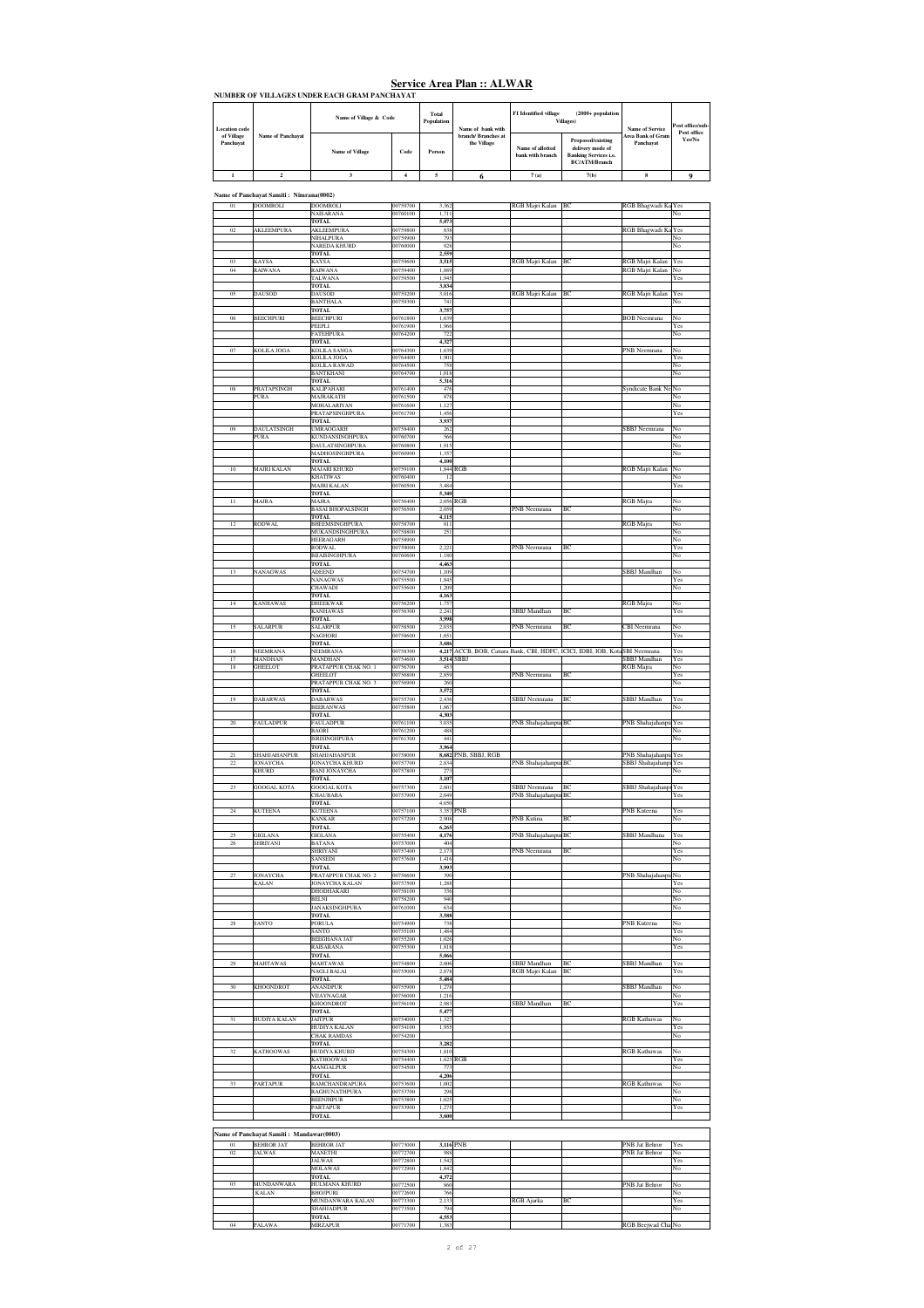| <b>Location</b> code    |                                  | Name of Village & Code                    |                      | Total<br>Population | Name of bank with                  | FI Identified village                | $(2000 + population$<br>Villages)                                                             | <b>Name of Service</b>         | st office/sub<br>Post office                                                           |
|-------------------------|----------------------------------|-------------------------------------------|----------------------|---------------------|------------------------------------|--------------------------------------|-----------------------------------------------------------------------------------------------|--------------------------------|----------------------------------------------------------------------------------------|
| of Village<br>Panchayat | <b>Name of Panchayat</b>         | <b>Name of Village</b>                    | Code                 | Person              | branch/ Branches at<br>the Village | Name of allotted<br>bank with branch | Proposed/existing<br>delivery mode of<br><b>Banking Services i.e.</b><br><b>BC/ATM/Branch</b> | Area Bank of Gram<br>Panchayat | Yes/No.                                                                                |
| $\,$ 1 $\,$             | $\mathbf 2$                      | $\mathbf{3}$                              | $\overline{4}$       | 5                   | 6                                  | $7\;(\mathrm{a})$                    | 7(b)                                                                                          | 8                              | 9                                                                                      |
|                         |                                  | <b>BEEROD</b>                             | 00771800             | 1,337               |                                    |                                      |                                                                                               |                                | No                                                                                     |
|                         |                                  | PALAWA                                    | 00771900             | 2,295               |                                    | RGB Ajarka                           | BC                                                                                            |                                | Yes                                                                                    |
|                         |                                  | TOTAL.                                    |                      | 5.015               |                                    |                                      |                                                                                               |                                |                                                                                        |
| 05                      | <b>REEIWAD</b><br><b>CHAUHAN</b> | GADLI.<br><b>BEEJWAD CHAUHAN</b>          | 00772000<br>00772300 | 1 1 6 6             | 4,163 RGB                          |                                      |                                                                                               | RGB Beejwad Cha                | No<br>Yes                                                                              |
|                         |                                  | HULMANA KALAN                             | 00772400             | 547                 |                                    |                                      |                                                                                               |                                | No                                                                                     |
|                         |                                  | <b>TOTAL</b>                              |                      | 5,876               |                                    |                                      |                                                                                               |                                |                                                                                        |
| 06                      | <b>GADOOWAS</b>                  | DADHIYA                                   | 00772100             | 1,443               |                                    |                                      |                                                                                               | RGB Beejwad Cha                | Yes                                                                                    |
|                         |                                  | <b>GADOOWAS</b>                           | 00772200             | 2,470               |                                    | RGB Beejwar Chau BC                  |                                                                                               |                                | Yes                                                                                    |
| 07                      |                                  | <b>TOTAL</b>                              | 00773400             | 3.913<br>621        |                                    |                                      |                                                                                               |                                | No                                                                                     |
|                         | <b>KARNI KOT</b>                 | MUNDANWARA KHURD<br><b>KARNI KOT</b>      | 00776100             | 2.645               |                                    | RGB Rajwada                          | RC                                                                                            | <b>RGB</b> Sodawas             | Yes                                                                                    |
|                         |                                  | SWAROOP SARAI                             | 00776500             | 1,200               |                                    |                                      |                                                                                               |                                | No                                                                                     |
|                         |                                  | TOTAL                                     |                      | 4,466               |                                    |                                      |                                                                                               |                                |                                                                                        |
| 08                      | <b>MAJRI KHOLA</b>               | PADMARA KALAN                             | 00776400             | 926                 |                                    |                                      |                                                                                               | <b>RGB</b> Sodawas             | No                                                                                     |
|                         |                                  | PADMARA KHURD                             | 00779000             | 1.838               |                                    |                                      |                                                                                               |                                | Yes                                                                                    |
|                         |                                  | <b>BAPDOLI</b>                            | 00779100             | 473                 |                                    |                                      |                                                                                               |                                | No                                                                                     |
|                         |                                  | <b>MAIRLKHOLA</b><br>TOTAL                | 00779200             | 1377<br>4,614       |                                    |                                      |                                                                                               |                                | No                                                                                     |
| 09                      | <b>BHOONGARA</b>                 | SANOLI                                    | 00773100             | 1,983               |                                    |                                      |                                                                                               | PNB Jat Behror                 | Yes                                                                                    |
|                         | AHEER                            | <b>BHOONGARA THETHAR</b>                  | 00773200             | 44                  |                                    |                                      |                                                                                               |                                | No                                                                                     |
|                         |                                  | <b>BHOONGARA AHEER</b>                    | 00776200             | 1,381               |                                    |                                      |                                                                                               |                                | Yes                                                                                    |
|                         |                                  | <b>KHOHRI</b>                             | 00776300             | 763                 |                                    |                                      |                                                                                               |                                | No                                                                                     |
| 10                      | <b>SEEL GAON</b>                 | <b>TOTAL</b><br><b>SEEL GAON</b>          | 00774400             | 4.171<br>2.300      |                                    |                                      | BC                                                                                            | <b>RGB</b> Ajerka              | Yes                                                                                    |
|                         |                                  | <b>BHAGOLAJAT</b>                         | 00774800             | 1364                |                                    | RGB Ajarka                           |                                                                                               |                                | No                                                                                     |
|                         |                                  | <b>TOTAL</b>                              |                      | 3,664               |                                    |                                      |                                                                                               |                                |                                                                                        |
| $\overline{11}$         | MANKA                            | RAMSINGHPURA                              | 00771400             | 797                 |                                    |                                      |                                                                                               | RGB Beejwad Cha                | No                                                                                     |
|                         |                                  | MANKA                                     | 00771500             | 1,826               |                                    |                                      |                                                                                               |                                | Yes                                                                                    |
|                         |                                  | <b>TOTAL</b>                              |                      | 2,623               |                                    |                                      |                                                                                               |                                |                                                                                        |
| 12                      | <b>BAWAD</b>                     | <b>BAWAD</b>                              | 00771300             | 2.980               |                                    | SBBJ Shahajahanpu BC                 |                                                                                               | RGB Beejwad Cha                | Yes                                                                                    |
|                         |                                  | <b>LAMACHPUR</b><br>TOTAL                 | 00771600             | 522<br>3,502        |                                    |                                      |                                                                                               |                                | No                                                                                     |
| 13                      | <b>KHANPUR</b>                   | <b>KHANPUR AHEER</b>                      | 00777700             | 1,740               |                                    |                                      |                                                                                               | SBBJ Mundawar                  | Yes                                                                                    |
|                         | AHEER                            | MANDHA                                    | 00777800             | 1,286               |                                    |                                      |                                                                                               |                                | No                                                                                     |
|                         |                                  | GARHI                                     | 00778000             | 939                 |                                    |                                      |                                                                                               |                                | No                                                                                     |
|                         |                                  | <b>TOTAL</b>                              |                      | 3.965               |                                    |                                      |                                                                                               |                                |                                                                                        |
| 14                      | <b>NARKA</b>                     | SIROD KALAN                               | 00774000             | 751                 |                                    |                                      |                                                                                               | <b>RGB</b> Ajarka              | No                                                                                     |
|                         |                                  | <b>NANGAL SIYA</b><br><b>AJARKA</b>       | 00774100<br>00774200 | 582                 | 1,476 RGB                          |                                      |                                                                                               |                                | No.<br>$\operatorname*{Yes}% \left( X\right) \equiv\operatorname*{Yes}\left( X\right)$ |
|                         |                                  | <b>TOTAL</b>                              |                      | 2,809               |                                    |                                      |                                                                                               |                                |                                                                                        |
| 15                      | <b>DARBARPUR</b>                 | <b>BHAGOLA AHEER</b>                      | 00774300             | 1,404               |                                    |                                      |                                                                                               | <b>RGB</b> Ajarka              | No                                                                                     |
|                         |                                  | DARBARPUR                                 | 00774900             | 1,911               |                                    |                                      |                                                                                               |                                | No                                                                                     |
|                         |                                  | TOTAL                                     |                      | 3,315               |                                    |                                      |                                                                                               |                                |                                                                                        |
| 16                      | <b>SIHALI KHURD</b>              | <b>NAHAR KHERA</b><br><b>SIHALI KHURD</b> | 00777200<br>00777300 | 749<br>1.644        |                                    |                                      |                                                                                               | <b>RGB</b> Ajarka              | No<br>No                                                                               |
|                         |                                  | HADA HERI                                 | 00777400             | 970                 |                                    |                                      |                                                                                               |                                | No                                                                                     |
|                         |                                  | SIHALI KALAN                              | 00777500             | 1,084               |                                    |                                      |                                                                                               |                                | $\operatorname*{Yes}% \left( X\right) \equiv\operatorname*{Yes}\left( X\right)$        |
|                         |                                  | RADWA                                     | 00777600             | 1,412               |                                    |                                      |                                                                                               |                                | No                                                                                     |
|                         |                                  | <b>TOTAL</b>                              |                      | 5,859               |                                    |                                      |                                                                                               |                                |                                                                                        |
| 17                      | <b>MUNDAWAR</b>                  | <b>GANDHI NAGAR</b>                       | 00778100<br>00778200 | 1,819<br>5.682      |                                    |                                      |                                                                                               | SBBJ Mundawar                  | No                                                                                     |
|                         |                                  | MUNDAWAR<br>TOTAL.                        |                      | 7.501               | ACCB, RGB, SBBJ                    |                                      |                                                                                               |                                | Yes                                                                                    |
| 18                      | <b>SHYOPUR</b>                   | <b>TINKIRURI</b>                          | 00777900             | 1,527               |                                    |                                      |                                                                                               | SBBJ Mundawar                  | No                                                                                     |
|                         |                                  | <b>SHYOPUR</b>                            | 00780500             | 1,149               |                                    |                                      |                                                                                               |                                | Yes                                                                                    |
|                         |                                  | RENAGIRI                                  | 00780600             | 1,180               |                                    |                                      |                                                                                               |                                | No                                                                                     |
|                         |                                  | MOHAMMADPUR                               | 00780800             | 1.341               |                                    |                                      |                                                                                               |                                | No                                                                                     |
| 19                      | <b>BHANOT</b>                    | TOTAL<br>SUNDARWARI                       | 00775000             | 5,197<br>93         |                                    |                                      |                                                                                               | <b>RGB</b> Ajarka              | No                                                                                     |
|                         |                                  | <b>BHANOT</b>                             | 00775100             | 915                 |                                    |                                      |                                                                                               |                                | Yes                                                                                    |
|                         |                                  | <b>MAIRA</b>                              | 00775200             | 1.165               |                                    |                                      |                                                                                               |                                | No                                                                                     |
|                         |                                  | <b>JOGAWAD</b>                            | 00777000             | 989                 |                                    |                                      |                                                                                               |                                | No                                                                                     |
|                         |                                  | <b>TOTAL</b>                              |                      | 4.003               |                                    |                                      |                                                                                               |                                |                                                                                        |
| $\overline{20}$         | SARAI KALAN                      | ARAI KALAN                                | 00773800             | 1,709               |                                    |                                      |                                                                                               | RGB Rajwada                    | Yes                                                                                    |
|                         |                                  | <b>SIROD KHURD</b><br>TODARPUR            | 00773900<br>00775300 | 1,201<br>1.017      |                                    |                                      |                                                                                               |                                | No<br>No                                                                               |
|                         |                                  | <b>TOTAL</b>                              |                      | 3.927               |                                    |                                      |                                                                                               |                                |                                                                                        |
| 21                      | <b>BALLOOWAS</b>                 | <b>GOLA HERA</b>                          | 00775400             | 712                 |                                    |                                      |                                                                                               | SBBJ Mundawar                  | No                                                                                     |
|                         |                                  | <b>MUNPUR</b>                             | 00775500             | 393                 |                                    |                                      |                                                                                               |                                | No                                                                                     |
|                         |                                  | <b>JAGIWARA</b>                           | 00775600             | 1,414               |                                    |                                      |                                                                                               |                                | No                                                                                     |
|                         |                                  | <b>BALLOOWAS</b>                          | 00776900             | 1.460               |                                    |                                      |                                                                                               |                                | Yes                                                                                    |
|                         |                                  | AMOTH<br><b>TOTAL</b>                     | 00777100             | 908<br>4,887        |                                    |                                      |                                                                                               |                                | No                                                                                     |
| $\overline{22}$         | <b>ULAHERI</b>                   | <b>SHEKHAWAS</b>                          | 00775700             | 630                 |                                    |                                      |                                                                                               | <b>SBBJ</b> Mundawar           | No                                                                                     |
|                         |                                  | <b>BIRSANGWAS</b>                         | 00776800             | 740                 |                                    |                                      |                                                                                               |                                | No                                                                                     |
|                         |                                  | NANGAL RANIYA                             | 00778300             | 728                 |                                    |                                      |                                                                                               |                                | No                                                                                     |
|                         |                                  | <b>ULAHERI</b>                            | 00778400             | 1.850               |                                    |                                      |                                                                                               |                                | No                                                                                     |
|                         |                                  | <b>TOTAL</b>                              |                      | 3,948               |                                    |                                      |                                                                                               |                                |                                                                                        |
| 23                      | <b>RAJWARA</b>                   | <b>RAJWARA</b><br>MAJRI BHANDA            | 00775900<br>00776000 | 1,252               | 1,787 RGB                          |                                      |                                                                                               | RGB Rajwada                    | Yes<br>No                                                                              |
|                         |                                  | <b>TOTAL</b>                              |                      | 3.039               |                                    |                                      |                                                                                               |                                |                                                                                        |
| 24                      | <b>JASAI</b>                     | <b>JASAI</b>                              | 00773600             | 1.683               |                                    |                                      |                                                                                               | RGB Rajwada                    | Yes                                                                                    |
|                         |                                  | NANGAL UDIYA                              | 00773700             | 1,470               |                                    |                                      |                                                                                               |                                | No                                                                                     |
|                         |                                  | <b>BHEEKHAWAS</b>                         | 00775800             | 639                 |                                    |                                      |                                                                                               |                                | No                                                                                     |
|                         |                                  | <b>TOTAL</b>                              |                      | 3,792               |                                    |                                      |                                                                                               |                                |                                                                                        |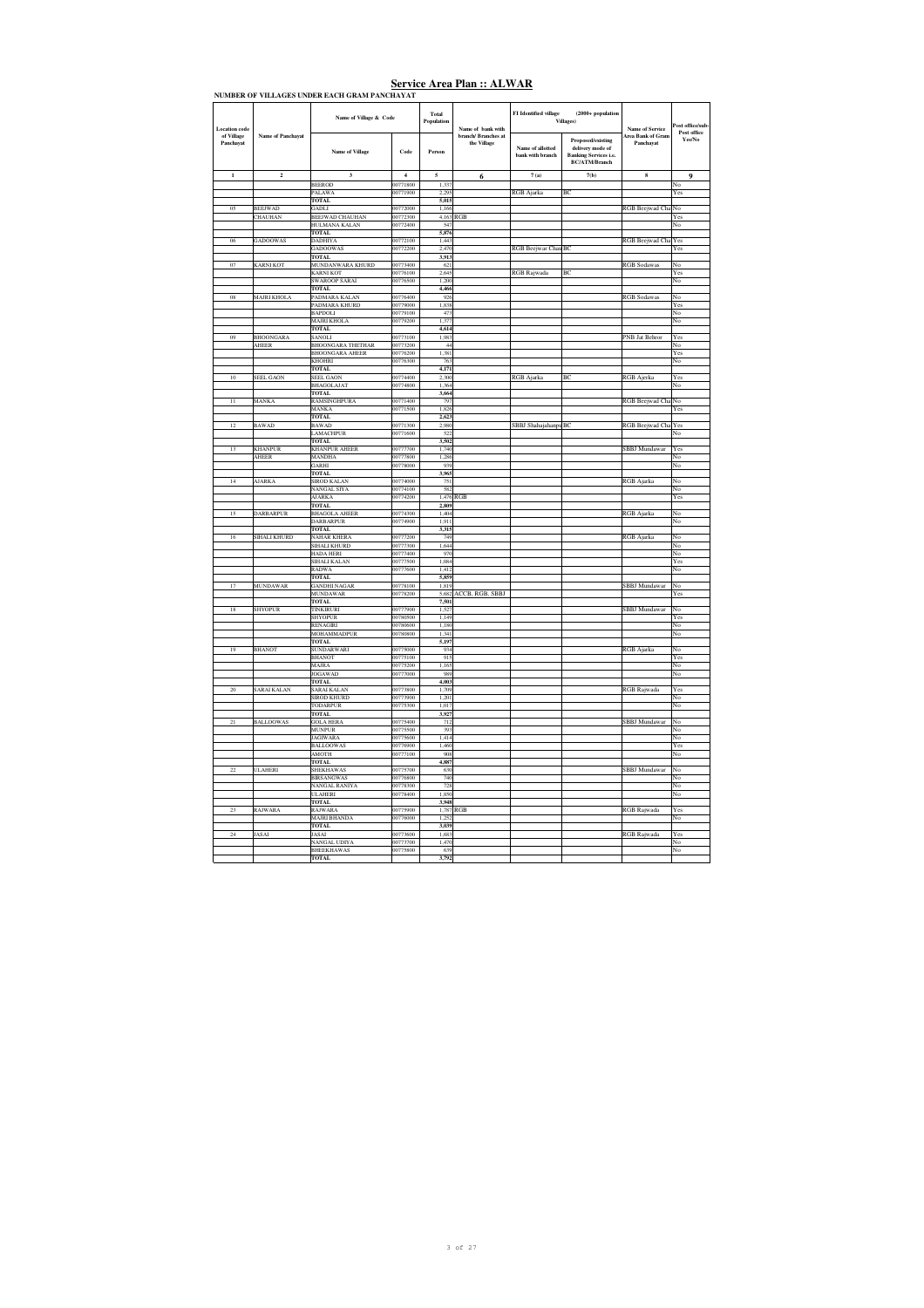|                         |                          | NUMBER OF VILLAGES UNDER EACH GRAM PANCHAYAT |                      |                     |                                    |                                      |                                                                                                      |                                       |                                                                                 |
|-------------------------|--------------------------|----------------------------------------------|----------------------|---------------------|------------------------------------|--------------------------------------|------------------------------------------------------------------------------------------------------|---------------------------------------|---------------------------------------------------------------------------------|
| <b>Location</b> code    |                          | Name of Village & Code                       |                      | Total<br>Population | Name of bank with                  | FI Identified village (Villages)     | $(2000 + population$                                                                                 | <b>Name of Service</b>                | ost office/sub-<br>Post office                                                  |
| of Village<br>Panchayat | <b>Name of Panchavat</b> | <b>Name of Village</b>                       | Code                 | Person              | branch/ Branches at<br>the Village | Name of allotted<br>bank with branch | <b>Proposed/existing</b><br>delivery mode of<br><b>Banking Services i.e.</b><br><b>BC/ATM/Branch</b> | <b>Area Bank of Gram</b><br>Panchavat | Yes/No                                                                          |
| $\mathbf{1}$            | $\overline{2}$           | 3                                            | $\,$ 4 $\,$          | 5                   | 6                                  | 7(a)                                 | 7(b)                                                                                                 | $\bf{8}$                              | 9                                                                               |
| 25                      | CHANDPUR                 | CHANDPUR                                     | 00776700             | 1,992               |                                    |                                      |                                                                                                      | RGB Rajwada                           | Yes                                                                             |
|                         |                          | <b>SURAJPURA</b><br>MAU                      | 00778500<br>00778600 | 551<br>1,238        |                                    |                                      |                                                                                                      |                                       | No<br>No                                                                        |
|                         |                          | <b>TOTAL</b>                                 |                      | 3,781               |                                    |                                      |                                                                                                      |                                       |                                                                                 |
| 26                      | <b>HATOONDI</b>          | <b>HATOONDI</b>                              | 00779700             | 1.515               |                                    |                                      |                                                                                                      | <b>RGB Sodawas</b>                    | Yes                                                                             |
|                         |                          | CHEERUNI                                     | 00779900             | 2.254               |                                    | RGB Mundawar                         | BC                                                                                                   |                                       | No                                                                              |
|                         |                          | CHOODLA                                      | 00782200             | 804                 |                                    |                                      |                                                                                                      |                                       | No                                                                              |
| 27                      | PEEPLI                   | <b>TOTAL</b><br>MUNDIYA KHERA                | 00776600             | 4,573<br>1.233      |                                    |                                      |                                                                                                      | <b>SBBJ</b> Mundawar                  | No                                                                              |
|                         |                          | <b>RAMBAS</b>                                | 00778700             | 1 100               |                                    |                                      |                                                                                                      |                                       | No                                                                              |
|                         |                          | <b>BHEENWADA</b>                             | 00778800             | 1.250               |                                    |                                      |                                                                                                      |                                       | $_{\rm No}$                                                                     |
|                         |                          | KALOOKA                                      | 00778900             | 945                 |                                    |                                      |                                                                                                      |                                       | No                                                                              |
|                         |                          | PEEPLI<br><b>TOTAL</b>                       | 00780000             | 1,924<br>6,452      |                                    |                                      |                                                                                                      |                                       | Yes                                                                             |
| 28                      | <b>SODAWAS</b>           | <b>CHHAPUR</b>                               | 00779300             | 1.020               |                                    |                                      |                                                                                                      | <b>RGB</b> Sodawas                    | No                                                                              |
|                         |                          | <b>DHOKAL NAGAR</b>                          | 00779400             | 588                 |                                    |                                      |                                                                                                      |                                       | No                                                                              |
|                         |                          | <b>SODAWAS</b>                               | 00779500             | 2,871 RGB           |                                    |                                      |                                                                                                      |                                       | Yes                                                                             |
|                         |                          | <b>KOKAWAS</b>                               | 00779600             | 463                 |                                    |                                      |                                                                                                      |                                       | No                                                                              |
|                         |                          | <b>JHAJHARPUR</b><br><b>BHAJANAWAS</b>       | 00779800<br>00782500 | 1,984<br>366        |                                    |                                      |                                                                                                      |                                       | No<br>No                                                                        |
|                         |                          | <b>BADHEEN</b>                               | 00782600             | 619                 |                                    |                                      |                                                                                                      |                                       | No                                                                              |
|                         |                          | <b>DOONWAS</b>                               | 00782800             | 474                 |                                    |                                      |                                                                                                      |                                       | No                                                                              |
|                         |                          | <b>TOTAL</b>                                 |                      | 8,385               |                                    |                                      |                                                                                                      |                                       |                                                                                 |
| 29                      | <b>MENPUR</b>            | <b>SIYA KHOH</b><br>MENPUR                   | 00780100<br>00780200 | 1,995<br>1,566      |                                    |                                      |                                                                                                      | <b>PNB</b> Tatarpur                   | No<br>Yes                                                                       |
|                         |                          | SHREEKRISHAN NAGAR                           | 00780300             | 2.104               |                                    | <b>RGB</b> Ajarka                    | BC                                                                                                   |                                       | No                                                                              |
|                         |                          | TOTAL.                                       |                      | 5.665               |                                    |                                      |                                                                                                      |                                       |                                                                                 |
| 30                      | SHAMDA                   | JEEVAN SINGHPURA                             | 00782300             | 1,133               |                                    |                                      |                                                                                                      | PNB Tatarpur                          | No                                                                              |
|                         |                          | TEJPURA                                      | 00782400             | 614<br>229          |                                    |                                      |                                                                                                      |                                       | No                                                                              |
|                         |                          | LAKHEEMPUR<br>CHHABRIWAS                     | 00782700<br>00782900 | 411                 |                                    |                                      |                                                                                                      |                                       | No<br>No                                                                        |
|                         |                          | <b>OYARA</b>                                 | 00783000             | 579                 |                                    |                                      |                                                                                                      |                                       | No                                                                              |
|                         |                          | <b>SHAMDA</b>                                | 00783100             | 3.295               |                                    | PNB Tatarpur                         | BC                                                                                                   |                                       | $\operatorname*{Yes}% \left( X\right) \equiv\operatorname*{Yes}\left( X\right)$ |
|                         |                          | <b>TOTAL</b>                                 |                      | 6,261               |                                    |                                      |                                                                                                      |                                       |                                                                                 |
|                         | GOPIPURA                 | SABALGARH<br><b>KALI PAHARI</b>              | 00780400<br>00781800 | 1,221<br>922        |                                    |                                      |                                                                                                      | PNB Tatarpur                          | No<br>No                                                                        |
|                         |                          | <b>TEHADKA</b>                               | 00781900             | 967                 |                                    |                                      |                                                                                                      |                                       | No                                                                              |
|                         |                          | <b>GOPIPURA</b>                              | 00782000             | 843                 |                                    |                                      |                                                                                                      |                                       | Yes                                                                             |
|                         |                          | <b>JALPIWAS</b>                              | 00782100             | 504                 |                                    |                                      |                                                                                                      |                                       | No                                                                              |
|                         |                          | TEHADKI                                      | 00783200             | 882                 |                                    |                                      |                                                                                                      |                                       | No                                                                              |
|                         |                          | <b>DHAILAWAS</b><br><b>TOTAL</b>             | 00783300             | 805<br>6,144        |                                    |                                      |                                                                                                      |                                       | No                                                                              |
| 32                      | <b>TATARPUR</b>          | <b>TATARPUR</b>                              | 00783400             | 6.193 PNB           |                                    |                                      |                                                                                                      | <b>PNB</b> Tatarpur                   | Yes                                                                             |
| 33                      | PEHAL                    | <b>PEHAL</b>                                 | 00780700             | 5,423               |                                    | SBBJ Mundawar                        | BC                                                                                                   | <b>RGB</b> Mundawar                   | Yes                                                                             |
| 34                      | RANOTH                   | <b>NANGAL BAOLA</b>                          | 00781500             | 986                 |                                    |                                      |                                                                                                      | <b>PNB</b> Tatarpur                   | No                                                                              |
|                         |                          | <b>RAIPUR</b><br><b>RANOTH</b>               | 00781600<br>00781700 | 1,021<br>1,566      |                                    |                                      |                                                                                                      |                                       | No<br>Yes                                                                       |
|                         |                          | <b>BADLI</b>                                 | 00783500             | 1,553               |                                    |                                      |                                                                                                      |                                       | No                                                                              |
|                         |                          | TOTAL                                        |                      | 5.126               |                                    |                                      |                                                                                                      |                                       |                                                                                 |
| $\overline{\mathbf{3}}$ | RESGAN                   | NANGAL SANTOKARA                             | 00780900             | 987                 |                                    |                                      | BC                                                                                                   | <b>RGB</b> Mundawar                   | No                                                                              |
|                         |                          | <b>RESGAN</b><br><b>DANTLA</b>               | 00781000<br>00781100 | 3,173<br>2,035      |                                    | PNB Khairthal<br><b>PNB</b> Tatarpur | BC                                                                                                   |                                       | Yes<br>No                                                                       |
|                         |                          | <b>SHAHPUR</b>                               | 00781200             | 338                 |                                    |                                      |                                                                                                      |                                       | No                                                                              |
|                         |                          | <b>AGWANI</b>                                | 00784000             | 1 1 6 4             |                                    |                                      |                                                                                                      |                                       | No                                                                              |
|                         |                          | TOTAL.                                       |                      | 7.697               |                                    |                                      |                                                                                                      |                                       |                                                                                 |
| 36                      | <b>BEHROJ</b>            | <b>AZIZPUR</b><br><b>BEHROJ</b>              | 00784700<br>00784800 | 1,239<br>3,851      |                                    | PNB Khairthal                        | BC                                                                                                   | <b>RGB</b> Jindoli                    | No<br>Yes                                                                       |
|                         |                          | <b>NANGAL SINGAL</b>                         | 00784900             | 139                 |                                    |                                      |                                                                                                      |                                       | No                                                                              |
|                         |                          | <b>KHANPUR MEWAN</b>                         | 00785000             | 649                 |                                    |                                      |                                                                                                      |                                       | No                                                                              |
|                         |                          | <b>KHARETA</b>                               | 00785100             | 1 1 9 6             |                                    |                                      |                                                                                                      |                                       | No                                                                              |
| 37                      | <b>JEENDOLI</b>          | <b>TOTAL</b><br><b>JEENDOLI</b>              | 00784300             | 7,074<br>3,718 RGB  |                                    |                                      |                                                                                                      | <b>RGB</b> Jindoli                    | Yes                                                                             |
|                         |                          | <b>KADAR NAGAR</b>                           | 00784400             | 711                 |                                    |                                      |                                                                                                      |                                       | No                                                                              |
|                         |                          | <b>SUHETA</b>                                | 00785200             | 1,490               |                                    |                                      |                                                                                                      |                                       | No                                                                              |
|                         |                          | <b>TOTAL</b>                                 |                      | 5.919               |                                    |                                      |                                                                                                      |                                       |                                                                                 |
| 38                      | <b>MATOR</b>             | NANGALI OJHA<br><b>SUKHMAN HERI</b>          | 00781300<br>00781400 | 1.599<br>1,236      |                                    |                                      |                                                                                                      | <b>RGB</b> Jindoli                    | No<br>No                                                                        |
|                         |                          | <b>MATOR</b>                                 | 00783900             | 4,039               |                                    | PNB Khairthal                        | BC                                                                                                   |                                       | Yes                                                                             |
|                         |                          | <b>TOTAL</b>                                 |                      | 6,874               |                                    |                                      |                                                                                                      |                                       |                                                                                 |
| 39                      | SORKHA KALAN             | <b>IKROTIYA</b>                              | 00783600             | 347                 |                                    |                                      |                                                                                                      | <b>RGB</b> Jindoli                    | No                                                                              |
|                         |                          | <b>NAREDI</b><br><b>SORKHA KHURD</b>         | 00783700<br>00783800 | 536<br>659          |                                    |                                      |                                                                                                      |                                       | No<br>No                                                                        |
|                         |                          | <b>BIRTOLI</b>                               | 00784100             | 579                 |                                    |                                      |                                                                                                      |                                       | No                                                                              |
|                         |                          | BARI                                         | 00784200             | 943                 |                                    |                                      |                                                                                                      |                                       | No                                                                              |
|                         |                          | <b>KHUSHALWAS</b>                            | 00784500             | 295                 |                                    |                                      |                                                                                                      |                                       | No                                                                              |
|                         |                          | <b>RUNDH</b><br><b>SORKHA KALAN</b>          | 00784600<br>00785300 | 857<br>1 1 9 9      |                                    |                                      |                                                                                                      |                                       | No<br>Yes                                                                       |
|                         |                          | CHAKOLIYA                                    | 00785400             | 399                 |                                    |                                      |                                                                                                      |                                       | No                                                                              |
|                         |                          | <b>TOTAL</b>                                 |                      | 5,814               |                                    |                                      |                                                                                                      |                                       |                                                                                 |
| 40                      | <b>BASNI</b>             | SANCHOD                                      | 00774500             | 1,030               |                                    |                                      |                                                                                                      | <b>RGB</b> Ajarka                     | No                                                                              |
|                         |                          | <b>ALIPUR</b><br><b>BASNI</b>                | 00774600<br>00774700 | 997<br>2.047        |                                    |                                      | BC                                                                                                   |                                       | No<br>Yes                                                                       |
|                         |                          | <b>TOTAL</b>                                 |                      | 4,074               |                                    | RGB Ajarka                           |                                                                                                      |                                       |                                                                                 |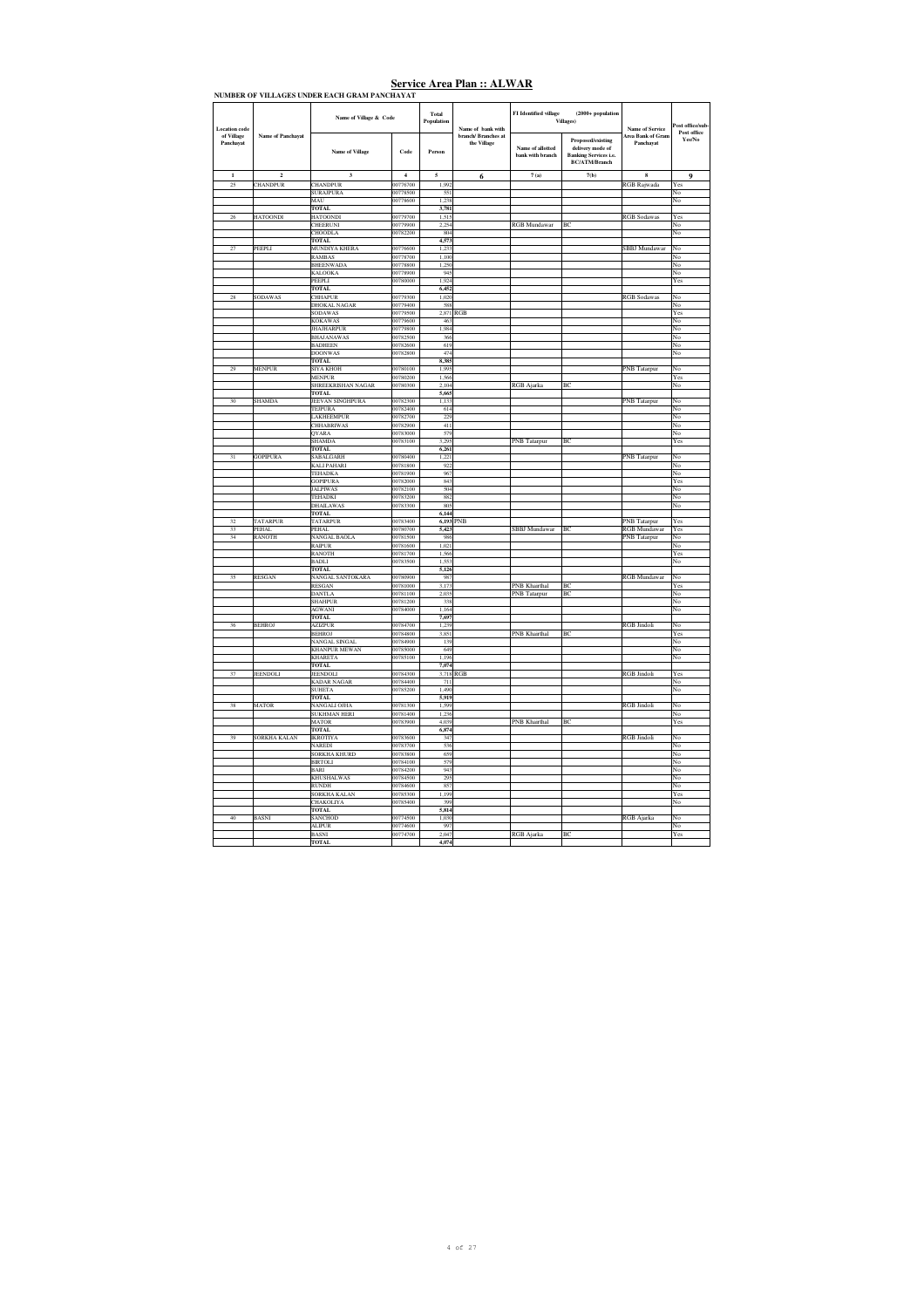|                                    | <b>LEEPLOTS OF DETA</b>                       | Name of Village & Code                         |                         | Total          |                                          | FI Identified village                 | $(2000 + population$                                                                          |                                                    |                               |
|------------------------------------|-----------------------------------------------|------------------------------------------------|-------------------------|----------------|------------------------------------------|---------------------------------------|-----------------------------------------------------------------------------------------------|----------------------------------------------------|-------------------------------|
| <b>Location</b> code<br>of Village | Name of Panchayat                             |                                                |                         | Population     | Name of bank with<br>branch/ Branches at |                                       | Villages)                                                                                     | <b>Name of Service</b><br><b>Area Bank of Gram</b> | ost office/sub<br>Post office |
| Panchavat                          |                                               | <b>Name of Village</b>                         | Code                    | Person         | the Village                              | Name of allotted<br>bank with branch  | Proposed/existing<br>delivery mode of<br><b>Banking Services i.e.</b><br><b>BC/ATM/Branch</b> | Panchayat                                          | Yes/No                        |
| $\mathbf{1}$                       | $\mathbf 2$                                   | $\overline{\mathbf{3}}$                        | $\overline{\mathbf{4}}$ | 5              | 6                                        | $7\,\mathrm{(a)}$                     | 7(b)                                                                                          | 8                                                  | 9                             |
|                                    | Name of Panchayat Samiti: Kishangarhbas(0004) |                                                |                         |                |                                          |                                       |                                                                                               |                                                    |                               |
|                                    | KISHANGARHBAS                                 | KISHANGARH C.T.                                | 40604000                | 9.473          | <b>Bank</b>                              |                                       |                                                                                               |                                                    |                               |
| $_{01}$                            |                                               | <b>DAYALPUR</b>                                | 00822300                | 545            | RGB, SBBJ Yes                            |                                       |                                                                                               | SBBJ Kishangarh                                    | Yes<br>No                     |
|                                    |                                               | <b>TOTAL</b>                                   |                         | 10,018         |                                          |                                       |                                                                                               |                                                    |                               |
| 0 <sup>2</sup>                     | MANCHA                                        | <b>MANCHA</b><br><b>ODRA</b>                   | 00819800<br>00821200    | 3.103<br>2.066 |                                          | RGB Kishangarh BaBC<br>PNB Bahadurpur | BC                                                                                            | Canara Bank Kisha                                  | Yes<br>No                     |
|                                    |                                               | <b>DEOTA</b>                                   | 00822200                | 1.766          |                                          |                                       |                                                                                               |                                                    | No                            |
| 03                                 |                                               | <b>TOTAL</b>                                   | 00822000                | 6,935          |                                          |                                       | BC                                                                                            |                                                    |                               |
|                                    | MOOSA KHERA                                   | MOTHOOKA<br><b>JAISTIKA</b>                    | 00822100                | 2,412<br>479   |                                          | PNB Khanpur Mew                       |                                                                                               | Canara Bank Kisha                                  | Yes<br>No                     |
|                                    |                                               | <b>MOOSA KHERA</b>                             | 00823600                | 2,198          |                                          | PNB Khanpur MewBC                     |                                                                                               |                                                    | Yes                           |
|                                    |                                               | <b>NYANA</b><br><b>CHOR BASAI</b>              | 00825000<br>00825300    | 1.320<br>1.278 |                                          |                                       |                                                                                               |                                                    | No<br>No                      |
|                                    |                                               | <b>TOTAL</b>                                   |                         | 7,687          |                                          |                                       |                                                                                               |                                                    |                               |
| 04                                 | LANGARWAS                                     | <b>BOLNI</b><br>TEETARKA                       | 00819300<br>00819400    | 1,734<br>812   |                                          |                                       |                                                                                               | SBBJ Kishangarh                                    | No<br>No                      |
|                                    |                                               | <b>FAIZPUR</b>                                 | 00819500                | 262            |                                          |                                       |                                                                                               |                                                    | No                            |
|                                    |                                               | <b>MANDWAPUR</b><br><b>BHATKOL</b>             | 00819600<br>00821300    | 261<br>464     |                                          |                                       |                                                                                               |                                                    | No<br>No                      |
|                                    |                                               | <b>LANGARWAS</b>                               | 00821400                | 1.687          |                                          |                                       |                                                                                               |                                                    | Yes                           |
|                                    |                                               | KHOJAKA                                        | 00821500                | 228            |                                          |                                       |                                                                                               |                                                    | No                            |
| 05                                 | <b>BAMBORA</b>                                | <b>TOTAL</b><br>BAMBORA                        | 00823400                | 5,448<br>3,154 |                                          | SBBJ Kishangarh BBC                   |                                                                                               | <b>SBBJ</b> Kishangarh                             | Yes                           |
|                                    |                                               | <b>CHEET GHANA</b>                             | 00823500                | 507            |                                          |                                       |                                                                                               |                                                    | Ńо                            |
|                                    |                                               | PAHAR SAMLAT<br><b>RANOLI</b>                  | 00826300<br>00826500    | 489            |                                          |                                       |                                                                                               |                                                    | No<br>No                      |
|                                    |                                               | <b>BAGHOR</b>                                  | 00826600                | 1.663          |                                          |                                       |                                                                                               |                                                    | Yes                           |
| 06                                 | MAHOND                                        | <b>TOTAL</b><br><b>POONDRAKA</b>               | 00818900                | 5,813<br>499   |                                          |                                       |                                                                                               | <b>ICICI Khairthal</b>                             | No                            |
|                                    |                                               | <b>GOTHARI</b>                                 | 00819000                | 462            |                                          |                                       |                                                                                               |                                                    | No                            |
|                                    |                                               | <b>BAGTHALA</b><br>CHAMRODA                    | 00819100<br>00819200    | 679<br>1.981   |                                          |                                       |                                                                                               |                                                    | No<br>No                      |
|                                    |                                               | <b>NANGLI PATHAN</b>                           | 00819700                | 650            |                                          |                                       |                                                                                               |                                                    | No                            |
|                                    |                                               | <b>MAHOND</b>                                  | 00819900                | 315            |                                          |                                       |                                                                                               |                                                    | Yes                           |
|                                    |                                               | <b>SAHOOWAS</b><br><b>KANKRA</b> (ISLAM NAGAR) | 00820000<br>00821000    | 132<br>1,170   |                                          |                                       |                                                                                               |                                                    | No<br>No                      |
|                                    |                                               | <b>JATKA</b>                                   | 00821100                | 786            |                                          |                                       |                                                                                               |                                                    | No                            |
| 07                                 | <b>BAS</b>                                    | <b>TOTAL</b><br><b>TANKA HERI</b>              | 00822400                | 6,674<br>767   |                                          |                                       |                                                                                               | Uco Bank Khairth                                   | No                            |
|                                    | <b>KRIPALNAGAR</b>                            | <b>BAS KRIPALNAGAR</b>                         | 00822500                | 2.751          |                                          | SBBJ Kishangarh BBC                   |                                                                                               |                                                    | Yes                           |
|                                    |                                               | <b>CHHATARPUR</b><br><b>TOTAL</b>              | 00823000                | 134<br>3,652   |                                          |                                       |                                                                                               |                                                    | No                            |
| 08                                 | <b>NOOR NAGAR</b>                             | LISANA                                         | 00820600                | 539            |                                          |                                       |                                                                                               | Uco Bank Khairtha                                  | No                            |
|                                    |                                               | NOOR NAGAR<br>NANGAL MAUJIYA                   | 00822600<br>00822700    | 2,161<br>1,861 |                                          | PNB Khairthal                         | B                                                                                             |                                                    | Yes<br>No                     |
|                                    |                                               | <b>RAIPUR MEWAN</b>                            | 00822800                | 570            |                                          |                                       |                                                                                               |                                                    | No                            |
|                                    |                                               | <b>DADARHERA</b>                               | 00827000                | 1.115          |                                          |                                       |                                                                                               |                                                    | No                            |
| 09                                 | TARWALA                                       | <b>TOTAL</b><br><b>TOHRI</b>                   | 00820300                | 6,246<br>801   |                                          |                                       |                                                                                               | <b>ICICI</b> Khairthal                             | No                            |
|                                    |                                               | NANGLI MEWAN                                   | 00820400                | 159            |                                          |                                       |                                                                                               |                                                    | No                            |
|                                    |                                               | MEERKA<br><b>BASAI KALAN</b>                   | 00820500<br>00820700    | 957<br>738     |                                          |                                       |                                                                                               |                                                    | No<br>Yes                     |
|                                    |                                               | <b>ISEPUR</b>                                  | 00820800                | 353            |                                          |                                       |                                                                                               |                                                    | No                            |
|                                    |                                               | <b>TARWALA</b><br><b>TOTAL</b>                 | 00820900                | 1.508<br>4,516 |                                          |                                       |                                                                                               |                                                    | Yes                           |
| 10                                 | <b>BAGHERI KALAN</b>                          | <b>FATIYABAD</b>                               | 00818000                | 1,465          |                                          |                                       |                                                                                               | <b>RGB</b> Harsoli                                 | No                            |
|                                    |                                               | <b>JHARJHEELA</b><br><b>GOOGAL HERI</b>        | 00818100<br>00818200    | 435<br>468     |                                          |                                       |                                                                                               |                                                    | No<br>No                      |
|                                    |                                               | <b>KAUSHALPUR</b>                              | 00818500                | 545            |                                          |                                       |                                                                                               |                                                    | No                            |
|                                    |                                               | <b>BAGHERI KALAN</b>                           | 00818600                | 1.626          |                                          |                                       |                                                                                               |                                                    | Yes                           |
|                                    |                                               | <b>ALAMDEEKA</b><br><b>TOTAL</b>               | 00818700                | 826<br>5,365   |                                          |                                       |                                                                                               |                                                    | Yes                           |
| $\overline{11}$                    | <b>MACHH ROLI</b>                             | KHERA                                          | 00817600                | 78S            |                                          |                                       |                                                                                               | <b>RGB</b> Harsoli                                 | No                            |
|                                    |                                               | <b>NAYA GAON</b><br><b>JHAMOOWAS</b>           | 00817700<br>00817800    | 644<br>391     |                                          |                                       |                                                                                               |                                                    | No<br>No                      |
|                                    |                                               | RUNDH JHAMOOWAS                                | 00817900                | 776            |                                          |                                       |                                                                                               |                                                    | No                            |
|                                    |                                               | <b>BASAI BEERTHAL</b><br><b>MACHH ROLI</b>     | 00818300<br>00818400    | 823<br>1,039   |                                          |                                       |                                                                                               |                                                    | No                            |
|                                    |                                               | <b>NAGLIYA</b>                                 | 00818800                | 518            |                                          |                                       |                                                                                               |                                                    | Yes<br>No                     |
|                                    |                                               | <b>SEOKHERA</b>                                | 00820100                | 266            |                                          |                                       |                                                                                               |                                                    | No                            |
|                                    |                                               | SANTHALKA<br><b>TOTAL</b>                      | 00820200                | 765<br>6,011   |                                          |                                       |                                                                                               |                                                    | No                            |
| 12                                 | <b>ISMALPUR</b>                               | <b>RUNDH ISMAILPUR</b>                         | 00826200                |                |                                          |                                       |                                                                                               | PNB Khairthal                                      | No                            |
|                                    |                                               | <b>BHADOOK</b><br><b>ISMALPUR</b>              | 00826400<br>00826700    | 16<br>5.083    |                                          | PNB Khairthal                         | BR                                                                                            |                                                    | No<br>Yes                     |
|                                    |                                               | <b>BAJHOT</b>                                  | 00827900                | 1,727          |                                          |                                       |                                                                                               |                                                    | No                            |
| 13                                 | PATAN MEWAN                                   | <b>TOTAL</b>                                   | 00827100                | 6,826          |                                          |                                       |                                                                                               | <b>PNB</b> Khairthal                               | No                            |
|                                    |                                               | NANGLA DOONGAR<br>PATAN MEWAN                  | 00827200                | 1,977<br>1,32  |                                          |                                       |                                                                                               |                                                    | Yes                           |
|                                    |                                               | <b>BALLABHGRAM</b>                             | 00827300                | 1.603          |                                          |                                       |                                                                                               |                                                    | Yes                           |
|                                    |                                               | <b>NIMBHERA</b><br><b>SIWANA</b>               | 00827400<br>00827500    | 834<br>1,900   |                                          |                                       |                                                                                               |                                                    | No<br>No                      |
|                                    |                                               | <b>TOTAL</b>                                   |                         | 7.637          |                                          |                                       |                                                                                               |                                                    |                               |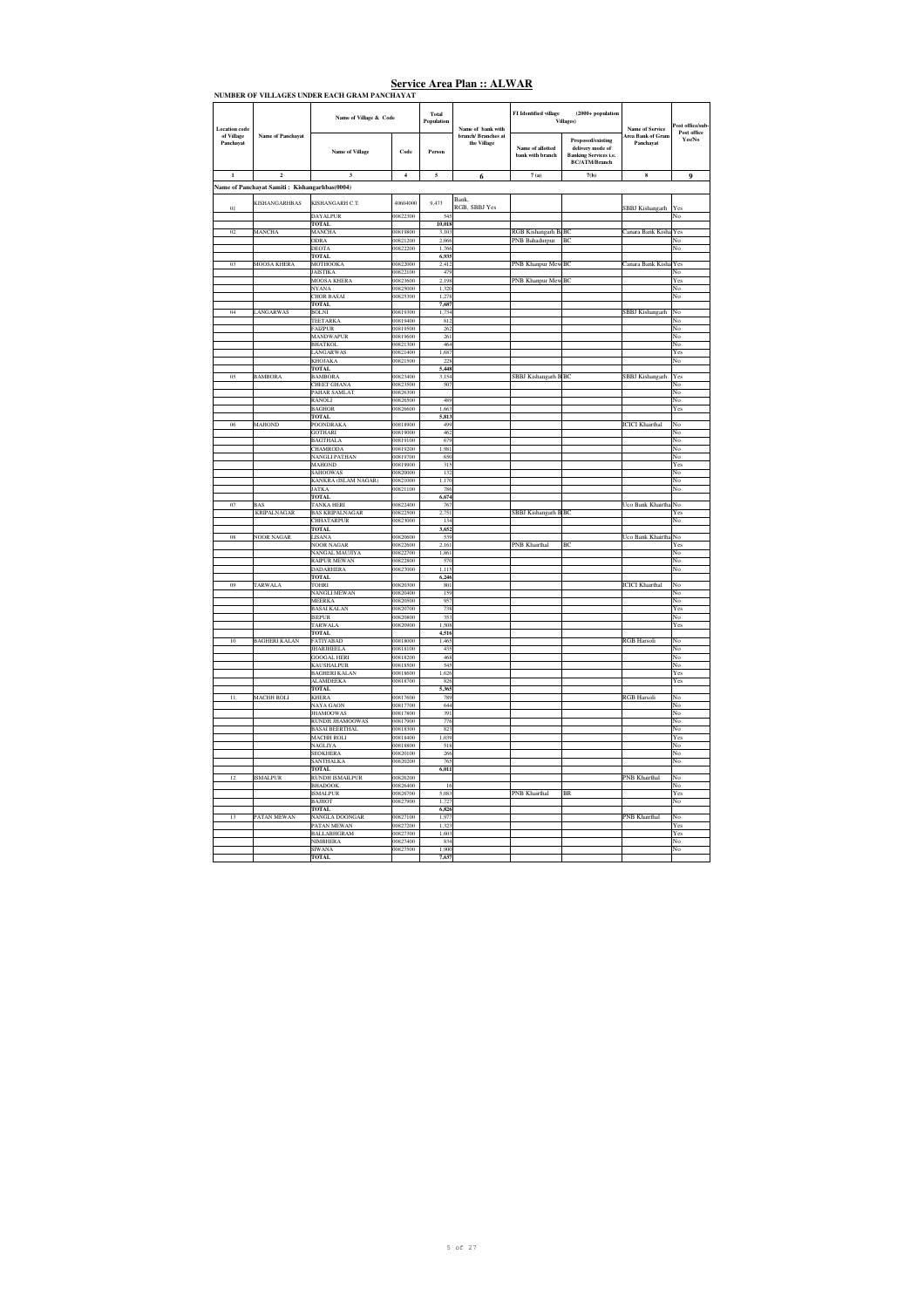| Location code           |                   | Name of Village & Code               |                      | Total<br>Population | Name of bank with                        | FI Identified village                | $(2000 + population$<br>Villages)                                                             | <b>Name of Service</b>                | ost office/sub<br>Post office<br>Yes/No |
|-------------------------|-------------------|--------------------------------------|----------------------|---------------------|------------------------------------------|--------------------------------------|-----------------------------------------------------------------------------------------------|---------------------------------------|-----------------------------------------|
| of Village<br>Panchayat | Name of Panchayat | <b>Name of Village</b>               | Code                 | Person              | branch/ Branches at<br>the Village       | Name of allotted<br>bank with branch | Proposed/existing<br>delivery mode of<br><b>Banking Services i.e.</b><br><b>BC/ATM/Branch</b> | <b>Area Bank of Gran</b><br>Panchavat |                                         |
| $\mathbf 1$             | $\overline{2}$    | 3                                    | $\overline{4}$       | $\mathbf{5}$        | 6                                        | 7(a)                                 | 7(b)                                                                                          | $\bf{8}$                              | $\overline{9}$                          |
| 14                      | <b>KHANPUR</b>    | <b>DONGRA</b>                        | 00825100             | 2.798               |                                          | PNB Khanpur MewBC                    |                                                                                               | PNB Khanpur MewNo                     |                                         |
|                         | <b>MEWAN</b>      | <b>KHANPUR MEWAN</b>                 | 00825200             |                     | 3.826 PNR                                |                                      |                                                                                               |                                       | Yes                                     |
|                         |                   | <b>TOTAL</b>                         |                      | 6,624               |                                          |                                      |                                                                                               |                                       |                                         |
| $\overline{15}$         | <b>GHASOLI</b>    | <b>GHASOLI</b>                       | 00826000             | 4.943               |                                          | PNB Khanpur MewBC                    |                                                                                               | PNB Khanpur Me                        | Yes                                     |
| 16                      | <b>RATA KHURD</b> | SHYAMAKA<br>NANGLI JANARDAR          | 00827600<br>00827700 | 620                 |                                          |                                      |                                                                                               | PNB Khairthal                         | No<br>No                                |
|                         |                   | <b>JEELOTA</b>                       | 00827800             | 1,441               |                                          |                                      |                                                                                               |                                       | No                                      |
|                         |                   | NANGLI KHALEEL                       | 00828000             | 108                 |                                          |                                      |                                                                                               |                                       | No                                      |
|                         |                   | RATA KHURD                           | 00828100             | 1,324               |                                          |                                      |                                                                                               |                                       | Yes                                     |
|                         |                   | <b>BASAI BALAN</b>                   | 00828200             | 492                 |                                          |                                      |                                                                                               |                                       | No                                      |
|                         |                   | <b>RATA KALAN</b>                    | 00828300             | 802                 |                                          |                                      |                                                                                               |                                       | No                                      |
|                         |                   | <b>BASAI JAGTA</b><br><b>TOTAL</b>   | 00828400             | 1,487<br>6,274      |                                          |                                      |                                                                                               |                                       | No                                      |
| 17                      | <b>BAGHORA</b>    | <b>CHACHAKA</b>                      | 00821600             | 996                 |                                          |                                      |                                                                                               | PNB Khanpur Mew No                    |                                         |
|                         |                   | DHAMOOKAR                            | 00821700             | 1 172               |                                          |                                      |                                                                                               |                                       | No                                      |
|                         |                   | MANOTHADI                            | 00821800             | 368                 |                                          |                                      |                                                                                               |                                       | No                                      |
|                         |                   | <b>HUSEPUR</b>                       | 00821900             | 932                 |                                          |                                      |                                                                                               |                                       | No                                      |
|                         |                   | <b>KUTIYA PUR</b>                    | 00823700             | 698                 |                                          |                                      |                                                                                               |                                       | No                                      |
|                         |                   | NANGAL MOHAMMADPUR                   | 00823800             | 462                 |                                          |                                      |                                                                                               |                                       | No                                      |
|                         |                   | <b>BIDARKA</b><br><b>BAGHORA</b>     | 00823900<br>00824000 | 595<br>1,603        |                                          |                                      |                                                                                               |                                       | No<br>No                                |
|                         |                   | RAOKA                                | 00824900             | 386                 |                                          |                                      |                                                                                               |                                       | No                                      |
|                         |                   | <b>TOTAL</b>                         |                      | 7,212               |                                          |                                      |                                                                                               |                                       |                                         |
| 18                      | VRISANGPUR        | CHAUNDAWATA                          | 00824100             | 530                 |                                          |                                      |                                                                                               | PNB Khanpur Mev                       | No                                      |
|                         |                   | <b>MIRZAPUR</b>                      | 00824200             | 1,696               |                                          |                                      |                                                                                               |                                       | No                                      |
|                         |                   | <b>SARPUR</b>                        | 00824300             | 340                 |                                          |                                      |                                                                                               |                                       | No                                      |
|                         |                   | <b>RUNDHGIDAWARA</b>                 | 00824400             |                     |                                          |                                      |                                                                                               |                                       | No                                      |
|                         |                   | <b>VRISANGPUR</b><br><b>PADASALA</b> | 00824500<br>00824600 | 904<br>1.412        |                                          |                                      |                                                                                               |                                       | No<br>No                                |
|                         |                   | <b>THANA GHORA</b>                   | 00824700             | 809                 |                                          |                                      |                                                                                               |                                       | No                                      |
|                         |                   | <b>LALPURI</b>                       | 00824800             | 237                 |                                          |                                      |                                                                                               |                                       | No                                      |
|                         |                   | <b>TOTAL</b>                         |                      | 5,928               |                                          |                                      |                                                                                               |                                       |                                         |
| 19                      | KOLGAON           | KHOHRA PEEPLI                        | 00825400             | 893                 |                                          |                                      |                                                                                               | PNB Bahadurpur                        | No                                      |
|                         |                   | KOLGAON                              | 00825500             | 1,784               |                                          |                                      |                                                                                               |                                       | No                                      |
|                         |                   | SHEKHPUR                             | 00825600             | 1,955               |                                          |                                      |                                                                                               |                                       | No                                      |
|                         |                   | <b>KHUDEENA</b>                      | 00825700             | 80                  |                                          |                                      |                                                                                               |                                       | No                                      |
| $20\,$                  | MAHRAMPUR         | <b>TOTAL</b><br><b>DOHRA</b>         | 00825800             | 4,712<br>1,215      |                                          |                                      |                                                                                               | PNB Bahadurpur                        | No                                      |
|                         |                   | MAHRAMPUR                            | 00825900             | 494                 |                                          |                                      |                                                                                               |                                       | No                                      |
|                         |                   | <b>КНОНА</b>                         | 00826100             | 2.329               |                                          | PNB Bahadurpur                       | BC                                                                                            |                                       | No                                      |
|                         |                   | <b>TOTAL</b>                         |                      | 4.038               |                                          |                                      |                                                                                               |                                       |                                         |
| $\overline{21}$         | GANJ              | <b>KULTAJPUR</b>                     | 00822900             | 434                 |                                          |                                      |                                                                                               | SBBJ Khairthal                        | No                                      |
|                         |                   | <b>THIR ANDIYA</b>                   | 00823100             | 1 1 8 6             |                                          |                                      |                                                                                               |                                       | No                                      |
|                         |                   | <b>TAHNOLI</b>                       | 00823200             | 1.170               |                                          |                                      |                                                                                               |                                       | No                                      |
|                         |                   | GANJ<br><b>TEHATRA</b>               | 00823300<br>00826800 | 2,786<br>969        |                                          |                                      |                                                                                               |                                       | No<br>No                                |
|                         |                   | <b>KHERLA</b>                        | 00826900             | 520                 |                                          |                                      |                                                                                               |                                       | No                                      |
|                         |                   | <b>TOTAL</b>                         |                      | 7,065               |                                          |                                      |                                                                                               |                                       |                                         |
| $^{22}$                 | <b>BAHADURPUR</b> | BAHADURPUR PATTI KATLA 00847400      |                      | 900                 |                                          |                                      |                                                                                               | PNB Bahadurpur                        | No                                      |
|                         | PATTI MEERAN      | <b>BAHADURPUR PATTI MEERAN</b>       | 00847800             | 5,121               | PNB                                      |                                      |                                                                                               |                                       | No                                      |
| 23                      | <b>BAHADURPUR</b> | <b>TOTAL</b><br>KAJAKPUR             | 0847200              | 6,021<br>361        |                                          |                                      |                                                                                               |                                       |                                         |
|                         | PATTI JORIYA      | <b>NAHARPUR KALAN</b>                | 00847300             | 1.001               |                                          |                                      |                                                                                               | PNB Bahadurpur                        | No<br>No                                |
|                         |                   | <b>BAHADURPUR PATTI JORIYA</b>       | 00847500             | 1.311               |                                          |                                      |                                                                                               |                                       | Yes                                     |
|                         |                   | BAHADURPUR PATTI PAHAR 00847600      |                      | 1.051               |                                          |                                      |                                                                                               |                                       | No                                      |
|                         |                   | BAHADURPUR PATTI KANUGO0847700       |                      | 1.289               |                                          |                                      |                                                                                               |                                       | No                                      |
|                         |                   | <b>TOTAL</b>                         |                      | 5.013               |                                          |                                      |                                                                                               |                                       |                                         |
| $^{24}$                 | CHIKANI           | CHIKANI                              | 00846600<br>00848400 |                     | 3,420 BRKGB                              | PNB Bahadurpur                       | <b>BRANCH</b>                                                                                 | RGB Chikani                           | Yes                                     |
|                         |                   | MUNDIYA KHERA<br><b>SENTHLI</b>      | 00848500             | 1.510<br>988        |                                          |                                      |                                                                                               |                                       | No<br>No                                |
|                         |                   | <b>BALDEOBAS</b>                     | 00848600             | 244                 |                                          |                                      |                                                                                               |                                       | No                                      |
|                         |                   | <b>TOTAL</b>                         |                      | 6,162               |                                          |                                      |                                                                                               |                                       |                                         |
| 25                      | KAROLI            | <b>CAROLI</b>                        | 00846500             | 4,575               |                                          | PNB Bahadurpur                       | BC                                                                                            | <b>RGB</b> Chikani                    | Yes                                     |
|                         |                   | MILAKPUR                             | 00848700             | 250                 |                                          |                                      |                                                                                               |                                       | No                                      |
|                         |                   | CHIRKHANA                            | 00850000             | 1,497               |                                          |                                      |                                                                                               |                                       | No                                      |
|                         |                   | <b>TOTAL</b><br>NANGAL JHEERA        | 00850100             | 6,322               |                                          |                                      |                                                                                               | RGB Nangla Raise                      |                                         |
| 26                      | <b>RAYABKA</b>    | <b>RAYABKA</b>                       | 00850500             | 179<br>3.085        |                                          | <b>SBI SP Alwar</b>                  | BC                                                                                            |                                       | No<br>Yes                               |
|                         |                   | CHANDOOKI                            | 00850600             | 905                 |                                          |                                      |                                                                                               |                                       | No                                      |
|                         |                   | <b>GAJEEKA</b>                       | 00850700             | 657                 |                                          |                                      |                                                                                               |                                       | No                                      |
|                         |                   | <b>TOTAL</b>                         |                      | 4,826               |                                          |                                      |                                                                                               |                                       |                                         |
| 27                      | <b>KITHOOR</b>    | <b>RUNDH JAJOR</b>                   | 00846700             |                     |                                          |                                      |                                                                                               | PNB Bahadurpur                        | No                                      |
|                         |                   | <b>JAJOR</b>                         | 00846800             | 2.039               |                                          | PNB Bahadurpur                       | BC                                                                                            |                                       | No                                      |
|                         |                   | <b>PAHARA</b>                        | 00846900             | 235                 |                                          |                                      |                                                                                               |                                       | No                                      |
|                         |                   | <b>NANGAL HEERA</b><br>KITHOOR       | 00847000<br>00847100 | 849<br>2,765        |                                          | PNB Bahadurpur                       | BC                                                                                            |                                       | No<br>Yes                               |
|                         |                   | TOTAL                                |                      | 5,888               |                                          |                                      |                                                                                               |                                       |                                         |
| 28                      | <b>BHAJERA</b>    | SOTKA                                | 00847900             | 874                 |                                          |                                      |                                                                                               | <b>RGB</b> Chikani                    | No                                      |
|                         |                   | <b>RANI KHERA</b>                    | 00848000             | 646                 |                                          |                                      |                                                                                               |                                       | No                                      |
|                         |                   | <b>BHAJERA</b>                       | 00848100             | 2,269               |                                          | <b>PNB</b> Bahadurpur                | BC                                                                                            |                                       | Yes                                     |
|                         |                   | <b>PEELWA</b>                        | 00848300             | 1.087               |                                          |                                      |                                                                                               |                                       | No                                      |
| 29                      |                   | <b>TOTAL</b><br>STRMOLT              | 00848800             | 4,876<br>2.589      |                                          |                                      | <b>BC</b>                                                                                     |                                       |                                         |
|                         | <b>SIRMOLI</b>    | <b>JAHAR KHERA</b>                   | 00849900             | 2.393               |                                          | <b>RGB</b> Bhaject<br>PNB Bahadurpur | <b>BC</b>                                                                                     | RGB Nangla Raise No                   | Yes                                     |
|                         |                   | <b>RAISEES</b>                       | 00850800             |                     | 2,039 RGB, Allahabad Bank Allahabad Bank |                                      | <b>BR</b>                                                                                     |                                       | Yes                                     |
|                         |                   | NAGLA SAMAWADI                       | 00850900             | 1,215               |                                          |                                      |                                                                                               |                                       | No                                      |
|                         |                   | <b>TOTAL</b>                         |                      | 8,236               |                                          |                                      |                                                                                               |                                       |                                         |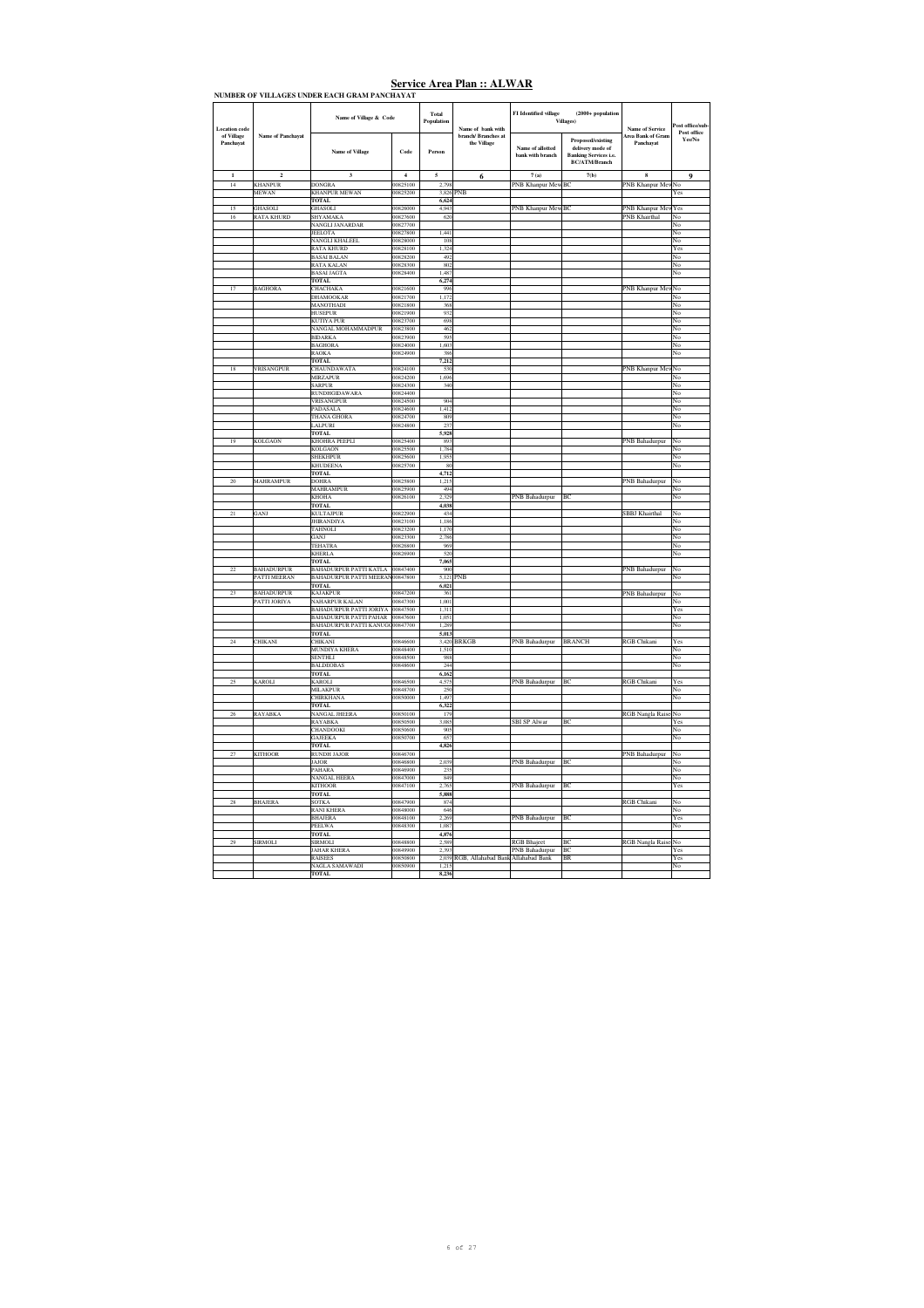| <b>Location</b> code    |                                                             | Name of Village & Code                           |                         | Total<br>Population | Name of bank with                  | FI Identified village                | $(2000 + population$<br><b>Villages</b> )                                                     | <b>Name of Service</b>         | ost office/sub-       |
|-------------------------|-------------------------------------------------------------|--------------------------------------------------|-------------------------|---------------------|------------------------------------|--------------------------------------|-----------------------------------------------------------------------------------------------|--------------------------------|-----------------------|
| of Village<br>Panchayat | Name of Panchayat                                           | <b>Name of Village</b>                           | Code                    | Person              | branch/ Branches at<br>the Village | Name of allotted<br>bank with branch | Proposed/existing<br>delivery mode of<br><b>Banking Services i.e.</b><br><b>BC/ATM/Branch</b> | Area Bank of Gram<br>Panchayat | Post office<br>Yes/No |
| $\mathbf{1}$            | $\overline{2}$                                              | 3                                                | $\overline{\mathbf{4}}$ | 5                   | 6                                  | 7(a)                                 | 7(b)                                                                                          | $\bf8$                         | 9                     |
| 01                      | Name of Panchayat Samiti: Kotkasim(0005)<br><b>KOTKASIM</b> | NAROOKI                                          | 00789500                |                     |                                    |                                      |                                                                                               | <b>SBI Kot Kasim</b>           | No                    |
|                         |                                                             | <b>KOTKASIM</b><br><b>TOTAL</b>                  | 00789600                | 7,164<br>7,164      | ACCB, RGB, SBI                     |                                      |                                                                                               |                                | No                    |
| 02                      | <b>BAGHANA</b>                                              | <b>ALAMPUR</b><br><b>BAGHANA</b>                 | 00789700<br>00790000    | 626<br>1,969        |                                    |                                      |                                                                                               | SBI Kot Kasim                  | No<br>Yes             |
|                         |                                                             | <b>KASIMPUR</b><br>MEOLI                         | 00790200<br>00790400    | 482<br>951          |                                    |                                      |                                                                                               |                                | No<br>No              |
|                         |                                                             | <b>BADSARA</b><br>TOTAL                          | 00791300                | 772<br>4,800        |                                    |                                      |                                                                                               |                                | No                    |
| 03                      | BEELAHERI                                                   | RAMPUR<br><b>BEELIYAWAS</b>                      | 00788100<br>00788200    | 1,197<br>482        |                                    |                                      |                                                                                               | <b>SBI</b> Kot Kasim           | No<br>No              |
|                         |                                                             | <b>BEELAHERI</b><br><b>JAKOPUR</b>               | 00788300<br>00789800    | 1,475<br>859        |                                    |                                      |                                                                                               |                                | Yes<br>No             |
|                         |                                                             | <b>GOOJRIWAS</b><br><b>MASWASI @ MADHOPURI</b>   | 00789900<br>00790100    | 941<br>589          |                                    |                                      |                                                                                               |                                | No<br>No              |
| 04                      |                                                             | <b>TOTAL</b><br><b>NARWAS</b>                    | 00788400                | 5,543<br>1.131      |                                    |                                      |                                                                                               |                                | No                    |
|                         | <b>KANHARKA</b>                                             | ANAKA                                            | 00788500                | 519                 |                                    |                                      |                                                                                               | <b>SBI</b> Kot Kasim           | No                    |
|                         |                                                             | <b>KANHARKA</b><br><b>TOTAL</b>                  | 00788600                | 2,102<br>3,752      |                                    | <b>SBI Kot Kasim</b>                 | BC                                                                                            |                                | No                    |
| 05                      | MAKDAWA                                                     | <b>JAMALPUR</b><br><b>MATALWAS</b>               | 00787500<br>00787600    | 623<br>774          |                                    |                                      |                                                                                               | <b>SBI</b> Kot Kasim           | No<br>Yes             |
|                         |                                                             | <b>SILPATA</b><br><b>MAKDAWA</b>                 | 00787700<br>00787800    | 838<br>897          |                                    |                                      |                                                                                               |                                | No<br>No              |
| 06                      | <b>UJOLI</b>                                                | <b>TOTAL</b><br><b>AKOLI</b>                     | 00785500                | 3,132<br>1.077      |                                    |                                      |                                                                                               | PNB Burhi Bawal                | No                    |
|                         |                                                             | <b>HAJNAKA</b><br><b>ALPUR</b>                   | 00785700<br>00785800    | 337<br>912          |                                    |                                      |                                                                                               |                                | No<br>No              |
|                         |                                                             | <b>BEERANWAS</b><br><b>JOKHAWAS</b>              | 00785900<br>00786000    | 410<br>365          |                                    |                                      |                                                                                               |                                | No<br>No              |
|                         |                                                             | <b>LIOU</b><br><b>DEOSEEKA</b>                   | 00786100<br>00786200    | 1.207<br>117        |                                    |                                      |                                                                                               |                                | Yes<br>No             |
|                         |                                                             | <b>JATOOWAS</b><br><b>HAJIPUR</b>                | 00787900<br>00788000    | 1.168<br>525        |                                    |                                      |                                                                                               |                                | No<br>No              |
| 07                      | BURHI BAWAL                                                 | <b>TOTAL</b><br><b>KARIRIWAS</b>                 | 00785600                | 6,118<br>342        |                                    |                                      |                                                                                               | PNB Burhi Bawal                | No                    |
|                         |                                                             | <b>BURHI BAWAL</b><br>MAJRI                      | 00786400<br>00786500    | 3,676<br>662        | PNB                                |                                      |                                                                                               |                                | Yes<br>No             |
| 08                      | <b>BHONKAR</b>                                              | <b>TOTAL</b><br><b>NASOPHR</b>                   | 00786600                | 4,680<br>1.881      |                                    |                                      |                                                                                               | <b>RGB</b> Bhonkar             | No                    |
|                         |                                                             | <b>MODHOOPUR</b><br><b>BHAMOOWAS</b>             | 00786700<br>00786800    | 1,103<br>539        |                                    |                                      |                                                                                               |                                | No<br>No              |
|                         |                                                             | <b>BHONKAR</b><br><b>TOTAL</b>                   | 00786900                | 1,784<br>5,307      | RGB                                |                                      |                                                                                               |                                | No                    |
| 09                      | TEUWAS                                                      | <b>DALAWAS</b><br><b>TEUWAS</b>                  | 00787000<br>00787100    | 974<br>1,200        |                                    |                                      |                                                                                               | <b>RGB</b> Bhonkar             | No<br>No              |
|                         |                                                             | <b>BERAWAS KALAN</b><br><b>MEERPUR</b>           | 00787200<br>00787300    | 883<br>1,236        |                                    |                                      |                                                                                               |                                | No<br>No              |
|                         |                                                             | <b>CHAWANDI</b><br>TOTAL                         | 00789200                | 485<br>4,778        |                                    |                                      |                                                                                               |                                | No                    |
| 10                      | <b>KUTUBPUR</b>                                             | KAYAMPURA JOKHAWAS<br><b>KUTUBPUR</b>            | 00786300<br>00787400    | 605<br>1,997        |                                    |                                      |                                                                                               | <b>RGB Bhonkar</b>             | No<br>Yes             |
|                         |                                                             | <b>HOWKI</b><br>SHERPUR                          | 00788700<br>00788800    | 404<br>777          |                                    |                                      |                                                                                               |                                | No<br>No              |
|                         |                                                             | <b>MENAWAS</b><br><b>DAIKA</b>                   | 00788900<br>00789400    | 345<br>462          |                                    |                                      |                                                                                               |                                | No<br>No              |
| 11                      | <b>JORIYA</b>                                               | <b>TOTAL</b><br><b>GOKULPUR</b>                  | 00789000                | 4,590<br>172        |                                    |                                      |                                                                                               | <b>RGB</b> Kot Kasim           | No                    |
|                         |                                                             | <b>TURKWAS</b><br><b>JORIYA</b>                  | 00789100<br>00789300    | 165<br>3,853        |                                    | RGB Tapukara                         | BC                                                                                            |                                | No<br>Yes             |
|                         |                                                             | <b>BERAWAS KHURD</b><br><b>TOTAL</b>             | 00790900                | 217<br>4,407        |                                    |                                      |                                                                                               |                                | No                    |
| 12                      | .ADPUR                                                      | GANGAPURI<br><b>ADPUR</b>                        | 00790600<br>00790700    | 592<br>1,257        |                                    |                                      |                                                                                               | <b>RGB</b> Kot Kasim           | No<br>Yes             |
|                         |                                                             | <b>DOOMHERA</b><br><b>RONEEJA</b>                | 00790800<br>00791000    | 727<br>327          |                                    |                                      |                                                                                               |                                | No<br>No              |
|                         |                                                             | DEENGLI<br><b>TOTAL</b>                          | 00791100                | 991<br>3,894        |                                    |                                      |                                                                                               |                                | No                    |
| 13                      | PUR                                                         | PUR<br><b>NEEMLAKA</b>                           | 00791800<br>00791900    | 2,170<br>1.205      | PNB                                |                                      |                                                                                               | PNB Pur                        | Yes<br>No             |
| 14                      | <b>GUNSAR</b>                                               | <b>TOTAL</b><br><b>BHOJRAJKA</b>                 | 00792000                | 3,375<br>919        |                                    |                                      |                                                                                               | PNB Pur                        | No                    |
|                         |                                                             | <b>DAIKA</b><br><b>GUNSAR</b>                    | 00792100<br>00792600    | 429<br>1.828        |                                    |                                      |                                                                                               |                                | No<br>No              |
|                         |                                                             | <b>KERWA</b><br><b>JALAKA</b>                    | 00792700<br>00792800    | 310<br>662          |                                    |                                      |                                                                                               |                                | No<br>No              |
| 15                      | <b>IKROTIYA</b>                                             | <b>TOTAL</b><br><b>KARWAR</b>                    | 00792200                | 4,148<br>1,543      |                                    |                                      |                                                                                               | PNB Pur                        | No                    |
|                         |                                                             | <b>IKROTIYA</b><br><b>PAHARWAS</b>               | 00792300<br>00792400    | 1,146               | 1,441 RGB Bibirani                 |                                      |                                                                                               |                                | Yes<br>$_{\rm No}$    |
| 16                      | <b>KHANPUR</b>                                              | <b>TOTAL</b><br>KHERI                            | 00791400                | 4,130<br>883        |                                    |                                      |                                                                                               | PNB Pur                        | No                    |
|                         | AHEERAN                                                     | <b>KHANPUR AHEERAN</b><br><b>MOONPUR THAKRAN</b> | 00791500<br>00792900    | 1.041<br>439        |                                    |                                      |                                                                                               |                                | Yes<br>$_{\rm No}$    |
|                         |                                                             | <b>JAHANPURI</b><br>THATHKA                      | 00793000<br>00793100    | 499<br>328          |                                    |                                      |                                                                                               |                                | No<br>No              |
|                         |                                                             | <b>KHERAL</b><br>TOTAL                           | 00793200                | 1,069<br>4,259      |                                    |                                      |                                                                                               |                                | No                    |
| 17                      | <b>PATAN AHEER</b>                                          | PALPUR<br>PATAN AHEER                            | 00792500<br>00794100    | 1,045<br>1,771      |                                    |                                      |                                                                                               | <b>RGB Bibirani</b>            | Yes<br>No             |
|                         |                                                             | <b>KADAIYA</b><br><b>TOTAL</b>                   | 00794200                | 280<br>3,096        |                                    |                                      |                                                                                               |                                | No                    |
| 18                      | TIGANWA                                                     | <b>DHEERDHOKA</b><br><b>JONAL</b>                | 00793300<br>00793400    | 1,106<br>1,406      |                                    |                                      |                                                                                               | <b>RGB Bibirani</b>            | No<br>No              |
|                         |                                                             | <b>KANI</b><br><b>KHOHRA THAKRAN</b>             | 00793500<br>00793600    | 777<br>567          |                                    |                                      |                                                                                               |                                | No<br>No              |
|                         |                                                             | <b>MAGHA KA MAJRA</b><br><b>AHEER BASNA</b>      | 00793700<br>00793800    | 684<br>998          |                                    |                                      |                                                                                               |                                | No<br>No              |
|                         |                                                             | <b>THETHAR BASNA</b><br><b>TOTAL</b>             | 00793900                | 393<br>5,931        |                                    |                                      |                                                                                               |                                | No                    |
| 19                      | <b>NANGAL</b><br><b>SALIYA</b>                              | NANGAL SALIYA<br><b>GURGACHKA</b>                | 00794000<br>00794600    | 2.239<br>1,047      |                                    | PNB Harsoli                          | BC                                                                                            | <b>RGB</b> Bibirani            | Yes<br>No             |
|                         |                                                             | LAHDOD<br>RAIPUR JATAN                           | 00794700<br>00794800    | 911<br>1,131        |                                    |                                      |                                                                                               |                                | No<br>No              |
|                         |                                                             | <b>MIRZAPUR</b><br>TOTAL                         | 00795000                | 250<br>5,578        |                                    |                                      |                                                                                               |                                | Yes                   |
| 20                      | <b>BAGHERI</b><br><b>KHURD</b>                              | BERAHERI<br><b>BAGHERI KHURD</b>                 | 00794300<br>00794400    | 527<br>1.349        |                                    |                                      |                                                                                               | <b>PNB</b> Harsoli             | No<br>No              |
|                         |                                                             | <b>SALKHAR</b><br><b>KOOMPUR</b>                 | 00794500<br>00795100    | 672<br>445          |                                    |                                      |                                                                                               |                                | No<br>No              |
|                         |                                                             | DAULAT NAGAR MAJRA<br>MOONPUR MEWAN              | 00795200<br>00795300    | 714<br>240          |                                    |                                      |                                                                                               |                                | No<br>No              |
|                         |                                                             | <b>SHORWA</b><br><b>TOTAL</b>                    | 00795400                | 501<br>4,448        |                                    |                                      |                                                                                               |                                | No                    |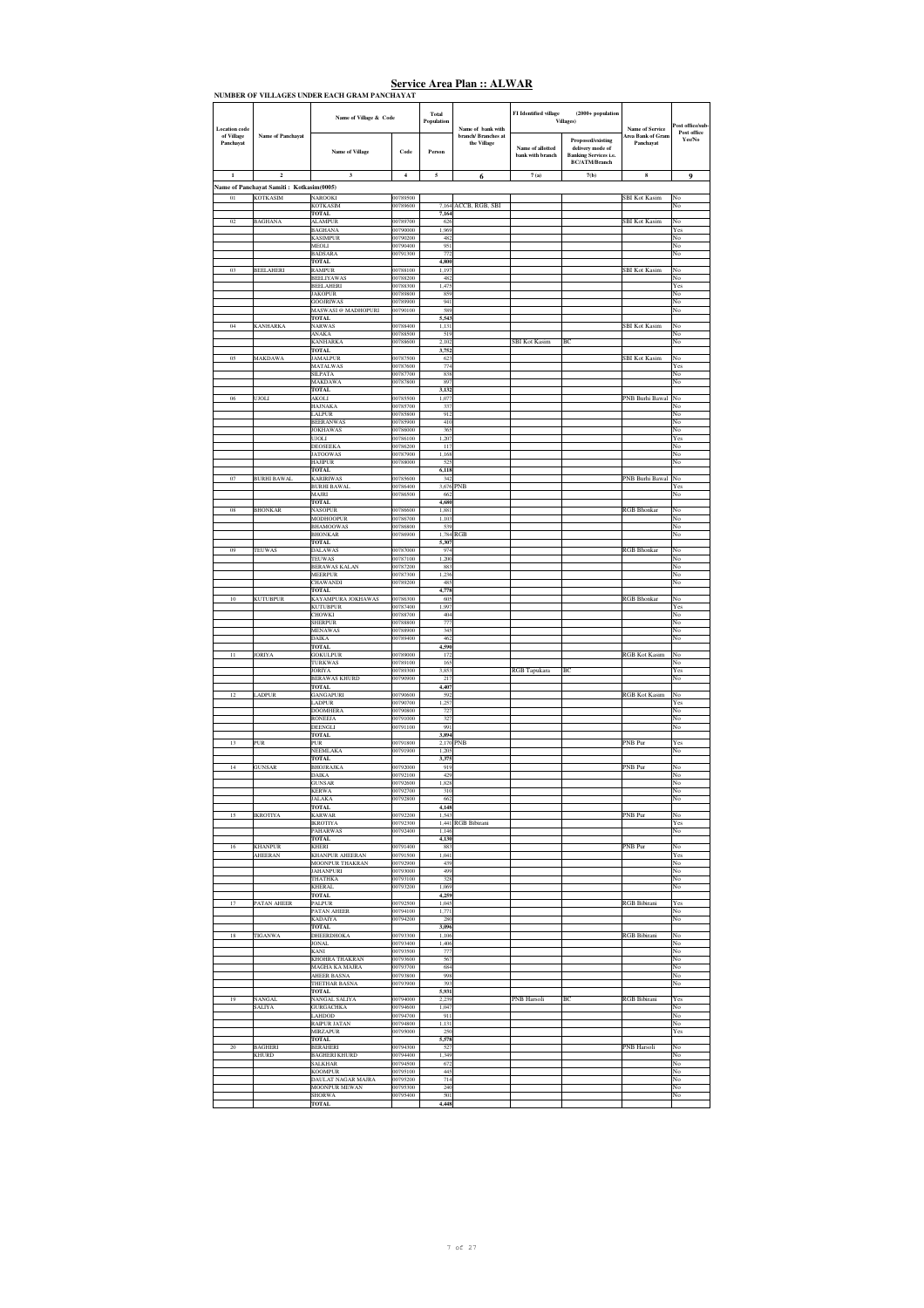| <b>Location</b> code    |                                        | Name of Village & Code                |                      | Total<br>Population | Name of bank with                  | FI Identified village                | $(2000 + population$<br>Villages)                                                             | <b>Name of Service</b>            | Post office/sub-      |
|-------------------------|----------------------------------------|---------------------------------------|----------------------|---------------------|------------------------------------|--------------------------------------|-----------------------------------------------------------------------------------------------|-----------------------------------|-----------------------|
| of Village<br>Panchayat | <b>Name of Panchayat</b>               | Name of Village                       | Code                 | Person              | branch/ Branches at<br>the Village | Name of allotted<br>bank with branch | Proposed/existing<br>delivery mode of<br><b>Banking Services i.e.</b><br><b>BC/ATM/Branch</b> | Area Bank of Gram<br>Panchayat    | Post office<br>Yes/No |
| $\mathbf 1$             | $\mathbf 2$                            | $\mathbf 3$                           | $\boldsymbol{4}$     | 5                   | 6                                  | 7(a)                                 | 7(b)                                                                                          | $\bf8$                            | 9                     |
| 21<br>22                | HARSOLI<br>PATALIYA                    | HARSOLI<br><b>JHARKA</b>              | 00796400<br>00794900 | 8,060<br>1.537      | RGB, PNB                           |                                      |                                                                                               | PNB Harsoli<br><b>PNB</b> Harsoli | Yes<br>No             |
|                         |                                        | PATALIYA                              | 00796600             | 1,611               |                                    |                                      |                                                                                               |                                   | Yes                   |
|                         |                                        | NANGLI JATAN                          | 00796700<br>00796800 | 464<br>699          |                                    |                                      |                                                                                               |                                   | No                    |
|                         |                                        | HANSPUR KALAN<br><b>HANSPUR KHURD</b> | 00796900             | 680                 |                                    |                                      |                                                                                               |                                   | No<br>No              |
|                         |                                        | KHAROLA                               | 00797000             | 1.061<br>6,052      |                                    |                                      |                                                                                               |                                   | No                    |
|                         | <b>JATIYANA</b>                        | <b>TOTAL</b><br><b>SHAHJADPUR</b>     | 00795500             | 266                 |                                    |                                      |                                                                                               | PNB Harsol                        | No                    |
|                         |                                        | SADHOOKA                              | 00795600             | 335                 |                                    |                                      |                                                                                               |                                   | No                    |
|                         |                                        | <b>JHIRYANA</b><br>SHAHPUR            | 00795700<br>00795800 | 400<br>947          |                                    |                                      |                                                                                               |                                   | No<br>No              |
|                         |                                        | JATIYANA                              | 00795900             | 1,310               |                                    |                                      |                                                                                               |                                   | Yes                   |
|                         |                                        | RAMNAGAR<br><b>KIRWARI</b>            | 00796000<br>00796100 | 415<br>1,420        |                                    |                                      |                                                                                               |                                   | No<br>No              |
|                         |                                        | LISANI                                | 00796200             | 186                 |                                    |                                      |                                                                                               |                                   | No                    |
|                         |                                        | <b>GIRWAS</b><br><b>BHOJPUR</b>       | 00796300<br>00796500 | 1,629<br>369        |                                    |                                      |                                                                                               |                                   | No<br>No              |
|                         |                                        | <b>TOTAL</b>                          |                      | 7,277               |                                    |                                      |                                                                                               |                                   |                       |
|                         | <b>GHEEKAKA</b>                        | <b>RANIYAWAS</b><br><b>BEGAMPUR</b>   | 00790300<br>00790500 | 223<br>223          |                                    |                                      |                                                                                               | <b>RGB</b> Kot Kasim              | No<br>No              |
|                         |                                        | <b>GHEEKAKA</b>                       | 00791200             | 1,745               |                                    |                                      |                                                                                               |                                   | No                    |
|                         |                                        | CHACHIYAWAS                           | 00791600             | 258                 |                                    |                                      |                                                                                               |                                   | No                    |
|                         |                                        | SANODA<br><b>TOTAL</b>                | 00791700             | 719<br>3,168        |                                    |                                      |                                                                                               |                                   | No                    |
|                         |                                        |                                       |                      |                     |                                    |                                      |                                                                                               |                                   |                       |
|                         | Name of Panchayat Samiti: Tijara(0006) |                                       |                      |                     |                                    |                                      |                                                                                               |                                   |                       |
| 01                      | SANTHALKA                              | MILAKPUR GOOJAR<br><b>SANTHALKA</b>   | 00797400<br>00797500 | 4,415 PNB<br>5.130  |                                    | PNB Tapukara                         | BC                                                                                            |                                   | No<br>Yes             |
|                         |                                        | <b>HARCHANDPUR</b>                    | 00797600             | 3,583               |                                    | <b>RGB</b> Bhonker                   | BC                                                                                            |                                   | No                    |
|                         |                                        | <b>BEELA HERI</b>                     | 00798100             | 1,022               |                                    |                                      |                                                                                               |                                   | No                    |
|                         |                                        | <b>KHIJARPUR</b><br><b>TOTAL</b>      | 00798200             | 312<br>14,462       |                                    |                                      |                                                                                               |                                   | No                    |
| 02                      | <b>KHIJOORIWAS</b>                     | <b>KHANPUR</b>                        | 00797300             | 1,892               |                                    |                                      |                                                                                               |                                   | No                    |
|                         |                                        | <b>KHIJOORIWAS</b><br><b>TOTAL</b>    | 00798300             | 3,154<br>5.046      |                                    | PNB Milakpur GujaBC                  |                                                                                               |                                   | Yes                   |
| 03                      | SEETHAL                                | <b>SEETHAL</b>                        | 00797100             | 1,332               |                                    |                                      |                                                                                               |                                   | Yes                   |
|                         |                                        | <b>UDAIPUR</b><br>THARA               | 00797200<br>00799600 | 3.137<br>762        |                                    |                                      |                                                                                               |                                   | No<br>No              |
|                         |                                        | <b>TOTAL</b>                          |                      | 5,231               |                                    |                                      |                                                                                               |                                   |                       |
|                         |                                        |                                       |                      |                     | BOB, Canara Bank,<br>OBC,          |                                      |                                                                                               |                                   |                       |
| 04                      | TAPOOKRA                               | TAPOOKRA                              | 00803700             | 6.271               | PNB, RGB, SBBJ                     |                                      |                                                                                               | PNB Tapookra                      | Yes                   |
|                         |                                        | <b>BASAI</b>                          | 00805000             | 107                 |                                    |                                      |                                                                                               |                                   | No                    |
|                         |                                        | <b>LADAMKA</b><br><b>KAMALPUR</b>     | 00805100<br>00805200 | 372<br>1,184        |                                    |                                      |                                                                                               |                                   | No<br>No              |
|                         |                                        | <b>TOTAL</b>                          |                      | 7,934               |                                    |                                      |                                                                                               |                                   |                       |
| 05                      | <b>SALARPUR</b>                        | TATARPUR<br><b>KALAKA</b>             | 00799500<br>00799700 | 1,763<br>601        |                                    |                                      |                                                                                               | PNB Milakpur Guj                  | No<br>No              |
|                         |                                        | <b>SHAHPUR</b>                        | 00799800             | 601                 |                                    |                                      |                                                                                               |                                   | No                    |
|                         |                                        | <b>HUSEENGPUR</b>                     | 00799900             | 412                 |                                    |                                      |                                                                                               |                                   | No                    |
|                         |                                        | SALARPUR<br><b>TOTAL</b>              | 00809100             | 942<br>4,319        |                                    |                                      |                                                                                               |                                   | No                    |
| 06                      | MAHESARA                               | <b>KARAMPUR</b>                       | 00802800             | 337                 |                                    |                                      |                                                                                               | <b>OBC</b> Tapukara               | No                    |
|                         |                                        | <b>BURERA</b><br><b>RABADKA</b>       | 00802900<br>00803100 | 1,215<br>1.261      |                                    |                                      |                                                                                               |                                   | No<br>No              |
|                         |                                        | MAHESARA                              | 00803200             | 1,283               |                                    |                                      |                                                                                               |                                   | Yes                   |
|                         |                                        | <b>DHAMAWAS</b><br>KARMSIWAS          | 00803300<br>00803400 | 243<br>74           |                                    |                                      |                                                                                               |                                   | No<br>No              |
|                         |                                        | <b>KHUSKARA</b>                       | 00803500             | 497                 |                                    |                                      |                                                                                               |                                   | No                    |
|                         |                                        | <b>KAROLI</b><br><b>TOTAL</b>         | 00803600             | 1.668<br>6,578      |                                    |                                      |                                                                                               |                                   | No                    |
|                         | <b>JHIWANA</b>                         | <b>JHIWANA</b>                        | 00799300             | 3.875               |                                    | SBBJ Tijara                          | BC                                                                                            | <b>RGB</b> Tapukara               | Yes                   |
|                         |                                        | <b>BANBAN</b>                         | 00799400             | 618                 |                                    |                                      |                                                                                               |                                   | No                    |
|                         |                                        | <b>BANBEERPUR</b><br><b>BIBIPUR</b>   | 00800000<br>00800100 | 898<br>778          |                                    |                                      |                                                                                               |                                   | No<br>No              |
|                         |                                        | LADIYA                                | 00802600             | 621                 |                                    |                                      |                                                                                               |                                   | No                    |
| 08                      | <b>GUWALDA</b>                         | TOTAL<br><b>GANDHOLA</b>              | 00802200             | 6,790<br>1,224      |                                    |                                      |                                                                                               | RGB Tapukara                      | No                    |
|                         |                                        | <b>GUWALDA</b>                        | 00802300             | 6,619               |                                    | PNB Tapukara                         | <b>BR</b>                                                                                     |                                   | Yes                   |
|                         |                                        | NIBAHERI<br><b>BANJHRA</b>            | 00803900<br>00804000 | 3,102<br>77         |                                    | PNB Tapukara                         | BC                                                                                            |                                   | No<br>No              |
|                         |                                        | <b>TOTAL</b>                          |                      | 11,022              |                                    |                                      |                                                                                               |                                   |                       |
| 09                      | CHOOHARPUR                             | <b>SARE KHURD</b><br><b>MAHANDIKA</b> | 00801300<br>00801400 | 866<br>120          |                                    |                                      |                                                                                               | <b>RGB</b> Tapukara               | No<br>No              |
|                         |                                        | <b>UDHANWAS</b>                       | 00801500             | 394                 |                                    |                                      |                                                                                               |                                   | No                    |
|                         |                                        | <b>KULAWAT</b>                        | 00801600             | 375                 |                                    |                                      |                                                                                               |                                   | No                    |
|                         |                                        | <b>CHOOHARPUR</b><br><b>LADPURI</b>   | 00801700<br>00801800 | 1,518<br>173        |                                    |                                      |                                                                                               |                                   | Yes<br>No             |
|                         |                                        | <b>GANDWA</b>                         | 00801900             | 663                 |                                    |                                      |                                                                                               |                                   | No                    |
|                         |                                        | <b>INDOR</b><br><b>RUNDH INDOR</b>    | 00802000<br>00802100 | 1,362               |                                    |                                      |                                                                                               |                                   | No<br>No              |
|                         |                                        | <b>TOTAL</b>                          |                      | 5,471               |                                    |                                      |                                                                                               |                                   |                       |
| 10                      | <b>JORIYA</b>                          | <b>KARENDA</b><br><b>JORIYA</b>       | 00798900<br>00799200 | 1,560<br>993        |                                    |                                      |                                                                                               | <b>OBC</b> Taoukara               | No<br>Yes             |
|                         |                                        | <b>FAKARUDDINKA</b>                   | 00800500             | 1.006               |                                    |                                      |                                                                                               |                                   | No                    |
|                         |                                        | PATHREDI                              | 00800600             | 1,081               |                                    |                                      |                                                                                               |                                   | No<br>No              |
|                         |                                        | <b>CHAUPANKI</b><br><b>BANDAPUR</b>   | 00800700<br>00800800 | 1.150<br>722        |                                    |                                      |                                                                                               |                                   | No                    |
|                         |                                        | <b>HUSAIPUR</b>                       | 00800900             | 730                 |                                    |                                      |                                                                                               |                                   | No                    |
|                         |                                        | <b>KHERI</b><br><b>KHARKHARI</b>      | 00801000<br>00801100 | 1,154<br>552        |                                    |                                      |                                                                                               |                                   | No<br>No              |
|                         |                                        | <b>SARE KALAN</b>                     | 00801200             | 1,957               |                                    |                                      |                                                                                               |                                   | No                    |
| $1\,1$                  | MAYAPUR                                | <b>TOTAL</b><br><b>CHHAPAR</b>        | 00800200             | 10,905<br>722       |                                    |                                      |                                                                                               | SBBJ Tapukara                     | No                    |
|                         |                                        | <b>KHATIWAS</b>                       | 00800300             | 658                 |                                    |                                      |                                                                                               |                                   | No                    |
|                         |                                        | KHOHRI KHURD                          | 00800400             | 782                 |                                    |                                      |                                                                                               |                                   | No                    |
|                         |                                        | KHOHRI KALAN<br><b>MAYAPUR</b>        | 00802400<br>00802500 | 1,406<br>1,315      |                                    |                                      |                                                                                               |                                   | No<br>No              |
|                         |                                        | <b>DAGANHERI</b>                      | 00802700             | 621                 |                                    |                                      |                                                                                               |                                   | No                    |
|                         |                                        | LAKHNOR<br><b>TOTAL</b>               | 00803800             | 2,533<br>8,037      |                                    | PNB Isroda                           | BC                                                                                            |                                   | No                    |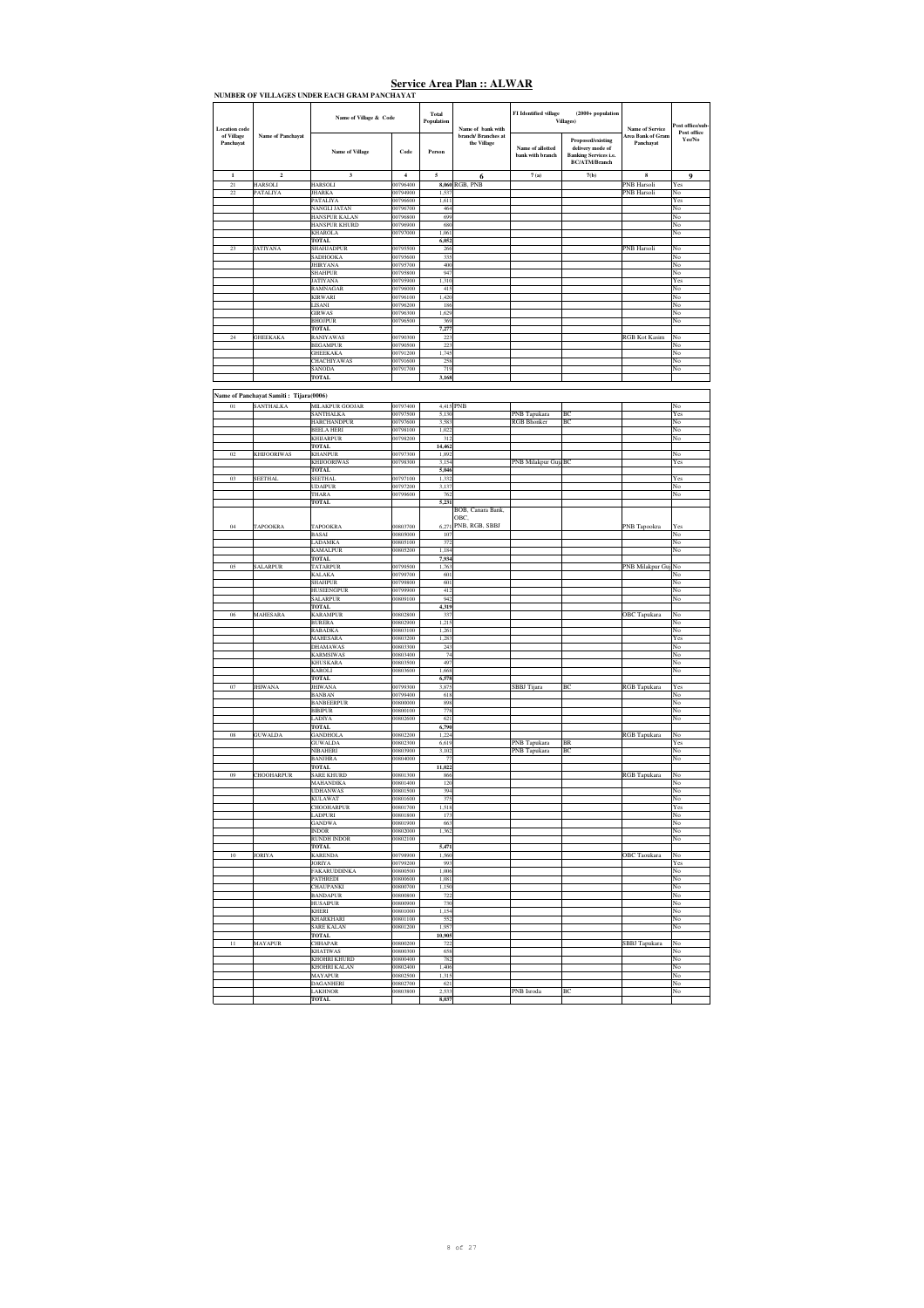| <b>Location</b> code    |                    | Name of Village & Code                  |                       | Total<br>Population | Name of bank with                  | FI Identified village                | $(2000 + population$<br><b>Villages</b> )                                                     | <b>Name of Service</b>         | ost office/sub-       |
|-------------------------|--------------------|-----------------------------------------|-----------------------|---------------------|------------------------------------|--------------------------------------|-----------------------------------------------------------------------------------------------|--------------------------------|-----------------------|
| of Village<br>Panchayat | Name of Panchayat  | <b>Name of Village</b>                  | Code                  | Person              | branch/ Branches at<br>the Village | Name of allotted<br>bank with branch | Proposed/existing<br>delivery mode of<br><b>Banking Services i.e.</b><br><b>BC/ATM/Branch</b> | Area Bank of Gram<br>Panchayat | Post office<br>Yes/No |
| $\mathbf{1}$<br>12      | $\overline{2}$     | 3                                       | $\overline{4}$        | 5                   | 6                                  | 7(a)                                 | 7(b)                                                                                          | $\bf8$                         | $\mathbf Q$           |
|                         | KAHRANI            | <b>RAMPURA</b><br><b>SHAHDOD</b>        | 00797700<br>00797800  | 1,789<br>1,376      |                                    |                                      |                                                                                               |                                | No<br>Yes             |
|                         |                    | <b>AMLAKI</b><br>MUNDANA MEO            | 00797900<br>00798000  | 307<br>2,303        |                                    | SBBJ Tijara                          | ВC                                                                                            |                                | No<br>No              |
|                         |                    | <b>GODHAN</b>                           | 00798400              | 689                 |                                    |                                      |                                                                                               |                                | No                    |
|                         |                    | <b>KAHRANI</b><br><b>GADPUR</b>         | 00798500<br>00798600  | 2,114<br>875        |                                    | PNB Milakpur GujaBC                  |                                                                                               |                                | No<br>No              |
|                         |                    | <b>KARENDI</b><br><b>BAHADARI</b>       | 00798700<br>00798800  | 847<br>549          |                                    |                                      |                                                                                               |                                | No<br>No              |
|                         |                    | PHALSA                                  | 00799000              | 380                 |                                    |                                      |                                                                                               |                                | No                    |
|                         |                    | <b>BHOODLI</b><br><b>TOTAL</b>          | 00799100              | 272<br>11,501       |                                    |                                      |                                                                                               |                                | No                    |
| 13                      | MASEET             | MUSARI                                  | 00804700              | 916                 |                                    |                                      |                                                                                               | PNB Tapukara                   | No                    |
|                         |                    | <b>MIRCHOONI</b><br><b>JHUNDPURI</b>    | 00804800<br>00804900  | 754<br>282          |                                    |                                      |                                                                                               |                                | No<br>No              |
|                         |                    | <b>DHEERIYAWAS</b><br>NAUGAWAN          | 00805300<br>00805400  | 1.539<br>386        |                                    |                                      |                                                                                               |                                | No<br>No              |
|                         |                    | MASEET                                  | 00805500              | 952                 |                                    |                                      |                                                                                               |                                | Yes                   |
|                         |                    | <b>HASANPUR</b><br><b>GELPUR</b>        | 00805600<br>00805700  | 698<br>878          |                                    |                                      |                                                                                               |                                | No<br>No              |
|                         |                    | <b>TOTAL</b>                            |                       | 6,405               |                                    |                                      |                                                                                               |                                |                       |
| 14                      | MILAKPUR TURK      | BHALESAR<br><b>UBARAKA</b>              | 00804100<br>00804200  | 617<br>698          |                                    |                                      |                                                                                               | SBBJ Tapukara                  | No<br>No              |
|                         |                    | <b>DHOLI PAHARI</b><br><b>JAKHOPUR</b>  | 00804300<br>00804400  | 599<br>1,050        |                                    |                                      |                                                                                               |                                | No<br>No              |
|                         |                    | <b>BUB KA HERA</b>                      | 00804500              | 751                 |                                    |                                      |                                                                                               |                                | No                    |
|                         |                    | MEETHIYAWAS<br>PATAN KHURD              | 00804600<br>00806000  | 915<br>941          |                                    |                                      |                                                                                               |                                | No<br>No              |
|                         |                    | MILAKPUR TURK                           | 00806100              | 1,968               |                                    |                                      |                                                                                               |                                | No                    |
| 15                      | <b>KHIDARPUR</b>   | <b>TOTAL</b><br><b>BHAMRAKA</b>         | 00805800              | 7.539<br>1,293      |                                    |                                      |                                                                                               | PNB Isroda                     | No                    |
|                         |                    | PATAN KALAN<br>ADEEPUR                  | 00805900<br>00806200  | 729<br>61           |                                    |                                      |                                                                                               |                                | No<br>No              |
|                         |                    | <b>GOTOLI</b>                           | 00806300              | 1,349               |                                    |                                      |                                                                                               |                                | Yes                   |
|                         |                    | <b>KHIDARPUR</b><br>ABHANPUR            | 00806400<br>00807500  | 1,600<br>516        |                                    |                                      |                                                                                               |                                | No<br>No              |
|                         |                    | <b>BHATKOL</b><br><b>SHADIPUR</b>       | 00807600<br>00807800  | 783                 |                                    |                                      |                                                                                               |                                | No                    |
|                         |                    | PAHARSAMLAT@                            | 00809600              | 209                 |                                    |                                      |                                                                                               |                                | No<br>No              |
|                         |                    | ROONDHROOPBAS<br><b>TOTAL</b>           |                       | 6,540               |                                    |                                      |                                                                                               |                                | No                    |
| 16                      | <b>RABHANA</b>     | <b>JAGMAL HERI</b>                      | 00806500              | 455                 |                                    |                                      |                                                                                               | PNB Isroda                     | No                    |
|                         |                    | <b>MATAWAS</b><br><b>CHAWANDI KHURD</b> | 00806600<br>00806700  | 297<br>863          |                                    |                                      |                                                                                               |                                | No<br>No              |
|                         |                    | NANAGHERI<br><b>RABHANA</b>             | 00807200<br>00807300  | 733<br>1.069        |                                    |                                      |                                                                                               |                                | No<br>Yes             |
|                         |                    | PAVTI                                   | 00807400              | 463                 |                                    |                                      |                                                                                               |                                | No                    |
| $17\,$                  | <b>BICHHALA</b>    | <b>TOTAL</b><br><b>DABHERA</b>          | 00806800              | 3,880<br>588        |                                    |                                      |                                                                                               | PNB Isroda                     | No                    |
|                         |                    | <b>BINOLIYA</b>                         | 00806900              | 1,043               |                                    |                                      |                                                                                               |                                | No                    |
|                         |                    | <b>SALAHERA</b><br><b>BICHHALA</b>      | 00807000<br>00807100  | 543<br>1,429        |                                    |                                      |                                                                                               |                                | No<br>Yes             |
|                         |                    | <b>TOTAL</b>                            |                       | 3,603               |                                    |                                      |                                                                                               |                                |                       |
| 18                      | <b>SHRODA</b>      | <b>SHEKHPUR AHEER</b><br><b>ISHRODA</b> | 00808400<br>00808500  | 835<br>3.588        | 'NB                                |                                      |                                                                                               | PNB Isroda                     | No<br>Yes             |
| 19                      | <b>HAMEERAKA</b>   | <b>TOTAL</b><br>SIROLI KALAN            | 00807700              | 4,423<br>1.627      |                                    |                                      |                                                                                               | PNB Isroda                     | No                    |
|                         |                    | <b>SIROLI KHURD</b>                     | 00807900              | 360                 |                                    |                                      |                                                                                               |                                | No                    |
|                         |                    | <b>AMEER NAGAR</b><br>PEEPLANA          | 00808000<br>00808100  | 562<br>1,008        |                                    |                                      |                                                                                               |                                | No<br>No              |
|                         |                    | <b>NABI NAGAR</b>                       | 00808200<br>00808300  | 835<br>909          |                                    |                                      |                                                                                               |                                | No                    |
|                         |                    | JOJAKA<br><b>TAJALKA</b>                | 00809300              | 460                 |                                    |                                      |                                                                                               |                                | No<br>No              |
|                         |                    | <b>KHARKHARA</b><br><b>HAMEERAKA</b>    | 00809400<br>00809500  | 616<br>2,691        |                                    | PNB Isroda                           | BC                                                                                            |                                | No<br>Yes             |
|                         |                    | <b>TOTAL</b>                            |                       | 9,068               |                                    |                                      |                                                                                               |                                |                       |
| 20                      | <b>PALPUR</b>      | <b>SALARPUR</b><br>MILAKPURI            | 000803000<br>00809200 | 1,982<br>663        |                                    |                                      |                                                                                               | RGB Tijara                     | No<br>No              |
|                         |                    | <b>ALAPURMEO</b><br>PALPUR              | 00810200              | 1,109               |                                    |                                      |                                                                                               |                                | No                    |
|                         |                    | <b>BALIYAWAS</b>                        | 00810300<br>00810400  | 1,781<br>1,061      |                                    |                                      |                                                                                               |                                | Yes<br>No             |
|                         | <b>LUHADERA</b>    | <b>TOTAL</b><br><b>BAMAN THEDI</b>      | 00808900              | 6,596<br>661        |                                    |                                      |                                                                                               | SBBJ Tijara                    | No                    |
|                         |                    | <b>RAMBAS JHONPRI</b>                   | 00809000              | 1,275               |                                    |                                      |                                                                                               |                                | No                    |
|                         |                    | <b>LUHADERA</b><br>TOTAL                | 00810500              | 1.664<br>3,600      |                                    |                                      |                                                                                               |                                | No                    |
|                         | VIRAMPUR           | <b>DAIPLIR</b><br><b>DHAKI</b>          | 00811100<br>00811200  | 62<br>911           |                                    |                                      |                                                                                               | <b>SBBJ</b> Tiia               | No                    |
|                         |                    | <b>BHOODKI</b>                          | 00811700              | 139                 |                                    |                                      |                                                                                               |                                | No                    |
|                         |                    | <b>RAJDHOKI</b><br><b>ASLEEMPUR</b>     | 00811800<br>00811900  | 461<br>1,454        |                                    |                                      |                                                                                               |                                | No<br>No              |
|                         |                    | <b>IRRAHIMPUR</b> @                     | 00812000              | 725                 |                                    |                                      |                                                                                               |                                | No                    |
|                         |                    | <b>VIRAMPUR</b><br><b>TOTAL</b>         |                       | 4,317               |                                    |                                      |                                                                                               |                                | Yes                   |
| $23\,$                  | <b>MUNDANA</b>     | <b>BHOJAWAS</b><br>SARKANPUR            | 00808600<br>00808700  | 570<br>581          |                                    |                                      |                                                                                               | SBBJ Tijara                    | No<br>No              |
|                         |                    | MAJRA PEEPLI                            | 00808800              | 724                 |                                    |                                      |                                                                                               |                                | No                    |
|                         |                    | <b>MUNDANA</b><br><b>JALALPUR</b>       | 00810700<br>00810800  | 803<br>1.446        |                                    |                                      |                                                                                               |                                | Yes<br>No.            |
|                         |                    | TOTAL                                   |                       | 4,124               |                                    |                                      |                                                                                               |                                |                       |
| 24                      | <b>HEENGWAHERA</b> | <b>HEENGWAHERA</b><br>KALGAON           | 00810600<br>00810900  | 2.241<br>1,533      |                                    | PNB Shahabad <sup>®</sup>            | BC                                                                                            | PNB Shahabad                   | Yes<br>Yes            |
|                         |                    | <b>MAJRI GOOJAR</b><br>TOTAL            | 00811000              | 1,290<br>5,064      |                                    |                                      |                                                                                               |                                | No                    |
| 25                      | SHAHBAD            | <b>SHAHBAD</b>                          | 00811400              | 3,969 PNB           |                                    |                                      |                                                                                               | PNB Shahbad                    | Yes                   |
|                         |                    | MAINAKI<br>TOHRA                        | 00811500<br>00811600  | 885<br>69           |                                    |                                      |                                                                                               |                                | No<br>No              |
|                         |                    | <b>IRRAHIMPUR MAFI</b>                  | 00813600              | 30                  |                                    |                                      |                                                                                               |                                | No                    |
|                         |                    | MAHARAJPURA<br><b>NAURANGARAD</b>       | 00813700<br>00813900  | 657<br>659          |                                    |                                      |                                                                                               |                                | No<br>No              |
|                         |                    | <b>SHAHMAT NAGAR</b><br><b>TOTAL</b>    | 00814100              | 227<br>6,496        |                                    |                                      |                                                                                               |                                | No                    |
| $\sqrt{26}$             | <b>RAI KHERA</b>   | <b>BANDRA</b>                           | 00811300              | 1,190               |                                    |                                      |                                                                                               | PNB Shahabad                   | Yes                   |
|                         |                    | MAJRA MAHANIYA<br><b>RAI KHERA</b>      | 00814000<br>00814200  | 1,033<br>1,085      |                                    |                                      |                                                                                               |                                | No<br>No              |
|                         |                    | TEEHLI<br><b>TOTAL</b>                  | 00814300              | 1,203<br>4,511      |                                    |                                      |                                                                                               |                                | No                    |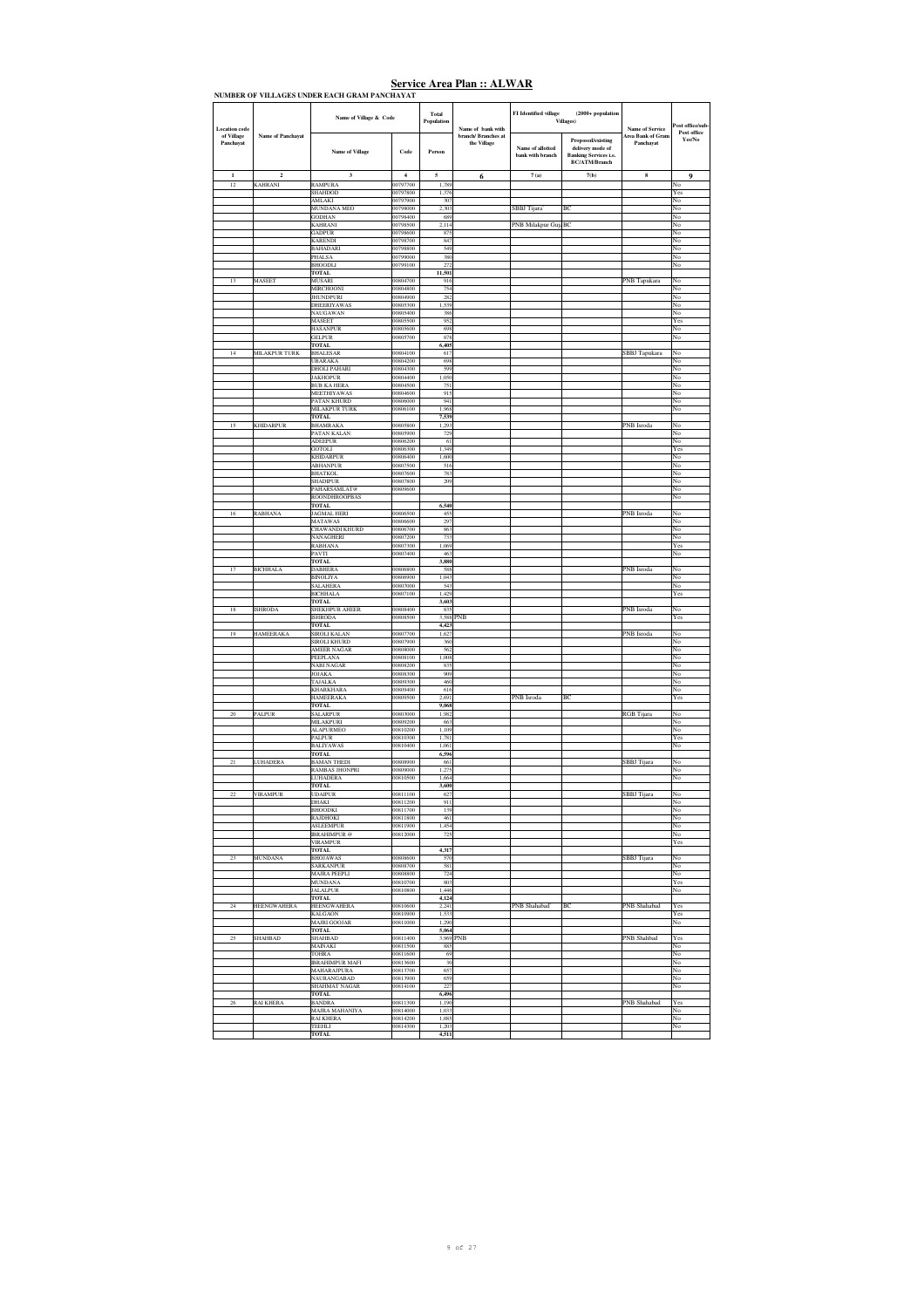| <b>Location</b> code    |                                                           | Name of Village & Code                |                         | Total<br>Population | Name of bank with                  | FI Identified village                        | $(2000 + population$<br><b>Villages</b> )                                                     | Name of Service                       | Post office/sub<br>Post office |
|-------------------------|-----------------------------------------------------------|---------------------------------------|-------------------------|---------------------|------------------------------------|----------------------------------------------|-----------------------------------------------------------------------------------------------|---------------------------------------|--------------------------------|
| of Village<br>Panchayat | <b>Name of Panchavat</b>                                  | <b>Name of Village</b>                | Code                    | Person              | branch/ Branches at<br>the Village | Name of allotted<br>bank with branch         | Proposed/existing<br>delivery mode of<br><b>Banking Services i.e.</b><br><b>BC/ATM/Branch</b> | <b>Area Bank of Gram</b><br>Panchayat | Yes/No                         |
| $\mathbf{1}$            | $\overline{2}$                                            | $\overline{\mathbf{3}}$               | $\overline{\mathbf{4}}$ | 5                   | 6                                  | 7(a)                                         | 7(b)                                                                                          | 8                                     | $\mathbf 0$                    |
| 27                      | <b>BHINDOOSI</b>                                          | <b>SOORAWAS</b><br><b>RAM NAGAR</b>   | 00813800<br>00815000    | 349<br>1,251        |                                    |                                              |                                                                                               | RGB Bhindoosi                         | No<br>No                       |
|                         |                                                           | <b>BHINDOOSI</b>                      | 00815100                |                     | 1.189 RGB                          |                                              |                                                                                               |                                       | Yes                            |
|                         |                                                           | <b>BICHPURI</b><br>NAUGAWAN           | 00815200<br>00815300    | 234<br>547          |                                    |                                              |                                                                                               |                                       | No<br>No                       |
|                         |                                                           | TOTAL                                 |                         | 3,570               |                                    |                                              |                                                                                               |                                       |                                |
| 28                      | <b>GAHANKHAR</b>                                          | <b>MANDHA</b><br><b>GAHANKHAR</b>     | 00814400<br>00814500    | 2,146<br>2.371      |                                    | <b>RGB Bhindoosi</b><br><b>RGB</b> Bhindoosi | B<br>BC                                                                                       | <b>RGB Bhindoosi</b>                  | Yes<br>No                      |
|                         |                                                           | <b>TOTAL</b>                          |                         | 4,517               |                                    |                                              |                                                                                               |                                       |                                |
| 29                      | <b>GOTHRA</b>                                             | <b>MOSAMPUR</b><br><b>ALAWALPUR</b>   | 00814600<br>00814700    | 893<br>337          |                                    |                                              |                                                                                               | <b>RGB</b> Bhindoosi                  | No<br>No                       |
|                         |                                                           | KAKRALI                               | 00814800                | 949                 |                                    |                                              |                                                                                               |                                       | No                             |
|                         |                                                           | <b>GOTHRA</b><br><b>TOTAL</b>         | 00814900                | 2,467<br>4,646      |                                    | PNB Shahabad                                 | BC                                                                                            |                                       | Yes                            |
| 30                      | CHAWANDI                                                  | <b>BERLA</b>                          | 00816900                | 1,677               |                                    |                                              |                                                                                               | <b>RGB</b> Bhindoosi                  | No                             |
|                         | <b>KALAN</b>                                              | <b>CHAWANDI KALAN</b><br>BAI          | 00817000<br>00817100    | 1,634<br>764        |                                    |                                              |                                                                                               |                                       | No<br>No                       |
|                         |                                                           | <b>BARHERA</b>                        | 00817200                | 690                 |                                    |                                              |                                                                                               |                                       | No                             |
| 31                      | <b>JAIROLI</b>                                            | <b>TOTAL</b><br><b>RUNDHGOL</b>       | 00815800                | 4,765<br>66         |                                    |                                              |                                                                                               | PNB Tijara                            | No                             |
|                         |                                                           | GOL                                   | 00816300                | 660                 |                                    |                                              |                                                                                               |                                       | No                             |
|                         |                                                           | SHEKHPURJATT<br><b>ALAPUR JATT</b>    | 00816500<br>00816800    | 520<br>591          |                                    |                                              |                                                                                               |                                       | No<br>No                       |
|                         |                                                           | <b>THONS</b>                          | 00817300                | 965                 |                                    |                                              |                                                                                               |                                       | Yes                            |
|                         |                                                           | JAIROLI<br><b>ANDHAKA</b>             | 00817400<br>00817500    | 4,061<br>433        |                                    | <b>RGB Bhindoosi</b>                         | ВC                                                                                            |                                       | Yes<br>No                      |
|                         |                                                           | TOTAL                                 |                         | 7,296               |                                    |                                              |                                                                                               |                                       |                                |
| 32                      | PHULLABAS                                                 | <b>BILASPUR</b><br><b>BAIJALHERA</b>  | 00813400<br>00815400    | 1,234<br>482        |                                    |                                              |                                                                                               | PNB Tijara                            | Yes<br>No                      |
|                         |                                                           | AHAMLAKA                              | 00815500                | 575                 |                                    |                                              |                                                                                               |                                       | No                             |
|                         |                                                           | <b>BEGAN HERI</b><br>RAIPUR           | 00815600<br>00815700    | 1,153<br>817        |                                    |                                              |                                                                                               |                                       | No<br>No                       |
|                         |                                                           | PHULLABAS                             | 00816400                | 1,042               |                                    |                                              |                                                                                               |                                       | No                             |
|                         |                                                           | <b>MUSEPUR</b><br><b>DOTANA</b>       | 00816600<br>00816700    | 568<br>840          |                                    |                                              |                                                                                               |                                       | No<br>No                       |
|                         |                                                           | TOTAL                                 |                         | 6,711               |                                    |                                              |                                                                                               |                                       |                                |
| 33                      | <b>HASANPUR MAFI</b>                                      | PALASALI<br><b>DAIKA</b>              | 00812700<br>00812800    | 1,553<br>194        |                                    |                                              |                                                                                               | <b>BOB</b> Tijara                     | No<br>No                       |
|                         |                                                           | LADHAWARA                             | 00812900                | 134                 |                                    |                                              |                                                                                               |                                       | No                             |
|                         |                                                           | <b>HUSAIPUR</b>                       | 00813000                | 46                  |                                    |                                              |                                                                                               |                                       | No                             |
|                         |                                                           | <b>ELAKA</b><br>HASANPUR MAFI         | 00813100<br>00813200    | 447<br>1,859        |                                    |                                              |                                                                                               |                                       | No<br>No                       |
|                         |                                                           | MALIYAR JATT                          | 00813300                | 1,361               |                                    |                                              |                                                                                               |                                       | No                             |
|                         |                                                           | <b>KHALILPURI</b><br>TOTAL            | 00813500                | 1.479<br>7,073      |                                    |                                              |                                                                                               |                                       | No                             |
| 34                      | <b>BAGHOR</b>                                             | MALIYAR GURJAR                        | 00815900                | 339                 |                                    |                                              |                                                                                               | PNB Tijara                            | N٥                             |
|                         |                                                           | <b>BAGHOR</b><br>NEEMLI               | 00816000<br>00816100    | 3,334<br>2,439      |                                    | PNB Tijara<br>PNB Tijara                     | BC<br>BC                                                                                      |                                       | Yes<br>No                      |
|                         |                                                           | PAHARSAMLAT @                         | 00816200                |                     |                                    |                                              |                                                                                               |                                       | No                             |
|                         |                                                           | RUNDHBAGHOR<br><b>TOTAL</b>           |                         | 6.112               |                                    |                                              |                                                                                               |                                       | No                             |
| 35                      | <b>SARHHETA</b>                                           | <b>MURADWAS</b>                       | 00812100                | 484                 |                                    |                                              |                                                                                               | PNB Tijara                            | No                             |
|                         |                                                           | <b>SARHHETA</b><br>RAHMATNAGAR        | 00812300<br>00812400    | 1,399<br>746        |                                    |                                              |                                                                                               |                                       | Yes<br>No                      |
|                         |                                                           | <b>BALOJ</b>                          | 00812500                | 97                  |                                    |                                              |                                                                                               |                                       | No                             |
|                         |                                                           | LAPALA<br><b>TOTAL</b>                | 00812600                | 1,747<br>4,473      |                                    |                                              |                                                                                               |                                       | No                             |
| 36                      | <b>ROOPBAS</b>                                            | <b>DAMDAMA</b>                        | 00809700                | 478                 |                                    |                                              |                                                                                               | SBP Tijara                            | No                             |
|                         |                                                           | DHAKPURI<br><b>KULTAJPUR</b>          | 00809800<br>00809900    | 1,046<br>453        |                                    |                                              |                                                                                               |                                       | No<br>No                       |
|                         |                                                           | <b>NANGAL</b>                         | 00810000                | 138                 |                                    |                                              |                                                                                               |                                       | No                             |
|                         |                                                           | <b>ROOPBAS</b><br><b>ARANDKA</b>      | 00810100<br>00812200    | 1.464<br>770        |                                    |                                              |                                                                                               |                                       | No<br>No                       |
|                         |                                                           | <b>TOTAL</b>                          |                         | 4,349               |                                    |                                              |                                                                                               |                                       |                                |
| $37**$<br>$38**$        | <b>BHIWADI</b><br><b>ALAMPUR</b>                          | BHIWADI (C.T.)<br><b>ALAMPUR WITH</b> | 40602000                | 33,877              |                                    |                                              |                                                                                               |                                       | Yes<br>No                      |
|                         |                                                           | BHIWADI (C.T.)                        |                         |                     |                                    |                                              |                                                                                               |                                       | No                             |
|                         |                                                           |                                       |                         |                     |                                    |                                              |                                                                                               |                                       |                                |
| 01                      | Name of Panchayat Samiti: Ramgarh(0007)<br><b>ALAWARA</b> | <b>ALAWARA</b>                        | 00843500                |                     | 5,619 PNB                          |                                              |                                                                                               | PNB Alawara                           | Yes                            |
| 0 <sup>2</sup>          | <b>UNTWAL</b>                                             | <b>KAREERIYA</b>                      | 00832200                | 887                 |                                    |                                              |                                                                                               | <b>BOI</b> Alwar                      | No                             |
|                         |                                                           | NAKACHPUR<br><b>UNTWAL</b>            | 00832300<br>00832400    | 786<br>1.757        |                                    |                                              |                                                                                               |                                       | No<br>Yes                      |
|                         |                                                           | <b>BADI POKHAR</b>                    | 00832500                | 1,112               |                                    |                                              |                                                                                               |                                       | No                             |
|                         |                                                           | BERA WAS                              | <b>XX35000</b>          | 749                 |                                    |                                              |                                                                                               |                                       | ۹o                             |
|                         |                                                           | <b>BERE</b><br><b>TOTAL</b>           | 00835100                | 596<br>5,887        |                                    |                                              |                                                                                               |                                       | No                             |
| 03                      | <b>KHUNTETA</b>                                           | <b>GOOJAR BAS</b>                     | 00841800                | 819                 |                                    |                                              |                                                                                               | <b>RGB</b> Bamboli                    | No                             |
|                         | KALAN                                                     | KHUNTETA KALAN<br>KHUNTETA KHURD      | 00841900<br>00842000    | 1,299<br>630        |                                    |                                              |                                                                                               |                                       | Yes<br>No                      |
|                         |                                                           | NANGAL TAPPA                          | 00842100                | 1,711               |                                    |                                              |                                                                                               |                                       | $_{\rm No}$                    |
|                         |                                                           | PALI<br><b>NASOPUR</b>                | 00842200<br>00842400    | 1.011<br>1,815      |                                    |                                              |                                                                                               |                                       | No<br>No                       |
|                         |                                                           | <b>TOTAL</b>                          |                         | 7,285               |                                    |                                              |                                                                                               |                                       |                                |
| $04\,$                  | KHERI                                                     | <b>KHERI</b><br>DOLI                  | 00840500<br>00840600    | 1,505<br>1,802      |                                    |                                              |                                                                                               | PNB Ramgarh                           | Yes<br>No                      |
|                         |                                                           | <b>KHANPUR KALAN</b>                  | 00840700                | 772                 |                                    |                                              |                                                                                               |                                       | $\overline{No}$                |
|                         |                                                           | <b>MASTA BAD</b><br><b>MEO KHERA</b>  | 00840800<br>00840900    | 749<br>724          |                                    |                                              |                                                                                               |                                       | No<br>No                       |
|                         |                                                           | <b>TOTAL</b>                          |                         | 5,552               |                                    |                                              |                                                                                               |                                       |                                |
| 05                      | PEEPROLI                                                  | PEEPROLI<br><b>CHOWKI</b>             | 00834700<br>00835200    | 2,545<br>479        |                                    | PNB Ramgarh                                  | BC                                                                                            | <b>PNB</b> Ramgarh                    | Yes<br>No                      |
|                         |                                                           | GOHA                                  | 00835300                | 866                 |                                    |                                              |                                                                                               |                                       | No                             |
|                         |                                                           | NAGLA BALAIYA<br>SARHETA              | 00835400<br>00835500    | 404<br>648          |                                    |                                              |                                                                                               |                                       | No<br>$_{\rm No}$              |
|                         |                                                           | <b>TOTAL</b>                          |                         | 4.942               |                                    |                                              |                                                                                               |                                       |                                |
| 06                      | <b>KHILORA</b>                                            | ADEE NAKA<br><b>KHILORA</b>           | 00831800<br>00831900    | 470<br>2.058        |                                    |                                              | BC                                                                                            | <b>SBI</b> Ramgarh                    | No<br>Yes                      |
|                         |                                                           | SONAGARH                              | 00835900                | 539                 |                                    | PNB Ramgarh                                  |                                                                                               |                                       | $_{\rm No}$                    |
|                         |                                                           | CHANDIGARH                            | 00836000                | 527                 |                                    |                                              |                                                                                               |                                       | No                             |
|                         |                                                           | NIWALI<br>KHOJAKA                     | 00836100<br>00836200    | 1,905<br>472        |                                    |                                              |                                                                                               |                                       | No<br>$_{\rm No}$              |
|                         |                                                           | <b>TOTAL</b>                          |                         | 5,971               |                                    |                                              |                                                                                               |                                       |                                |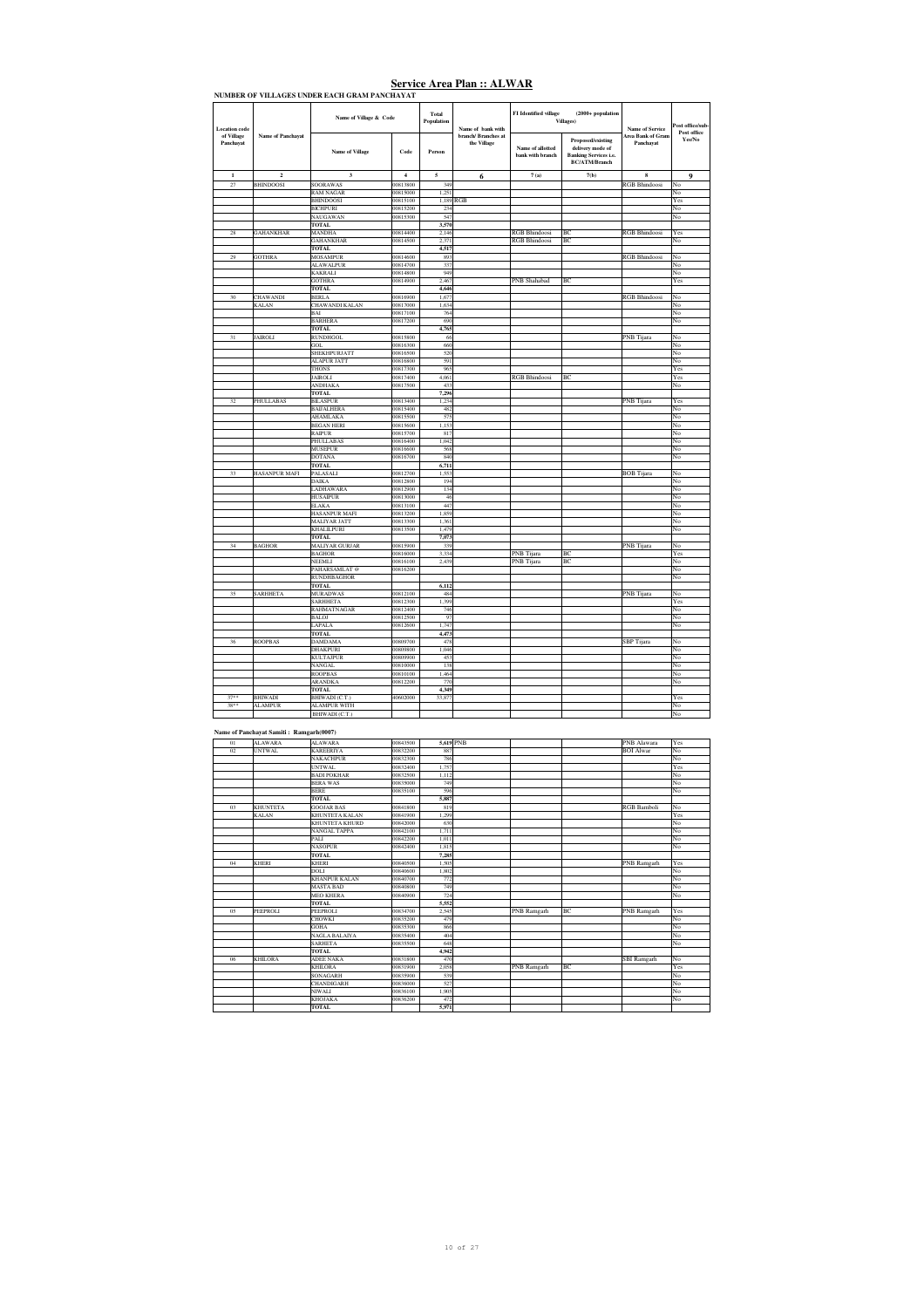| <b>Location</b> code    |                          | Name of Village & Code                   |                         | Total<br>Population | Name of bank with                  | FI Identified village                | $(2000 + population$<br><b>Villages</b> )                                                     | <b>Name of Service</b>                | ost office/sub-<br>Post office |
|-------------------------|--------------------------|------------------------------------------|-------------------------|---------------------|------------------------------------|--------------------------------------|-----------------------------------------------------------------------------------------------|---------------------------------------|--------------------------------|
| of Village<br>Panchayat | <b>Name of Panchavat</b> | <b>Name of Village</b>                   | Code                    | Person              | branch/ Branches at<br>the Village | Name of allotted<br>bank with branch | Proposed/existing<br>delivery mode of<br><b>Banking Services i.e.</b><br><b>BC/ATM/Branch</b> | <b>Area Bank of Gram</b><br>Panchavat | Yes/No                         |
| $\mathbf{1}$            | $\mathbf 2$              | $\overline{\mathbf{3}}$                  | $\overline{\mathbf{4}}$ | 5                   | 6                                  | 7(a)                                 | 7(b)                                                                                          | 8                                     | $\boldsymbol{9}$               |
| 07                      | DOHLI                    | TODLI<br><b>MUKANDWAS</b>                | 00828500<br>00832000    | 732<br>927          |                                    |                                      |                                                                                               | SBI Ramgarh                           | No<br>No                       |
|                         |                          | <b>KOTA KHURD</b>                        | 00832100                | 1.284               |                                    |                                      |                                                                                               |                                       | No                             |
|                         |                          | <b>BAGHORI</b><br><b>BARDOD</b>          | 00835600<br>00835700    | 83<br>879           |                                    |                                      |                                                                                               |                                       | No<br>No                       |
|                         |                          | <b>DOHLI</b>                             | 00835800                | 2,135               |                                    | PNB Ramgarh                          | BC                                                                                            |                                       | No                             |
| 08                      | <b>KHOH</b>              | <b>TOTAL</b><br><b>KHOH</b>              | 00828600                | 6,040<br>821        |                                    |                                      |                                                                                               | <b>SBI</b> Ramgarh                    | Yes                            |
|                         |                          | <b>WARISPUR</b>                          | 00828700                | 790                 |                                    |                                      |                                                                                               |                                       | No                             |
|                         |                          | <b>TISMAR</b><br>RASOOLPUR               | 00828800<br>00828900    | 382<br>296          |                                    |                                      |                                                                                               |                                       | No<br>No                       |
|                         |                          | <b>BANDHOLI</b>                          | 00831600                | 1,280               |                                    |                                      |                                                                                               |                                       | No                             |
|                         |                          | NANGAL NANGALI                           | 00831700                | 351                 |                                    |                                      |                                                                                               |                                       | No                             |
| 09                      | CHEERWA                  | <b>TOTAL</b><br>NAHARPUR KHURD           | 00837600                | 3,920<br>320        |                                    |                                      |                                                                                               | CBI Nowgaon                           | No                             |
|                         |                          | <b>ALAMPUR</b>                           | 00837700                | 1,056               |                                    |                                      |                                                                                               |                                       | No                             |
|                         |                          | <b>BAHRIPUR</b><br><b>CHEERWA</b>        | 00837800<br>00837900    | 878<br>836          |                                    |                                      |                                                                                               |                                       | No<br>Yes                      |
|                         |                          | <b>SHERPUR</b>                           | 00838000                | 1.226               |                                    |                                      |                                                                                               |                                       | No                             |
|                         |                          | <b>KHERTHALA</b><br>BAKAYANKA            | 00838600<br>00838700    | 332<br>251          |                                    |                                      |                                                                                               |                                       | No<br>No                       |
|                         |                          | <b>SUNHERA</b>                           | 00838800                | 1,057               |                                    |                                      |                                                                                               |                                       | No                             |
|                         |                          | KHUSHPURI<br><b>RABBAKA</b>              | 00838900<br>00839000    | 870<br>436          |                                    |                                      |                                                                                               |                                       | No<br>No                       |
|                         |                          | MANSHEERPUR                              | 00839100                | 471                 |                                    |                                      |                                                                                               |                                       | No                             |
|                         |                          | <b>TEEKRI</b><br><b>KAROLI JAGEER</b>    | 00839200<br>00839500    | 574<br>342          |                                    |                                      |                                                                                               |                                       | No<br>No                       |
|                         |                          | <b>TOTAL</b>                             |                         | 8,649               |                                    |                                      |                                                                                               |                                       |                                |
| 10                      | CHOROTI<br>PAHAR         | <b>LOHARWARI</b><br><b>CHOROTI PAHAR</b> | 00832600<br>00832700    | 1,204<br>2,342      |                                    | PNB Ramgarh                          | BC                                                                                            | <b>BOI</b> Alwar                      | No<br>Yes                      |
|                         |                          | <b>BATESRA</b>                           | 00833500                | 756                 |                                    |                                      |                                                                                               |                                       | No                             |
|                         |                          | <b>TOTAL</b>                             |                         | 4,302               |                                    |                                      |                                                                                               |                                       |                                |
| 11                      | <b>JATPUR</b>            | CHAK MEENA PURA<br>MEENAPURA             | 00834000<br>00834100    | 73<br>1,383         |                                    |                                      |                                                                                               | RGB Bamboli                           | No<br>No                       |
|                         |                          | MUNDPURI                                 | 00841400                | 460                 |                                    |                                      |                                                                                               |                                       | No                             |
|                         |                          | <b>LALPURI</b><br><b>JATPUR</b>          | 00841600<br>00841700    | 653<br>1.879        |                                    |                                      |                                                                                               |                                       | No<br>Yes                      |
|                         |                          | <b>CHOROTI ISTMURAR</b>                  | 00842300                | 1,822               |                                    |                                      |                                                                                               |                                       | No                             |
| 12                      | DANWARI                  | <b>TOTAL</b><br>SHEKHPUR                 | 00836400                | 6,270<br>1,155      |                                    |                                      |                                                                                               | CBI Nowgaon                           | No                             |
|                         |                          | MEGHAWAS                                 | 00836600                | 657                 |                                    |                                      |                                                                                               |                                       | No                             |
|                         |                          | <b>PODIPUR</b><br>BARAMDA                | 00836700<br>00836800    | 214<br>1,505        |                                    |                                      |                                                                                               |                                       | No<br>No                       |
|                         |                          | <b>DANWARI</b>                           | 00836900                | 1.015               |                                    |                                      |                                                                                               |                                       | Yes                            |
| 13                      | <b>NAGLI MEGHA</b>       | <b>TOTAL</b><br>RUNDH DHOONINATH         | 00833900                | 4,546<br>40         |                                    |                                      |                                                                                               | <b>RGB</b> Bamboli                    | N٥                             |
|                         |                          | AGYARA                                   | 00834200                | 648                 |                                    |                                      |                                                                                               |                                       | No                             |
|                         |                          | <b>BAGAR MEO</b><br>NAGLI MEGHA          | 00834500<br>00841300    | 2,215<br>2,033      |                                    | PNB Ramgarh<br>PNB Baroda Meo        | BC<br>BC                                                                                      |                                       | No<br>Yes                      |
|                         |                          | MOONPUR                                  | 00842500                | 1,141               |                                    |                                      |                                                                                               |                                       | No                             |
|                         |                          | <b>SAHAJPUR</b><br>TOTAL                 | 00842600                | 2.128<br>8,205      |                                    | PNB Ramgarh                          | ВC                                                                                            |                                       | No                             |
| 14                      | NEEKACH                  | KOTA KALAN                               | 00829300                | 617                 |                                    |                                      |                                                                                               | <b>IOB</b> Mubarikpur                 | No                             |
|                         |                          | NEEKACH<br>NAKHNOL                       | 00829500<br>00829600    | 2,645<br>741        |                                    | <b>IOB</b> Mubarikpur                | BC                                                                                            |                                       | Yes<br>No                      |
|                         |                          | KHOHRA KARMALI                           | 00829700                | 2.586               |                                    | <b>IOB</b> Mubarikpur                | BC                                                                                            |                                       | No                             |
|                         |                          | <b>TOTAL</b>                             |                         | 6,589               |                                    |                                      |                                                                                               |                                       |                                |
| 15                      | GARHI<br>DHANETA         | KHARKHARI<br>GARHI                       | 00829000<br>00829100    | 345<br>515          |                                    |                                      |                                                                                               | <b>IOB</b> Mubarikpur                 | No<br>No                       |
|                         |                          | <b>DHANETA</b>                           | 00829200                | 1.028               |                                    |                                      |                                                                                               |                                       | No                             |
|                         |                          | <b>BOOJAKA</b><br>PARAWADA               | 00829400<br>00831000    | 635<br>479          |                                    |                                      |                                                                                               |                                       | No<br>No                       |
|                         |                          | <b>NEWADI</b>                            | 00831100                | 254                 |                                    |                                      |                                                                                               |                                       | No                             |
|                         |                          | AKLEEMPUR<br><b>NEWADA</b>               | 00831200<br>00831300    | 760<br>636          |                                    |                                      |                                                                                               |                                       | No<br>No                       |
|                         |                          | SAMMANPUR                                | 00831400                | 283<br>230          |                                    |                                      |                                                                                               |                                       | No                             |
|                         |                          | GOOJARPUR KALAN<br><b>TOTAL</b>          | 00831500                | 5,165               |                                    |                                      |                                                                                               |                                       | No                             |
| 16                      | <b>NAUGAWAN</b>          | <b>NAUGAWAN</b>                          | 00837500                | 9,113               | CBI, RGB                           |                                      |                                                                                               | CBI Nowgaon                           | Yes                            |
| 17                      | PATA                     | NANGLA CHIRAWANDA<br>PATA                | 00830400<br>00830500    | 823<br>1.901        |                                    |                                      |                                                                                               | <b>PNB</b> Mubarikpur                 | No<br>Yes                      |
|                         |                          | <b>ROOPBAS</b>                           | 00830600                | 649                 |                                    |                                      |                                                                                               |                                       | No                             |
|                         |                          | <b>RASWADA</b><br><b>KHARKHARA</b>       | 00830800<br>00830900    | 816<br>296          |                                    |                                      |                                                                                               |                                       | No<br>No                       |
|                         |                          | TOTAL                                    | 00833700                | 4,485               |                                    |                                      |                                                                                               | <b>RGB BK Chowky</b>                  |                                |
| 18                      | <b>BAHALA</b>            | <b>DHADHOLI</b><br><b>KAMALPUR</b>       | 00833800                | 1,167<br>643        |                                    |                                      |                                                                                               |                                       | No<br>No                       |
|                         |                          | <b>SANKHALA</b>                          | 00834300                | 492                 |                                    |                                      |                                                                                               |                                       | No                             |
|                         |                          | <b>BAHALA</b><br><b>TOTAL</b>            | 00834400                | 3,707<br>6,009      |                                    | PNB Ramgarh                          | ВC                                                                                            |                                       | Yes                            |
| 19                      | <b>KESROLI</b>           | CHAPRADA                                 | 00833200                | 984                 |                                    |                                      |                                                                                               | <b>RGB BK Chowky</b>                  | No                             |
|                         |                          | <b>BALWANDKA</b><br><b>KESROLI</b>       | 00833300<br>00833400    | 1,248<br>1,309      |                                    |                                      |                                                                                               |                                       | No<br>No                       |
|                         |                          | <b>GOLETA</b>                            | 00833600                | 929                 |                                    |                                      |                                                                                               |                                       | No                             |
| 20                      | <b>BAMBOLI</b>           | <b>TOTAL</b><br><b>BAMBOLI</b>           | 00841500                | 4,470               | 3,902 RGB                          |                                      |                                                                                               | <b>RGB</b> Bamboli                    | Yes                            |
| 21                      | <b>BAGAR RAJPUT</b>      | GUGDOD                                   | 00841100                | 1.451               |                                    |                                      |                                                                                               | SBBJ ADB Alwar                        | No                             |
|                         |                          | <b>BAGAR RAJPUT</b><br><b>JUGRAWAR</b>   | 00841200<br>00842700    | 2,799<br>1,875      |                                    | PNB Ramgarh                          | BC                                                                                            |                                       | Yes<br>No                      |
|                         |                          | <b>KANOR</b>                             | 00842800                | 458                 |                                    |                                      |                                                                                               |                                       | No                             |
| 22                      | <b>NANGLA</b>            | <b>TOTAL</b><br><b>NARKA</b>             | 00834600                | 6,583<br>1,795      |                                    |                                      |                                                                                               | <b>SBBJ ADB Alwar</b>                 | No                             |
|                         | <b>BANJEERKA</b>         | SADAN KA BAS                             | 00834800                | 1,596               |                                    |                                      |                                                                                               |                                       | No                             |
|                         |                          | NANGLA BANJEERKA<br><b>TOTAL</b>         | 00834900                | 1.296<br>4,687      |                                    |                                      |                                                                                               |                                       | No                             |
| 23                      | <b>BEEJWA</b>            | <b>BEEJWA</b>                            | 00836300                | 1,227               |                                    |                                      |                                                                                               | SBI Ramgarh                           | Yes                            |
|                         |                          | <b>MANDAPUR</b><br>ODELA                 | 00836500<br>00839400    | 584<br>598          |                                    |                                      |                                                                                               |                                       | No<br>No                       |
|                         |                          | <b>JAKOPUR</b>                           | 00839600                | 391                 |                                    |                                      |                                                                                               |                                       | No                             |
|                         |                          | KAROLI KHALSA<br><b>TOTAL</b>            | 00839700                | 387<br>3.187        |                                    |                                      |                                                                                               |                                       | No                             |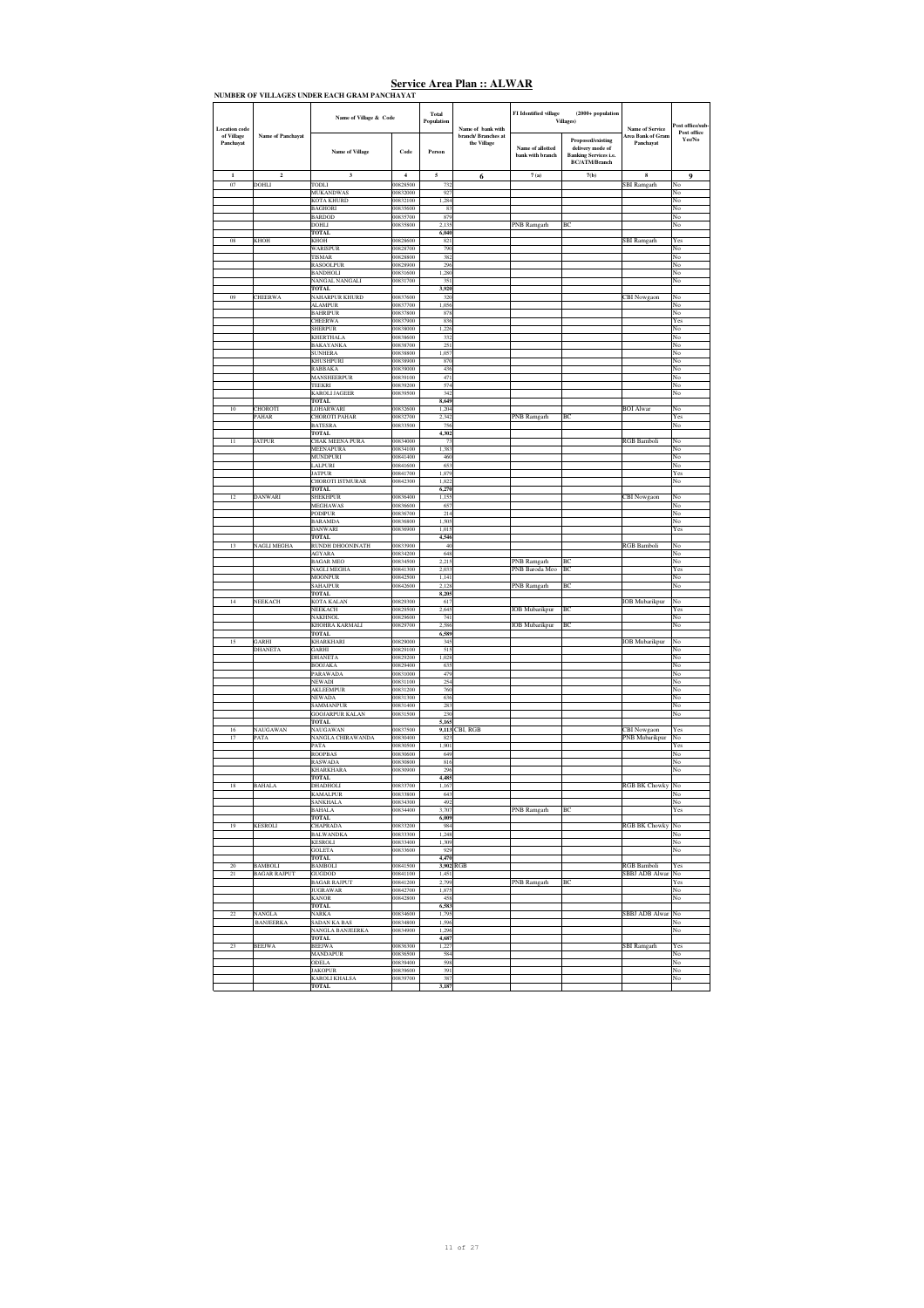| <b>Location</b> code    |                                       | Name of Village & Code                       |                      | Total<br>Population | Name of bank with                  | FI Identified village                | $(2000 + population$<br>Villages)                                                                    | Name of Service                | ast office/sub<br>Post office |
|-------------------------|---------------------------------------|----------------------------------------------|----------------------|---------------------|------------------------------------|--------------------------------------|------------------------------------------------------------------------------------------------------|--------------------------------|-------------------------------|
| of Village<br>Panchavat | Name of Panchayat                     | <b>Name of Village</b>                       | Code                 | Person              | branch/ Branches at<br>the Village | Name of allotted<br>bank with branch | <b>Proposed/existing</b><br>delivery mode of<br><b>Banking Services i.e.</b><br><b>BC/ATM/Branch</b> | Area Bank of Gram<br>Panchavat | Yes/No                        |
| $\mathbf{1}$            | $\overline{2}$                        | $\overline{\mathbf{3}}$                      | $\overline{4}$       | 5                   | 6                                  | 7(a)                                 | <b>7(b)</b>                                                                                          | 8                              | 9                             |
| 24                      | CHAUMA                                | CHAUMA                                       | 00839300             | 2.73                |                                    | <b>CBI</b> Nowgaon                   | BC                                                                                                   | <b>SBI</b> Ramgarh             | Yes                           |
|                         |                                       | MANKI<br><b>GOOJARPUR KHURD</b>              | 00839800<br>00839900 | 1,035<br>666        |                                    |                                      |                                                                                                      |                                | No<br>No                      |
|                         |                                       | <b>TOTAL</b>                                 |                      | 4,436               |                                    |                                      |                                                                                                      |                                |                               |
| 25                      | <b>MILAKPUR</b>                       | <b>MANDLA KALAN</b>                          | 00840000             | 585                 |                                    |                                      |                                                                                                      | PNB Alawara                    | No                            |
|                         |                                       | MANDLA KHURD                                 | 00840100             | 497                 |                                    |                                      |                                                                                                      |                                | No                            |
|                         |                                       | LALAWANDI<br><b>POOTHI</b>                   | 00840200<br>00840300 | 1,783<br>1,839      |                                    |                                      |                                                                                                      |                                | No<br>No                      |
|                         |                                       | <b>BILASPUR</b>                              | 00843200             | 458                 |                                    |                                      |                                                                                                      |                                | No                            |
|                         |                                       | NANGAL ALAF                                  | 00843300             | 114                 |                                    |                                      |                                                                                                      |                                | No                            |
|                         |                                       | MILAKPUR                                     | 00843400             | 2,540               |                                    | PNB Alawara                          | BC                                                                                                   |                                | Yes                           |
|                         |                                       | <b>TOTAL</b>                                 |                      | 7,816               |                                    |                                      |                                                                                                      |                                |                               |
| 26                      | MUBARIKPUR                            | NANGLI MUBARIKPUR<br>MUBARIKPUR              | 00830700<br>00837000 | 93                  | 5,060 IOB, PNB                     |                                      |                                                                                                      | <b>IOB</b> Mubarikpur          | No<br>Yes                     |
|                         |                                       | <b>TOTAL</b>                                 |                      | 5,153               |                                    |                                      |                                                                                                      |                                |                               |
|                         |                                       |                                              |                      |                     | SBI, PNB, ACCB,                    |                                      |                                                                                                      |                                |                               |
| 27                      | RAMGARH                               | RAMGARH                                      | 00840400             | 11,347              | PLDB, RGB                          |                                      |                                                                                                      | PNB Ramgarh                    | Yes                           |
| 28                      | RASGAN                                | <b>GOLKI</b><br>KHEDLI JHANDA                | 00838100<br>00838200 | 278<br>386          |                                    |                                      |                                                                                                      | RGB Nowgaon                    | No<br>No                      |
|                         |                                       | <b>ALAWAL PUR</b>                            | 00838300             | 1,043               |                                    |                                      |                                                                                                      |                                | No                            |
|                         |                                       | MUNPUR KARMALA                               | 00838400             | 1,234               |                                    |                                      |                                                                                                      |                                | No                            |
|                         |                                       | RASGAN                                       | 00838500             | 2.510               |                                    | CBI Nowgaon                          | BC                                                                                                   |                                | Yes                           |
|                         |                                       | <b>TOTAL</b>                                 |                      | 5,451               |                                    |                                      |                                                                                                      |                                |                               |
| 29                      | RAGHUNATHGARH                         | <b>ODAKA</b><br><b>BALRAMPUR</b>             | 00829800<br>00829900 | 297<br>338          |                                    |                                      |                                                                                                      | <b>IOB</b> Mubarikpur          | No<br>No                      |
|                         |                                       | PATAN BHAN                                   | 00830000             | 400                 |                                    |                                      |                                                                                                      |                                | No                            |
|                         |                                       | <b>KALA GHATA</b>                            | 00830100             | 302                 |                                    |                                      |                                                                                                      |                                | No                            |
|                         |                                       | <b>KALSAWARA</b>                             | 00830200             | 395                 |                                    |                                      |                                                                                                      |                                | No                            |
|                         |                                       | RAGHUNATHGARH                                | 00830300             | 3,102               |                                    | <b>IOB</b> Mubarikpur                | $_{\rm RC}$                                                                                          |                                | Yes                           |
| 30                      | <b>SAHDOLI</b>                        | <b>TOTAL</b><br>THEGI KA BAS                 | 00832800             | 4,834<br>1.551      |                                    |                                      |                                                                                                      | <b>RGB BK Chowky</b>           | No                            |
|                         |                                       | DAHAR KA BAS                                 | 00832900             | 85:                 |                                    |                                      |                                                                                                      |                                | No                            |
|                         |                                       | <b>MANDU KA BAS</b>                          | 00833000             | 1,484               |                                    |                                      |                                                                                                      |                                | No                            |
|                         |                                       | SAHDOLI                                      | 00833100             | 1,918               |                                    |                                      |                                                                                                      |                                | Yes                           |
| 31                      | SENTHLI                               | <b>TOTAL</b><br><b>BAMNI KHERA</b>           | 00841000             | 5,808<br>774        |                                    |                                      |                                                                                                      | PNB Alawara                    | No                            |
|                         |                                       | LADPUR                                       | 00842900             | 691                 |                                    |                                      |                                                                                                      |                                | No                            |
|                         |                                       | NAYA BAS                                     | 00843000             | 1,229               |                                    |                                      |                                                                                                      |                                | No                            |
|                         |                                       | <b>SENTHLI</b>                               | 00843100             | 1,656               |                                    |                                      |                                                                                                      |                                | Yes                           |
|                         |                                       | <b>LIOCIA</b><br>MANGLESHPUR                 | 00844800<br>00844900 | 1,150<br>1,055      |                                    |                                      |                                                                                                      |                                | No                            |
|                         |                                       | <b>TOTAL</b>                                 |                      | 6,555               |                                    |                                      |                                                                                                      |                                | No                            |
| 32                      | <b>HAJIPUR</b>                        | <b>NAGLIWAL</b>                              | 00837100             | 986                 |                                    |                                      |                                                                                                      | RGB Nowgaon                    | No                            |
|                         |                                       | <b>KHOHAR</b>                                | 00837200             | 803                 |                                    |                                      |                                                                                                      |                                | No                            |
|                         |                                       | <b>HAJIPUR</b><br>MOHAMMADPUR                | 00837300<br>00837400 | 1,454<br>1,009      |                                    |                                      |                                                                                                      |                                | No<br>No                      |
|                         |                                       | <b>TOTAL</b>                                 |                      | 4,252               |                                    |                                      |                                                                                                      |                                |                               |
| 33                      | <b>KAKRALI</b>                        | <b>SIRASKA</b>                               | 00848200             | 28                  |                                    |                                      |                                                                                                      | <b>BOI</b> Alwar               | No                            |
|                         |                                       | KAKRALI                                      | 00850200             | 3,545               |                                    | PNB Bahadurpur                       | BC                                                                                                   |                                | Yes                           |
|                         |                                       | <b>BHOOWAKA</b>                              | 00850300             | 903                 |                                    |                                      |                                                                                                      |                                | No                            |
|                         |                                       | MOJDEEKA<br><b>TOTAL</b>                     | 00850400             | 1,124<br>5,600      |                                    |                                      |                                                                                                      |                                | No                            |
| 34                      | DESOOLA                               | <b>KEMALA</b>                                | 00853900             | 1,358               |                                    |                                      |                                                                                                      | PNB MIA Alwar                  | No                            |
|                         |                                       | <b>GHEGHOLI</b>                              | 00854000             | 3,132               |                                    | <b>RGB BK Chowky</b>                 | <b>BC</b>                                                                                            |                                | No                            |
|                         |                                       | <b>DESOOLA</b>                               | 00854100             | 4,815               | <b>SBI DESOOLA</b>                 | <b>BOB DR Alwar</b>                  | <b>BRANCH</b>                                                                                        |                                | Yes                           |
|                         |                                       | <b>NAHARPUR</b><br><b>TOTAL</b>              | 00854200             | 797<br>10,102       |                                    |                                      |                                                                                                      |                                | No                            |
| 35                      | GOONDPUR                              | <b>GOONDPUR</b>                              | 00854300             | 2,178               |                                    | <b>BOB</b> Alwar                     | BC                                                                                                   | PNB MIA Alwar                  | No                            |
|                         |                                       | <b>KHANPUR JAT</b>                           | 00856700             | 526                 |                                    |                                      |                                                                                                      |                                | Yes                           |
|                         |                                       | <b>JHAREDA</b>                               | 00856800             | 664                 |                                    |                                      |                                                                                                      |                                | No                            |
|                         |                                       | <b>TOTAL</b>                                 |                      | 3,368               |                                    |                                      |                                                                                                      |                                |                               |
| 36                      | <b>BHAJEET</b>                        | <b>BHAJEET</b><br><b>SALPURI</b>             | 00854400<br>00854500 | 3,473<br>1,519      | RGB                                |                                      |                                                                                                      | <b>RGB</b> Bhajeeth            | Yes<br>No                     |
|                         |                                       | <b>GOOJOOKI</b>                              | 00856500             | 1,665               |                                    |                                      |                                                                                                      |                                | No                            |
|                         |                                       | <b>TOTAL</b>                                 |                      | 6,657               |                                    |                                      |                                                                                                      |                                |                               |
| 37                      | KHERLI SAIYAD                         | <b>DOOMERA</b>                               | 00856900             | 1,088               |                                    |                                      | Rf                                                                                                   | <b>RGB</b> Bhajeeth            | No                            |
|                         |                                       | <b>KHERLI SAIYAD</b><br><b>NAGLI RAJAWAT</b> | 00857000<br>00857200 | 2,370<br>367        |                                    | <b>SBBJ</b> Alwar                    |                                                                                                      |                                | Yes<br>No                     |
|                         |                                       | <b>DADA</b>                                  | 00857300             | 659                 |                                    |                                      |                                                                                                      |                                | No                            |
|                         |                                       | <b>KAKRALI JAT</b>                           | 00857400             | 625                 |                                    |                                      |                                                                                                      |                                | No                            |
|                         |                                       | <b>KERWA JAT</b>                             | 00857500             | 2.35                |                                    | <b>RGB</b> Bhaject                   | BC                                                                                                   |                                | $\overline{\text{No}}$        |
|                         |                                       | <b>TOTAL</b>                                 |                      | 7,462               |                                    |                                      |                                                                                                      |                                |                               |
|                         | Name of Panchayat Samiti: Umren(0008) |                                              |                      |                     |                                    |                                      |                                                                                                      |                                |                               |

| 01 | <b>UMREN</b>     | <b>BARH KESHARPUR</b>   | 00854900 |        | <b>77 PNB</b>   |                   |    | <b>PNB</b> Umrain | No  |
|----|------------------|-------------------------|----------|--------|-----------------|-------------------|----|-------------------|-----|
|    |                  | <b>UMREN</b>            | 00855000 | 2.904  |                 |                   |    |                   | Yes |
|    |                  | <b>TOTAL</b>            |          | 2,981  |                 |                   |    |                   |     |
| 02 | <b>KESHARPUR</b> | <b>BHAKHERA</b>         | 00852900 | 860    |                 |                   |    | <b>PNB</b> Umrain | No  |
|    |                  | <b>RUNDH BHAKHERA</b>   | 00852800 | 566    |                 |                   |    |                   | No  |
|    |                  | <b>KESHARPUR</b>        | 00854700 | 1.329  |                 |                   |    |                   | No  |
|    |                  | <b>LIWARI</b>           | 00854800 | 1,491  |                 |                   |    |                   | No  |
|    |                  | <b>BALLANA</b>          | 00856200 | 1.813  |                 |                   |    |                   | No  |
|    |                  | <b>TOTAL</b>            |          | 6,059  |                 |                   |    |                   |     |
| 03 | <b>PALKHARI</b>  | <b>SAHORI</b>           | 00855900 | 3.786  |                 | <b>PNB</b> Umrain | BC | <b>PNB</b> Umrain | No  |
|    |                  | <b>MACHRI</b>           | 00856000 | 1.658  |                 |                   |    |                   | Yes |
|    |                  | PALKHARI                | 00856100 | 1.358  |                 |                   |    |                   | No  |
|    |                  | NANGAL RATAWAT          | 00858200 | 1.575  |                 |                   |    |                   | No  |
|    |                  | <b>ALAPUR</b>           | 00858500 | 1.900  |                 |                   |    |                   | No  |
|    |                  | <b>TOTAL</b>            |          | 10,277 |                 |                   |    |                   |     |
| 04 | <b>AKBARPUR</b>  | <b>AKBARPUR</b>         | 00855700 |        | 3.503 RGB, SBBJ |                   |    | SBBJ Akbarpur     | Yes |
|    |                  | <b>DHANWALA</b>         | 00855800 | 482    |                 |                   |    |                   | No  |
|    |                  | <b>KHERKA</b>           | 00858600 | 809    |                 |                   |    |                   | No  |
|    |                  | <b>DHARMPURA</b>        | 00858900 | 966    |                 |                   |    |                   | No  |
|    |                  | <b>GOPALPURA</b>        | 00859000 | 202    |                 |                   |    |                   | No  |
|    |                  | <b>DABLI</b>            | 00859900 | 156    |                 |                   |    |                   | No  |
|    |                  | <b>TOTAL</b>            |          | 6.118  |                 |                   |    |                   |     |
| 05 | <b>MADHOGARH</b> | <b>RUNDH MADHOGARH</b>  | 00855400 |        |                 |                   |    | SBBJ Akbarpur     | No  |
|    |                  | <b>MADHOGARH</b>        | 00859100 | 2.204  |                 | <b>PNB</b> Umrain | BC |                   | Yes |
|    |                  | <b>KALA CHHARA</b>      | 00859200 | 155    |                 |                   |    |                   | No  |
|    |                  | <b>INDOK</b>            | 00859300 | 2.309  |                 | RGB Thanagaji     | BC |                   | No  |
|    |                  | <b>RUNDH KUSHALGARH</b> | 00859400 |        |                 |                   |    |                   | No  |
|    |                  | <b>RUNDH KRASKA</b>     | 00859500 |        |                 |                   |    |                   | No  |
|    |                  | <b>KRASKA</b>           | 00859600 | 487    |                 |                   |    |                   | No  |
|    |                  | <b>KUSHALGARH</b>       | 00859800 | 621    |                 |                   |    |                   | No  |
|    |                  | <b>TOTAL</b>            |          | 5,777  |                 |                   |    |                   |     |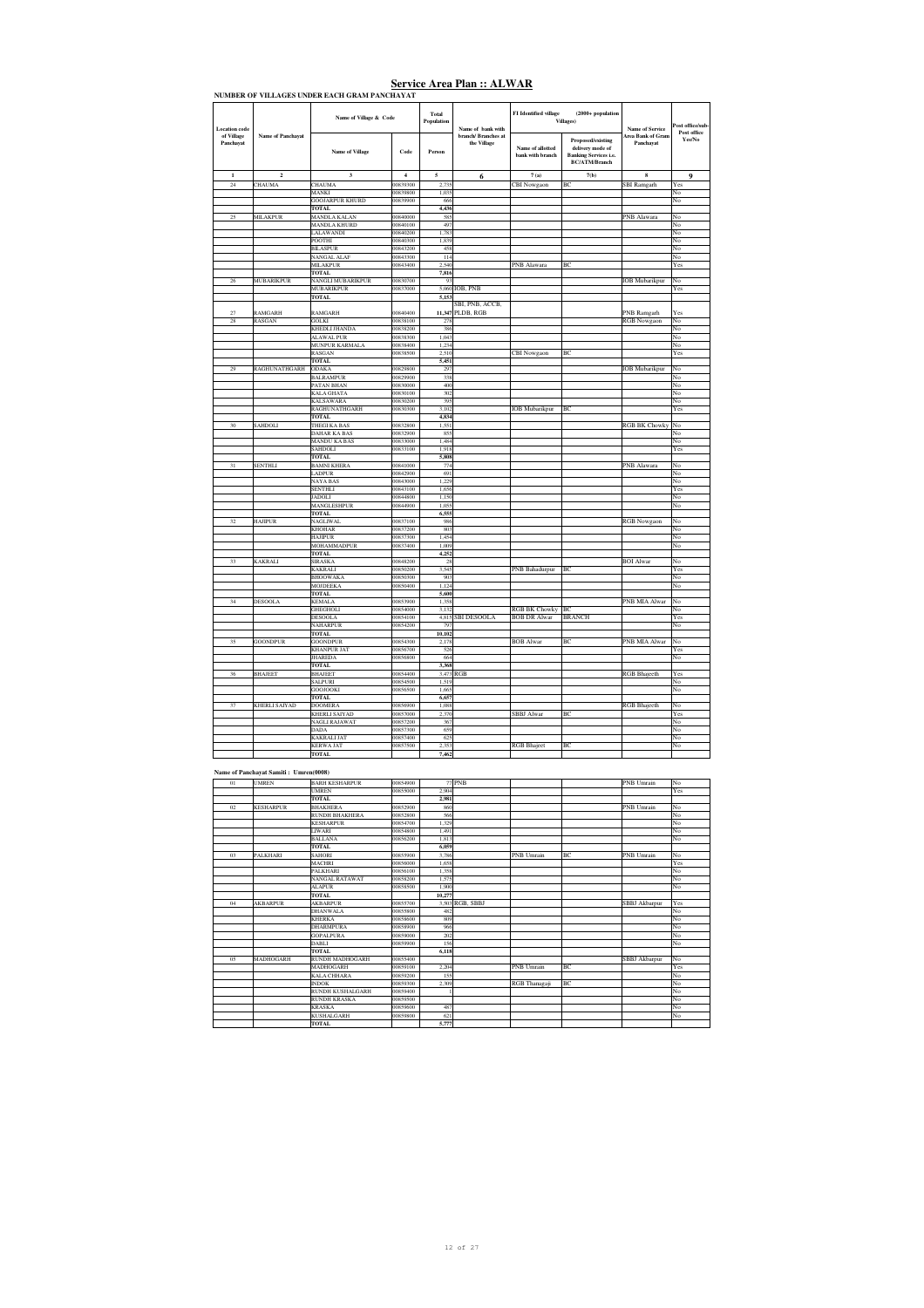| of Village<br>Name of Panchayat<br>branch/ Branches at<br>Area Bank of Gran<br>Proposed/existing<br>the Village<br>Panchavat<br>Panchavat<br>Name of allotted<br>delivery mode of<br>Code<br><b>Name of Village</b><br>Person<br>bank with branch<br><b>Banking Services i.e.</b><br><b>BC/ATM/Branch</b><br>7(b)<br>$\overline{a}$<br>$\overline{4}$<br>7(a)<br>$\mathbf{1}$<br>$\overline{\mathbf{3}}$<br>5<br>6<br>8<br><b>BAKHTPURA</b><br><b>BAKHTPURA</b><br>00852500<br>PNB Umrain<br>06<br>68<br>00852700<br>1,426<br><b>KISHANPUR</b><br>SHYODANPURA<br>00855100<br>319<br><b>PAITPUR</b><br>00855200<br>911<br>RUNDH BINAK<br>00855300<br>18'<br>00855500<br>RUNDH KALI KHOL<br>00855600<br>1,156<br>KALI KHOL<br><b>TOTAL</b><br>4,680<br>07<br>DHAHALAWAS<br><b>RUNDH SIRAWAS</b><br>00851800<br>688<br><b>PNB</b> Umrain<br>00851900<br>60:<br><b>SIRAWAS</b><br>RUNDH SUNDARWAS<br>00852000<br>412<br><b>ROGRA</b><br>00852100<br>398<br>RAMNAGAR<br>00852200<br>174<br>00852300<br>1,533<br><b>DHAHALAWAS</b><br><b>SAMLAT CHAK</b><br>00852400<br>409<br><b>TOTAL</b><br>4,219<br>08<br><b>SHAHPUR</b><br>NAGLASEDOO<br>00845800<br>932<br><b>RGB</b> Shahpur Deh<br>NADANHERI<br>00845900<br>1,019<br><b>RUNDH SHAHPUR</b><br>00846000<br>67<br>1,713<br><b>SHAHPUR</b><br>00846100<br>DILAWARPUR<br>00846200<br>1,13'<br>654<br><b>DHOKRI</b><br>00849200<br><b>BALA DAHRA</b><br>00849400<br>86:<br>6,991<br><b>TOTAL</b><br>09<br>TOOLERA<br>TOOLERA<br>00853700<br>3,938<br><b>SBI</b> Alwar<br>BC<br>PNB DR<br>MANNAKA<br>00853800<br>1,780<br><b>TOTAL</b><br>5,718<br>CHANDOLI<br>CHANDOLI<br>PNB<br>PNB Chandoli<br>10<br>00845700<br>5,654<br>$\overline{11}$<br><b>KASBA DAHRA</b><br>NANGALI MUNSHI<br>00849000<br>34<br><b>KASBA DAHRA</b><br>00849100<br>1,137<br>RGB<br><b>RUNDH MADAR</b><br>00849300<br>$\mathbf{I}$<br>00849500<br>1,179<br><b>TEHARPUR</b><br><b>RUNDH NIDANI</b><br>00851200<br><b>RUNDH MANCH</b><br>00851300<br>229<br>TODIYAR<br>00851400<br>711<br>00851500<br>2,246<br><b>BOB</b> Alwar<br>BC<br><b>HAJIPUR</b><br>DADHIKAR (DADIKAR)<br>00851600<br>1,508<br>RUNDH HAJIPUR<br>00851700<br>$\overline{3}$<br>RUNDH DADIKAR<br>00852600<br>140<br>ALWAR (RURAL)<br>236<br>00853000<br><b>TOTAL</b><br>7,783<br>12<br>JATIYANA<br>KADOOKI<br>00849600<br>69:<br><b>RGB</b> Alwar<br>THEKRA<br>00849700<br>1,340<br>749<br><b>ULAHERI</b><br>00849800<br><b>DHOLI DOOB</b><br>00851000<br>1,408<br>JATIYANA<br>00851100<br>2.42<br>PNB Chandoli<br>BC<br><b>TOTAL</b><br>6,613<br>13<br><b>GHATLA</b><br>00845000<br>PNB Chandoli<br>BC<br>PNB Chandoli<br><b>GHATLA</b><br>2,09<br><b>BHURARI</b><br>00845100<br>57<br>SAHANPURI<br>00845200<br>230<br><b>JHADOLI</b><br>00845300<br>811<br><b>TOTAL</b><br>3,705<br>14<br><b>BHANDWARA</b><br><b>BARWAR</b><br>00845400<br>31<br>PNB Chandoli<br>00845500<br><b>BIJOPUR</b><br>1,16<br><b>DHOOLPURI</b><br>00845600<br>90<br><b>BHANDWARA</b><br>00846300<br>1,140<br>PARISAL<br>00846400<br>688<br>91'<br>NAURANGABAD<br>00848900<br><b>TOTAL</b><br>5,127<br>15<br>DIWAKARI<br>ITARNA (RURAL)<br>00853200<br>905<br><b>PNB DR</b><br><b>BERKA</b><br>00853300<br>00853400<br>593<br>PALKA<br><b>BELAKA</b><br>00853500<br>3,438<br><b>SBI</b> Alwar<br>BC<br><b>DIWAKARI</b><br>00853600<br>6,870<br>PNB Manu Marg A BR<br><b>TOTAL</b><br>11,806<br>MALA KHERA<br>MALA KHERA<br>00863900<br>9,502 RGB, SBBJ<br>ING Vysya Bank<br>16<br>17<br>PALA<br><b>ACHALPURI</b><br>00863700<br>843<br><b>SUMEL</b><br>00864000<br>1,984<br>RATANGARH<br>00865200<br>1,012<br>644<br>PALA<br>00865300<br>CHHAJURAMPURA<br>00865400<br>426<br><b>KHERLA</b><br>00865500<br>1,110<br><b>TOTAL</b><br>6,018<br>18<br>PRITHVIPURA<br><b>PRITHVIPURA</b><br>00860000<br>5,003<br>RGB<br><b>RGB</b> Prithvipura<br><b>IMPIPURA</b><br>00860100<br>62<br><b>BHADOLI</b><br>00863500<br>1.229<br><b>TOTAL</b><br>6,856<br>19<br><b>BEEJAWAR</b><br><b>BEEJAWAR</b><br>00863100<br>5,775<br><b>RGB</b> Prithvipura<br>BC<br><b>RGB</b> Prithvipura<br>$\overline{20}$<br>BALETA<br><b>RUNDH BALETA</b><br>00859700<br><b>SBI</b> Baleta<br><b>BALETA</b><br>00863400<br>5.283<br>SBI<br><b>TOTAL</b><br>5,282<br>21<br><b>BHANDOD</b><br><b>KHAREDA</b><br>00863200<br>SBBJ Malakhera<br><b>BC</b><br><b>SBI</b> Baleta<br>2,66<br><b>BHANDODI</b><br>2.48<br><b>SBI</b> Baleta<br>BC<br>00863300<br>TOTAL<br>5,150<br>$\overline{22}$<br><b>JAMALPUR</b><br><b>MIRZAPUR</b><br>00862800<br>1,030<br>SBBJ Malakhera<br>MUNDIYA<br>921<br>00864200<br><b>JAMALPUR</b><br>00864300<br>1,12 | <b>Location</b> code | Name of Village & Code | Total<br>Population | Name of bank with | FI Identified village | $(2000 + population$<br>.<br>Villages) | <b>Name of Service</b> | ost office/sub                |
|---------------------------------------------------------------------------------------------------------------------------------------------------------------------------------------------------------------------------------------------------------------------------------------------------------------------------------------------------------------------------------------------------------------------------------------------------------------------------------------------------------------------------------------------------------------------------------------------------------------------------------------------------------------------------------------------------------------------------------------------------------------------------------------------------------------------------------------------------------------------------------------------------------------------------------------------------------------------------------------------------------------------------------------------------------------------------------------------------------------------------------------------------------------------------------------------------------------------------------------------------------------------------------------------------------------------------------------------------------------------------------------------------------------------------------------------------------------------------------------------------------------------------------------------------------------------------------------------------------------------------------------------------------------------------------------------------------------------------------------------------------------------------------------------------------------------------------------------------------------------------------------------------------------------------------------------------------------------------------------------------------------------------------------------------------------------------------------------------------------------------------------------------------------------------------------------------------------------------------------------------------------------------------------------------------------------------------------------------------------------------------------------------------------------------------------------------------------------------------------------------------------------------------------------------------------------------------------------------------------------------------------------------------------------------------------------------------------------------------------------------------------------------------------------------------------------------------------------------------------------------------------------------------------------------------------------------------------------------------------------------------------------------------------------------------------------------------------------------------------------------------------------------------------------------------------------------------------------------------------------------------------------------------------------------------------------------------------------------------------------------------------------------------------------------------------------------------------------------------------------------------------------------------------------------------------------------------------------------------------------------------------------------------------------------------------------------------------------------------------------------------------------------------------------------------------------------------------------------------------------------------------------------------------------------------------------------------------------------------------------------------------------------------------------------------------------------------------------------------------------------------------------------------------------------------------------------------------------------------------------------------------------------------------------------------------------------------------------------------------------------------------------------------------------------------------------------------------------------------------------------------------------------------------------------------------------------------|----------------------|------------------------|---------------------|-------------------|-----------------------|----------------------------------------|------------------------|-------------------------------|
|                                                                                                                                                                                                                                                                                                                                                                                                                                                                                                                                                                                                                                                                                                                                                                                                                                                                                                                                                                                                                                                                                                                                                                                                                                                                                                                                                                                                                                                                                                                                                                                                                                                                                                                                                                                                                                                                                                                                                                                                                                                                                                                                                                                                                                                                                                                                                                                                                                                                                                                                                                                                                                                                                                                                                                                                                                                                                                                                                                                                                                                                                                                                                                                                                                                                                                                                                                                                                                                                                                                                                                                                                                                                                                                                                                                                                                                                                                                                                                                                                                                                                                                                                                                                                                                                                                                                                                                                                                                                                                                                                                                 |                      |                        |                     |                   |                       |                                        |                        | Post office<br>${\bf Yes/No}$ |
|                                                                                                                                                                                                                                                                                                                                                                                                                                                                                                                                                                                                                                                                                                                                                                                                                                                                                                                                                                                                                                                                                                                                                                                                                                                                                                                                                                                                                                                                                                                                                                                                                                                                                                                                                                                                                                                                                                                                                                                                                                                                                                                                                                                                                                                                                                                                                                                                                                                                                                                                                                                                                                                                                                                                                                                                                                                                                                                                                                                                                                                                                                                                                                                                                                                                                                                                                                                                                                                                                                                                                                                                                                                                                                                                                                                                                                                                                                                                                                                                                                                                                                                                                                                                                                                                                                                                                                                                                                                                                                                                                                                 |                      |                        |                     |                   |                       |                                        |                        | 9                             |
|                                                                                                                                                                                                                                                                                                                                                                                                                                                                                                                                                                                                                                                                                                                                                                                                                                                                                                                                                                                                                                                                                                                                                                                                                                                                                                                                                                                                                                                                                                                                                                                                                                                                                                                                                                                                                                                                                                                                                                                                                                                                                                                                                                                                                                                                                                                                                                                                                                                                                                                                                                                                                                                                                                                                                                                                                                                                                                                                                                                                                                                                                                                                                                                                                                                                                                                                                                                                                                                                                                                                                                                                                                                                                                                                                                                                                                                                                                                                                                                                                                                                                                                                                                                                                                                                                                                                                                                                                                                                                                                                                                                 |                      |                        |                     |                   |                       |                                        |                        |                               |
|                                                                                                                                                                                                                                                                                                                                                                                                                                                                                                                                                                                                                                                                                                                                                                                                                                                                                                                                                                                                                                                                                                                                                                                                                                                                                                                                                                                                                                                                                                                                                                                                                                                                                                                                                                                                                                                                                                                                                                                                                                                                                                                                                                                                                                                                                                                                                                                                                                                                                                                                                                                                                                                                                                                                                                                                                                                                                                                                                                                                                                                                                                                                                                                                                                                                                                                                                                                                                                                                                                                                                                                                                                                                                                                                                                                                                                                                                                                                                                                                                                                                                                                                                                                                                                                                                                                                                                                                                                                                                                                                                                                 |                      |                        |                     |                   |                       |                                        |                        | No                            |
|                                                                                                                                                                                                                                                                                                                                                                                                                                                                                                                                                                                                                                                                                                                                                                                                                                                                                                                                                                                                                                                                                                                                                                                                                                                                                                                                                                                                                                                                                                                                                                                                                                                                                                                                                                                                                                                                                                                                                                                                                                                                                                                                                                                                                                                                                                                                                                                                                                                                                                                                                                                                                                                                                                                                                                                                                                                                                                                                                                                                                                                                                                                                                                                                                                                                                                                                                                                                                                                                                                                                                                                                                                                                                                                                                                                                                                                                                                                                                                                                                                                                                                                                                                                                                                                                                                                                                                                                                                                                                                                                                                                 |                      |                        |                     |                   |                       |                                        |                        | No<br>No                      |
|                                                                                                                                                                                                                                                                                                                                                                                                                                                                                                                                                                                                                                                                                                                                                                                                                                                                                                                                                                                                                                                                                                                                                                                                                                                                                                                                                                                                                                                                                                                                                                                                                                                                                                                                                                                                                                                                                                                                                                                                                                                                                                                                                                                                                                                                                                                                                                                                                                                                                                                                                                                                                                                                                                                                                                                                                                                                                                                                                                                                                                                                                                                                                                                                                                                                                                                                                                                                                                                                                                                                                                                                                                                                                                                                                                                                                                                                                                                                                                                                                                                                                                                                                                                                                                                                                                                                                                                                                                                                                                                                                                                 |                      |                        |                     |                   |                       |                                        |                        | No                            |
|                                                                                                                                                                                                                                                                                                                                                                                                                                                                                                                                                                                                                                                                                                                                                                                                                                                                                                                                                                                                                                                                                                                                                                                                                                                                                                                                                                                                                                                                                                                                                                                                                                                                                                                                                                                                                                                                                                                                                                                                                                                                                                                                                                                                                                                                                                                                                                                                                                                                                                                                                                                                                                                                                                                                                                                                                                                                                                                                                                                                                                                                                                                                                                                                                                                                                                                                                                                                                                                                                                                                                                                                                                                                                                                                                                                                                                                                                                                                                                                                                                                                                                                                                                                                                                                                                                                                                                                                                                                                                                                                                                                 |                      |                        |                     |                   |                       |                                        |                        | No                            |
|                                                                                                                                                                                                                                                                                                                                                                                                                                                                                                                                                                                                                                                                                                                                                                                                                                                                                                                                                                                                                                                                                                                                                                                                                                                                                                                                                                                                                                                                                                                                                                                                                                                                                                                                                                                                                                                                                                                                                                                                                                                                                                                                                                                                                                                                                                                                                                                                                                                                                                                                                                                                                                                                                                                                                                                                                                                                                                                                                                                                                                                                                                                                                                                                                                                                                                                                                                                                                                                                                                                                                                                                                                                                                                                                                                                                                                                                                                                                                                                                                                                                                                                                                                                                                                                                                                                                                                                                                                                                                                                                                                                 |                      |                        |                     |                   |                       |                                        |                        | No                            |
|                                                                                                                                                                                                                                                                                                                                                                                                                                                                                                                                                                                                                                                                                                                                                                                                                                                                                                                                                                                                                                                                                                                                                                                                                                                                                                                                                                                                                                                                                                                                                                                                                                                                                                                                                                                                                                                                                                                                                                                                                                                                                                                                                                                                                                                                                                                                                                                                                                                                                                                                                                                                                                                                                                                                                                                                                                                                                                                                                                                                                                                                                                                                                                                                                                                                                                                                                                                                                                                                                                                                                                                                                                                                                                                                                                                                                                                                                                                                                                                                                                                                                                                                                                                                                                                                                                                                                                                                                                                                                                                                                                                 |                      |                        |                     |                   |                       |                                        |                        |                               |
|                                                                                                                                                                                                                                                                                                                                                                                                                                                                                                                                                                                                                                                                                                                                                                                                                                                                                                                                                                                                                                                                                                                                                                                                                                                                                                                                                                                                                                                                                                                                                                                                                                                                                                                                                                                                                                                                                                                                                                                                                                                                                                                                                                                                                                                                                                                                                                                                                                                                                                                                                                                                                                                                                                                                                                                                                                                                                                                                                                                                                                                                                                                                                                                                                                                                                                                                                                                                                                                                                                                                                                                                                                                                                                                                                                                                                                                                                                                                                                                                                                                                                                                                                                                                                                                                                                                                                                                                                                                                                                                                                                                 |                      |                        |                     |                   |                       |                                        |                        | No                            |
|                                                                                                                                                                                                                                                                                                                                                                                                                                                                                                                                                                                                                                                                                                                                                                                                                                                                                                                                                                                                                                                                                                                                                                                                                                                                                                                                                                                                                                                                                                                                                                                                                                                                                                                                                                                                                                                                                                                                                                                                                                                                                                                                                                                                                                                                                                                                                                                                                                                                                                                                                                                                                                                                                                                                                                                                                                                                                                                                                                                                                                                                                                                                                                                                                                                                                                                                                                                                                                                                                                                                                                                                                                                                                                                                                                                                                                                                                                                                                                                                                                                                                                                                                                                                                                                                                                                                                                                                                                                                                                                                                                                 |                      |                        |                     |                   |                       |                                        |                        | No                            |
|                                                                                                                                                                                                                                                                                                                                                                                                                                                                                                                                                                                                                                                                                                                                                                                                                                                                                                                                                                                                                                                                                                                                                                                                                                                                                                                                                                                                                                                                                                                                                                                                                                                                                                                                                                                                                                                                                                                                                                                                                                                                                                                                                                                                                                                                                                                                                                                                                                                                                                                                                                                                                                                                                                                                                                                                                                                                                                                                                                                                                                                                                                                                                                                                                                                                                                                                                                                                                                                                                                                                                                                                                                                                                                                                                                                                                                                                                                                                                                                                                                                                                                                                                                                                                                                                                                                                                                                                                                                                                                                                                                                 |                      |                        |                     |                   |                       |                                        |                        | No                            |
|                                                                                                                                                                                                                                                                                                                                                                                                                                                                                                                                                                                                                                                                                                                                                                                                                                                                                                                                                                                                                                                                                                                                                                                                                                                                                                                                                                                                                                                                                                                                                                                                                                                                                                                                                                                                                                                                                                                                                                                                                                                                                                                                                                                                                                                                                                                                                                                                                                                                                                                                                                                                                                                                                                                                                                                                                                                                                                                                                                                                                                                                                                                                                                                                                                                                                                                                                                                                                                                                                                                                                                                                                                                                                                                                                                                                                                                                                                                                                                                                                                                                                                                                                                                                                                                                                                                                                                                                                                                                                                                                                                                 |                      |                        |                     |                   |                       |                                        |                        | No                            |
|                                                                                                                                                                                                                                                                                                                                                                                                                                                                                                                                                                                                                                                                                                                                                                                                                                                                                                                                                                                                                                                                                                                                                                                                                                                                                                                                                                                                                                                                                                                                                                                                                                                                                                                                                                                                                                                                                                                                                                                                                                                                                                                                                                                                                                                                                                                                                                                                                                                                                                                                                                                                                                                                                                                                                                                                                                                                                                                                                                                                                                                                                                                                                                                                                                                                                                                                                                                                                                                                                                                                                                                                                                                                                                                                                                                                                                                                                                                                                                                                                                                                                                                                                                                                                                                                                                                                                                                                                                                                                                                                                                                 |                      |                        |                     |                   |                       |                                        |                        | No<br>No                      |
|                                                                                                                                                                                                                                                                                                                                                                                                                                                                                                                                                                                                                                                                                                                                                                                                                                                                                                                                                                                                                                                                                                                                                                                                                                                                                                                                                                                                                                                                                                                                                                                                                                                                                                                                                                                                                                                                                                                                                                                                                                                                                                                                                                                                                                                                                                                                                                                                                                                                                                                                                                                                                                                                                                                                                                                                                                                                                                                                                                                                                                                                                                                                                                                                                                                                                                                                                                                                                                                                                                                                                                                                                                                                                                                                                                                                                                                                                                                                                                                                                                                                                                                                                                                                                                                                                                                                                                                                                                                                                                                                                                                 |                      |                        |                     |                   |                       |                                        |                        | No                            |
|                                                                                                                                                                                                                                                                                                                                                                                                                                                                                                                                                                                                                                                                                                                                                                                                                                                                                                                                                                                                                                                                                                                                                                                                                                                                                                                                                                                                                                                                                                                                                                                                                                                                                                                                                                                                                                                                                                                                                                                                                                                                                                                                                                                                                                                                                                                                                                                                                                                                                                                                                                                                                                                                                                                                                                                                                                                                                                                                                                                                                                                                                                                                                                                                                                                                                                                                                                                                                                                                                                                                                                                                                                                                                                                                                                                                                                                                                                                                                                                                                                                                                                                                                                                                                                                                                                                                                                                                                                                                                                                                                                                 |                      |                        |                     |                   |                       |                                        |                        |                               |
|                                                                                                                                                                                                                                                                                                                                                                                                                                                                                                                                                                                                                                                                                                                                                                                                                                                                                                                                                                                                                                                                                                                                                                                                                                                                                                                                                                                                                                                                                                                                                                                                                                                                                                                                                                                                                                                                                                                                                                                                                                                                                                                                                                                                                                                                                                                                                                                                                                                                                                                                                                                                                                                                                                                                                                                                                                                                                                                                                                                                                                                                                                                                                                                                                                                                                                                                                                                                                                                                                                                                                                                                                                                                                                                                                                                                                                                                                                                                                                                                                                                                                                                                                                                                                                                                                                                                                                                                                                                                                                                                                                                 |                      |                        |                     |                   |                       |                                        |                        | No                            |
|                                                                                                                                                                                                                                                                                                                                                                                                                                                                                                                                                                                                                                                                                                                                                                                                                                                                                                                                                                                                                                                                                                                                                                                                                                                                                                                                                                                                                                                                                                                                                                                                                                                                                                                                                                                                                                                                                                                                                                                                                                                                                                                                                                                                                                                                                                                                                                                                                                                                                                                                                                                                                                                                                                                                                                                                                                                                                                                                                                                                                                                                                                                                                                                                                                                                                                                                                                                                                                                                                                                                                                                                                                                                                                                                                                                                                                                                                                                                                                                                                                                                                                                                                                                                                                                                                                                                                                                                                                                                                                                                                                                 |                      |                        |                     |                   |                       |                                        |                        | No                            |
|                                                                                                                                                                                                                                                                                                                                                                                                                                                                                                                                                                                                                                                                                                                                                                                                                                                                                                                                                                                                                                                                                                                                                                                                                                                                                                                                                                                                                                                                                                                                                                                                                                                                                                                                                                                                                                                                                                                                                                                                                                                                                                                                                                                                                                                                                                                                                                                                                                                                                                                                                                                                                                                                                                                                                                                                                                                                                                                                                                                                                                                                                                                                                                                                                                                                                                                                                                                                                                                                                                                                                                                                                                                                                                                                                                                                                                                                                                                                                                                                                                                                                                                                                                                                                                                                                                                                                                                                                                                                                                                                                                                 |                      |                        |                     |                   |                       |                                        |                        | No                            |
|                                                                                                                                                                                                                                                                                                                                                                                                                                                                                                                                                                                                                                                                                                                                                                                                                                                                                                                                                                                                                                                                                                                                                                                                                                                                                                                                                                                                                                                                                                                                                                                                                                                                                                                                                                                                                                                                                                                                                                                                                                                                                                                                                                                                                                                                                                                                                                                                                                                                                                                                                                                                                                                                                                                                                                                                                                                                                                                                                                                                                                                                                                                                                                                                                                                                                                                                                                                                                                                                                                                                                                                                                                                                                                                                                                                                                                                                                                                                                                                                                                                                                                                                                                                                                                                                                                                                                                                                                                                                                                                                                                                 |                      |                        |                     |                   |                       |                                        |                        | Yes                           |
|                                                                                                                                                                                                                                                                                                                                                                                                                                                                                                                                                                                                                                                                                                                                                                                                                                                                                                                                                                                                                                                                                                                                                                                                                                                                                                                                                                                                                                                                                                                                                                                                                                                                                                                                                                                                                                                                                                                                                                                                                                                                                                                                                                                                                                                                                                                                                                                                                                                                                                                                                                                                                                                                                                                                                                                                                                                                                                                                                                                                                                                                                                                                                                                                                                                                                                                                                                                                                                                                                                                                                                                                                                                                                                                                                                                                                                                                                                                                                                                                                                                                                                                                                                                                                                                                                                                                                                                                                                                                                                                                                                                 |                      |                        |                     |                   |                       |                                        |                        | No                            |
|                                                                                                                                                                                                                                                                                                                                                                                                                                                                                                                                                                                                                                                                                                                                                                                                                                                                                                                                                                                                                                                                                                                                                                                                                                                                                                                                                                                                                                                                                                                                                                                                                                                                                                                                                                                                                                                                                                                                                                                                                                                                                                                                                                                                                                                                                                                                                                                                                                                                                                                                                                                                                                                                                                                                                                                                                                                                                                                                                                                                                                                                                                                                                                                                                                                                                                                                                                                                                                                                                                                                                                                                                                                                                                                                                                                                                                                                                                                                                                                                                                                                                                                                                                                                                                                                                                                                                                                                                                                                                                                                                                                 |                      |                        |                     |                   |                       |                                        |                        | No                            |
|                                                                                                                                                                                                                                                                                                                                                                                                                                                                                                                                                                                                                                                                                                                                                                                                                                                                                                                                                                                                                                                                                                                                                                                                                                                                                                                                                                                                                                                                                                                                                                                                                                                                                                                                                                                                                                                                                                                                                                                                                                                                                                                                                                                                                                                                                                                                                                                                                                                                                                                                                                                                                                                                                                                                                                                                                                                                                                                                                                                                                                                                                                                                                                                                                                                                                                                                                                                                                                                                                                                                                                                                                                                                                                                                                                                                                                                                                                                                                                                                                                                                                                                                                                                                                                                                                                                                                                                                                                                                                                                                                                                 |                      |                        |                     |                   |                       |                                        |                        | No                            |
|                                                                                                                                                                                                                                                                                                                                                                                                                                                                                                                                                                                                                                                                                                                                                                                                                                                                                                                                                                                                                                                                                                                                                                                                                                                                                                                                                                                                                                                                                                                                                                                                                                                                                                                                                                                                                                                                                                                                                                                                                                                                                                                                                                                                                                                                                                                                                                                                                                                                                                                                                                                                                                                                                                                                                                                                                                                                                                                                                                                                                                                                                                                                                                                                                                                                                                                                                                                                                                                                                                                                                                                                                                                                                                                                                                                                                                                                                                                                                                                                                                                                                                                                                                                                                                                                                                                                                                                                                                                                                                                                                                                 |                      |                        |                     |                   |                       |                                        |                        | Yes                           |
|                                                                                                                                                                                                                                                                                                                                                                                                                                                                                                                                                                                                                                                                                                                                                                                                                                                                                                                                                                                                                                                                                                                                                                                                                                                                                                                                                                                                                                                                                                                                                                                                                                                                                                                                                                                                                                                                                                                                                                                                                                                                                                                                                                                                                                                                                                                                                                                                                                                                                                                                                                                                                                                                                                                                                                                                                                                                                                                                                                                                                                                                                                                                                                                                                                                                                                                                                                                                                                                                                                                                                                                                                                                                                                                                                                                                                                                                                                                                                                                                                                                                                                                                                                                                                                                                                                                                                                                                                                                                                                                                                                                 |                      |                        |                     |                   |                       |                                        |                        | No                            |
|                                                                                                                                                                                                                                                                                                                                                                                                                                                                                                                                                                                                                                                                                                                                                                                                                                                                                                                                                                                                                                                                                                                                                                                                                                                                                                                                                                                                                                                                                                                                                                                                                                                                                                                                                                                                                                                                                                                                                                                                                                                                                                                                                                                                                                                                                                                                                                                                                                                                                                                                                                                                                                                                                                                                                                                                                                                                                                                                                                                                                                                                                                                                                                                                                                                                                                                                                                                                                                                                                                                                                                                                                                                                                                                                                                                                                                                                                                                                                                                                                                                                                                                                                                                                                                                                                                                                                                                                                                                                                                                                                                                 |                      |                        |                     |                   |                       |                                        |                        |                               |
|                                                                                                                                                                                                                                                                                                                                                                                                                                                                                                                                                                                                                                                                                                                                                                                                                                                                                                                                                                                                                                                                                                                                                                                                                                                                                                                                                                                                                                                                                                                                                                                                                                                                                                                                                                                                                                                                                                                                                                                                                                                                                                                                                                                                                                                                                                                                                                                                                                                                                                                                                                                                                                                                                                                                                                                                                                                                                                                                                                                                                                                                                                                                                                                                                                                                                                                                                                                                                                                                                                                                                                                                                                                                                                                                                                                                                                                                                                                                                                                                                                                                                                                                                                                                                                                                                                                                                                                                                                                                                                                                                                                 |                      |                        |                     |                   |                       |                                        |                        | Yes                           |
|                                                                                                                                                                                                                                                                                                                                                                                                                                                                                                                                                                                                                                                                                                                                                                                                                                                                                                                                                                                                                                                                                                                                                                                                                                                                                                                                                                                                                                                                                                                                                                                                                                                                                                                                                                                                                                                                                                                                                                                                                                                                                                                                                                                                                                                                                                                                                                                                                                                                                                                                                                                                                                                                                                                                                                                                                                                                                                                                                                                                                                                                                                                                                                                                                                                                                                                                                                                                                                                                                                                                                                                                                                                                                                                                                                                                                                                                                                                                                                                                                                                                                                                                                                                                                                                                                                                                                                                                                                                                                                                                                                                 |                      |                        |                     |                   |                       |                                        | <b>RGB</b> Shahpur Deh | No                            |
|                                                                                                                                                                                                                                                                                                                                                                                                                                                                                                                                                                                                                                                                                                                                                                                                                                                                                                                                                                                                                                                                                                                                                                                                                                                                                                                                                                                                                                                                                                                                                                                                                                                                                                                                                                                                                                                                                                                                                                                                                                                                                                                                                                                                                                                                                                                                                                                                                                                                                                                                                                                                                                                                                                                                                                                                                                                                                                                                                                                                                                                                                                                                                                                                                                                                                                                                                                                                                                                                                                                                                                                                                                                                                                                                                                                                                                                                                                                                                                                                                                                                                                                                                                                                                                                                                                                                                                                                                                                                                                                                                                                 |                      |                        |                     |                   |                       |                                        |                        | No                            |
|                                                                                                                                                                                                                                                                                                                                                                                                                                                                                                                                                                                                                                                                                                                                                                                                                                                                                                                                                                                                                                                                                                                                                                                                                                                                                                                                                                                                                                                                                                                                                                                                                                                                                                                                                                                                                                                                                                                                                                                                                                                                                                                                                                                                                                                                                                                                                                                                                                                                                                                                                                                                                                                                                                                                                                                                                                                                                                                                                                                                                                                                                                                                                                                                                                                                                                                                                                                                                                                                                                                                                                                                                                                                                                                                                                                                                                                                                                                                                                                                                                                                                                                                                                                                                                                                                                                                                                                                                                                                                                                                                                                 |                      |                        |                     |                   |                       |                                        |                        | No                            |
|                                                                                                                                                                                                                                                                                                                                                                                                                                                                                                                                                                                                                                                                                                                                                                                                                                                                                                                                                                                                                                                                                                                                                                                                                                                                                                                                                                                                                                                                                                                                                                                                                                                                                                                                                                                                                                                                                                                                                                                                                                                                                                                                                                                                                                                                                                                                                                                                                                                                                                                                                                                                                                                                                                                                                                                                                                                                                                                                                                                                                                                                                                                                                                                                                                                                                                                                                                                                                                                                                                                                                                                                                                                                                                                                                                                                                                                                                                                                                                                                                                                                                                                                                                                                                                                                                                                                                                                                                                                                                                                                                                                 |                      |                        |                     |                   |                       |                                        |                        | No                            |
|                                                                                                                                                                                                                                                                                                                                                                                                                                                                                                                                                                                                                                                                                                                                                                                                                                                                                                                                                                                                                                                                                                                                                                                                                                                                                                                                                                                                                                                                                                                                                                                                                                                                                                                                                                                                                                                                                                                                                                                                                                                                                                                                                                                                                                                                                                                                                                                                                                                                                                                                                                                                                                                                                                                                                                                                                                                                                                                                                                                                                                                                                                                                                                                                                                                                                                                                                                                                                                                                                                                                                                                                                                                                                                                                                                                                                                                                                                                                                                                                                                                                                                                                                                                                                                                                                                                                                                                                                                                                                                                                                                                 |                      |                        |                     |                   |                       |                                        |                        | No                            |
|                                                                                                                                                                                                                                                                                                                                                                                                                                                                                                                                                                                                                                                                                                                                                                                                                                                                                                                                                                                                                                                                                                                                                                                                                                                                                                                                                                                                                                                                                                                                                                                                                                                                                                                                                                                                                                                                                                                                                                                                                                                                                                                                                                                                                                                                                                                                                                                                                                                                                                                                                                                                                                                                                                                                                                                                                                                                                                                                                                                                                                                                                                                                                                                                                                                                                                                                                                                                                                                                                                                                                                                                                                                                                                                                                                                                                                                                                                                                                                                                                                                                                                                                                                                                                                                                                                                                                                                                                                                                                                                                                                                 |                      |                        |                     |                   |                       |                                        |                        | No                            |
|                                                                                                                                                                                                                                                                                                                                                                                                                                                                                                                                                                                                                                                                                                                                                                                                                                                                                                                                                                                                                                                                                                                                                                                                                                                                                                                                                                                                                                                                                                                                                                                                                                                                                                                                                                                                                                                                                                                                                                                                                                                                                                                                                                                                                                                                                                                                                                                                                                                                                                                                                                                                                                                                                                                                                                                                                                                                                                                                                                                                                                                                                                                                                                                                                                                                                                                                                                                                                                                                                                                                                                                                                                                                                                                                                                                                                                                                                                                                                                                                                                                                                                                                                                                                                                                                                                                                                                                                                                                                                                                                                                                 |                      |                        |                     |                   |                       |                                        |                        | No<br>No                      |
|                                                                                                                                                                                                                                                                                                                                                                                                                                                                                                                                                                                                                                                                                                                                                                                                                                                                                                                                                                                                                                                                                                                                                                                                                                                                                                                                                                                                                                                                                                                                                                                                                                                                                                                                                                                                                                                                                                                                                                                                                                                                                                                                                                                                                                                                                                                                                                                                                                                                                                                                                                                                                                                                                                                                                                                                                                                                                                                                                                                                                                                                                                                                                                                                                                                                                                                                                                                                                                                                                                                                                                                                                                                                                                                                                                                                                                                                                                                                                                                                                                                                                                                                                                                                                                                                                                                                                                                                                                                                                                                                                                                 |                      |                        |                     |                   |                       |                                        |                        | No                            |
|                                                                                                                                                                                                                                                                                                                                                                                                                                                                                                                                                                                                                                                                                                                                                                                                                                                                                                                                                                                                                                                                                                                                                                                                                                                                                                                                                                                                                                                                                                                                                                                                                                                                                                                                                                                                                                                                                                                                                                                                                                                                                                                                                                                                                                                                                                                                                                                                                                                                                                                                                                                                                                                                                                                                                                                                                                                                                                                                                                                                                                                                                                                                                                                                                                                                                                                                                                                                                                                                                                                                                                                                                                                                                                                                                                                                                                                                                                                                                                                                                                                                                                                                                                                                                                                                                                                                                                                                                                                                                                                                                                                 |                      |                        |                     |                   |                       |                                        |                        | No                            |
|                                                                                                                                                                                                                                                                                                                                                                                                                                                                                                                                                                                                                                                                                                                                                                                                                                                                                                                                                                                                                                                                                                                                                                                                                                                                                                                                                                                                                                                                                                                                                                                                                                                                                                                                                                                                                                                                                                                                                                                                                                                                                                                                                                                                                                                                                                                                                                                                                                                                                                                                                                                                                                                                                                                                                                                                                                                                                                                                                                                                                                                                                                                                                                                                                                                                                                                                                                                                                                                                                                                                                                                                                                                                                                                                                                                                                                                                                                                                                                                                                                                                                                                                                                                                                                                                                                                                                                                                                                                                                                                                                                                 |                      |                        |                     |                   |                       |                                        |                        | No                            |
|                                                                                                                                                                                                                                                                                                                                                                                                                                                                                                                                                                                                                                                                                                                                                                                                                                                                                                                                                                                                                                                                                                                                                                                                                                                                                                                                                                                                                                                                                                                                                                                                                                                                                                                                                                                                                                                                                                                                                                                                                                                                                                                                                                                                                                                                                                                                                                                                                                                                                                                                                                                                                                                                                                                                                                                                                                                                                                                                                                                                                                                                                                                                                                                                                                                                                                                                                                                                                                                                                                                                                                                                                                                                                                                                                                                                                                                                                                                                                                                                                                                                                                                                                                                                                                                                                                                                                                                                                                                                                                                                                                                 |                      |                        |                     |                   |                       |                                        |                        | No                            |
|                                                                                                                                                                                                                                                                                                                                                                                                                                                                                                                                                                                                                                                                                                                                                                                                                                                                                                                                                                                                                                                                                                                                                                                                                                                                                                                                                                                                                                                                                                                                                                                                                                                                                                                                                                                                                                                                                                                                                                                                                                                                                                                                                                                                                                                                                                                                                                                                                                                                                                                                                                                                                                                                                                                                                                                                                                                                                                                                                                                                                                                                                                                                                                                                                                                                                                                                                                                                                                                                                                                                                                                                                                                                                                                                                                                                                                                                                                                                                                                                                                                                                                                                                                                                                                                                                                                                                                                                                                                                                                                                                                                 |                      |                        |                     |                   |                       |                                        |                        |                               |
|                                                                                                                                                                                                                                                                                                                                                                                                                                                                                                                                                                                                                                                                                                                                                                                                                                                                                                                                                                                                                                                                                                                                                                                                                                                                                                                                                                                                                                                                                                                                                                                                                                                                                                                                                                                                                                                                                                                                                                                                                                                                                                                                                                                                                                                                                                                                                                                                                                                                                                                                                                                                                                                                                                                                                                                                                                                                                                                                                                                                                                                                                                                                                                                                                                                                                                                                                                                                                                                                                                                                                                                                                                                                                                                                                                                                                                                                                                                                                                                                                                                                                                                                                                                                                                                                                                                                                                                                                                                                                                                                                                                 |                      |                        |                     |                   |                       |                                        |                        | No                            |
|                                                                                                                                                                                                                                                                                                                                                                                                                                                                                                                                                                                                                                                                                                                                                                                                                                                                                                                                                                                                                                                                                                                                                                                                                                                                                                                                                                                                                                                                                                                                                                                                                                                                                                                                                                                                                                                                                                                                                                                                                                                                                                                                                                                                                                                                                                                                                                                                                                                                                                                                                                                                                                                                                                                                                                                                                                                                                                                                                                                                                                                                                                                                                                                                                                                                                                                                                                                                                                                                                                                                                                                                                                                                                                                                                                                                                                                                                                                                                                                                                                                                                                                                                                                                                                                                                                                                                                                                                                                                                                                                                                                 |                      |                        |                     |                   |                       |                                        |                        | No                            |
|                                                                                                                                                                                                                                                                                                                                                                                                                                                                                                                                                                                                                                                                                                                                                                                                                                                                                                                                                                                                                                                                                                                                                                                                                                                                                                                                                                                                                                                                                                                                                                                                                                                                                                                                                                                                                                                                                                                                                                                                                                                                                                                                                                                                                                                                                                                                                                                                                                                                                                                                                                                                                                                                                                                                                                                                                                                                                                                                                                                                                                                                                                                                                                                                                                                                                                                                                                                                                                                                                                                                                                                                                                                                                                                                                                                                                                                                                                                                                                                                                                                                                                                                                                                                                                                                                                                                                                                                                                                                                                                                                                                 |                      |                        |                     |                   |                       |                                        |                        | No<br>No                      |
|                                                                                                                                                                                                                                                                                                                                                                                                                                                                                                                                                                                                                                                                                                                                                                                                                                                                                                                                                                                                                                                                                                                                                                                                                                                                                                                                                                                                                                                                                                                                                                                                                                                                                                                                                                                                                                                                                                                                                                                                                                                                                                                                                                                                                                                                                                                                                                                                                                                                                                                                                                                                                                                                                                                                                                                                                                                                                                                                                                                                                                                                                                                                                                                                                                                                                                                                                                                                                                                                                                                                                                                                                                                                                                                                                                                                                                                                                                                                                                                                                                                                                                                                                                                                                                                                                                                                                                                                                                                                                                                                                                                 |                      |                        |                     |                   |                       |                                        |                        | Yes                           |
|                                                                                                                                                                                                                                                                                                                                                                                                                                                                                                                                                                                                                                                                                                                                                                                                                                                                                                                                                                                                                                                                                                                                                                                                                                                                                                                                                                                                                                                                                                                                                                                                                                                                                                                                                                                                                                                                                                                                                                                                                                                                                                                                                                                                                                                                                                                                                                                                                                                                                                                                                                                                                                                                                                                                                                                                                                                                                                                                                                                                                                                                                                                                                                                                                                                                                                                                                                                                                                                                                                                                                                                                                                                                                                                                                                                                                                                                                                                                                                                                                                                                                                                                                                                                                                                                                                                                                                                                                                                                                                                                                                                 |                      |                        |                     |                   |                       |                                        |                        |                               |
|                                                                                                                                                                                                                                                                                                                                                                                                                                                                                                                                                                                                                                                                                                                                                                                                                                                                                                                                                                                                                                                                                                                                                                                                                                                                                                                                                                                                                                                                                                                                                                                                                                                                                                                                                                                                                                                                                                                                                                                                                                                                                                                                                                                                                                                                                                                                                                                                                                                                                                                                                                                                                                                                                                                                                                                                                                                                                                                                                                                                                                                                                                                                                                                                                                                                                                                                                                                                                                                                                                                                                                                                                                                                                                                                                                                                                                                                                                                                                                                                                                                                                                                                                                                                                                                                                                                                                                                                                                                                                                                                                                                 |                      |                        |                     |                   |                       |                                        |                        | No                            |
|                                                                                                                                                                                                                                                                                                                                                                                                                                                                                                                                                                                                                                                                                                                                                                                                                                                                                                                                                                                                                                                                                                                                                                                                                                                                                                                                                                                                                                                                                                                                                                                                                                                                                                                                                                                                                                                                                                                                                                                                                                                                                                                                                                                                                                                                                                                                                                                                                                                                                                                                                                                                                                                                                                                                                                                                                                                                                                                                                                                                                                                                                                                                                                                                                                                                                                                                                                                                                                                                                                                                                                                                                                                                                                                                                                                                                                                                                                                                                                                                                                                                                                                                                                                                                                                                                                                                                                                                                                                                                                                                                                                 |                      |                        |                     |                   |                       |                                        |                        | No                            |
|                                                                                                                                                                                                                                                                                                                                                                                                                                                                                                                                                                                                                                                                                                                                                                                                                                                                                                                                                                                                                                                                                                                                                                                                                                                                                                                                                                                                                                                                                                                                                                                                                                                                                                                                                                                                                                                                                                                                                                                                                                                                                                                                                                                                                                                                                                                                                                                                                                                                                                                                                                                                                                                                                                                                                                                                                                                                                                                                                                                                                                                                                                                                                                                                                                                                                                                                                                                                                                                                                                                                                                                                                                                                                                                                                                                                                                                                                                                                                                                                                                                                                                                                                                                                                                                                                                                                                                                                                                                                                                                                                                                 |                      |                        |                     |                   |                       |                                        |                        | No                            |
|                                                                                                                                                                                                                                                                                                                                                                                                                                                                                                                                                                                                                                                                                                                                                                                                                                                                                                                                                                                                                                                                                                                                                                                                                                                                                                                                                                                                                                                                                                                                                                                                                                                                                                                                                                                                                                                                                                                                                                                                                                                                                                                                                                                                                                                                                                                                                                                                                                                                                                                                                                                                                                                                                                                                                                                                                                                                                                                                                                                                                                                                                                                                                                                                                                                                                                                                                                                                                                                                                                                                                                                                                                                                                                                                                                                                                                                                                                                                                                                                                                                                                                                                                                                                                                                                                                                                                                                                                                                                                                                                                                                 |                      |                        |                     |                   |                       |                                        |                        | No                            |
|                                                                                                                                                                                                                                                                                                                                                                                                                                                                                                                                                                                                                                                                                                                                                                                                                                                                                                                                                                                                                                                                                                                                                                                                                                                                                                                                                                                                                                                                                                                                                                                                                                                                                                                                                                                                                                                                                                                                                                                                                                                                                                                                                                                                                                                                                                                                                                                                                                                                                                                                                                                                                                                                                                                                                                                                                                                                                                                                                                                                                                                                                                                                                                                                                                                                                                                                                                                                                                                                                                                                                                                                                                                                                                                                                                                                                                                                                                                                                                                                                                                                                                                                                                                                                                                                                                                                                                                                                                                                                                                                                                                 |                      |                        |                     |                   |                       |                                        |                        |                               |
|                                                                                                                                                                                                                                                                                                                                                                                                                                                                                                                                                                                                                                                                                                                                                                                                                                                                                                                                                                                                                                                                                                                                                                                                                                                                                                                                                                                                                                                                                                                                                                                                                                                                                                                                                                                                                                                                                                                                                                                                                                                                                                                                                                                                                                                                                                                                                                                                                                                                                                                                                                                                                                                                                                                                                                                                                                                                                                                                                                                                                                                                                                                                                                                                                                                                                                                                                                                                                                                                                                                                                                                                                                                                                                                                                                                                                                                                                                                                                                                                                                                                                                                                                                                                                                                                                                                                                                                                                                                                                                                                                                                 |                      |                        |                     |                   |                       |                                        |                        | No                            |
|                                                                                                                                                                                                                                                                                                                                                                                                                                                                                                                                                                                                                                                                                                                                                                                                                                                                                                                                                                                                                                                                                                                                                                                                                                                                                                                                                                                                                                                                                                                                                                                                                                                                                                                                                                                                                                                                                                                                                                                                                                                                                                                                                                                                                                                                                                                                                                                                                                                                                                                                                                                                                                                                                                                                                                                                                                                                                                                                                                                                                                                                                                                                                                                                                                                                                                                                                                                                                                                                                                                                                                                                                                                                                                                                                                                                                                                                                                                                                                                                                                                                                                                                                                                                                                                                                                                                                                                                                                                                                                                                                                                 |                      |                        |                     |                   |                       |                                        |                        | No<br>No                      |
|                                                                                                                                                                                                                                                                                                                                                                                                                                                                                                                                                                                                                                                                                                                                                                                                                                                                                                                                                                                                                                                                                                                                                                                                                                                                                                                                                                                                                                                                                                                                                                                                                                                                                                                                                                                                                                                                                                                                                                                                                                                                                                                                                                                                                                                                                                                                                                                                                                                                                                                                                                                                                                                                                                                                                                                                                                                                                                                                                                                                                                                                                                                                                                                                                                                                                                                                                                                                                                                                                                                                                                                                                                                                                                                                                                                                                                                                                                                                                                                                                                                                                                                                                                                                                                                                                                                                                                                                                                                                                                                                                                                 |                      |                        |                     |                   |                       |                                        |                        | No                            |
|                                                                                                                                                                                                                                                                                                                                                                                                                                                                                                                                                                                                                                                                                                                                                                                                                                                                                                                                                                                                                                                                                                                                                                                                                                                                                                                                                                                                                                                                                                                                                                                                                                                                                                                                                                                                                                                                                                                                                                                                                                                                                                                                                                                                                                                                                                                                                                                                                                                                                                                                                                                                                                                                                                                                                                                                                                                                                                                                                                                                                                                                                                                                                                                                                                                                                                                                                                                                                                                                                                                                                                                                                                                                                                                                                                                                                                                                                                                                                                                                                                                                                                                                                                                                                                                                                                                                                                                                                                                                                                                                                                                 |                      |                        |                     |                   |                       |                                        |                        | Yes                           |
|                                                                                                                                                                                                                                                                                                                                                                                                                                                                                                                                                                                                                                                                                                                                                                                                                                                                                                                                                                                                                                                                                                                                                                                                                                                                                                                                                                                                                                                                                                                                                                                                                                                                                                                                                                                                                                                                                                                                                                                                                                                                                                                                                                                                                                                                                                                                                                                                                                                                                                                                                                                                                                                                                                                                                                                                                                                                                                                                                                                                                                                                                                                                                                                                                                                                                                                                                                                                                                                                                                                                                                                                                                                                                                                                                                                                                                                                                                                                                                                                                                                                                                                                                                                                                                                                                                                                                                                                                                                                                                                                                                                 |                      |                        |                     |                   |                       |                                        |                        | No                            |
|                                                                                                                                                                                                                                                                                                                                                                                                                                                                                                                                                                                                                                                                                                                                                                                                                                                                                                                                                                                                                                                                                                                                                                                                                                                                                                                                                                                                                                                                                                                                                                                                                                                                                                                                                                                                                                                                                                                                                                                                                                                                                                                                                                                                                                                                                                                                                                                                                                                                                                                                                                                                                                                                                                                                                                                                                                                                                                                                                                                                                                                                                                                                                                                                                                                                                                                                                                                                                                                                                                                                                                                                                                                                                                                                                                                                                                                                                                                                                                                                                                                                                                                                                                                                                                                                                                                                                                                                                                                                                                                                                                                 |                      |                        |                     |                   |                       |                                        |                        |                               |
|                                                                                                                                                                                                                                                                                                                                                                                                                                                                                                                                                                                                                                                                                                                                                                                                                                                                                                                                                                                                                                                                                                                                                                                                                                                                                                                                                                                                                                                                                                                                                                                                                                                                                                                                                                                                                                                                                                                                                                                                                                                                                                                                                                                                                                                                                                                                                                                                                                                                                                                                                                                                                                                                                                                                                                                                                                                                                                                                                                                                                                                                                                                                                                                                                                                                                                                                                                                                                                                                                                                                                                                                                                                                                                                                                                                                                                                                                                                                                                                                                                                                                                                                                                                                                                                                                                                                                                                                                                                                                                                                                                                 |                      |                        |                     |                   |                       |                                        |                        | Yes                           |
|                                                                                                                                                                                                                                                                                                                                                                                                                                                                                                                                                                                                                                                                                                                                                                                                                                                                                                                                                                                                                                                                                                                                                                                                                                                                                                                                                                                                                                                                                                                                                                                                                                                                                                                                                                                                                                                                                                                                                                                                                                                                                                                                                                                                                                                                                                                                                                                                                                                                                                                                                                                                                                                                                                                                                                                                                                                                                                                                                                                                                                                                                                                                                                                                                                                                                                                                                                                                                                                                                                                                                                                                                                                                                                                                                                                                                                                                                                                                                                                                                                                                                                                                                                                                                                                                                                                                                                                                                                                                                                                                                                                 |                      |                        |                     |                   |                       |                                        |                        | No                            |
|                                                                                                                                                                                                                                                                                                                                                                                                                                                                                                                                                                                                                                                                                                                                                                                                                                                                                                                                                                                                                                                                                                                                                                                                                                                                                                                                                                                                                                                                                                                                                                                                                                                                                                                                                                                                                                                                                                                                                                                                                                                                                                                                                                                                                                                                                                                                                                                                                                                                                                                                                                                                                                                                                                                                                                                                                                                                                                                                                                                                                                                                                                                                                                                                                                                                                                                                                                                                                                                                                                                                                                                                                                                                                                                                                                                                                                                                                                                                                                                                                                                                                                                                                                                                                                                                                                                                                                                                                                                                                                                                                                                 |                      |                        |                     |                   |                       |                                        |                        | No<br>No                      |
|                                                                                                                                                                                                                                                                                                                                                                                                                                                                                                                                                                                                                                                                                                                                                                                                                                                                                                                                                                                                                                                                                                                                                                                                                                                                                                                                                                                                                                                                                                                                                                                                                                                                                                                                                                                                                                                                                                                                                                                                                                                                                                                                                                                                                                                                                                                                                                                                                                                                                                                                                                                                                                                                                                                                                                                                                                                                                                                                                                                                                                                                                                                                                                                                                                                                                                                                                                                                                                                                                                                                                                                                                                                                                                                                                                                                                                                                                                                                                                                                                                                                                                                                                                                                                                                                                                                                                                                                                                                                                                                                                                                 |                      |                        |                     |                   |                       |                                        |                        | Yes                           |
|                                                                                                                                                                                                                                                                                                                                                                                                                                                                                                                                                                                                                                                                                                                                                                                                                                                                                                                                                                                                                                                                                                                                                                                                                                                                                                                                                                                                                                                                                                                                                                                                                                                                                                                                                                                                                                                                                                                                                                                                                                                                                                                                                                                                                                                                                                                                                                                                                                                                                                                                                                                                                                                                                                                                                                                                                                                                                                                                                                                                                                                                                                                                                                                                                                                                                                                                                                                                                                                                                                                                                                                                                                                                                                                                                                                                                                                                                                                                                                                                                                                                                                                                                                                                                                                                                                                                                                                                                                                                                                                                                                                 |                      |                        |                     |                   |                       |                                        |                        |                               |
|                                                                                                                                                                                                                                                                                                                                                                                                                                                                                                                                                                                                                                                                                                                                                                                                                                                                                                                                                                                                                                                                                                                                                                                                                                                                                                                                                                                                                                                                                                                                                                                                                                                                                                                                                                                                                                                                                                                                                                                                                                                                                                                                                                                                                                                                                                                                                                                                                                                                                                                                                                                                                                                                                                                                                                                                                                                                                                                                                                                                                                                                                                                                                                                                                                                                                                                                                                                                                                                                                                                                                                                                                                                                                                                                                                                                                                                                                                                                                                                                                                                                                                                                                                                                                                                                                                                                                                                                                                                                                                                                                                                 |                      |                        |                     |                   |                       |                                        |                        | No                            |
|                                                                                                                                                                                                                                                                                                                                                                                                                                                                                                                                                                                                                                                                                                                                                                                                                                                                                                                                                                                                                                                                                                                                                                                                                                                                                                                                                                                                                                                                                                                                                                                                                                                                                                                                                                                                                                                                                                                                                                                                                                                                                                                                                                                                                                                                                                                                                                                                                                                                                                                                                                                                                                                                                                                                                                                                                                                                                                                                                                                                                                                                                                                                                                                                                                                                                                                                                                                                                                                                                                                                                                                                                                                                                                                                                                                                                                                                                                                                                                                                                                                                                                                                                                                                                                                                                                                                                                                                                                                                                                                                                                                 |                      |                        |                     |                   |                       |                                        | ING Vysya Bank A       | No                            |
|                                                                                                                                                                                                                                                                                                                                                                                                                                                                                                                                                                                                                                                                                                                                                                                                                                                                                                                                                                                                                                                                                                                                                                                                                                                                                                                                                                                                                                                                                                                                                                                                                                                                                                                                                                                                                                                                                                                                                                                                                                                                                                                                                                                                                                                                                                                                                                                                                                                                                                                                                                                                                                                                                                                                                                                                                                                                                                                                                                                                                                                                                                                                                                                                                                                                                                                                                                                                                                                                                                                                                                                                                                                                                                                                                                                                                                                                                                                                                                                                                                                                                                                                                                                                                                                                                                                                                                                                                                                                                                                                                                                 |                      |                        |                     |                   |                       |                                        |                        | No                            |
|                                                                                                                                                                                                                                                                                                                                                                                                                                                                                                                                                                                                                                                                                                                                                                                                                                                                                                                                                                                                                                                                                                                                                                                                                                                                                                                                                                                                                                                                                                                                                                                                                                                                                                                                                                                                                                                                                                                                                                                                                                                                                                                                                                                                                                                                                                                                                                                                                                                                                                                                                                                                                                                                                                                                                                                                                                                                                                                                                                                                                                                                                                                                                                                                                                                                                                                                                                                                                                                                                                                                                                                                                                                                                                                                                                                                                                                                                                                                                                                                                                                                                                                                                                                                                                                                                                                                                                                                                                                                                                                                                                                 |                      |                        |                     |                   |                       |                                        |                        | No                            |
|                                                                                                                                                                                                                                                                                                                                                                                                                                                                                                                                                                                                                                                                                                                                                                                                                                                                                                                                                                                                                                                                                                                                                                                                                                                                                                                                                                                                                                                                                                                                                                                                                                                                                                                                                                                                                                                                                                                                                                                                                                                                                                                                                                                                                                                                                                                                                                                                                                                                                                                                                                                                                                                                                                                                                                                                                                                                                                                                                                                                                                                                                                                                                                                                                                                                                                                                                                                                                                                                                                                                                                                                                                                                                                                                                                                                                                                                                                                                                                                                                                                                                                                                                                                                                                                                                                                                                                                                                                                                                                                                                                                 |                      |                        |                     |                   |                       |                                        |                        | Yes                           |
|                                                                                                                                                                                                                                                                                                                                                                                                                                                                                                                                                                                                                                                                                                                                                                                                                                                                                                                                                                                                                                                                                                                                                                                                                                                                                                                                                                                                                                                                                                                                                                                                                                                                                                                                                                                                                                                                                                                                                                                                                                                                                                                                                                                                                                                                                                                                                                                                                                                                                                                                                                                                                                                                                                                                                                                                                                                                                                                                                                                                                                                                                                                                                                                                                                                                                                                                                                                                                                                                                                                                                                                                                                                                                                                                                                                                                                                                                                                                                                                                                                                                                                                                                                                                                                                                                                                                                                                                                                                                                                                                                                                 |                      |                        |                     |                   |                       |                                        |                        | No                            |
|                                                                                                                                                                                                                                                                                                                                                                                                                                                                                                                                                                                                                                                                                                                                                                                                                                                                                                                                                                                                                                                                                                                                                                                                                                                                                                                                                                                                                                                                                                                                                                                                                                                                                                                                                                                                                                                                                                                                                                                                                                                                                                                                                                                                                                                                                                                                                                                                                                                                                                                                                                                                                                                                                                                                                                                                                                                                                                                                                                                                                                                                                                                                                                                                                                                                                                                                                                                                                                                                                                                                                                                                                                                                                                                                                                                                                                                                                                                                                                                                                                                                                                                                                                                                                                                                                                                                                                                                                                                                                                                                                                                 |                      |                        |                     |                   |                       |                                        |                        | No                            |
|                                                                                                                                                                                                                                                                                                                                                                                                                                                                                                                                                                                                                                                                                                                                                                                                                                                                                                                                                                                                                                                                                                                                                                                                                                                                                                                                                                                                                                                                                                                                                                                                                                                                                                                                                                                                                                                                                                                                                                                                                                                                                                                                                                                                                                                                                                                                                                                                                                                                                                                                                                                                                                                                                                                                                                                                                                                                                                                                                                                                                                                                                                                                                                                                                                                                                                                                                                                                                                                                                                                                                                                                                                                                                                                                                                                                                                                                                                                                                                                                                                                                                                                                                                                                                                                                                                                                                                                                                                                                                                                                                                                 |                      |                        |                     |                   |                       |                                        |                        | Yes                           |
|                                                                                                                                                                                                                                                                                                                                                                                                                                                                                                                                                                                                                                                                                                                                                                                                                                                                                                                                                                                                                                                                                                                                                                                                                                                                                                                                                                                                                                                                                                                                                                                                                                                                                                                                                                                                                                                                                                                                                                                                                                                                                                                                                                                                                                                                                                                                                                                                                                                                                                                                                                                                                                                                                                                                                                                                                                                                                                                                                                                                                                                                                                                                                                                                                                                                                                                                                                                                                                                                                                                                                                                                                                                                                                                                                                                                                                                                                                                                                                                                                                                                                                                                                                                                                                                                                                                                                                                                                                                                                                                                                                                 |                      |                        |                     |                   |                       |                                        |                        | No                            |
|                                                                                                                                                                                                                                                                                                                                                                                                                                                                                                                                                                                                                                                                                                                                                                                                                                                                                                                                                                                                                                                                                                                                                                                                                                                                                                                                                                                                                                                                                                                                                                                                                                                                                                                                                                                                                                                                                                                                                                                                                                                                                                                                                                                                                                                                                                                                                                                                                                                                                                                                                                                                                                                                                                                                                                                                                                                                                                                                                                                                                                                                                                                                                                                                                                                                                                                                                                                                                                                                                                                                                                                                                                                                                                                                                                                                                                                                                                                                                                                                                                                                                                                                                                                                                                                                                                                                                                                                                                                                                                                                                                                 |                      |                        |                     |                   |                       |                                        |                        | No                            |
|                                                                                                                                                                                                                                                                                                                                                                                                                                                                                                                                                                                                                                                                                                                                                                                                                                                                                                                                                                                                                                                                                                                                                                                                                                                                                                                                                                                                                                                                                                                                                                                                                                                                                                                                                                                                                                                                                                                                                                                                                                                                                                                                                                                                                                                                                                                                                                                                                                                                                                                                                                                                                                                                                                                                                                                                                                                                                                                                                                                                                                                                                                                                                                                                                                                                                                                                                                                                                                                                                                                                                                                                                                                                                                                                                                                                                                                                                                                                                                                                                                                                                                                                                                                                                                                                                                                                                                                                                                                                                                                                                                                 |                      |                        |                     |                   |                       |                                        |                        |                               |
|                                                                                                                                                                                                                                                                                                                                                                                                                                                                                                                                                                                                                                                                                                                                                                                                                                                                                                                                                                                                                                                                                                                                                                                                                                                                                                                                                                                                                                                                                                                                                                                                                                                                                                                                                                                                                                                                                                                                                                                                                                                                                                                                                                                                                                                                                                                                                                                                                                                                                                                                                                                                                                                                                                                                                                                                                                                                                                                                                                                                                                                                                                                                                                                                                                                                                                                                                                                                                                                                                                                                                                                                                                                                                                                                                                                                                                                                                                                                                                                                                                                                                                                                                                                                                                                                                                                                                                                                                                                                                                                                                                                 |                      |                        |                     |                   |                       |                                        |                        | Yes                           |
|                                                                                                                                                                                                                                                                                                                                                                                                                                                                                                                                                                                                                                                                                                                                                                                                                                                                                                                                                                                                                                                                                                                                                                                                                                                                                                                                                                                                                                                                                                                                                                                                                                                                                                                                                                                                                                                                                                                                                                                                                                                                                                                                                                                                                                                                                                                                                                                                                                                                                                                                                                                                                                                                                                                                                                                                                                                                                                                                                                                                                                                                                                                                                                                                                                                                                                                                                                                                                                                                                                                                                                                                                                                                                                                                                                                                                                                                                                                                                                                                                                                                                                                                                                                                                                                                                                                                                                                                                                                                                                                                                                                 |                      |                        |                     |                   |                       |                                        |                        | No                            |
|                                                                                                                                                                                                                                                                                                                                                                                                                                                                                                                                                                                                                                                                                                                                                                                                                                                                                                                                                                                                                                                                                                                                                                                                                                                                                                                                                                                                                                                                                                                                                                                                                                                                                                                                                                                                                                                                                                                                                                                                                                                                                                                                                                                                                                                                                                                                                                                                                                                                                                                                                                                                                                                                                                                                                                                                                                                                                                                                                                                                                                                                                                                                                                                                                                                                                                                                                                                                                                                                                                                                                                                                                                                                                                                                                                                                                                                                                                                                                                                                                                                                                                                                                                                                                                                                                                                                                                                                                                                                                                                                                                                 |                      |                        |                     |                   |                       |                                        |                        | Yes                           |
|                                                                                                                                                                                                                                                                                                                                                                                                                                                                                                                                                                                                                                                                                                                                                                                                                                                                                                                                                                                                                                                                                                                                                                                                                                                                                                                                                                                                                                                                                                                                                                                                                                                                                                                                                                                                                                                                                                                                                                                                                                                                                                                                                                                                                                                                                                                                                                                                                                                                                                                                                                                                                                                                                                                                                                                                                                                                                                                                                                                                                                                                                                                                                                                                                                                                                                                                                                                                                                                                                                                                                                                                                                                                                                                                                                                                                                                                                                                                                                                                                                                                                                                                                                                                                                                                                                                                                                                                                                                                                                                                                                                 |                      |                        |                     |                   |                       |                                        |                        |                               |
|                                                                                                                                                                                                                                                                                                                                                                                                                                                                                                                                                                                                                                                                                                                                                                                                                                                                                                                                                                                                                                                                                                                                                                                                                                                                                                                                                                                                                                                                                                                                                                                                                                                                                                                                                                                                                                                                                                                                                                                                                                                                                                                                                                                                                                                                                                                                                                                                                                                                                                                                                                                                                                                                                                                                                                                                                                                                                                                                                                                                                                                                                                                                                                                                                                                                                                                                                                                                                                                                                                                                                                                                                                                                                                                                                                                                                                                                                                                                                                                                                                                                                                                                                                                                                                                                                                                                                                                                                                                                                                                                                                                 |                      |                        |                     |                   |                       |                                        |                        | Yes                           |
|                                                                                                                                                                                                                                                                                                                                                                                                                                                                                                                                                                                                                                                                                                                                                                                                                                                                                                                                                                                                                                                                                                                                                                                                                                                                                                                                                                                                                                                                                                                                                                                                                                                                                                                                                                                                                                                                                                                                                                                                                                                                                                                                                                                                                                                                                                                                                                                                                                                                                                                                                                                                                                                                                                                                                                                                                                                                                                                                                                                                                                                                                                                                                                                                                                                                                                                                                                                                                                                                                                                                                                                                                                                                                                                                                                                                                                                                                                                                                                                                                                                                                                                                                                                                                                                                                                                                                                                                                                                                                                                                                                                 |                      |                        |                     |                   |                       |                                        |                        | No                            |
|                                                                                                                                                                                                                                                                                                                                                                                                                                                                                                                                                                                                                                                                                                                                                                                                                                                                                                                                                                                                                                                                                                                                                                                                                                                                                                                                                                                                                                                                                                                                                                                                                                                                                                                                                                                                                                                                                                                                                                                                                                                                                                                                                                                                                                                                                                                                                                                                                                                                                                                                                                                                                                                                                                                                                                                                                                                                                                                                                                                                                                                                                                                                                                                                                                                                                                                                                                                                                                                                                                                                                                                                                                                                                                                                                                                                                                                                                                                                                                                                                                                                                                                                                                                                                                                                                                                                                                                                                                                                                                                                                                                 |                      |                        |                     |                   |                       |                                        |                        | No                            |
|                                                                                                                                                                                                                                                                                                                                                                                                                                                                                                                                                                                                                                                                                                                                                                                                                                                                                                                                                                                                                                                                                                                                                                                                                                                                                                                                                                                                                                                                                                                                                                                                                                                                                                                                                                                                                                                                                                                                                                                                                                                                                                                                                                                                                                                                                                                                                                                                                                                                                                                                                                                                                                                                                                                                                                                                                                                                                                                                                                                                                                                                                                                                                                                                                                                                                                                                                                                                                                                                                                                                                                                                                                                                                                                                                                                                                                                                                                                                                                                                                                                                                                                                                                                                                                                                                                                                                                                                                                                                                                                                                                                 |                      |                        |                     |                   |                       |                                        |                        | No                            |
|                                                                                                                                                                                                                                                                                                                                                                                                                                                                                                                                                                                                                                                                                                                                                                                                                                                                                                                                                                                                                                                                                                                                                                                                                                                                                                                                                                                                                                                                                                                                                                                                                                                                                                                                                                                                                                                                                                                                                                                                                                                                                                                                                                                                                                                                                                                                                                                                                                                                                                                                                                                                                                                                                                                                                                                                                                                                                                                                                                                                                                                                                                                                                                                                                                                                                                                                                                                                                                                                                                                                                                                                                                                                                                                                                                                                                                                                                                                                                                                                                                                                                                                                                                                                                                                                                                                                                                                                                                                                                                                                                                                 |                      |                        |                     |                   |                       |                                        |                        | Yes                           |
| <b>BILANDI</b><br>00864400<br>1,548                                                                                                                                                                                                                                                                                                                                                                                                                                                                                                                                                                                                                                                                                                                                                                                                                                                                                                                                                                                                                                                                                                                                                                                                                                                                                                                                                                                                                                                                                                                                                                                                                                                                                                                                                                                                                                                                                                                                                                                                                                                                                                                                                                                                                                                                                                                                                                                                                                                                                                                                                                                                                                                                                                                                                                                                                                                                                                                                                                                                                                                                                                                                                                                                                                                                                                                                                                                                                                                                                                                                                                                                                                                                                                                                                                                                                                                                                                                                                                                                                                                                                                                                                                                                                                                                                                                                                                                                                                                                                                                                             |                      |                        |                     |                   |                       |                                        |                        | No                            |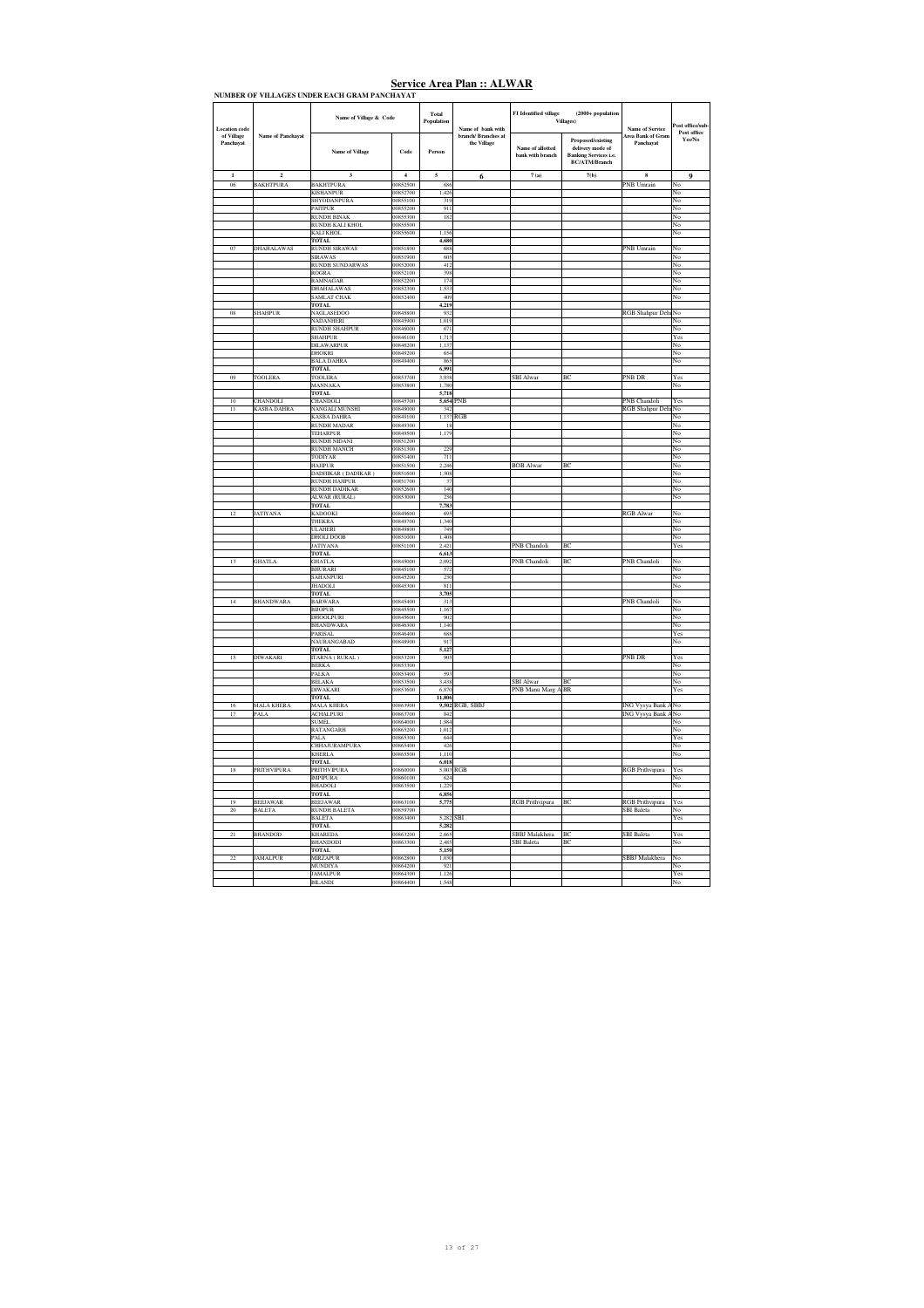| <b>Location</b> code<br>of Village | <b>Name of Panchavat</b>               | Name of Village & Code                         |                                     | Total<br>Population | Name of bank with<br>branch/ Branches at | FI Identified village                       | $(2000 + population$<br>Villages)                                                             | <b>Name of Service</b><br><b>Area Bank of Gram</b> | ost office/sub-<br>Post office |
|------------------------------------|----------------------------------------|------------------------------------------------|-------------------------------------|---------------------|------------------------------------------|---------------------------------------------|-----------------------------------------------------------------------------------------------|----------------------------------------------------|--------------------------------|
| Panchavat                          |                                        | <b>Name of Village</b>                         | Code                                | Person              | the Village                              | Name of allotted<br>bank with branch        | Proposed/existing<br>delivery mode of<br><b>Banking Services i.e.</b><br><b>BC/ATM/Branch</b> | Panchavat                                          | Yes/No                         |
| $\mathbf{1}$                       | $\mathbf 2$                            | $\overline{\mathbf{3}}$<br><b>BARH BILANDI</b> | $\overline{\mathbf{4}}$<br>00864500 | 5<br>304            | 6                                        | 7(a)                                        | 7(b)                                                                                          | 8                                                  | $\boldsymbol{9}$<br>No         |
|                                    |                                        | <b>MOURIYA</b>                                 | 00865000                            | 912                 |                                          |                                             |                                                                                               |                                                    | No                             |
|                                    |                                        | <b>SATANA</b><br>TOTAL                         | 00865100                            | 729<br>6,570        |                                          |                                             |                                                                                               |                                                    | No                             |
| 23                                 | <b>BADER</b>                           | <b>BADER</b>                                   | 00862300                            | 3,425               |                                          | RGB Malakhera                               | BC                                                                                            | SBBJ Malakhera                                     | Yes                            |
|                                    |                                        | MAHARAJPURA<br><b>BHARKOL</b>                  | 00864700<br>00864800                | 1,852<br>2,323      |                                          | RGB Bara Bhadkol BC                         |                                                                                               |                                                    | No<br>No                       |
|                                    |                                        | <b>KALI PAHARI</b><br><b>TOTAL</b>             | 00864900                            | 844<br>8,444        |                                          |                                             |                                                                                               |                                                    | No                             |
| 24                                 | <b>POONKHAR</b>                        | <b>POONKHAR</b>                                | 00863600                            | 3.936               |                                          | <b>SBI</b> Baleta                           | BC                                                                                            | <b>SBI</b> Baleta                                  | No                             |
|                                    |                                        | <b>KHERLI PICHNOT</b><br><b>TOTAL</b>          | 00863800                            | 2,758<br>6,694      |                                          | SBBJ Malakhera                              | BC                                                                                            |                                                    | No                             |
| 25                                 | <b>BARKHERA</b>                        | <b>BARKHERA</b>                                | 00864100                            | 5,494               |                                          | SBBJ Malakhera                              | BC                                                                                            | ING Vysya Bank /                                   | Yes                            |
| 26                                 | <b>HALDEENA</b>                        | HALDEENA<br>KAIRWARI                           | 00861800<br>00862000                | 4,113<br>921        |                                          |                                             |                                                                                               | RGB Malakhera                                      | Yes<br>No                      |
| 27                                 | <b>NAITHLA</b>                         | <b>TOTAL</b><br><b>NAITHLA</b>                 | 00857100                            | 5,034<br>2.173      |                                          | RGB Malakhera                               | BC                                                                                            | <b>RGB</b> Malakhera                               | No                             |
|                                    |                                        | NITHARI                                        | 00861900                            | 1,812               |                                          |                                             |                                                                                               |                                                    | Yes                            |
| $\sqrt{28}$                        | <b>KAIRWARA</b>                        | TOTAL<br><b>KAIRWARA</b>                       | 00857600                            | 3,985<br>2,542      |                                          | <b>RGB</b> Bhajeet                          | BC                                                                                            | SBBJ Malakhera                                     | No                             |
|                                    |                                        | <b>KERWAWAL</b>                                | 00862400                            | 2,250               |                                          | SBBJ Malakhera                              | BC                                                                                            |                                                    | Yes                            |
|                                    |                                        | PEELA DHAWA<br><b>TOTAL</b>                    | 00862600                            | 802<br>5,594        |                                          |                                             |                                                                                               |                                                    | No                             |
| 29                                 | <b>DHAKPURI</b>                        | <b>PATHRODA</b><br>KHARKHARA                   | 00862100<br>00862200                | 836<br>1,275        |                                          |                                             |                                                                                               | RGB Malakhera                                      | No<br>No                       |
|                                    |                                        | CHOMU                                          | 00862500                            | 2.079               |                                          | SBBJ Malakhera                              | BC                                                                                            |                                                    | No                             |
|                                    |                                        | <b>DHAKPURI</b><br>NANGAL TODIYAR              | 00862700<br>00864600                | 1,767<br>1.472      |                                          |                                             |                                                                                               |                                                    | Yes<br>No                      |
|                                    |                                        | TOTAL                                          |                                     | 7,429               |                                          |                                             |                                                                                               |                                                    |                                |
| 30                                 | <b>MAHWA KHURD</b>                     | <b>MAHWA KHURD</b><br>MAHWA KALAN              | 00858000<br>00858100                | 2,243<br>1,028      |                                          | <b>BOB</b> Alwar                            | BC                                                                                            | <b>RGB</b> Kalsara                                 | Yes<br>No                      |
|                                    |                                        | SOHANPUR                                       | 00861400                            | 817                 |                                          |                                             |                                                                                               |                                                    | No                             |
|                                    |                                        | <b>BANDIPURA</b><br><b>RATWAKA</b>             | 00861500<br>00861600                | 1,267<br>443        |                                          |                                             |                                                                                               |                                                    | No<br>No                       |
|                                    | MOHABBATPUR                            | <b>TOTAL</b><br><b>ROOPBAS</b>                 | 00858300                            | 5,798<br>742        |                                          |                                             |                                                                                               | <b>RGB</b> Kalsara                                 | No                             |
|                                    |                                        | <b>KALYANPURA</b>                              | 00858400                            | 383                 |                                          |                                             |                                                                                               |                                                    | No                             |
|                                    |                                        | NAGLI SAD<br><b>JATOLI</b>                     | 00860900<br>00861000                | 557<br>1,193        |                                          |                                             |                                                                                               |                                                    | No<br>No                       |
|                                    |                                        | <b>BICHPURI</b>                                | 00861100                            | 484                 |                                          |                                             |                                                                                               |                                                    | No                             |
|                                    |                                        | MOHABBATPUR<br><b>DHOLA PALAS</b>              | 00861200<br>00861300                | 884<br>541          |                                          |                                             |                                                                                               |                                                    | No<br>No                       |
| 32                                 | SALPUR                                 | <b>TOTAL</b><br><b>SALPUR</b>                  | 00856400                            | 4,784<br>1.831      |                                          |                                             |                                                                                               | RGB Malakhera                                      | Yes                            |
|                                    |                                        | <b>NAGLA CHARAN</b>                            | 00856600                            | 599                 |                                          |                                             |                                                                                               |                                                    | No                             |
|                                    |                                        | NANGLA JOGI<br><b>MOREDA</b>                   | 00857700<br>00857800                | 540<br>653          |                                          |                                             |                                                                                               |                                                    | No<br>No                       |
|                                    |                                        | <b>INDRAGARH</b>                               | 00857900                            | 827                 |                                          |                                             |                                                                                               |                                                    | No                             |
| 33                                 | KALSARA                                | TOTAL<br>NAGLI JHAMAWAT                        | 00861700                            | 4,450<br>806        |                                          |                                             |                                                                                               | <b>RGB</b> Kalsara                                 | No                             |
|                                    |                                        |                                                |                                     |                     |                                          |                                             |                                                                                               |                                                    |                                |
|                                    |                                        | LEELI                                          | 00862900                            | 3.247               |                                          | RGB Malakhera                               | BC                                                                                            |                                                    | Yes                            |
|                                    |                                        | <b>KALSARA</b><br><b>TOTAL</b>                 | 00863000                            | 3,811 RGB<br>7,864  |                                          |                                             |                                                                                               |                                                    | Yes                            |
| 34                                 | <b>BHOOGAR</b>                         | <b>BHOOGAR</b>                                 | 00853100                            | 6,528               |                                          | RGB Saras Dairy ABC                         |                                                                                               | PNB Umrain                                         | Yes<br>Yes                     |
| 35                                 | DADAR                                  | <b>BURJA</b><br><b>DADAR</b>                   | 00854600<br>00856300                | 2,835 RGB<br>2.809  |                                          | SBI Phool Bagh AlvBC<br>RGB Saras Dairy ABC |                                                                                               | RGB Malakhera                                      | No                             |
| 36                                 | PARSA KA BAS                           | <b>TOTAL</b><br><b>AHMADPUR</b>                | 00858700                            | 5,644<br>1,458      |                                          |                                             |                                                                                               | SBBJ Akbarpur                                      | No                             |
|                                    |                                        | NIRBHAYPURA                                    | 00858800                            | 293                 |                                          |                                             |                                                                                               |                                                    | No                             |
|                                    |                                        | <b>SIYA KA BAS</b><br><b>CHAND PAHARI</b>      | 00860200<br>00860300                | 456<br>516          |                                          |                                             |                                                                                               |                                                    | No<br>No                       |
|                                    |                                        | PARSA KA BAS                                   | 00860400<br>00860500                | 932                 |                                          |                                             |                                                                                               |                                                    | No                             |
|                                    |                                        | <b>KUSHALPURA</b><br><b>SARANGPURA</b>         | 00860600                            | 264<br>541          |                                          |                                             |                                                                                               |                                                    | No<br>No                       |
|                                    |                                        | NAVLI @ BALDEOPURA<br><b>MANPURA</b>           | 00860700<br>00860800                | 792<br>139          |                                          |                                             |                                                                                               |                                                    | No<br>No                       |
|                                    |                                        | <b>TOTAL</b>                                   |                                     | 5.391               |                                          |                                             |                                                                                               |                                                    |                                |
|                                    |                                        |                                                |                                     |                     |                                          |                                             |                                                                                               |                                                    |                                |
|                                    | Name of Panchayat Samiti: Bansur(0009) |                                                |                                     |                     |                                          |                                             |                                                                                               |                                                    |                                |
| 01                                 | <b>BABERI</b>                          | <b>BHERIWAS</b><br><b>DANGIWAS</b>             | 00865600<br>00865700                | 500<br>1,365        |                                          |                                             |                                                                                               | PNB Harsora                                        | No<br>No                       |
|                                    |                                        | <b>BASAI CHAUHAN</b>                           | 00865800                            | 692                 |                                          |                                             |                                                                                               |                                                    | No                             |
|                                    |                                        | <b>BABERI</b><br>ISRA KA BAS                   | 00866000<br>0868300                 | 2,471<br>1,347      |                                          | PNB Harsora                                 | BC                                                                                            |                                                    | Yes<br>No                      |
|                                    |                                        | <b>TOTAL</b>                                   |                                     | 6,375               |                                          |                                             |                                                                                               |                                                    |                                |
| 02                                 | <b>BABARIYA</b>                        | MAJRA DHAKODA<br><b>BABARIYA</b>               | 00865900<br>00866100                | 1,455<br>2.752      |                                          | PNB Harsora                                 | BC                                                                                            | PNB Harsora                                        | No<br>Yes                      |
|                                    |                                        | CHHABRIWAS<br><b>MUGALPUR</b>                  | 00866200                            | 626                 |                                          |                                             |                                                                                               |                                                    | No                             |
|                                    |                                        | <b>TOTAL</b>                                   | 00868200                            | 1,073<br>5,906      |                                          |                                             |                                                                                               |                                                    | No                             |
| 0 <sup>3</sup>                     | <b>BHAGGOO KA</b><br><b>BAS</b>        | <b>BHAGGOO KA BAS</b><br>RAYLI                 | 00866400<br>00866500                | 1,444<br>1,203      |                                          |                                             |                                                                                               | PNB Harsora                                        | Yes<br>No                      |
|                                    |                                        | <b>MALLOOBAS</b>                               | 00866600                            | 1,075               |                                          |                                             |                                                                                               |                                                    | No                             |
| 04                                 | <b>HARSORA</b>                         | <b>TOTAL</b><br><b>HARSORA</b>                 | 00867700                            | 3,722<br>5,210 PNB  |                                          |                                             |                                                                                               | PNB Harsora                                        | Yes                            |
| 05                                 | <b>DEOSAN</b>                          | <b>DEOSAN</b><br><b>DHEERPUR</b>               | 00866300<br>00868000                | 1,829               |                                          |                                             |                                                                                               | PNB Harsora                                        | No<br>No                       |
|                                    |                                        | <b>KHATAUTI</b>                                | 00868100                            | 1,119<br>665        |                                          |                                             |                                                                                               |                                                    | No                             |
| 06                                 | <b>MAJRA AHEER</b>                     | TOTAL<br><b>JAGGOOWAS</b>                      | 00866700                            | 3,613<br>158        |                                          |                                             |                                                                                               | PNB Harsora                                        | No                             |
|                                    |                                        | <b>ALANPUR</b>                                 | 00866800                            | 1.059               |                                          |                                             |                                                                                               |                                                    | Yes                            |
|                                    |                                        | <b>BASAI NAROOKA</b><br>MAJRA AHEER            | 00866900<br>00867000                | 553<br>1,296        |                                          |                                             |                                                                                               |                                                    | No<br>No                       |
|                                    |                                        | LADPUR<br><b>CHHIPARI</b>                      | 00867100<br>00867200                | 676<br>1.324        |                                          |                                             |                                                                                               |                                                    | No<br>No                       |
|                                    |                                        | TOTAL                                          |                                     | 5,066               |                                          |                                             |                                                                                               |                                                    |                                |
| 07<br>$08\,$                       | <b>HAMEERPUR</b><br><b>BAMANWAS</b>    | <b>HAMEERPUR</b><br><b>BHOORIYAWAS</b>         | 00869400<br>00867300                | 6,173 PNB<br>771    |                                          |                                             |                                                                                               | <b>PNB</b> Hamirpur<br>PNB Hamirpur                | $\overline{Y}$ es<br>Yes       |
|                                    |                                        | <b>KISHORPURA</b>                              | 00867400                            | 1,693               |                                          |                                             |                                                                                               |                                                    | No                             |
|                                    |                                        | TALWAS<br><b>BAMANWAS</b>                      | 00867500<br>00867600                | 652<br>993          |                                          |                                             |                                                                                               |                                                    | No<br>No                       |
|                                    |                                        | <b>NAROL</b><br><b>BAWALI KA BAS</b>           | 00867800<br>00867900                | 563<br>313          |                                          |                                             |                                                                                               |                                                    | No<br>No                       |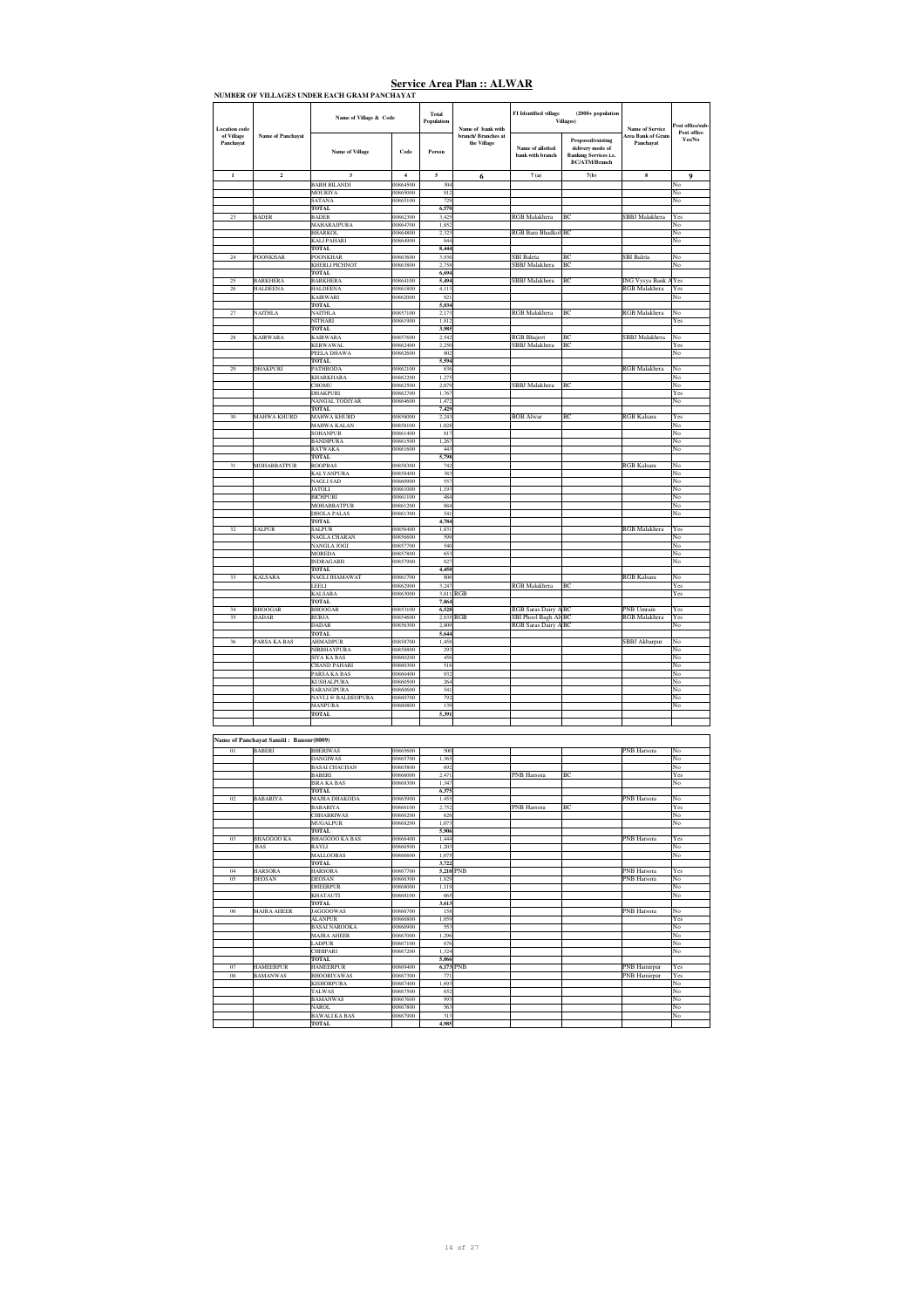| of Village<br>Panchayat<br>$\mathbf{1}$<br>09 | <b>Name of Panchavat</b> |                                                 | Name of Village & Code | Total<br>Population | Name of bank with                  | FI Identified village                | $(2000 + population$<br><b>Villages</b> )                                                     | <b>Name of Service</b>                | ost office/sub<br>Post office |
|-----------------------------------------------|--------------------------|-------------------------------------------------|------------------------|---------------------|------------------------------------|--------------------------------------|-----------------------------------------------------------------------------------------------|---------------------------------------|-------------------------------|
|                                               |                          | <b>Name of Village</b>                          | Code                   | Person              | branch/ Branches at<br>the Village | Name of allotted<br>bank with branch | Proposed/existing<br>delivery mode of<br><b>Banking Services i.e.</b><br><b>BC/ATM/Branch</b> | <b>Area Bank of Gram</b><br>Panchayat | Yes/No                        |
|                                               | $\overline{2}$           | $\overline{\mathbf{3}}$                         | $\overline{4}$         | 5                   | 6                                  | 7(a)                                 | 7(b)                                                                                          | 8                                     | $\boldsymbol{9}$              |
|                                               | <b>SHAHPUR</b>           | <b>SHAHPUR</b>                                  | 00868800<br>00870000   |                     | 3,005 RGB                          |                                      |                                                                                               | <b>RGB</b> Shahpur                    | Yes                           |
|                                               |                          | <b>RAM NAGAR</b><br><b>AUSPUR</b>               | 00870100               | 943<br>413          |                                    |                                      |                                                                                               |                                       | No<br>No                      |
|                                               |                          | <b>TOTAL</b>                                    |                        | 4,361               |                                    |                                      |                                                                                               |                                       |                               |
| 10                                            | <b>GOONTA</b>            | MANCHI                                          | 00868500               | 1,233               |                                    |                                      |                                                                                               | <b>RGB</b> Shahpur                    | No                            |
|                                               |                          | <b>MEERAPUR</b><br><b>GOONTA</b>                | 00868600<br>00868700   | 670<br>3,096        |                                    | RGB Shahpur                          | B                                                                                             |                                       | No<br>Yes                     |
|                                               |                          | <b>TOTAL</b>                                    |                        | 4,999               |                                    |                                      |                                                                                               |                                       |                               |
| $\overline{11}$                               | MOTHOOKA                 | MOTHOOKA                                        | 00868900               | 2,532               |                                    | RGB Goontha Shah BC                  |                                                                                               | <b>RGB</b> Shahpur                    | Yes                           |
|                                               |                          | <b>FATEHPUR</b><br>TOTAL                        | 00869900               | 2.177<br>4,709      |                                    | RGB Goontha Shah BC                  |                                                                                               |                                       | Yes                           |
| 12                                            | <b>BHOOPSERA</b>         | <b>BHOOPSERA</b>                                | 00869800               | 2,861               |                                    | <b>SBBJ</b> Rampur                   | ВC                                                                                            | <b>SBI</b> Bansoor                    | Yes                           |
|                                               |                          | <b>BOOCHIYAWAS</b>                              | 00871400               | 266                 |                                    |                                      |                                                                                               |                                       | No                            |
|                                               |                          | KANJIPURA<br><b>TOTAL</b>                       | 00871800               | 1,099<br>4,226      |                                    |                                      |                                                                                               |                                       | No                            |
| 13                                            | <b>BUTERI</b>            | <b>BABERA</b>                                   | 00870700               | 1,681               |                                    |                                      |                                                                                               | <b>RGB</b> Bansoor                    | No                            |
|                                               |                          | <b>KEHARPURA</b>                                | 00870800               | 705                 |                                    |                                      |                                                                                               |                                       | No                            |
|                                               |                          | <b>BUTERI</b><br><b>KANKARIYA</b>               | 00873200<br>00873300   | 2,846<br>1.034      |                                    | <b>RGB</b> Bansoor                   | ВĊ                                                                                            |                                       | Yes<br>No                     |
|                                               |                          | <b>TOTAL</b>                                    |                        | 6,266               |                                    |                                      |                                                                                               |                                       |                               |
| 14                                            | <b>CHOOLA</b>            | <b>KALYAN NAGAR</b>                             | 00869000               | 953                 |                                    |                                      |                                                                                               | <b>PNB Hamirpur</b>                   | No                            |
|                                               |                          | MANDHA<br><b>GUWARA</b>                         | 00869100<br>00869200   | 95<br>1,054         |                                    |                                      |                                                                                               |                                       | No<br>No                      |
|                                               |                          | RAGHUNATHPURA                                   | 00869300               | 934                 |                                    |                                      |                                                                                               |                                       | No                            |
|                                               |                          | CHOOLA                                          | 00869600               | 1,25                |                                    |                                      |                                                                                               |                                       | Yes                           |
|                                               |                          | <b>MUKANDPUR</b><br><b>TOTAL</b>                | 00869700               | 218                 |                                    |                                      |                                                                                               |                                       | No                            |
| 15                                            | <b>NANGAL LAKHA</b>      | <b>MORODI</b>                                   | 00868400               | 4,509<br>1,738      |                                    |                                      |                                                                                               | <b>RGB Bansoon</b>                    | No                            |
|                                               |                          | PARSA KA BAS                                    | 00870300               | 983                 |                                    |                                      |                                                                                               |                                       | No                            |
|                                               |                          | NANGAL LAKHA<br>KOTHIYA                         | 00870400<br>00870500   | 1,367               |                                    |                                      |                                                                                               |                                       | Yes<br>No                     |
|                                               |                          | UKHALHERA                                       | 00870600               | 1,233<br>865        |                                    |                                      |                                                                                               |                                       | No                            |
|                                               |                          | <b>TOTAL</b>                                    |                        | 6,186               |                                    |                                      |                                                                                               |                                       |                               |
| 16                                            | <b>MAHANPUR</b>          | <b>MAHANPUR</b><br><b>UNCHHPUR</b>              | 00870200<br>00871200   | 4,081<br>1.990      |                                    | <b>RGB</b> Bansoot                   | ВC                                                                                            | <b>RGB</b> Bansoon                    | Yes<br>No                     |
|                                               |                          | TOTAL                                           |                        | 6,071               |                                    |                                      |                                                                                               |                                       |                               |
| 17                                            | LOYATI                   | <b>BHOORI DOONGRI</b>                           | 00870900               | 131                 |                                    |                                      |                                                                                               | <b>RGB</b> Bansoor                    | No                            |
|                                               |                          | <b>NANGAL BHAOSINGH</b>                         | 00871000               | 1,761               |                                    |                                      |                                                                                               |                                       | No                            |
|                                               |                          | OYATI.<br>SANTHALPUR                            | 00871100<br>00873000   | 847<br>1,599        |                                    |                                      |                                                                                               |                                       | No<br>Yes                     |
|                                               |                          | KAUTHAL                                         | 00873100               | 1,193               |                                    |                                      |                                                                                               |                                       | No                            |
|                                               |                          | <b>TOTAL</b>                                    |                        | 5.531               |                                    |                                      |                                                                                               |                                       |                               |
| 18                                            | <b>BALAWAS</b>           | <b>BALAWAS</b><br><b>RATANPURA</b>              | 00871500<br>00871600   | 2,553<br>1.424      |                                    | <b>SBBJ</b> Bansoor                  | ВC                                                                                            | <b>SBBJ</b> Rampur                    | No<br>No                      |
|                                               |                          | <b>UDHO KA BAS</b>                              | 00872500               | 1,185               |                                    |                                      |                                                                                               |                                       | No                            |
|                                               |                          | <b>TOTAL</b>                                    |                        | 5,162               |                                    |                                      |                                                                                               |                                       |                               |
| 19                                            | <b>HAJIPUR</b>           | KATARIYA KA BAS<br><b>MOONDLI</b>               | 00869500<br>00871700   | 462<br>1,144        |                                    |                                      |                                                                                               | PNB Hamirpur                          | No<br>No                      |
|                                               |                          | <b>HAJIPUR</b>                                  | 00871900               | 5,353               |                                    | PNB Hamirpur                         | BC                                                                                            |                                       | Yes                           |
|                                               |                          | DHAMLA KA BAS                                   | 00872100               | 331                 |                                    |                                      |                                                                                               |                                       | No                            |
| $20\,$                                        | <b>KASBA BANSUR</b>      | <b>TOTAL</b><br><b>MAJRA RAWAT</b>              | 00871300               | 7,290<br>1,031      |                                    |                                      |                                                                                               | <b>SBBJ</b> Bansoor                   | No                            |
|                                               |                          | <b>KASBA BANSUR</b>                             | 00872600               |                     | 13,012 ACCB, PNB, RGB, SBBJ, SBI   |                                      |                                                                                               |                                       | No                            |
|                                               |                          | <b>BARH PUROHIT</b>                             | 00872700               | 230                 |                                    |                                      |                                                                                               |                                       | No                            |
|                                               |                          | <b>BARH BHAOSINGH</b><br><b>BARH DHOONDHALA</b> | 00872800<br>00872900   | 2,267<br>535        |                                    | <b>SBBJ</b> Bansoor                  | ВC                                                                                            |                                       | No<br>No                      |
|                                               |                          | <b>BARH THEGOOWAS</b>                           | 00873900               | 2,621               |                                    | PNB Harsora                          | BC                                                                                            |                                       | No                            |
|                                               |                          | <b>TOTAL</b>                                    |                        | 19,696              |                                    |                                      |                                                                                               |                                       |                               |
| $^{21}$                                       | LEKRI                    | <b>GHAT</b><br><b>TODIYA KA BAS</b>             | 00872400<br>00874100   | 970<br>1.385        |                                    |                                      |                                                                                               | <b>SBI</b> Bansoor                    | No<br>No                      |
|                                               |                          | <b>ANAT PURA</b>                                | 00874200               | 798                 |                                    |                                      |                                                                                               |                                       | No                            |
|                                               |                          | LEKRI<br><b>BISALWA</b>                         | 00875000<br>00875100   | 1.624<br>1,319      |                                    |                                      |                                                                                               |                                       | Yes<br>No                     |
|                                               |                          | <b>TOTAL</b>                                    |                        | 6,096               |                                    |                                      |                                                                                               |                                       |                               |
| 22                                            | <b>HOLAWAS</b>           | <b>HOLAWAS</b>                                  | 00875200               | 3,022               |                                    | SBBJ Bansoor                         | BC                                                                                            | SBBJ Bansoor                          | Yes                           |
|                                               |                          | <b>BASNA</b><br><b>REELATH</b>                  | 00876200<br>00876300   | 1,516               |                                    |                                      |                                                                                               |                                       | No<br>No                      |
|                                               |                          | <b>TOTAL</b>                                    |                        | 583<br>5,121        |                                    |                                      |                                                                                               |                                       |                               |
| 23                                            | <b>KHERA</b>             | <b>JHAJHARPURA</b>                              | 00873500               | 1.642               |                                    |                                      |                                                                                               | <b>PNB</b> Bansoor                    | No                            |
|                                               |                          | <b>KHERA</b>                                    | 00873600               | 3,113               |                                    | <b>SBBJ</b> Bansoor                  | BC                                                                                            |                                       | Yes                           |
| $\sqrt{24}$                                   | GIROODI                  | <b>TOTAL</b><br>MANDEEJA BASAI                  | 00873800               | 4,755<br>1,440      |                                    |                                      |                                                                                               | <b>SBBJ</b> Bansoor                   | No                            |
|                                               |                          | <b>GIROODI</b>                                  | 00874000               | 3,398               |                                    | <b>SBBJ</b> Bansoor                  | BC                                                                                            |                                       | Yes                           |
|                                               |                          | <b>INDRADA</b>                                  | 00875300               | 1,846               |                                    |                                      |                                                                                               |                                       | No                            |
| 25                                            | SHYAMPURA                | <b>TOTAL</b><br><b>SHYAMPURA</b>                | 00873700               | 6,684<br>3,314      |                                    | <b>SBBJ</b> Bansoor                  | ВC                                                                                            | <b>SBBJ</b> Bansoor                   | Yes                           |
|                                               |                          | NAWALPURA                                       | 00875400               | 888                 |                                    |                                      |                                                                                               |                                       | No                            |
|                                               |                          | <b>TOTAL</b>                                    |                        | 4.202               |                                    |                                      |                                                                                               |                                       |                               |
| 26                                            | KHOHRI                   | KHEEWAHERI<br>KHOHRI                            | 00875800<br>00876100   | 1,045<br>3,756      |                                    | <b>RGB</b> Bansoot                   | ВC                                                                                            | <b>RGB</b> Nimuchana                  | No<br>Yes                     |
|                                               |                          | <b>TOTAL</b>                                    |                        | 4,801               |                                    |                                      |                                                                                               |                                       |                               |
| $\overline{27}$                               | <b>RATANPURA</b>         | RATANPURA                                       | 00878600               | 4,863               | RGB Karana                         |                                      |                                                                                               | RGB Karana                            | Yes                           |
| 28                                            | @ KARANA<br>RAMPUR       | @ KARANA<br><b>BALBA KA BAS</b>                 | 00872200               | 834                 |                                    |                                      |                                                                                               | <b>SBBJ</b> Rampur                    | No<br>No                      |
|                                               |                          | <b>MANGALWA</b>                                 | 00872300               | 826                 |                                    |                                      |                                                                                               |                                       | No                            |
|                                               |                          | <b>BAHRAM KA BAS</b>                            | 00874300               | 2,383               |                                    | SBBJ Rampur                          | ВĊ                                                                                            |                                       | No                            |
|                                               |                          | <b>KALI PAHARI</b>                              | 00874400               | 2.026               |                                    | SBBJ Rampur                          | BC                                                                                            |                                       | No                            |
|                                               |                          | <b>GURHA</b><br>BHANKHARWALA                    | 00874500               | 1,818               |                                    |                                      |                                                                                               |                                       | No<br>No                      |
|                                               |                          | KALYANPUR                                       | 00874600               | 848                 |                                    |                                      |                                                                                               |                                       | No                            |
|                                               |                          |                                                 |                        | 6,326               | SBBJ                               |                                      |                                                                                               |                                       |                               |
|                                               |                          | <b>RAMPUR</b>                                   | 00874700               |                     |                                    |                                      |                                                                                               |                                       | Yes                           |
|                                               |                          | <b>ROONDH RAMPUR</b>                            | 00874800               |                     |                                    |                                      |                                                                                               |                                       | No                            |
|                                               |                          | NATHOOSAR<br><b>TOTAL</b>                       | 00874900               | 693<br>15,754       |                                    |                                      |                                                                                               |                                       | No                            |
| $\sqrt{29}$                                   | <b>CHATARPURA</b>        | <b>CHATARPURA</b>                               | 00876400               | 4,284               |                                    | RGB Karana                           | ВC                                                                                            | RGB Nemuchana                         | Yes                           |
|                                               |                          | <b>PRITHVIPURA</b>                              | 00877700               | 1.728               |                                    |                                      |                                                                                               |                                       | No                            |
|                                               |                          | <b>BAS NARBAD</b><br><b>TOTAL</b>               | 00877800               | 1,092<br>7,104      |                                    |                                      |                                                                                               |                                       | No                            |
| 30                                            | NEEMOOCHANA              | NEEMOOCHANA<br><b>JHAGDET KALAN</b>             | 00876500<br>00876600   | 929                 | 3,079 RGB                          |                                      |                                                                                               | RGB Neemuchana                        | Yes<br>No                     |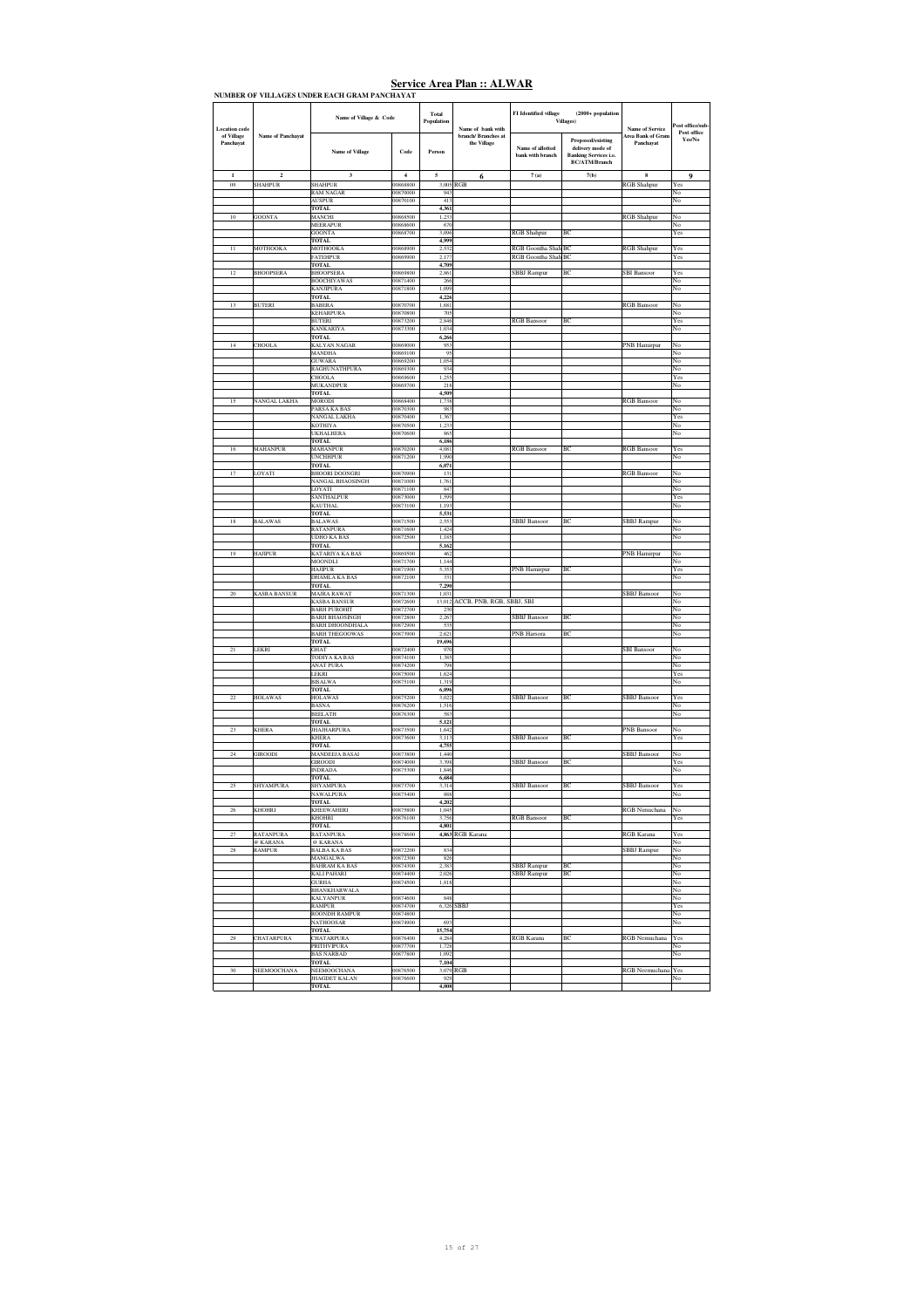|                         |                                           | NUMBER OF VILLAGES UNDER EACH GRAM PANCHAYAT |                      |                          |                                    |                                      |                                                                                                      |                                |                       |
|-------------------------|-------------------------------------------|----------------------------------------------|----------------------|--------------------------|------------------------------------|--------------------------------------|------------------------------------------------------------------------------------------------------|--------------------------------|-----------------------|
| <b>Location</b> code    |                                           | Name of Village & Code                       |                      | Total<br>Population      | Name of bank with                  | FI Identified village                | $(2000 + population$<br>Villages)                                                                    | <b>Name of Service</b>         | 'ost office/sub       |
| of Village<br>Panchayat | Name of Panchayat                         | Name of Village                              | Code                 | Person                   | branch/ Branches at<br>the Village | Name of allotted<br>bank with branch | <b>Proposed/existing</b><br>delivery mode of<br><b>Banking Services i.e.</b><br><b>BC/ATM/Branch</b> | Area Bank of Gran<br>Panchayat | Post office<br>Yes/No |
| $\mathbf{1}$            | $\mathbf 2$                               | $\mathbf 3$                                  | $\overline{4}$       | $\overline{\phantom{a}}$ | 6                                  | $7\;(\rm a)$                         | $7(b)$                                                                                               | $\bf{8}$                       | 9                     |
| 31                      | <b>BILALI</b>                             | <b>JAITPUR</b>                               | 00878300             | 462                      |                                    |                                      |                                                                                                      | RGB Karana                     | No                    |
|                         |                                           | <b>BILALI</b>                                | 00878400             | 3.338                    |                                    | <b>SBBJ</b> Bansoor                  | BC                                                                                                   |                                | Yes                   |
|                         |                                           | <b>BARA GAON</b>                             | 00878700             | 2.777                    |                                    | <b>RGB Karana</b>                    | BC.                                                                                                  |                                | No                    |
|                         |                                           | <b>TOTAL</b>                                 |                      | 6,577                    |                                    |                                      |                                                                                                      |                                |                       |
| 32                      | <b>NAYA BAS</b>                           | <b>MANDLI</b>                                | 00876800             | 714                      |                                    |                                      |                                                                                                      | <b>RGB</b> Karana              | No                    |
|                         |                                           | <b>TOORANA</b>                               | 00876900             | 1.564                    |                                    |                                      |                                                                                                      |                                | No                    |
|                         |                                           | LALPURA<br><b>CHAINPURA</b>                  | 00877000<br>00877100 | 987<br>1.217             |                                    |                                      |                                                                                                      |                                | No<br>No              |
|                         |                                           | <b>NAYA BAS</b>                              | 00877200             | 1.694                    |                                    |                                      |                                                                                                      |                                | Yes                   |
|                         |                                           | <b>KUNDLI</b>                                | 00877300             | 589                      |                                    |                                      |                                                                                                      |                                | No                    |
|                         |                                           | <b>TOTAL</b>                                 |                      | 6,765                    |                                    |                                      |                                                                                                      |                                |                       |
| 33                      | <b>GYANPURA</b>                           | <b>BURJA</b>                                 | 00877400             | 850                      |                                    |                                      |                                                                                                      | RGB Neemuchana                 | No                    |
|                         |                                           | <b>GYANPURA</b>                              | 00877500             | 2,046                    |                                    | RGB Neemuchana BC                    |                                                                                                      |                                | Yes                   |
|                         |                                           | <b>BASDI</b>                                 | 00877600             | 237                      |                                    |                                      |                                                                                                      |                                | No                    |
|                         |                                           | <b>BAS GORDHAN</b>                           | 00877900             | 927                      |                                    |                                      |                                                                                                      |                                | No                    |
|                         |                                           | KHARKHARI KHURD                              | 00878000             | 436                      |                                    |                                      |                                                                                                      |                                | No                    |
|                         |                                           | KOOL                                         | 00878100             | 355                      |                                    |                                      |                                                                                                      |                                | No                    |
|                         |                                           | <b>KHARWA</b><br>PALI                        | 00878200<br>00878500 | 1,355<br>350             |                                    |                                      |                                                                                                      |                                | No<br>No              |
|                         |                                           | TOTAL                                        |                      | 6,556                    |                                    |                                      |                                                                                                      |                                |                       |
| 34                      | <b>CHHEEND</b>                            | CHHEEND                                      | 00872000             | 1,738                    |                                    |                                      |                                                                                                      | <b>PNB</b> Hamirpur            | No                    |
| 35                      | <b>BAS DAYAL</b>                          | <b>BAS DAYAL</b>                             | 00875900             | 1,345                    |                                    |                                      |                                                                                                      | RGB Neemuchana                 | No                    |
|                         |                                           | <b>BAS KARNAWAT</b>                          | 00876000             | 1.186                    |                                    |                                      |                                                                                                      |                                | No                    |
|                         |                                           | <b>BAS SHEKHAWAT</b>                         | 00876700             | 1.533                    |                                    |                                      |                                                                                                      |                                | No                    |
|                         |                                           | <b>TOTAL</b>                                 |                      | 4,064                    |                                    |                                      |                                                                                                      |                                |                       |
| 36                      | <b>ALAMPUR</b>                            | <b>ALAMPUR</b>                               | 00873400             | 1.543                    |                                    |                                      |                                                                                                      | <b>PNB</b> Bansoor             | No                    |
|                         |                                           | <b>KHARKHARA</b>                             | 00875500             | 1.478                    |                                    |                                      |                                                                                                      |                                | No                    |
|                         |                                           | <b>RASNALL</b>                               | 00875600             | 1 778                    |                                    |                                      |                                                                                                      |                                | No<br>No              |
|                         |                                           | <b>MILAKPUR</b><br><b>TOTAL</b>              | 00875700             | 408<br>5,207             |                                    |                                      |                                                                                                      |                                |                       |
|                         |                                           |                                              |                      |                          |                                    |                                      |                                                                                                      |                                |                       |
|                         | Name of Panchavat Samiti: Thanagazi(0010) |                                              |                      |                          |                                    |                                      |                                                                                                      |                                |                       |
|                         |                                           |                                              |                      |                          |                                    |                                      |                                                                                                      |                                |                       |
| $\overline{01}$         | <b>LALPURA</b>                            | <b>TODA</b>                                  | 00887200             | 1222                     |                                    |                                      |                                                                                                      | RGB Pratapgarh                 | No                    |
|                         |                                           | <b>LALPURA</b>                               | 00889300             | 1.520                    |                                    |                                      |                                                                                                      |                                | Yes                   |
|                         |                                           | RUNDH PACHPADI<br><b>PACHPADI</b>            | 00889400<br>00889500 | 702                      |                                    |                                      |                                                                                                      |                                | No<br>No              |
|                         |                                           | MADHOGARH                                    | 00889600             | 1,233                    |                                    |                                      |                                                                                                      |                                | No                    |
|                         |                                           | <b>NAGEL</b>                                 | 00889700             | 166                      |                                    |                                      |                                                                                                      |                                | No                    |
|                         |                                           | CHAHA KA BAS                                 | 00889800             | 589                      |                                    |                                      |                                                                                                      |                                | No                    |
|                         |                                           | <b>RUNDH LALPURA</b>                         | 00889900             |                          |                                    |                                      |                                                                                                      |                                | No                    |
|                         |                                           | LOTHAWAS                                     | 00890000             | 558                      |                                    |                                      |                                                                                                      |                                | No                    |
|                         |                                           | <b>RUNDH LOTHAWAS</b>                        | 00890100             |                          |                                    |                                      |                                                                                                      |                                | No                    |
|                         |                                           | TOTAL                                        |                      | 5,990                    |                                    |                                      |                                                                                                      |                                |                       |
| 02                      | <b>SAMRA</b>                              | <b>RUNDH HAMEERPUR</b><br>HAMEERPUR          | 00890300<br>00890400 | 2,160                    |                                    | SBI Ajabpura                         | BC                                                                                                   | <b>SBBJ</b> Jhiri              | No<br>No              |
|                         |                                           | <b>JAITPUR GOOJRAN</b>                       | 00890500             | 515                      |                                    |                                      |                                                                                                      |                                | No                    |
|                         |                                           | NITATA                                       | 00890600             | 911                      |                                    |                                      |                                                                                                      |                                | No                    |
|                         |                                           | <b>KALER</b>                                 | 00890700             | 1,817                    |                                    |                                      |                                                                                                      |                                | No                    |
|                         |                                           | SAMRA                                        | 00890800             | 2,195                    |                                    | SBBJ Jhiri                           | ВC                                                                                                   |                                | Yes                   |
|                         |                                           | <b>TOTAL</b>                                 |                      | 7,598                    |                                    |                                      |                                                                                                      |                                |                       |
| 0 <sup>3</sup>          | <b>JHIRI</b>                              | <b>BHOORIYAWAS</b>                           | 00887300             | 1.683                    |                                    |                                      |                                                                                                      | SBBJ Jhiri                     | No                    |
|                         |                                           | <b>RUNDH JHIRI</b><br>SANWATSAR              | 00887500<br>00887600 | 452                      |                                    |                                      |                                                                                                      |                                | No<br>No              |
|                         |                                           | <b>JHIRI</b>                                 | 00888900             |                          | 2.804 SBBJ                         |                                      |                                                                                                      |                                | Yes                   |
|                         |                                           | <b>CHANDPURA</b>                             | 00889000             | 283                      |                                    |                                      |                                                                                                      |                                | No                    |
|                         |                                           | <b>IAGANNATHPURA</b>                         | 00909800             | 611                      |                                    |                                      |                                                                                                      |                                | No                    |
|                         |                                           | <b>TOTAL</b>                                 |                      | 5,833                    |                                    |                                      |                                                                                                      |                                |                       |
| 04                      | <b>PRATAPGARH</b>                         | <b>PRATAPGARH</b>                            | 00889100             | 4 3 9 3                  | BBJ, RGB                           |                                      |                                                                                                      | SBBJ Pratapgarh                | Yes                   |
|                         |                                           | <b>GOOJRON KA GUWARA</b>                     | 00889200             | 760                      |                                    |                                      |                                                                                                      |                                | No                    |
|                         |                                           | RUNDH PRATAPGARH                             | 00890200             |                          |                                    |                                      |                                                                                                      |                                | No                    |
| 05                      |                                           | <b>TOTAL</b>                                 | 00886700             | 5,153<br>757             |                                    |                                      |                                                                                                      |                                | No                    |
|                         | PADAK CHHAPLI                             | <b>BHADACH</b><br>AMKA                       | 00886800             | 762                      |                                    |                                      |                                                                                                      | RGB Pratapgarh                 | No                    |
|                         |                                           | NARHAT                                       | 00886900             | 2,410                    |                                    | SBBJ Pratapgarh                      | BC                                                                                                   |                                | No                    |
|                         |                                           | PADAK CHHAPLI                                | 00887000             | 1,249                    |                                    |                                      |                                                                                                      |                                | Yes                   |
|                         |                                           | CHOSLA                                       | 00887100             | 699                      |                                    |                                      |                                                                                                      |                                | No                    |
|                         |                                           | <b>TOTAL</b>                                 |                      | 5,877                    |                                    |                                      |                                                                                                      |                                |                       |
| 06                      | AGAR                                      | <b>RUNDH AGAR</b>                            | 00886500             |                          |                                    |                                      |                                                                                                      | <b>SBBJ</b> Pratapgarh         | No                    |
|                         |                                           | AGAR                                         | 00886600             | 4,047                    |                                    | RGB Thanagaji                        | BC                                                                                                   |                                | Yes                   |
|                         |                                           | BHANWATA                                     | 00887400             | 417                      |                                    |                                      |                                                                                                      |                                | No                    |
|                         |                                           | TOTAL                                        |                      | 4,464                    |                                    |                                      |                                                                                                      |                                |                       |
| 07                      | SALETA                                    | <b>BAKHATPURA</b>                            | 00881800<br>00881900 | 260<br>2,224             |                                    | RGB Thanagaji                        | BC                                                                                                   | RGB Thanagaji                  | No                    |
|                         |                                           | <b>HEENSLA</b><br>MANKOT                     | 00882000             | 1,218                    |                                    |                                      |                                                                                                      |                                | No<br>No              |
|                         |                                           | <b>SALETA</b>                                | 00883300             | 1,300                    |                                    |                                      |                                                                                                      |                                | Yes                   |
|                         |                                           | <b>TOTAL</b>                                 |                      | 5,002                    |                                    |                                      |                                                                                                      |                                |                       |
| 08                      | <b>NATHOOSAR</b>                          | <b>BIHARISAR</b>                             | 00883100             | 1.717                    |                                    |                                      |                                                                                                      | SBBJ Thanagaji                 | No                    |
|                         |                                           | <b>DHIGARIYA</b>                             | 00883200             | 1 1 3 8                  |                                    |                                      |                                                                                                      |                                | No                    |
|                         |                                           | <b>NATHOOSAR</b>                             | 00883500             | 1.245                    |                                    |                                      |                                                                                                      |                                | No                    |
|                         |                                           | <b>TOTAL</b>                                 |                      | 4,100                    |                                    |                                      |                                                                                                      |                                |                       |
| 09                      | <b>HARNER</b>                             | <b>LAHA KA BAS</b>                           | 00884200             | 403                      |                                    |                                      |                                                                                                      | PNB Thanagaji                  | No                    |
|                         |                                           | <b>HARNER</b><br><b>DHAITAL</b>              | 00884300<br>00884500 | 1.047<br>652             |                                    |                                      |                                                                                                      |                                | No<br>No              |
|                         |                                           | <b>ROOPU KA BAS</b>                          | 00884600             | 537                      |                                    |                                      |                                                                                                      |                                | No                    |
|                         |                                           | <b>MUNDIYAWAS</b>                            | 00885500             | 874                      |                                    |                                      |                                                                                                      |                                | No                    |
|                         |                                           | <b>TOTAL</b>                                 |                      | 3.513                    |                                    |                                      |                                                                                                      |                                |                       |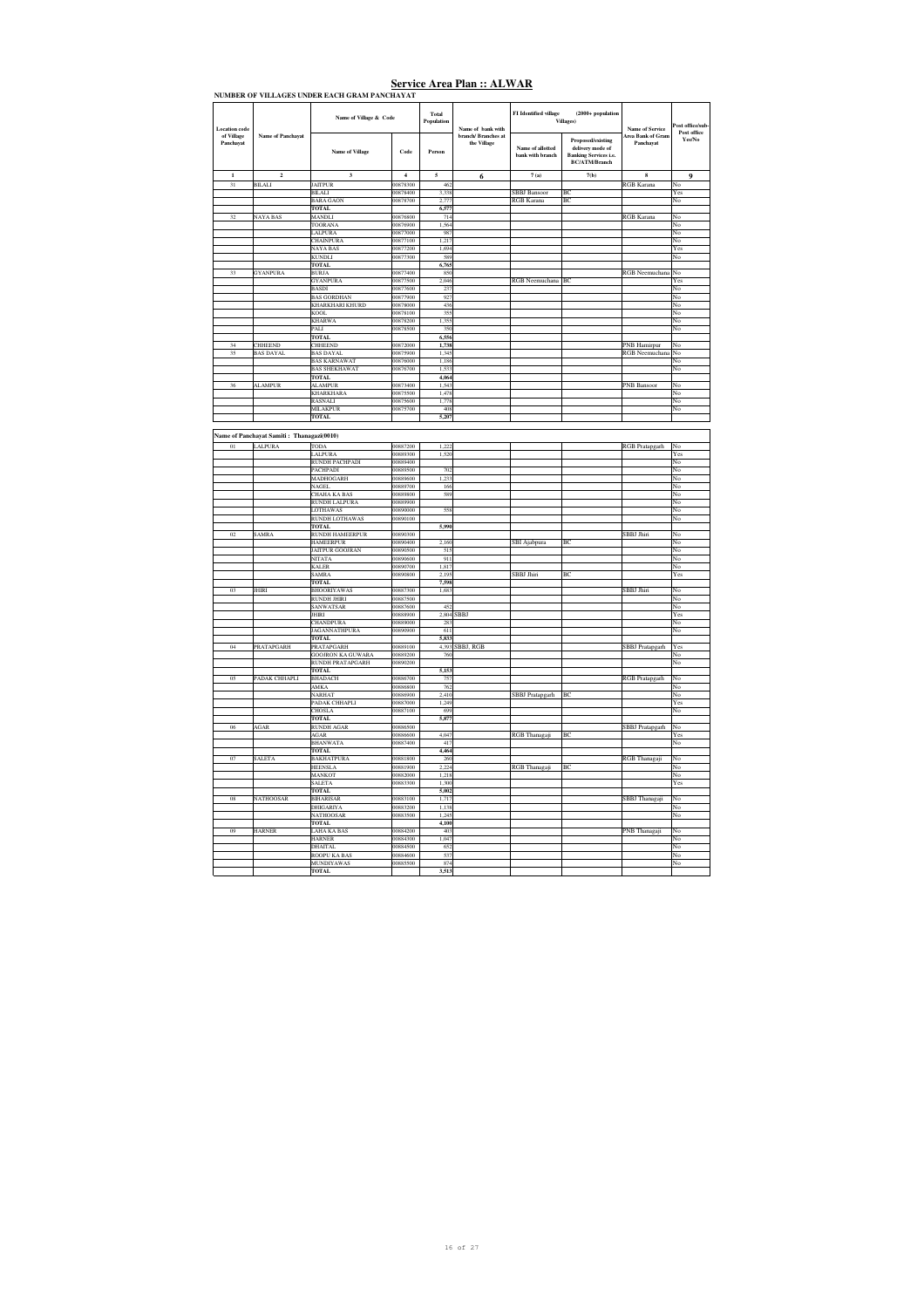|                         |                            | NUMBER OF VILLAGES UNDER EACH GRAM PANCHAYAT        |                         |                |                                    |                                      |                                                                       |                                       |                       |
|-------------------------|----------------------------|-----------------------------------------------------|-------------------------|----------------|------------------------------------|--------------------------------------|-----------------------------------------------------------------------|---------------------------------------|-----------------------|
|                         |                            | Name of Village & Code                              |                         | Total          |                                    | FI Identified village                | $(2000 + population$                                                  |                                       |                       |
| Location code           |                            |                                                     |                         | Population     | Name of bank with                  |                                      | <b>Villages</b> )                                                     | <b>Name of Service</b>                | 'ost office/sub       |
| of Village<br>Panchayat | <b>Name of Panchavat</b>   | Name of Village                                     | Code                    | Person         | branch/ Branches at<br>the Village | Name of allotted<br>bank with branch | Proposed/existing<br>delivery mode of<br><b>Banking Services i.e.</b> | <b>Area Bank of Gram</b><br>Panchavat | Post office<br>Yes/No |
| $\mathbf{1}$            | $\mathbf 2$                | $\overline{\mathbf{3}}$                             | $\overline{\mathbf{4}}$ | 5              |                                    | 7(a)                                 | <b>BC/ATM/Branch</b><br>7(b)                                          | 8                                     | $\boldsymbol{9}$      |
|                         |                            |                                                     |                         |                | 6<br>ACCB, PNB, RGB,               |                                      |                                                                       |                                       |                       |
| $10\,$                  | THANAGAZI                  | THANAGAZI                                           | 00883600<br>00880900    | 11,385         | SBBJ, SBI                          |                                      |                                                                       | SBBJ Thanagaji                        | Yes                   |
| 11                      | <b>BASAI JOGIYAN</b>       | <b>BASAI JOGIYAN</b><br><b>BARH GOOJRAN</b>         | 00882500                | 3,886<br>1,988 |                                    | <b>CBI</b> Narainpur                 | BC                                                                    | RGB Narainpur                         | Yes<br>No             |
|                         | <b>DUHAR</b>               | <b>TOTAL</b>                                        | 00880700                | 5,874<br>892   |                                    |                                      |                                                                       |                                       |                       |
| 12                      | CHAUGAN                    | <b>DUHARMALA</b><br><b>DUHAR CHAUGAN</b>            | 00882700                | 4,604          |                                    | RGB Thanagaji                        | BC                                                                    | SBI Thanagaji                         | No<br>Yes             |
| 13                      | <b>BHOODIYAWAS</b>         | TOTAL<br><b>BAS BEESA</b>                           | 00882200                | 5.496<br>858   |                                    |                                      |                                                                       | PSB Narainpur                         | No                    |
|                         |                            | <b>BARH DOLI</b>                                    | 00882300                | 846            |                                    |                                      |                                                                       |                                       | No                    |
|                         |                            | KOLA KA BAS<br><b>BHOODIYAWAS</b>                   | 00882400<br>00882600    | 1,252<br>1,237 |                                    |                                      |                                                                       |                                       | No<br>No              |
|                         |                            | TOTAL                                               |                         | 4,193          |                                    |                                      |                                                                       |                                       |                       |
| 14                      | <b>DWARAPUR</b>            | <b>SURJANPUR</b><br><b>BASAI ABHAIRAM</b>           | 00882100<br>00882800    | 1,157<br>286   |                                    |                                      |                                                                       | <b>PSB</b> Narainpur                  | No<br>No              |
|                         |                            | <b>DWARAPUR</b>                                     | 00882900                | 1,613          |                                    |                                      |                                                                       |                                       | Yes                   |
|                         |                            | <b>RAIPURA JAGEER</b><br>TOTAL                      | 00883000                | 902<br>3,958   |                                    |                                      |                                                                       |                                       | No                    |
| 15                      | MALOOTANA                  | <b>MALOOTANA</b>                                    | 00881500                | 1.857          |                                    |                                      |                                                                       | RGB Thanagaji                         | Yes                   |
|                         |                            | <b>DAHRA</b><br><b>BANDROL</b>                      | 00881600<br>00881700    | 1,795<br>2,119 |                                    | RGB Thanagaji                        | BC                                                                    |                                       | $_{\rm No}$<br>Yes    |
|                         |                            | TOTAL                                               |                         | 5,771          |                                    |                                      |                                                                       |                                       |                       |
| 16                      | <b>GARH BASAI</b>          | GOWARI<br><b>GARH BASAI</b>                         | 00884700<br>00884800    | 1,244<br>2.358 |                                    | RGB Thanagaji                        | BC                                                                    | RGB Thanagaji                         | No<br>Yes             |
| 17                      | BHANGDOLI                  | <b>TOTAL</b><br><b>SIRASKA</b>                      | 00883700                | 3,602<br>451   |                                    |                                      |                                                                       | SBI Thanagaji                         | Yes                   |
|                         |                            | <b>KUNDALKA</b>                                     | 00883800                | 447            |                                    |                                      |                                                                       |                                       | No                    |
|                         |                            | <b>KARNA KA BAS</b><br><b>GANEHSPURA WITH RUNDH</b> | 00883900<br>00884000    | 5<br>289       |                                    |                                      |                                                                       |                                       | No                    |
|                         |                            | KALIGHATI                                           |                         |                |                                    |                                      |                                                                       |                                       | No                    |
|                         |                            | AMRA KA BAS<br>BHANGDOLI                            | 00884100<br>00884400    | 205<br>2,154   |                                    | SBI Ajabpura                         | BC                                                                    |                                       | No<br>Yes             |
|                         |                            | <b>JODHAWAS</b>                                     | 00885600                | 717            |                                    |                                      |                                                                       |                                       | No                    |
|                         |                            | <b>TODI LUHARAN</b><br><b>TODI NEEJRAN</b>          | 00885700<br>00885800    | 433<br>51      |                                    |                                      |                                                                       |                                       | No<br>No              |
|                         |                            | <b>KHARRIKA</b>                                     | 00885900                |                |                                    |                                      |                                                                       |                                       | No                    |
| 18                      | VIJAYPURA                  | <b>TOTAL</b><br>LILA MARHA                          | 00881000                | 4,752<br>1,411 |                                    |                                      |                                                                       | <b>RGB</b> Narainpur                  | No                    |
|                         |                            | TURKIYAWAS<br>VIJAIPURA                             | 00881100                | 1,026          |                                    |                                      |                                                                       |                                       | No                    |
|                         |                            | <b>TOTAL</b>                                        | 00881300                | 1,883<br>4,320 |                                    |                                      |                                                                       |                                       | Yes                   |
| 19                      | NARAYANPUR                 | NARAYANPUR<br><b>RUNDH NARAYANPUR</b>               | 00881200<br>00881400    | 16,383         | CBI, RGB, PSB                      |                                      |                                                                       | <b>BI</b> Narainpur                   | Yes<br>No             |
|                         |                            | TOTAL                                               |                         | 16,383         |                                    |                                      |                                                                       |                                       |                       |
| 20                      | <b>AJABPURA</b>            | PREMPURA<br><b>JABPURA</b>                          | 00879300<br>00879400    | 781<br>3,214   | SBI                                |                                      |                                                                       | SBI Ajabpura                          | No<br>Yes             |
|                         |                            | <b>TOTAL</b>                                        |                         | 3,995          |                                    |                                      |                                                                       |                                       |                       |
| 21                      | <b>MUNDAWARA</b>           | KANPURA (LOJ)<br><b>MANAWAS</b>                     | 00879800<br>00879900    | 2.252<br>1,002 |                                    | SBI Ajabpura                         | BC                                                                    | SBI Ajabpura                          | No<br>No              |
|                         |                            | MUNDAWARA                                           | 00880000                | 5,803          |                                    | SBI Ajabpura                         | BC                                                                    |                                       | Yes                   |
| 22                      | <b>BAMANWAS</b>            | <b>TOTAL</b><br><b>BAMANWAS KANKAR</b>              | 00880300                | 9,057<br>2.456 |                                    | RGB Kishori                          | BC                                                                    | SBI Ajabpura                          | Yes                   |
|                         | KANKAR                     | RAH KA MALA                                         | 00880400                | 256            |                                    |                                      |                                                                       |                                       | No                    |
|                         |                            | <b>BAIRAWAS</b><br>NANGALHERI                       | 00880500<br>00880600    | 1,349<br>491   |                                    |                                      |                                                                       |                                       | No<br>No              |
|                         |                            | TOLAWAS                                             | 00880800                | 1,473          |                                    |                                      |                                                                       |                                       | No                    |
| 23                      | <b>KOLAHERA</b>            | TOTAL<br><b>KOLAHERA</b>                            | 00880100                | 6,025<br>2,559 |                                    | <b>BI</b> Narainpur                  | BC                                                                    | <b>BI</b> Narainpur                   | Yes                   |
|                         |                            | <b>JODHPURA</b>                                     | 00880200                | 1.876          |                                    |                                      |                                                                       |                                       | No                    |
| 24                      | <b>CHANDPURI</b>           | <b>TOTAL</b><br><b>CHANDPURI</b>                    | 00878900                | 4,435<br>1.929 |                                    |                                      |                                                                       | SBI Ajabpura                          | No                    |
|                         |                            | <b>RAJPURA SIKH</b><br>SHYAMPURA JAGEER             | 00879000<br>00879100    | 1,426<br>732   |                                    |                                      |                                                                       |                                       | No<br>No              |
|                         |                            | DOONGA KA BAS                                       | 00879200                | 485            |                                    |                                      |                                                                       |                                       | No                    |
| 25                      | <b>KHARKHARI</b>           | <b>TOTAL</b><br><b>BAS BOORIYA</b>                  | 00879500                | 4,572<br>468   |                                    |                                      |                                                                       |                                       | No                    |
|                         | <b>KALAN</b>               | LADOOWAS                                            | 00879600                | 1,176          |                                    |                                      |                                                                       | SBI Ajabpura                          | No                    |
|                         |                            | KHARKHARI KALAN<br><b>TOTAL</b>                     | 00879700                | 2.759<br>4,403 |                                    | SBI Ajabpura                         | BC                                                                    |                                       | Yes                   |
| 26                      | GARHI                      | GARHI                                               | 00878800                | 5,306          |                                    | <b>CBI</b> Narainpur                 | BC                                                                    | SBI Ajabpura                          | Yes                   |
| 27                      | <b>KISHORI</b>             | RAIPURA<br>HODAYLI                                  | 00886000<br>00888100    | 468<br>87      |                                    |                                      |                                                                       | <b>RGB</b> Kishori                    | No<br>No              |
|                         |                            | <b>BANCHHRI</b>                                     | 00888200                | 677            |                                    |                                      |                                                                       |                                       | No                    |
|                         |                            | <b>KISHORI</b><br><b>TOTAL</b>                      | 00888300                | 2,884<br>4,116 | RGB                                |                                      |                                                                       |                                       | Yes                   |
|                         | <b>BAMANWAS</b><br>CHAUGAN | SHYAMPUR<br><b>KABLI GARH</b>                       | 00886100<br>00887700    | 88<br>870      |                                    |                                      |                                                                       | <b>RGB</b> Kishori                    | No                    |
|                         |                            | <b>KALALANKA</b>                                    | 00887900                | 860            |                                    |                                      |                                                                       |                                       | No                    |
|                         |                            | <b>BAMANWAS CHAUGAN</b><br>TOTAL.                   | 00888000                | 2.169<br>3.987 |                                    | SBI Ajabpura                         | BC                                                                    |                                       | No                    |
| 29                      | PIPLAI                     | PIPLAI                                              | 00891000                | ,309           |                                    | SBBJ Pratapgarh                      | BC                                                                    | RGB Ajabgarh                          | Yes                   |
|                         |                            | <b>BALLOOWAS</b><br><b>KUNDLA</b>                   | 00891100<br>00891400    | 888<br>496     |                                    |                                      |                                                                       |                                       | No<br>No              |
|                         |                            | <b>GUWARA SADARAM</b>                               | 00891500                | 454            |                                    |                                      |                                                                       |                                       | No                    |
|                         |                            | GUWARA NAIDOLI<br><b>TOTAL</b>                      | 00891600                | 511<br>4,658   |                                    |                                      |                                                                       |                                       | No                    |
| $30\,$                  | <b>GURHA CHURANI</b>       | CHURANI                                             | 00885200                | 1,193          |                                    |                                      |                                                                       | SBBJ Thanagaji                        | No                    |
|                         |                            | <b>GURHA</b><br><b>GURHA KISHORDAS</b>              | 00885300<br>00885400    | 1.314<br>619   |                                    |                                      |                                                                       |                                       | Yes<br>No             |
|                         |                            | MEJOD                                               | 00886200                | 1,615          |                                    |                                      |                                                                       |                                       | No                    |
| 31                      | NANGAL BANI                | <b>TOTAL</b><br><b>NANGAL BANI</b>                  | 00884900                | 4,741<br>1,867 |                                    |                                      |                                                                       | <b>RGB</b> Kishori                    | Yes                   |
|                         |                            | <b>JHANKRI</b>                                      | 00885100                | 1.382          |                                    |                                      |                                                                       |                                       | No                    |
| 32                      | <b>KYARA</b>               | <b>TOTAL</b><br><b>GOPALPURA</b>                    | 00888400                | 3,249<br>581   |                                    |                                      |                                                                       | <b>RGB</b> Kishori                    | No                    |
|                         |                            | BHEEKAMPURA<br>DAULATPURA                           | 00888500<br>00888600    | 1,043<br>610   |                                    |                                      |                                                                       |                                       | No<br>No              |
|                         |                            | <b>KYARA</b>                                        | 00888700                | 1.069          |                                    |                                      |                                                                       |                                       | No                    |
|                         |                            | <b>SURATGARH</b><br><b>GOVINDPURA</b>               | 00888800                | 1,063<br>295   |                                    |                                      |                                                                       |                                       | Yes                   |
|                         |                            | <b>TOTAL</b>                                        | 00891200                | 4,661          |                                    |                                      |                                                                       |                                       | No                    |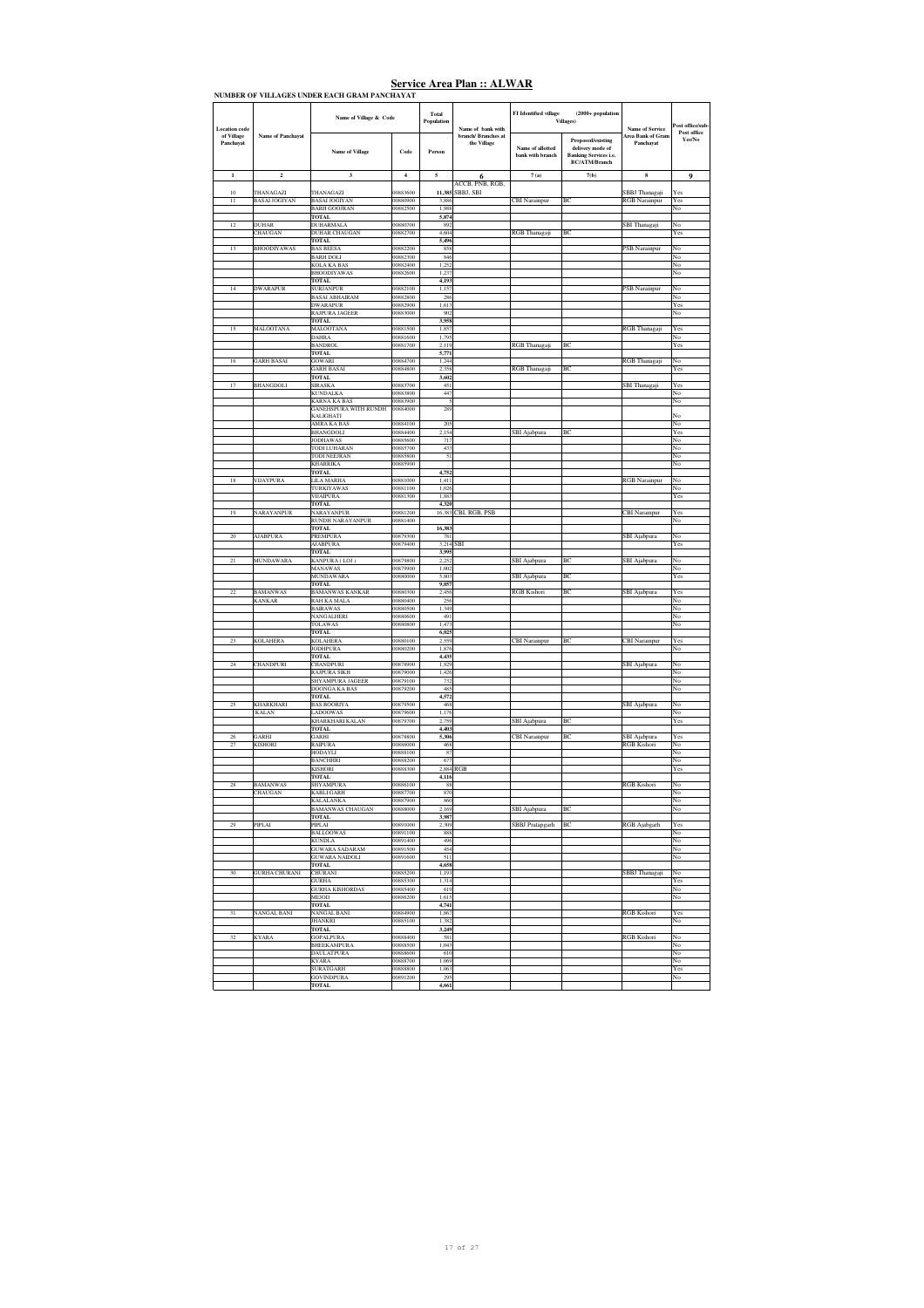| Location code<br>of Village |                          | Name of Village & Code    |              | Total<br>Population      | Name of bank with                  | FI Identified village                | $(2000 + population$<br>Villages)                                                             | Name of Service                       | Post office/sub-<br>Post office |
|-----------------------------|--------------------------|---------------------------|--------------|--------------------------|------------------------------------|--------------------------------------|-----------------------------------------------------------------------------------------------|---------------------------------------|---------------------------------|
| Panchavat                   | <b>Name of Panchavat</b> | <b>Name of Village</b>    | Code         | Person                   | branch/ Branches at<br>the Village | Name of allotted<br>bank with branch | Proposed/existing<br>delivery mode of<br><b>Banking Services i.e.</b><br><b>BC/ATM/Branch</b> | <b>Area Bank of Gram</b><br>Panchavat | Yes/No                          |
| $\mathbf{1}$                | $\overline{2}$           | $\mathbf{a}$              | $\mathbf{4}$ | $\overline{\phantom{a}}$ | 6                                  | 7(a)                                 | 7(b)                                                                                          | $\bf{8}$                              | 9                               |
| 33                          | ANGARI                   | ANGARI                    | 00885000     | 1.898                    |                                    |                                      |                                                                                               | PNB Thanagaji                         | No                              |
|                             |                          | <b>JAISINGHPURA</b>       | 00886300     | 394                      |                                    |                                      |                                                                                               |                                       | No                              |
|                             |                          | <b>DOOMEDA</b>            | 00886400     | 539                      |                                    |                                      |                                                                                               |                                       | No                              |
|                             |                          | <b>DERA</b>               | 00887800     | 960                      |                                    |                                      |                                                                                               |                                       | Yes                             |
|                             |                          | TOTAL.                    |              | 3,791                    |                                    |                                      |                                                                                               |                                       |                                 |
| 34                          | <b>AJABGARH</b>          | <b>GUWARA BHOPALA</b>     | 00883400     | 1.424                    |                                    |                                      |                                                                                               | RGB Ajabgarh                          | No                              |
|                             |                          | <b>GUWARA KUNDAL</b>      | 00892100     | 113                      |                                    |                                      |                                                                                               |                                       | No                              |
|                             |                          | <b>GUWARA</b>             | 00892200     | 340                      |                                    |                                      |                                                                                               |                                       | No                              |
|                             |                          | <b>BHOORIYAWALI</b>       |              |                          |                                    |                                      |                                                                                               |                                       | No                              |
|                             |                          | <b>GUWARA BIRKARI</b>     | 00893600     | 387                      |                                    |                                      |                                                                                               |                                       | No                              |
|                             |                          | <b>AJABGARH</b>           | 00893700     | 1.420 RGB                |                                    |                                      |                                                                                               |                                       | Yes                             |
|                             |                          | <b>RUNDH AJABGARH</b>     | 00893800     |                          |                                    |                                      |                                                                                               |                                       | No                              |
|                             |                          | <b>GUWARA DULAWA</b>      | 00893900     | 36                       |                                    |                                      |                                                                                               |                                       | No                              |
|                             |                          | <b>GUWARA BANDIPUL</b>    | 00894000     | 68                       |                                    |                                      |                                                                                               |                                       | No                              |
|                             |                          | GUWAR A GUGLI             | 00894100     | 487                      |                                    |                                      |                                                                                               |                                       | No                              |
|                             |                          | <b>GUWARA RADI</b>        | 00894200     | 259                      |                                    |                                      |                                                                                               |                                       | No                              |
|                             |                          | <b>GUWARA LESWA</b>       | 00894300     | 67                       |                                    |                                      |                                                                                               |                                       | No                              |
|                             |                          | <b>GUWARA NIRBHA</b>      | 00894400     | 16                       |                                    |                                      |                                                                                               |                                       | No                              |
|                             |                          | <b>GUWARA RAMJI</b>       | 00894500     | 560                      |                                    |                                      |                                                                                               |                                       | No                              |
|                             |                          | TOTAL                     |              | 5.185                    |                                    |                                      |                                                                                               |                                       |                                 |
| 35                          | <b>SEELL BAORI</b>       | <b>JAITPUR BRAHMNAN</b>   | 00891300     | 829                      |                                    |                                      |                                                                                               | RGB Ajabgarh                          | No                              |
|                             |                          | <b>GUWARA KALYAN</b>      | 00891700     | 297                      |                                    |                                      |                                                                                               |                                       | No                              |
|                             |                          | <b>GUWARA PAKHAL</b>      | 00891800     | 132                      |                                    |                                      |                                                                                               |                                       | No                              |
|                             |                          | <b>SEELI BAORI</b>        | 00891900     | 1.411                    |                                    |                                      |                                                                                               |                                       | Yes                             |
|                             |                          | <b>GUWARA SEELI BAORI</b> | 00892000     |                          |                                    |                                      |                                                                                               |                                       | No                              |
|                             |                          | <b>GUWARA DABAR</b>       | 00892300     | 163                      |                                    |                                      |                                                                                               |                                       | No                              |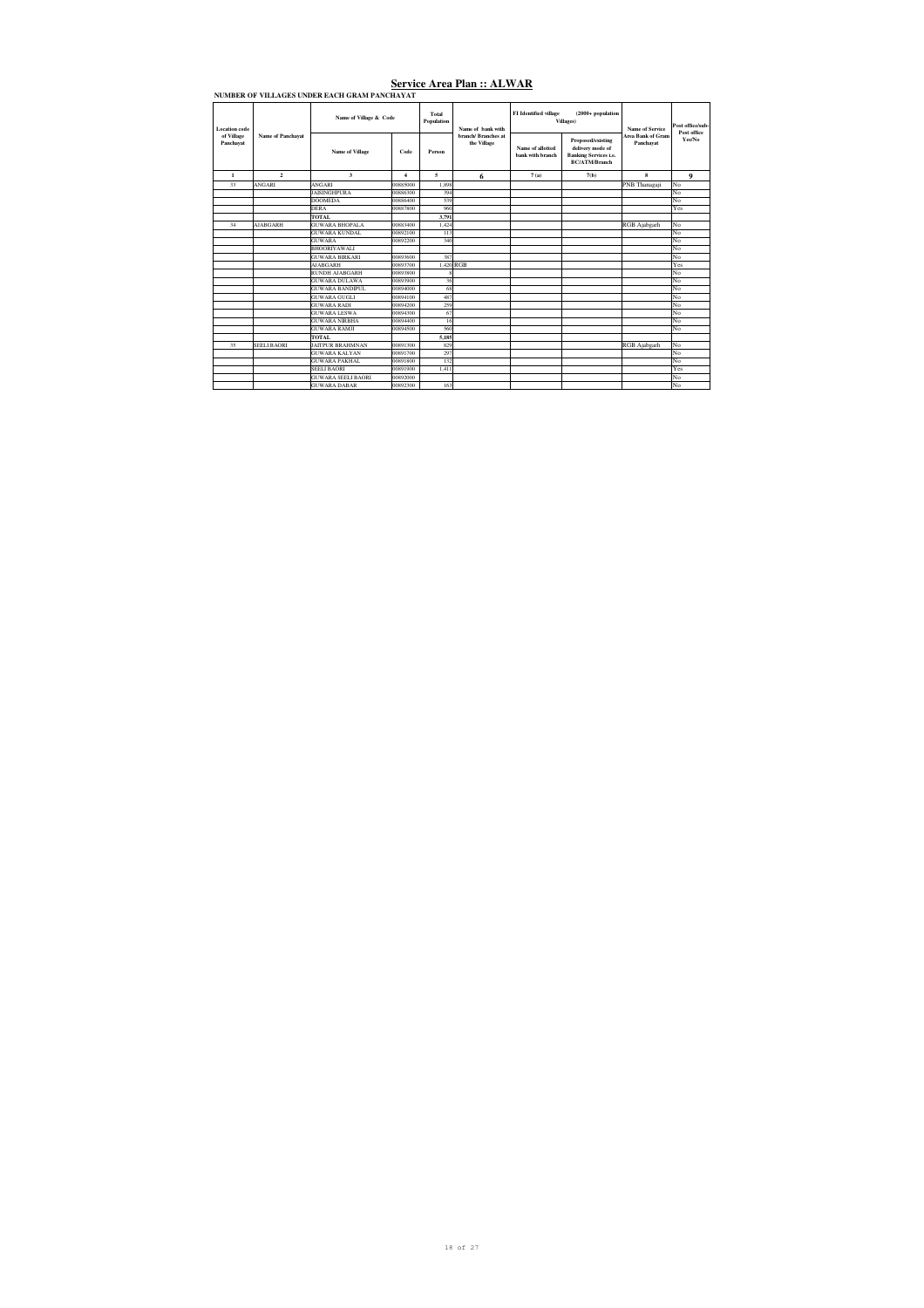| Location code           | Name of Panchayat | Name of Village & Code    |                  | Total<br>Population | Name of bank with                 | <b>FI</b> Identified village         | $(2000 + population$<br>Villages)                                                             | Name of Service                       | Post office/sub-<br>Post office |
|-------------------------|-------------------|---------------------------|------------------|---------------------|-----------------------------------|--------------------------------------|-----------------------------------------------------------------------------------------------|---------------------------------------|---------------------------------|
| of Village<br>Panchayat |                   | Name of Village           | Code             | Person              | branch/Rranches at<br>the Village | Name of allotted<br>bank with branch | Proposed/existing<br>delivery mode of<br><b>Banking Services i.e.</b><br><b>BC/ATM/Branch</b> | <b>Area Bank of Gram</b><br>Panchayat | Yes/No                          |
| $\mathbf{1}$            | $\overline{2}$    | 3                         | $\boldsymbol{4}$ | 5                   | 6                                 | 7(a)                                 | 7(b)                                                                                          | 8                                     | 9                               |
|                         |                   | <b>GUWARA SEERA</b>       | 00892400         | 188                 |                                   |                                      |                                                                                               |                                       | No                              |
|                         |                   | <b>GUWARA DHASI</b>       | 00892500         | 147                 |                                   |                                      |                                                                                               |                                       | No                              |
|                         |                   | <b>GUWARA LALA BHAIYA</b> | 00892600         | 209                 |                                   |                                      |                                                                                               |                                       | No                              |
|                         |                   | <b>GUWARA HANUMAN</b>     | 00892700         | 158                 |                                   |                                      |                                                                                               |                                       | No                              |
|                         |                   | <b>GUWARA SAHIBA</b>      | 00892800         | 45                  |                                   |                                      |                                                                                               |                                       | No                              |
|                         |                   | <b>GUWARA KALOT</b>       | 00892900         | 132                 |                                   |                                      |                                                                                               |                                       | No                              |
|                         |                   | <b>GUWARA BHAGWAN</b>     | 00893000         | 56                  |                                   |                                      |                                                                                               |                                       | No                              |
|                         |                   | <b>GUWARA JANAWAT</b>     | 00893100         | 144                 |                                   |                                      |                                                                                               |                                       | No                              |
|                         |                   | <b>GUWARA HAR</b>         | 00893200         | 270                 |                                   |                                      |                                                                                               |                                       | No                              |
|                         |                   | <b>GUWARA VYAS</b>        | 00893300         | 40                  |                                   |                                      |                                                                                               |                                       | No                              |
|                         |                   | <b>GUWARA JAMADAR</b>     | 00893400         | 70                  |                                   |                                      |                                                                                               |                                       | No                              |
|                         |                   | <b>GUWARA SOTI</b>        | 00893500         | 241                 |                                   |                                      |                                                                                               |                                       | No                              |
|                         |                   | <b>RUNDH SEELI BAORI</b>  | 00894600         |                     |                                   |                                      |                                                                                               |                                       | No                              |
|                         |                   | <b>TOTAL</b>              |                  | 4,532               |                                   |                                      |                                                                                               |                                       |                                 |

#### **Name of Panchayat Samiti : Rajgarh(0011)**

| 01     | <b>KHOH</b>        | <b>KALWAR</b>                 | 00896500 | 502          |             |                 |    | SBBJ Khoh Dariba No |             |
|--------|--------------------|-------------------------------|----------|--------------|-------------|-----------------|----|---------------------|-------------|
|        |                    |                               |          |              |             |                 |    |                     |             |
|        |                    | KHOH                          | 00905300 | 4,101        | <b>SBBJ</b> |                 |    |                     | Yes         |
|        |                    | <b>TOTAL</b>                  |          | 4,603        |             |                 |    |                     |             |
| 02     | <b>BALDEOGARH</b>  | RUNDH NARAYANI                | 00905400 |              |             |                 |    | PNB Gola Ka Bas     | No          |
|        |                    | <b>DHEERODA</b>               | 00905500 | 1,889        |             |                 |    |                     | No          |
|        |                    | NANGAL CHANDEL                | 00907700 | 178          |             |                 |    |                     | No          |
|        |                    | <b>BARWA DOONGRI</b>          | 00907900 | 263          |             |                 |    |                     | No          |
|        |                    | NANGAL KARNA                  | 00908000 | 342          |             |                 |    |                     | No          |
|        |                    | <b>BALDEOGARH</b>             | 00908200 | 2,263        |             | PNB Gola Ka Bas | BC |                     |             |
|        |                    |                               |          |              |             |                 |    |                     | Yes         |
|        |                    | TOTAL                         |          | 4,935        |             |                 |    |                     |             |
| 03     | <b>GOLA KA BAS</b> | TODI KA BAS                   | 00905600 | 159          |             |                 |    | PNB Gola Ka Bas     | No          |
|        |                    | <b>KHIRAT KA BAS</b>          | 00905700 | 212          |             |                 |    |                     | No          |
|        |                    | <b>RUNDH BHANGARH</b>         | 00905800 | 76           |             |                 |    |                     | No          |
|        |                    | RATNA KA BAS                  | 00905900 |              |             |                 |    |                     | No          |
|        |                    | <b>BHANGARH</b>               | 0006000  | 1.306        |             |                 |    |                     | No          |
|        |                    | <b>GOLA KA BAS</b>            | 00906100 | 2,650        | PNB         |                 |    |                     | Yes         |
|        |                    |                               | 00906200 | 521          |             |                 |    |                     |             |
|        |                    | PATTI BEENA                   |          |              |             |                 |    |                     | No          |
|        |                    | <b>SITAPURA</b>               | 00906300 | 619          |             |                 |    |                     | No          |
|        |                    | PEMAWALA                      | 00906700 | 441          |             |                 |    |                     | No          |
|        |                    | BIRKARI                       | 00906800 | 1.983        |             |                 |    |                     | No          |
|        |                    | <b>KANIYAWAS</b>              | 00906900 | 285          |             |                 |    |                     | No          |
|        |                    | <b>TOTAL</b>                  |          | 8,252        |             |                 |    |                     |             |
| 04     | SYALUTA            | NAMDARPURA                    | 00906400 | 180          |             |                 |    | PNB Gola Ka Bas     | No          |
|        |                    | <b>KEETLA</b>                 | 00906500 | 204          |             |                 |    |                     | No          |
|        |                    |                               |          |              |             |                 |    |                     |             |
|        |                    | DAMODAR KA BAS                | 00906600 | 463          |             |                 |    |                     | No          |
|        |                    | PREMPURA                      | 00907000 | 180          |             |                 |    |                     | No          |
|        |                    | KOOTOOKI                      | 00907100 | 1,416        |             |                 |    |                     | No          |
|        |                    | <b>GUR KA KHERA</b>           | 00907200 | 129          |             |                 |    |                     | No          |
|        |                    | NANGAL DASA                   | 00907300 | 480          |             |                 |    |                     | No          |
|        |                    | SYALUTA                       | 00907400 | 1,703        |             |                 |    |                     | Yes         |
|        |                    | LAKHAWAS                      | 00907500 | 329          |             |                 |    |                     | No          |
|        |                    | <b>KALA DEEWALA</b>           | 00907600 | 84           |             |                 |    |                     | No          |
|        |                    |                               |          |              |             |                 |    |                     |             |
|        |                    | PAOTA                         | 00907800 | 1,274        |             |                 |    |                     | No          |
|        |                    | SHIVNAGRI                     | 00908100 | 31           |             |                 |    |                     | No          |
|        |                    | <b>TOTAL</b>                  |          | 6,473        |             |                 |    |                     |             |
| $05\,$ | <b>TILWAR</b>      | TILWARI                       | 00896600 | 161          |             |                 |    | SBBJ Khoh Dariba No |             |
|        |                    | <b>TILWAR</b>                 | 00897000 | 1,327        |             |                 |    |                     | Yes         |
|        |                    | PALPUR                        | 00897100 | 637          |             |                 |    |                     | No          |
|        |                    | <b>KAKRALI RAMPURA</b>        | 00904800 | 1,359        |             |                 |    |                     | No          |
|        |                    | <b>BERLI</b>                  |          | 121          |             |                 |    |                     |             |
|        |                    |                               | 00904900 |              |             |                 |    |                     | No          |
|        |                    |                               |          |              |             |                 |    |                     |             |
|        |                    | <b>DOONDPURI</b>              | 00905200 | 941          |             |                 |    |                     | No          |
|        |                    | <b>TOTAL</b>                  |          | 4,546        |             |                 |    |                     |             |
| 06     | <b>MALLANA</b>     | <b>SITAWAT</b>                | 00896700 | 1.118        |             |                 |    | <b>PNB</b> Tehla    | No          |
|        |                    | <b>KOTRI RAMPURA</b>          | 00896800 | 511          |             |                 |    |                     | No          |
|        |                    |                               |          |              |             |                 |    |                     |             |
|        |                    | <b>MALLANA</b>                | 00896900 | 1,165        |             |                 |    |                     | No          |
|        |                    | <b>GORDHANPURA</b>            | 00897200 | 1,856        |             |                 |    |                     | Yes         |
|        |                    | <b>TOTAL</b>                  |          | 4,650        |             |                 |    |                     |             |
| $07\,$ | <b>TAHLA</b>       | <b>GHEWAR</b>                 | 00895900 | 959          |             |                 |    | PNB Tehla           | Yes         |
|        |                    | <b>RUNDH TAHLA</b>            | 00895400 | 37           |             |                 |    |                     | No          |
|        |                    | TAHLA                         | 00896000 | 4,055        | PNB         |                 |    |                     | Yes         |
|        |                    | NAIDOLI                       | 00896100 | 82           |             |                 |    |                     | No          |
|        |                    | <b>KHARIYAWAS</b>             | 00897400 | 132          |             |                 |    |                     | No          |
|        |                    |                               |          |              |             |                 |    |                     |             |
|        |                    | RAJDOLI<br><b>TOTAL</b>       | 00897500 | 785<br>6,050 |             |                 |    |                     | No          |
|        |                    |                               |          |              |             |                 |    |                     |             |
| 08     | <b>RAJOR</b>       | <b>KANKWARI</b>               | 00894800 | 176          |             |                 |    | PNB Tehla           | No          |
|        |                    | RUNDH KANKWARI                | 00894700 | 262          |             |                 |    |                     | No          |
|        |                    | <b>KANIYAWAS</b>              | 00894900 | 167          |             |                 |    |                     | $_{\rm No}$ |
|        |                    | <b>MITRAWAT</b>               | 00895000 | 275          |             |                 |    |                     | No          |
|        |                    | <b>RUNDH RAJOR</b>            | 00895100 |              |             |                 |    |                     | No          |
|        |                    | <b>RUNDH HARIPURA</b>         | 00895200 |              |             |                 |    |                     | No          |
|        |                    | RAJOR                         | 00895300 | 867          |             |                 |    |                     | No          |
|        |                    |                               |          | $\mathbf{1}$ |             |                 |    |                     |             |
|        |                    | RUNDH DABKAN                  | 00896200 |              |             |                 |    |                     | No          |
|        |                    | DABKAN                        | 00896300 | 222          |             |                 |    |                     | No          |
|        |                    | GARH                          | 00896400 | 428          |             |                 |    |                     | No          |
|        |                    | <b>TOTAL</b>                  |          | 2,398        |             |                 |    |                     |             |
| 09     | TALAB              | <b>NADOO</b>                  | 00895600 | 709          |             |                 |    | PNB Tehla           | No          |
|        |                    | <b>RUNDH NADOO</b>            | 00895500 | 5            |             |                 |    |                     | No          |
|        |                    | <b>MURLIPURA</b>              | 00895700 | 296          |             |                 |    |                     | No          |
|        |                    | <b>CHAWA KA BAS</b>           | 00895800 | 163          |             |                 |    |                     | No          |
|        |                    | TALAB                         | 00897300 | 3,569        |             |                 | ВC |                     |             |
|        |                    |                               |          |              |             | PNB Tehla       |    |                     | Yes         |
|        |                    | <b>ROOPBAS</b>                | 00897600 | 521          |             |                 |    |                     | No          |
|        |                    | LOSAL                         | 00897700 | 870          |             |                 |    |                     | No          |
|        |                    | <b>UMRI DEORI</b>             | 00897800 | 545          |             |                 |    |                     | No          |
|        |                    | RUNDH UMRI DEORI              | 00897900 |              |             |                 |    |                     | No          |
|        |                    | TOTAL                         |          | 6,678        |             |                 |    |                     |             |
| 10     | <b>KOONDLA</b>     | KOONCHA                       | 00904500 | 96           |             |                 |    | <b>PNB Rajpur</b>   | No          |
|        |                    | <b>KOONDLA</b>                | 00904600 | 1,065        |             |                 |    |                     | Yes         |
|        |                    |                               |          |              |             |                 |    |                     |             |
|        |                    | RAMSINGHPURA                  | 00904700 | 919          |             |                 |    |                     | No          |
|        |                    | KHERLI                        | 00908700 | 548          |             |                 |    |                     | No          |
|        |                    | DEOTI                         | 00908800 | 807          |             |                 |    |                     | Yes         |
|        |                    | <b>NARWAS</b><br><b>TOTAL</b> | 00909800 | 307<br>3,742 |             |                 |    |                     | No          |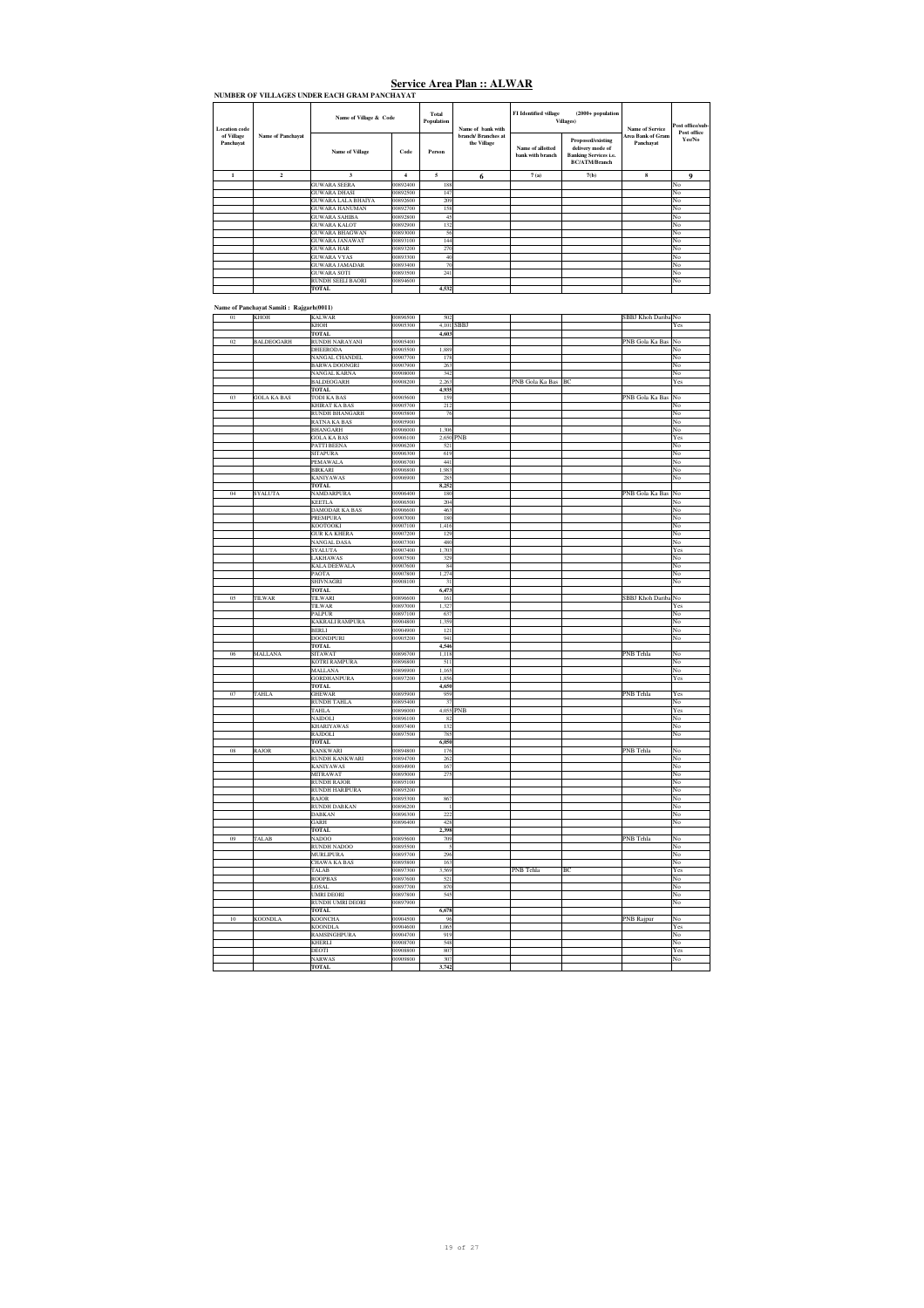|                         |                    | NUMBER OF VILLAGES UNDER EACH GRAM PANCHAYAT |                      |                     |                                                                               |                                      |                                                                                               |                                |                        |
|-------------------------|--------------------|----------------------------------------------|----------------------|---------------------|-------------------------------------------------------------------------------|--------------------------------------|-----------------------------------------------------------------------------------------------|--------------------------------|------------------------|
| Location code           |                    | Name of Village & Code                       |                      | Total<br>Population | Name of bank with                                                             | FI Identified village                | $(2000 + population$<br>Villages)                                                             | Name of Service                | Post office/sub-       |
| of Village<br>Panchayat | Name of Panchayat  | <b>Name of Village</b>                       | Code                 | Person              | branch/ Branches at<br>the Village                                            | Name of allotted<br>bank with branch | Proposed/existing<br>delivery mode of<br><b>Banking Services i.e.</b><br><b>BC/ATM/Branch</b> | Area Bank of Gram<br>Panchavat | Post office<br>Yes/No  |
| $\mathbf 1$             | $\mathbf 2$        | $\mathbf 3$                                  | $\overline{a}$       | 5                   | 6                                                                             | 7(a)                                 | 7(b)                                                                                          | 8                              | 9                      |
| 11                      | <b>BEEGHOTA</b>    | <b>BEEGHOTA</b>                              | 00908500             | 2.924               |                                                                               | PNB Rajpur                           | BC                                                                                            | PNB Rajpur                     | Yes                    |
|                         |                    | <b>RUNDH BEEGOTA</b>                         | 00908400             |                     |                                                                               |                                      |                                                                                               |                                | No                     |
|                         |                    | <b>VEERPUR</b>                               | 00908600             | 761                 |                                                                               |                                      |                                                                                               |                                | No                     |
|                         |                    | TOTAL                                        |                      | 3,685               |                                                                               |                                      |                                                                                               |                                |                        |
| 12                      | NATHALWARA         | LANKI<br><b>NATHALWARA</b>                   | 00909000<br>00909100 | 859<br>1,342        |                                                                               |                                      |                                                                                               | <b>PNB</b> Rajpur              | No<br>Yes              |
|                         |                    | NARAYANPUR                                   | 00909200             | 1,676               |                                                                               |                                      |                                                                                               |                                | No                     |
|                         |                    | <b>JONETA</b>                                | 00909300             | 901                 |                                                                               |                                      |                                                                                               |                                | No                     |
|                         |                    | THAMAWALI                                    | 00909400             | 974                 |                                                                               |                                      |                                                                                               |                                | No                     |
|                         |                    | MANDAWARI                                    | 00909700             | 363                 |                                                                               |                                      |                                                                                               |                                | No                     |
|                         |                    | TOTAL                                        |                      | 6,115               |                                                                               |                                      |                                                                                               |                                |                        |
| $\overline{13}$         | SAKAT              | SAKAT                                        | 00909600             | 6,110               |                                                                               | <b>PNB Rajpur</b>                    | ВC                                                                                            | PNB Rajpur                     | Yes                    |
| 14                      | <b>RAJPUR BARA</b> | <b>BANDH RAMSAGAR</b>                        | 00908900             | 30                  |                                                                               |                                      |                                                                                               | <b>PNB Rajpur</b>              | No                     |
|                         |                    | <b>RAJPUR BARA</b>                           | 00910000             | 4,903               | PNB                                                                           |                                      |                                                                                               |                                | Yes                    |
|                         |                    | TOTAL                                        |                      | 4,933               |                                                                               |                                      |                                                                                               |                                |                        |
| 15                      | <b>NEEMLA</b>      | RATANPURA<br>NEEMLA                          | 00910900<br>00911000 | 539<br>3,070        |                                                                               | PNB Rajpur                           | BC                                                                                            | SBBJ SR Rajgarh                | No<br>Yes              |
|                         |                    | PREMPURA                                     | 00911100             | 726                 |                                                                               |                                      |                                                                                               |                                | No                     |
|                         |                    | VIJAINAGAR                                   | 00911200             | 166                 |                                                                               |                                      |                                                                                               |                                | No                     |
|                         |                    | TOTAL                                        |                      | 4,501               |                                                                               |                                      |                                                                                               |                                |                        |
| 16                      | <b>MOTIWARA</b>    | <b>SHOBHAPURA</b>                            | 00909500             | 479                 |                                                                               |                                      |                                                                                               | <b>SBI</b> Rajgarh             | No                     |
|                         |                    | <b>MURRATA</b>                               | 00909900             | 246                 |                                                                               |                                      |                                                                                               |                                | No                     |
|                         |                    | TODI                                         | 00910100             | 832                 |                                                                               |                                      |                                                                                               |                                | No                     |
|                         |                    | <b>GUWARA GHESLI</b>                         | 00910200             | 243                 |                                                                               |                                      |                                                                                               |                                | No                     |
|                         |                    | <b>MOTIWARA</b><br><b>TOTAL</b>              | 00910300             | 2,957<br>4,757      |                                                                               | <b>PNB Rajpur</b>                    | ВC                                                                                            |                                | Yes                    |
| 17                      | <b>SURER</b>       | GOTH                                         | 00910800             | 787                 |                                                                               |                                      |                                                                                               | <b>SBBJ SR Rajgarh</b>         | No                     |
|                         |                    | <b>SURER</b>                                 | 00911300             | 3,377               |                                                                               | PNB Rajgarh                          | BC                                                                                            |                                | Yes                    |
|                         |                    | <b>TOTAL</b>                                 |                      | 4,164               |                                                                               |                                      |                                                                                               |                                |                        |
| 18                      | RAJGARH            | <b>BALLOOPURA</b>                            | 00911500             | 1,283               |                                                                               |                                      |                                                                                               | <b>SBI</b> Rajgarh             | Yes                    |
|                         | (RURAL)            | RAJGARH (RURAL)<br><b>TOTAL</b>              | 00911700             | 5.993<br>7,276      | ACCB, Axis Bank,<br>IOB.<br>PLDB, PNB, RGB,<br>SBBJ GM, SBBJ SR<br><b>SBI</b> |                                      |                                                                                               |                                | Yes                    |
| 19                      | <b>KLESHAN</b>     | <b>NANGAL DHARMOO</b>                        | 00911400             | 605                 |                                                                               |                                      |                                                                                               | SBI Rajgarh                    | No                     |
|                         |                    | NANGAL ATALDAS                               | 00911600             | 262                 |                                                                               |                                      |                                                                                               |                                | No                     |
|                         |                    | <b>TOTAL</b>                                 |                      | 867                 |                                                                               |                                      |                                                                                               |                                |                        |
| $20\,$                  | <b>ALEI</b>        | <b>KALYANPURA</b>                            | 00902200             | 247                 |                                                                               |                                      |                                                                                               | <b>SBBJ</b> GM Rajgarh         | No                     |
|                         |                    | <b>JIRAWALI</b><br><b>MURLIPURA</b>          | 00902300<br>00902400 | 504<br>219          |                                                                               |                                      |                                                                                               |                                | No<br>No               |
|                         |                    | KOTHI NARAYANPUR                             | 00902500             | 677                 |                                                                               |                                      |                                                                                               |                                | No                     |
|                         |                    | <b>MOONPUR</b>                               | 00902800             | 1,147               |                                                                               |                                      |                                                                                               |                                | Yes                    |
|                         |                    | <b>ALEI</b>                                  | 00902900             | 496                 |                                                                               |                                      |                                                                                               |                                | No                     |
|                         |                    | KAROTH (RURAL)                               | 00903000             | 1,769               |                                                                               |                                      |                                                                                               |                                | Yes                    |
|                         |                    | SHREENAGAR                                   | 00910600             | 810                 |                                                                               |                                      |                                                                                               |                                | No                     |
|                         |                    | NAYABAS                                      | 00910700             | 308                 |                                                                               |                                      |                                                                                               |                                | $\overline{\text{No}}$ |
|                         |                    | HAVELI (RURAL)<br><b>TOTAL</b>               |                      | 6,177               |                                                                               |                                      |                                                                                               |                                | No                     |
| 21                      | THANA              | THANA                                        | 00903100             | 3,846               |                                                                               | PNB Rajgarh                          | BC                                                                                            | PNB Rajgarh                    | Yes                    |
|                         |                    | <b>KHARKHARA</b>                             | 00910500             | 643                 |                                                                               |                                      |                                                                                               |                                | No                     |
|                         |                    | TOTAL                                        |                      | 4,489               |                                                                               |                                      |                                                                                               |                                |                        |
| 22                      | SHRI               | <b>BARLA</b>                                 | 00903900             | 924                 |                                                                               |                                      |                                                                                               | PNB Rajgarh                    | No                     |
|                         | CHANDPURA          | <b>DAULATPURA</b>                            | 00904000             | 567                 |                                                                               |                                      |                                                                                               |                                | No                     |
|                         |                    | SHRI CHANDPURA                               | 00904100             | 935                 |                                                                               |                                      |                                                                                               |                                | Yes                    |
|                         |                    | <b>KUNDROLI</b>                              | 0904300              | 921                 |                                                                               |                                      |                                                                                               |                                | No                     |
|                         |                    | DHOLAN<br><b>RUNDH DAULATPURA</b>            | 00904400<br>00910400 | 482                 |                                                                               |                                      |                                                                                               |                                | No<br>No               |
|                         |                    | <b>TOTAL</b>                                 |                      | 3,829               |                                                                               |                                      |                                                                                               |                                |                        |
| 23                      | DHAMRED            | <b>DHAMRED</b>                               | 00903600             | 4.002               |                                                                               |                                      |                                                                                               | <b>RGB</b> Rajgarh             | Yes                    |
| 24                      | <b>DUBBI</b>       | PRATAPPURA                                   | 00898000             | 963                 |                                                                               |                                      |                                                                                               | <b>RGB</b> Rajgarh             | No                     |
|                         |                    | <b>THONSRA</b>                               | 00898100             | 491                 |                                                                               |                                      |                                                                                               |                                | No                     |
|                         |                    | <b>ANAWARA</b>                               | 00898200             | 1,720               |                                                                               |                                      |                                                                                               |                                | No                     |
|                         |                    | <b>ROOPBAS</b>                               | 00898300             | 365                 |                                                                               |                                      |                                                                                               |                                | No                     |
|                         |                    | <b>DUBBI</b><br><b>TOTAL</b>                 | 00898400             | 1,786<br>5,325      |                                                                               |                                      |                                                                                               |                                | Yes                    |
|                         |                    |                                              |                      |                     |                                                                               |                                      |                                                                                               |                                |                        |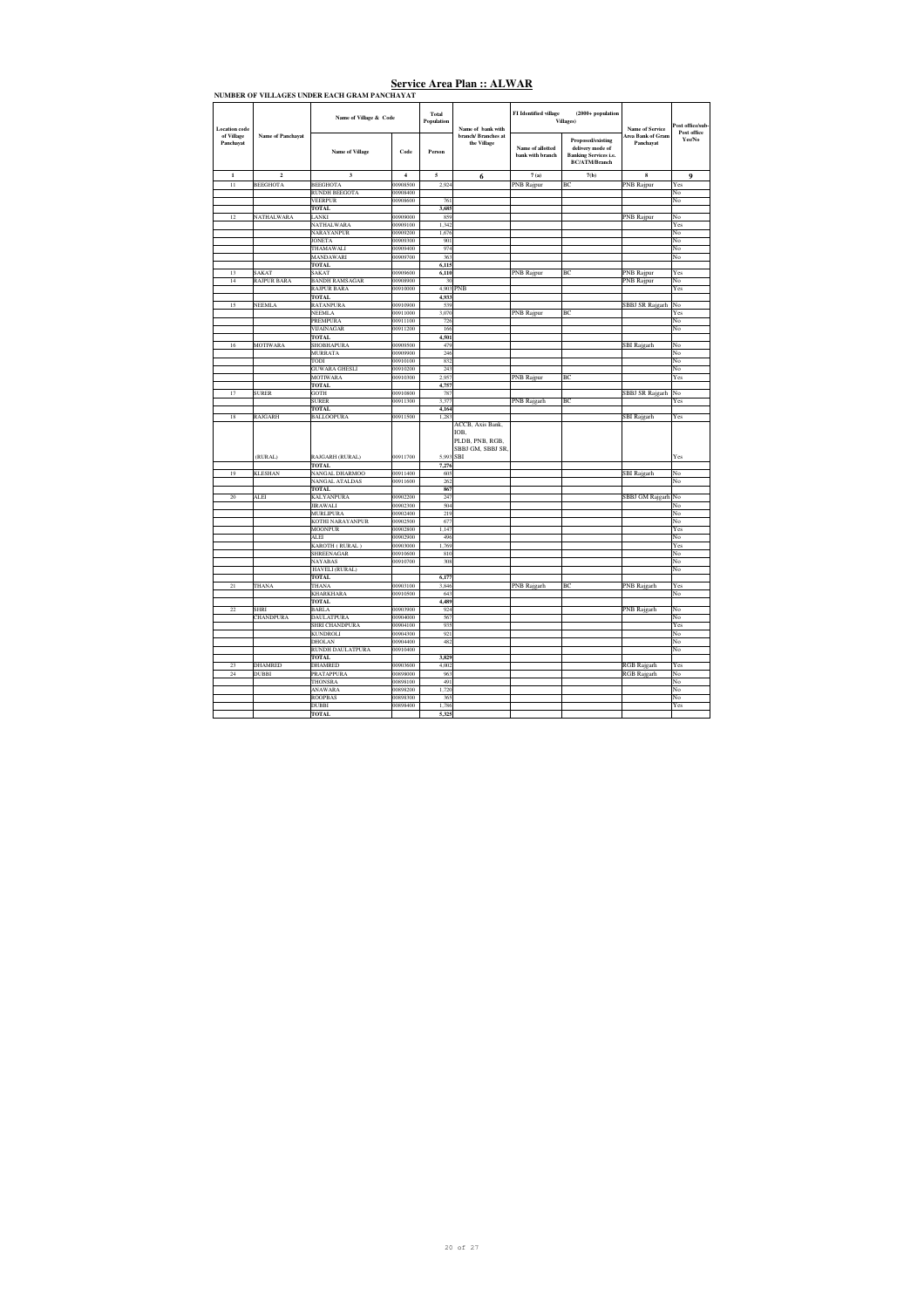| Location code           |                     | Name of Village & Code   |          | Total<br>Population<br>Name of hank with<br>branch/Rranches at |             | <b>FI</b> Identified village         | $(2000 + population)$<br>Villages)                                                            | Name of Service<br><b>Area Bank of Gram</b> | Post office/sub-<br>Post office |
|-------------------------|---------------------|--------------------------|----------|----------------------------------------------------------------|-------------|--------------------------------------|-----------------------------------------------------------------------------------------------|---------------------------------------------|---------------------------------|
| of Village<br>Panchayat | Name of Panchayat   | <b>Name of Village</b>   | Code     | Person                                                         | the Village | Name of allotted<br>bank with branch | Proposed/existing<br>delivery mode of<br><b>Banking Services i.e.</b><br><b>BC/ATM/Branch</b> | Panchavat                                   | Yes/No                          |
| $\mathbf{1}$            | $\overline{2}$      | $\overline{\mathbf{3}}$  | 4        | 5                                                              | 6           | 7(a)                                 | 7(b)                                                                                          | $\bf{R}$                                    | 9                               |
| 25                      | <b>DIGAWARA</b>     | <b>CHANDUPURA</b>        | 00898500 | 497                                                            |             |                                      |                                                                                               | <b>RGB</b> Dhigawada                        | Yes                             |
|                         |                     | <b>BARH DIGAWARA</b>     | 00898600 | 456                                                            |             |                                      |                                                                                               |                                             | No                              |
|                         |                     | <b>DIGAWARA</b>          | 00898700 | 3.717 RGB                                                      |             |                                      |                                                                                               |                                             | Yes                             |
|                         |                     | <b>TOTAL</b>             |          | 4,670                                                          |             |                                      |                                                                                               |                                             |                                 |
| 26                      | <b>NAYAGAON</b>     | NAYAGAON BOLKA           | 00903700 | 1.283                                                          |             |                                      |                                                                                               | <b>PNB</b> Rajgarh                          | No                              |
|                         | <b>BOLKA</b>        | <b>KALI PAHARI</b>       | 00903800 | 1.366                                                          |             |                                      |                                                                                               |                                             | No                              |
|                         |                     | <b>DANGARWARA</b>        | 00904200 | 1.194                                                          |             |                                      |                                                                                               |                                             | No                              |
|                         |                     | TOTAL                    |          | 3.843                                                          |             |                                      |                                                                                               |                                             |                                 |
| 27                      | <b>BHAJEDA</b>      | <b>KANDOLI</b>           | 00902600 | 718                                                            |             |                                      |                                                                                               | SBBJ GM Rajgarh No                          |                                 |
|                         |                     | <b>BHANKHARI</b>         | 00902700 | 647                                                            |             |                                      |                                                                                               |                                             | No                              |
|                         |                     | <b>GOVINDPURA</b>        | 00903200 | 539                                                            |             |                                      |                                                                                               |                                             | No                              |
|                         |                     | <b>INDRAPURA</b>         | 00903300 | 664                                                            |             |                                      |                                                                                               |                                             | No                              |
|                         |                     | <b>BHAJEDA</b>           | 00903400 | 775                                                            |             |                                      |                                                                                               |                                             | No                              |
|                         |                     | <b>CHEETOS</b>           | 00903500 | 695                                                            |             |                                      |                                                                                               |                                             | No                              |
|                         |                     | <b>TOTAL</b>             |          | 4,038                                                          |             |                                      |                                                                                               |                                             |                                 |
| 28                      | PALWA               | <b>MADHOGARH</b>         | 00901500 | 823                                                            |             |                                      |                                                                                               | <b>RGB</b> Dhigawada                        | No                              |
|                         |                     | <b>DARLA MEO</b>         | 00901800 | 440                                                            |             |                                      |                                                                                               |                                             | No                              |
|                         |                     | <b>DABLA MEENA</b>       | 00901900 | 759                                                            |             |                                      |                                                                                               |                                             | No                              |
|                         |                     | <b>PALWA</b>             | 00902000 | 2.137                                                          |             | RGB Dhigawada                        | BC                                                                                            |                                             | Yes                             |
|                         |                     | <b>GORAKHPURA</b>        | 00902100 | 405                                                            |             |                                      |                                                                                               |                                             | No                              |
|                         |                     | <b>TOTAL</b>             |          | 4,564                                                          |             |                                      |                                                                                               |                                             |                                 |
| 29                      | <b>FIROZPUR</b>     | <b>BAORI</b>             | 00898800 | 454                                                            |             |                                      |                                                                                               | <b>RGB</b> Dhigawada                        | No                              |
|                         | <b>JAGEER</b>       | <b>HODAHELI</b>          | 00898900 | 882                                                            |             |                                      |                                                                                               |                                             | No                              |
|                         |                     | <b>BAHALI</b>            | 00899000 | 1.519                                                          |             |                                      |                                                                                               |                                             | Yes                             |
|                         |                     | <b>FIROZPUR KHALSA</b>   | 00901300 | 415                                                            |             |                                      |                                                                                               |                                             | No                              |
|                         |                     | <b>FIROZPUR JAGEER</b>   | 00901400 | 1.216                                                          |             |                                      |                                                                                               |                                             | No                              |
|                         |                     | TOTAL                    |          | 4,486                                                          |             |                                      |                                                                                               |                                             |                                 |
| 30                      | TODA                | <b>TODA JAISINGHPURA</b> | 00905000 | 1.354                                                          |             |                                      |                                                                                               | SBBJ Khoh Dariba No                         |                                 |
|                         | <b>JAISINGHPURA</b> | THANA                    | 00905100 | 1.083                                                          |             |                                      |                                                                                               |                                             | No                              |
|                         |                     | <b>GHATRA</b>            | 00908300 | 2.131                                                          |             | SBBI Khoh                            | <b>BC</b>                                                                                     |                                             | No                              |
|                         |                     | <b>TOTAL</b>             |          | 4,568                                                          |             |                                      |                                                                                               |                                             |                                 |

#### **Name of Panchayat Samiti : Reni (0012)**

| 01 | RENI           | RENI                               | 00917800             |                | 9,000 ACCB, PNB, RGB |                    |    | PNB Reni             | Yes       |
|----|----------------|------------------------------------|----------------------|----------------|----------------------|--------------------|----|----------------------|-----------|
| 02 | <b>RAMPURA</b> | <b>KARANPURA</b>                   | 00917400             | 856            |                      |                    |    | <b>RGB</b> Rampura   | Yes       |
|    |                | <b>BHEETOLI</b>                    | 00917500             | 257            |                      |                    |    |                      | No        |
|    |                | <b>RAMPURA</b>                     | 00917600             | 1,279 RGB      |                      |                    |    |                      | No        |
|    |                | THOOMRA                            | 00919200             | 1,019          |                      |                    |    |                      | No        |
|    |                | <b>AKODA</b>                       | 00919300             | 1.414          |                      |                    |    |                      | No        |
|    |                | <b>TOTAL</b>                       |                      | 4,825          |                      |                    |    |                      |           |
| 03 | <b>BHOODA</b>  | <b>BHOODA</b>                      | 00919400             | 3,223          |                      | <b>RGB</b> Rampura | BC | <b>RGB</b> Rampura   | Yes       |
|    |                | <b>UKERI</b>                       | 00919500             | 2,508          |                      | <b>RGB</b> Rampura | BC |                      | No        |
|    |                | TOTAL                              |                      | 5,731          |                      |                    |    |                      |           |
| 04 | <b>BHAJERA</b> | <b>MOONDIYA</b>                    | 00916700             | 743            |                      |                    |    | <b>RGB</b> Rampura   | Yes       |
|    |                | CHEEMAPURA                         | 00916800             | 603            |                      |                    |    |                      | No        |
|    |                | <b>BAJOLI</b>                      | 00916900             | 774            |                      |                    |    |                      | No        |
|    |                | <b>BHAJERA</b>                     | 00917100             | 681            |                      |                    |    |                      | Yes       |
|    |                | <b>KALYANPURA</b>                  | 00917200             | 565            |                      |                    |    |                      | No        |
|    |                | <b>JAISINGHPURA</b>                | 00917300             | 1,291          |                      |                    |    |                      | No        |
|    |                | <b>TOTAL</b>                       |                      | 4,657          |                      |                    |    |                      |           |
| 05 | PRAGPURA       | LADIYA                             | 00915600             | 876            |                      |                    |    | PNB Reni             | No        |
|    |                | <b>PRAGPURA</b>                    | 00915700             | 1,286          |                      |                    |    |                      | Yes       |
|    |                | <b>SAINTHAL</b>                    | 00915800             | 1,512          |                      |                    |    |                      | No        |
|    |                | <b>TOTAL</b>                       |                      | 3,674          |                      |                    |    |                      |           |
| 06 | <b>KEELPUR</b> | <b>DAGDAGA</b>                     | 00915900             | 2,084          |                      | PNB Reni           | BC | PNB Reni             | No        |
|    |                | KHERA MIRZAPUR                     | 00916000             | 1,007          |                      |                    |    |                      | No        |
|    |                | <b>KEELPUR</b>                     | 00916100             | 430            |                      |                    |    |                      | Yes       |
|    |                | <b>AHMADPUR</b>                    | 00916200             | 801            |                      |                    |    |                      | No        |
|    |                | <b>TOTAL</b>                       |                      | 4,322          |                      |                    |    |                      |           |
|    |                | <b>ITOLI</b>                       |                      |                |                      |                    | BC |                      |           |
| 07 | <b>ITOLI</b>   |                                    | 00917700             | 2,213          |                      | PNB Reni           |    | RGB Rampura          | Yes<br>No |
|    |                | <b>DANPUR</b><br><b>BAHADURPUR</b> | 00918900<br>00919000 | 1,335<br>1,039 |                      |                    |    |                      | No        |
|    |                |                                    |                      |                |                      |                    |    |                      | No        |
|    |                | <b>KODIYA</b>                      | 00919100             | 633            |                      |                    |    |                      |           |
|    |                | TOTAL                              |                      | 5,220          |                      |                    |    |                      |           |
| 08 | <b>DERA</b>    | <b>DERA</b><br><b>HATOJ</b>        | 00915200<br>00916300 | 2,494<br>733   |                      | PNB Reni           | BC | PNB Reni             | Yes<br>No |
|    |                |                                    |                      |                |                      |                    |    |                      | No        |
|    |                | <b>KHARAGPUR</b>                   | 00916400             | 529            |                      |                    |    |                      |           |
|    |                | <b>NIBOLA</b>                      | 00916500             | 446            |                      |                    |    |                      | No        |
|    |                | PEEPAL HERA                        | 00916600             | 769            |                      |                    |    |                      | No        |
|    |                | AMARPURA                           | 00917000             | 180            |                      |                    |    |                      | No        |
|    |                | <b>TOTAL</b>                       |                      | 5,151          |                      |                    |    |                      |           |
| 09 | BHULERI        | <b>KHURD</b>                       | 00914700             | 362            |                      |                    |    | PNB Machari          | No        |
|    |                | <b>DHOLERA</b>                     | 00914800             | 507            |                      |                    |    |                      | No        |
|    |                | <b>MUKUNDPURA</b>                  | 00914900             | 374            |                      |                    |    |                      | No        |
|    |                | RAHCHOLI                           | 00915000             | 432            |                      |                    |    |                      | No        |
|    |                | THONSRI                            | 00915100             | 955            |                      |                    |    |                      | No        |
|    |                | <b>JAGMALPURA</b>                  | 00915300             | 324            |                      |                    |    |                      | No        |
|    |                | <b>BHULERI</b>                     | 00915400             | 1,412          |                      |                    |    |                      | Yes       |
|    |                | TOTAL                              |                      | 4,366          |                      |                    |    |                      |           |
| 10 | <b>JAMDOLI</b> | <b>JAMDOLI</b>                     | 00915500             | 4,377          |                      | PNB Reni           | ВC | PNB Reni             | Yes       |
| 11 | SALOLI         | <b>BUCHPURI</b>                    | 00914400             | 1,505          |                      |                    |    | PNB Machari          | No        |
|    |                | SALOLI                             | 00914500             | 2,422          |                      | PNB Machari        | BC |                      | Yes       |
|    |                | <b>KHARKHARI RANA</b>              | 00914600             | 386            |                      |                    |    |                      | No        |
|    |                | <b>TOTAL</b>                       |                      | 4,313          |                      |                    |    |                      |           |
| 12 | <b>VABELI</b>  | <b>ISHWANA</b>                     | 00911800             | 2,412          |                      | PNB Machari        | BC | PNB Machari          | No        |
|    |                | VABELI                             | 00914000             | 1,852          |                      |                    |    |                      | Yes       |
|    |                | <b>MAKRODA</b>                     | 00914100             | 480            |                      |                    |    |                      | No        |
|    |                | <b>TOTAL</b>                       |                      | 4,744          |                      |                    |    |                      |           |
| 13 | <b>BAIRER</b>  | <b>GURIYA</b>                      | 00913400             | 589            |                      |                    |    | PNB Garhi Sawai I No |           |
|    |                | <b>BAIRER</b>                      | 00913500             | 2.091          |                      | PNB Machari        | BC |                      | Yes       |
|    |                | KHOHRA CHAUHAN                     | 00918000             | 1,166          |                      |                    |    |                      | No        |
|    |                | <b>TOTAL</b>                       |                      | 3,846          |                      |                    |    |                      |           |
|    |                |                                    |                      |                |                      |                    |    |                      |           |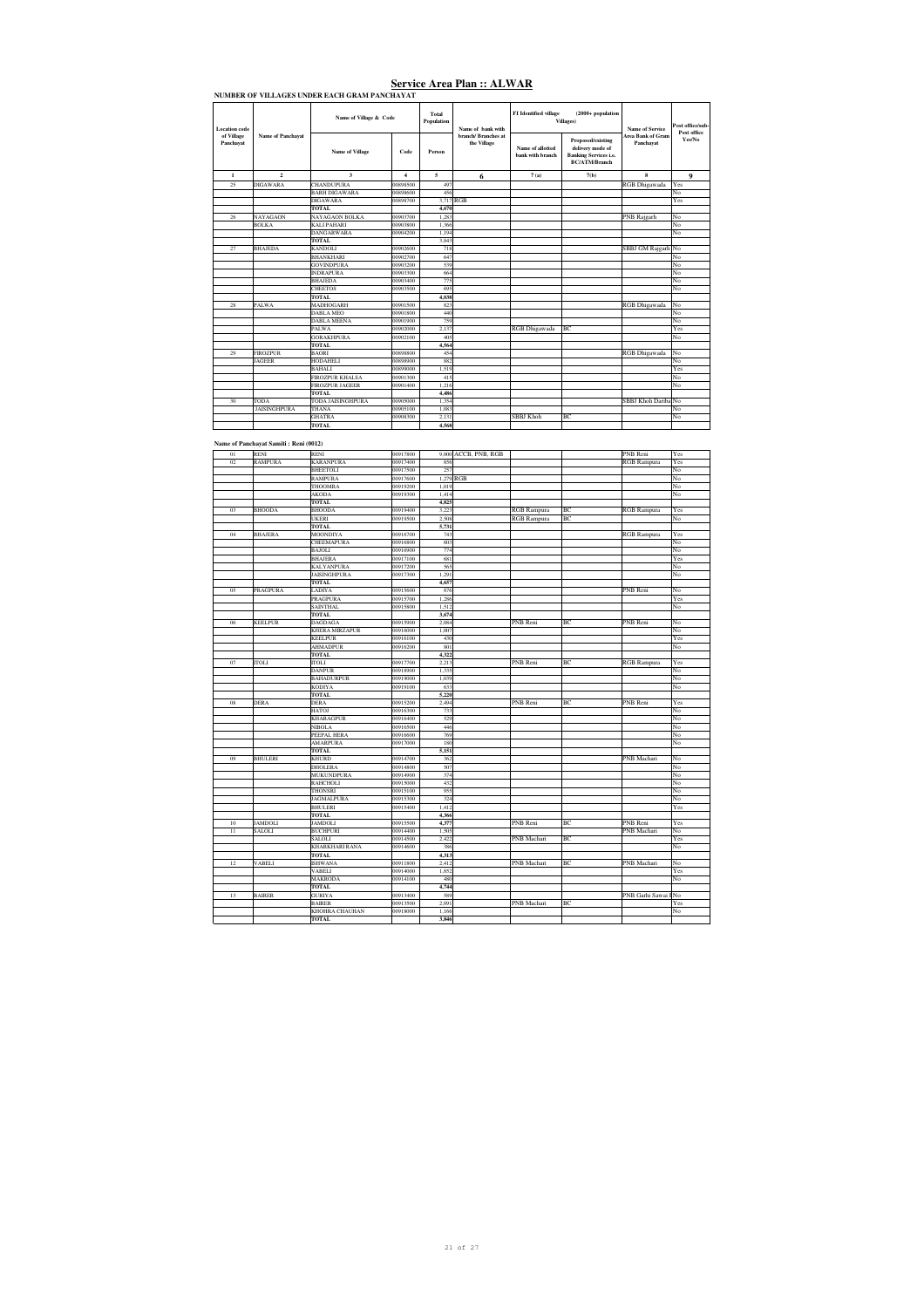| NUMBER OF VILLAGES UNDER EACH GRAM PANCHAYAT |                          |                                                |                         |                     |                                    |                                      |                                                                                                      |                                       |                        |  |
|----------------------------------------------|--------------------------|------------------------------------------------|-------------------------|---------------------|------------------------------------|--------------------------------------|------------------------------------------------------------------------------------------------------|---------------------------------------|------------------------|--|
| Location code                                |                          | Name of Village & Code                         |                         | Total<br>Population | Name of hank with                  | FI Identified village                | $(2000 + population$<br>Villages)                                                                    | Name of Service                       | Post office/sub-       |  |
| of Village<br>Panchayat                      | Name of Panchayat        | <b>Name of Village</b>                         | Code                    | Person              | branch/ Branches at<br>the Village | Name of allotted<br>bank with branch | <b>Proposed/existing</b><br>delivery mode of<br><b>Banking Services i.e.</b><br><b>BC/ATM/Branch</b> | <b>Area Bank of Gram</b><br>Panchavat | Post office<br>Yes/No  |  |
| $\mathbf{1}$                                 | $\overline{\mathbf{c}}$  | 3                                              | $\overline{\mathbf{4}}$ | 5                   | 6                                  | 7(a)                                 | 7(b)                                                                                                 | 8                                     | $\mathbf Q$            |  |
| $\overline{14}$                              | TAHTARA                  | <b>BARH MAKRODA</b>                            | 00914200                | 121                 |                                    |                                      |                                                                                                      | PNB Reni                              | No                     |  |
|                                              |                          | TAHTARA                                        | 00914300                | 2.079               |                                    | PNB Reni                             | BC                                                                                                   |                                       | Yes                    |  |
|                                              |                          | PADLI                                          | 00917900                | 871                 |                                    |                                      |                                                                                                      |                                       | No                     |  |
|                                              |                          | <b>PANDE ROOPBAS</b><br>PALI                   | 00918100<br>00918200    | 857<br>1,783        |                                    |                                      |                                                                                                      |                                       | No<br>No               |  |
|                                              |                          | TOTAL                                          |                         | 5,711               |                                    |                                      |                                                                                                      |                                       |                        |  |
| 15                                           | PINAN                    | PINAN                                          | 00912800                | 7,860 PNB           |                                    |                                      |                                                                                                      | <b>PNB Pinan</b>                      | Yes                    |  |
| 16                                           | <b>GARHI SAWAIRAM</b>    | <b>GARHI SAWAIRAM</b>                          | 00918500                | 5,219 PNB           |                                    |                                      |                                                                                                      | PNB Garhi Sawai I Yes                 |                        |  |
| 17                                           | PATAN                    | <b>GAONRI</b>                                  | 00900600                | 449                 |                                    |                                      |                                                                                                      | <b>PNB</b> Pinan                      | No                     |  |
|                                              |                          | <b>ADOOKA</b>                                  | 00900700                | 591                 |                                    |                                      |                                                                                                      |                                       | No                     |  |
|                                              |                          | PATAN                                          | 00900800                | 1.562               |                                    |                                      |                                                                                                      |                                       | Yes                    |  |
|                                              |                          | <b>MANPURA</b><br>ODPUR                        | 00900900<br>00901600    | 441<br>668          |                                    |                                      |                                                                                                      |                                       | No<br>No               |  |
|                                              |                          | KHARKHARA                                      | 00901700                | 560                 |                                    |                                      |                                                                                                      |                                       | No                     |  |
|                                              |                          | MANAKA                                         | 00912300                | 330                 |                                    |                                      |                                                                                                      |                                       | No                     |  |
|                                              |                          | <b>TOTAL</b>                                   |                         | 4,601               |                                    |                                      |                                                                                                      |                                       |                        |  |
| 18                                           | PADA                     | NAYA GAON MACHARI                              | 00912100                | 853                 |                                    |                                      |                                                                                                      | <b>PNB</b> Pinan                      | No                     |  |
|                                              |                          | <b>SAHIBABAD</b>                               | 00913600                | 417                 |                                    |                                      |                                                                                                      |                                       | No                     |  |
|                                              |                          | <b>HIRNOTI</b>                                 | 00913700                | 1.266               |                                    |                                      |                                                                                                      |                                       | No                     |  |
|                                              |                          | LAPALA<br>PADA                                 | 00913800<br>00913900    | 1,296<br>1,701      |                                    |                                      |                                                                                                      |                                       | No<br>Yes              |  |
|                                              |                          | <b>TOTAL</b>                                   |                         | 5,533               |                                    |                                      |                                                                                                      |                                       |                        |  |
| 19                                           | <b>RAJPUR CHHOTA</b>     | <b>BOORE KHURD</b>                             | 00899500                | 827                 |                                    |                                      |                                                                                                      | RGB Bara Bhadkol                      | No                     |  |
|                                              |                          | <b>NANGAL DHANNA</b>                           | 00899800                | 66                  |                                    |                                      |                                                                                                      |                                       | No                     |  |
|                                              |                          | NANGAL SANNA                                   | 00899900                | 443                 |                                    |                                      |                                                                                                      |                                       | No                     |  |
|                                              |                          | <b>RAJPUR CHHOTA</b>                           | 00900000                | 2.143               |                                    | PNB Machari                          | BC                                                                                                   |                                       | Yes                    |  |
|                                              |                          | <b>BINJARI</b>                                 | 00900100                | 1,640               |                                    |                                      |                                                                                                      |                                       | Yes                    |  |
|                                              |                          | PUNDARAKA<br><b>TOTAL</b>                      | 00900500                | 750<br>5.869        |                                    |                                      |                                                                                                      |                                       | No                     |  |
| 20                                           | <b>CHHILODI</b>          | <b>MOROD KALAN</b>                             | 00899300                | 2.221               |                                    | PNB Machari                          | BC                                                                                                   | RGB Bara Bhadkol                      | No                     |  |
|                                              |                          | <b>BOORE KALAN</b>                             | 00899400                | 204                 |                                    |                                      |                                                                                                      |                                       | No                     |  |
|                                              |                          | <b>CHHILODI</b>                                | 00899600                | 2,041               | RGB Bara Bhadkol                   | RGB Bara Bhadkol BC                  |                                                                                                      |                                       | Yes                    |  |
|                                              |                          | GARH                                           | 00899700                | 1,055               |                                    |                                      |                                                                                                      |                                       | No                     |  |
|                                              |                          | <b>TOTAL</b>                                   |                         | 5,521               |                                    |                                      |                                                                                                      |                                       |                        |  |
| 21                                           | <b>BILETA</b>            | <b>MOROD KHURD</b>                             | 00899100                | 649                 |                                    |                                      |                                                                                                      | <b>RGB</b> Bara Bhadko                | No                     |  |
|                                              |                          | KHARKHARI<br>CHAWANDSINGH                      | 00899200                | 920                 |                                    |                                      |                                                                                                      |                                       | No<br>No               |  |
|                                              |                          | <b>BILETA</b>                                  | 00901000                | 2,179               |                                    | RGB Bara Bhadkol BC                  |                                                                                                      |                                       | Yes                    |  |
|                                              |                          | <b>BARH BILETA</b>                             | 00901100                | 404                 |                                    |                                      |                                                                                                      |                                       | No                     |  |
|                                              |                          | GOOGROD                                        | 00901200                | 726                 |                                    |                                      |                                                                                                      |                                       | No                     |  |
|                                              |                          | <b>TOTAL</b>                                   |                         | 4,878               |                                    |                                      |                                                                                                      |                                       |                        |  |
| 22                                           | <b>MACHARI</b>           | <b>MACHARI</b>                                 | 00911900                | 6,628               | PNB                                |                                      |                                                                                                      | PNB Machari                           | Yes                    |  |
|                                              |                          | DALALPURA                                      | 00912000                | 587                 |                                    |                                      |                                                                                                      |                                       | No                     |  |
| 23                                           | <b>KANETI</b>            | <b>TOTAL</b><br><b>JHANKRA</b>                 | 00912900                | 7,215<br>1,833      |                                    |                                      |                                                                                                      | PNB Garhi Sawai                       | No                     |  |
|                                              |                          | BHEDOLI                                        | 00913000                | 673                 |                                    |                                      |                                                                                                      |                                       | No                     |  |
|                                              |                          | KANETI                                         | 00913100                | 750                 |                                    |                                      |                                                                                                      |                                       | Yes                    |  |
|                                              |                          | NANGAL SOHAN                                   | 00913200                | 1,111               |                                    |                                      |                                                                                                      |                                       | No                     |  |
|                                              |                          | <b>BERAWANDA</b>                               | 00913300                | 757                 |                                    |                                      |                                                                                                      |                                       | No                     |  |
|                                              |                          | <b>TOTAL</b>                                   |                         | 5,124               |                                    |                                      |                                                                                                      |                                       |                        |  |
| $\overline{24}$                              | <b>DOROLI</b>            | LALKA                                          | 00900200                | 237                 |                                    |                                      |                                                                                                      | <b>PNB</b> Pinan                      | No                     |  |
|                                              |                          | TODA GYAN SINGH<br>KHIRNI KHOHRA               | 00900300<br>00900400    | 880<br>592          |                                    |                                      |                                                                                                      |                                       | No<br>No               |  |
|                                              |                          | ANDWARI                                        | 00912200                | 844                 |                                    |                                      |                                                                                                      |                                       | No                     |  |
|                                              |                          | DOROLI                                         | 00912400                | 2,492               |                                    | PNB Pinan                            | BC                                                                                                   |                                       | Yes                    |  |
|                                              |                          | <b>BARH DOROLI</b>                             | 00912500                | 104                 |                                    |                                      |                                                                                                      |                                       | No                     |  |
|                                              |                          | NANGAL GANGAGUROO                              | 00912600                | 340                 |                                    |                                      |                                                                                                      |                                       | No                     |  |
|                                              |                          | GHATWARI                                       | 00912700                | 270                 |                                    |                                      |                                                                                                      |                                       | No                     |  |
|                                              |                          | <b>TOTAL</b>                                   |                         | 5,759               |                                    |                                      |                                                                                                      |                                       |                        |  |
| 25                                           | BAHADKHO<br><b>KALAN</b> | <b>BAHADKHO KALAN</b><br><b>BAHADKHO KHURD</b> | 00918300<br>00918400    | 3,191<br>79:        |                                    | <b>RGB</b> Reni                      | ВC                                                                                                   | <b>RGB</b> Reni                       | No<br>Yes              |  |
|                                              |                          | <b>TOTAL</b>                                   |                         | 3,986               |                                    |                                      |                                                                                                      |                                       |                        |  |
| 26                                           | <b>PARRAINI</b>          | <b>CHANDPURA</b>                               | 00918600                | 981                 |                                    |                                      |                                                                                                      | <b>RGB</b> Reni                       | No                     |  |
|                                              |                          | RAMSINGHPURA                                   | 00918700                | 501                 |                                    |                                      |                                                                                                      |                                       | $\overline{\text{No}}$ |  |
|                                              |                          | PARBAINI                                       | 00918800                | 3,501               |                                    | PNB Reni                             | BC                                                                                                   |                                       | Yes                    |  |
|                                              |                          | <b>TOTAL</b>                                   |                         | 4.989               |                                    |                                      |                                                                                                      |                                       |                        |  |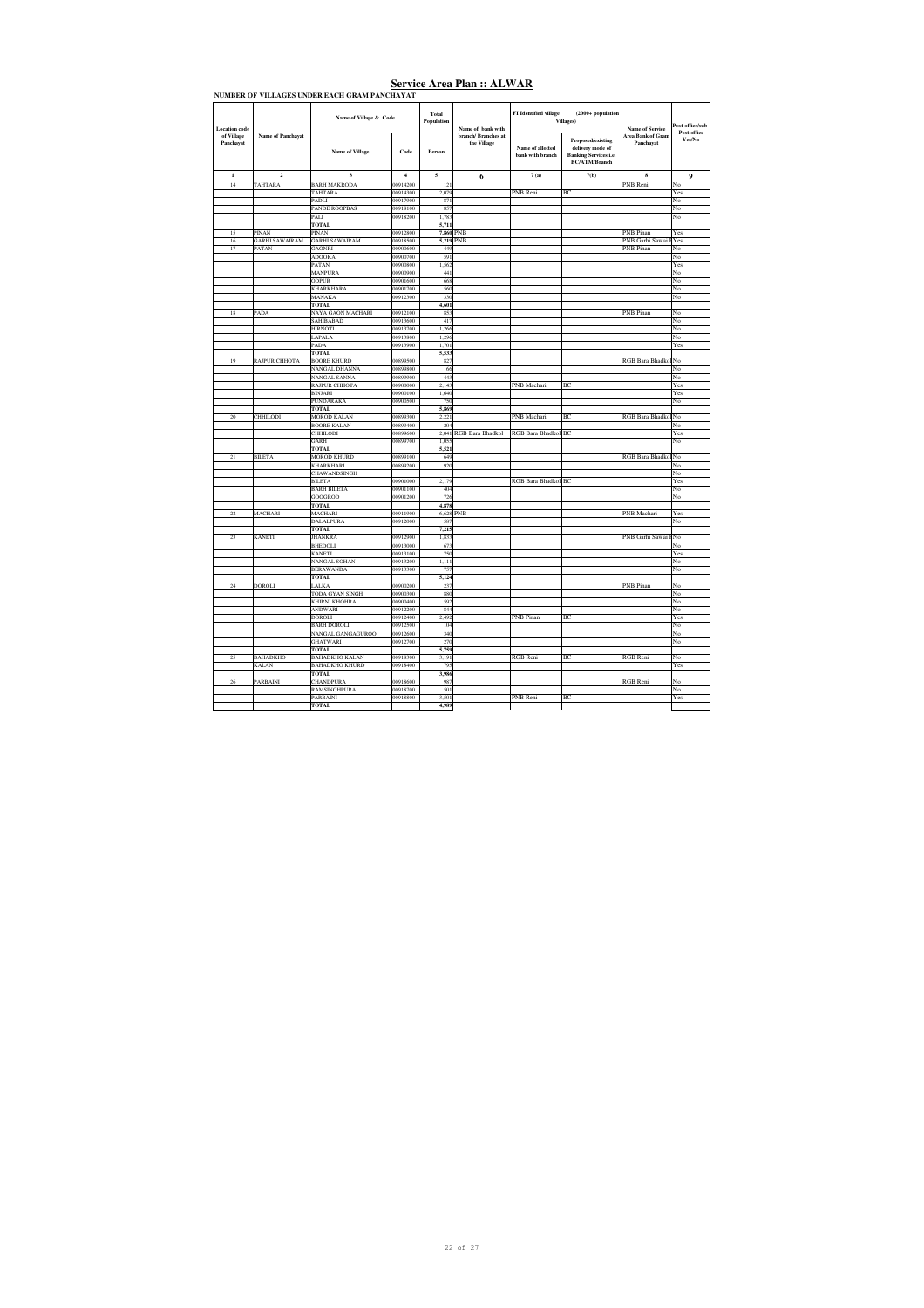|                                    | <b>Name of Panchayat</b>                    | Name of Village & Code                      |                      | Total<br>Population<br>Name of bank with<br>branch/ Branches at | FI Identified village<br>$(2000 + population$ |                                      |                                                                                                      |                                             |                                 |
|------------------------------------|---------------------------------------------|---------------------------------------------|----------------------|-----------------------------------------------------------------|-----------------------------------------------|--------------------------------------|------------------------------------------------------------------------------------------------------|---------------------------------------------|---------------------------------|
| <b>Location</b> code<br>of Village |                                             |                                             |                      |                                                                 |                                               | Villages)                            |                                                                                                      | <b>Name of Service</b><br>Area Bank of Gram | Post office/sub-<br>Post office |
| Panchayat                          |                                             | <b>Name of Village</b>                      | Code                 | Person                                                          | the Village                                   | Name of allotted<br>bank with branch | <b>Proposed/existing</b><br>delivery mode of<br><b>Banking Services i.e.</b><br><b>BC/ATM/Branch</b> | Panchayat                                   | Yes/No                          |
| $\mathbf 1$                        | $\mathbf 2$                                 | 3                                           | $\boldsymbol{4}$     | 5                                                               | 6                                             | $7\,\mathrm{(a)}$                    | 7(b)                                                                                                 | 8                                           | 9                               |
|                                    | Name of Panchayat Samiti: Lachmangarh(0013) |                                             |                      |                                                                 |                                               |                                      |                                                                                                      |                                             |                                 |
| 01                                 | LACHHMANGARH                                | LACHHMANGARH                                | 00931300             | 9.493                                                           | ACCB, PLDB, RGB, SBBJ                         |                                      |                                                                                                      | <b>SBBJ</b> Laxmangarh Yes                  |                                 |
| 02                                 | <b>SAHADKA</b>                              | <b>SAHADKA</b><br><b>BADH GOOJAR KHOHRA</b> | 00928800<br>00928900 | 1,510<br>387                                                    |                                               |                                      |                                                                                                      | <b>PNB</b> Mojpur                           | Yes<br>No                       |
|                                    |                                             | <b>GOR PAHARI</b>                           | 00931500             | 1,269                                                           |                                               |                                      |                                                                                                      |                                             | No                              |
|                                    |                                             | <b>RONEEJAJAT</b>                           | 00931600             | 1,299                                                           |                                               |                                      |                                                                                                      |                                             | No                              |
|                                    |                                             | KHERLI MAHLAK<br>RONEEJA PAHAR              | 00931700<br>00931800 | 282                                                             |                                               |                                      |                                                                                                      |                                             | No<br>No                        |
|                                    |                                             | <b>GOOJAR KHOHRA</b>                        | 00931900             | 449                                                             |                                               |                                      |                                                                                                      |                                             | No                              |
|                                    |                                             | <b>TOTAL</b>                                |                      | 5,196                                                           |                                               |                                      |                                                                                                      |                                             |                                 |
| 0 <sup>3</sup>                     | <b>BERLA</b>                                | <b>GOTHRI PUROHITAN</b><br><b>DWARKPUR</b>  | 00932000<br>00932100 | 807<br>655                                                      |                                               |                                      |                                                                                                      | RGB Baroda Meo                              | No<br>No                        |
|                                    |                                             | THUMRELA                                    | 00932200             | 1,640                                                           |                                               |                                      |                                                                                                      |                                             | No                              |
|                                    |                                             | <b>GOTHRI GURU</b>                          | 00932300<br>00932400 | 1,043                                                           |                                               | RGB Bara Bhadkol                     |                                                                                                      |                                             | No                              |
|                                    |                                             | <b>BERLA</b><br><b>TOTAL</b>                |                      | 2,468<br>6,613                                                  |                                               |                                      | BC                                                                                                   |                                             | Yes                             |
| $04\,$                             | <b>MOJPUR</b>                               | <b>RUNDH MAUJPUR</b>                        | 00932500             |                                                                 |                                               |                                      |                                                                                                      | PNB Mojpur                                  | No                              |
|                                    |                                             | <b>BAS DHEKDA</b><br>MOJPUR                 | 00932900<br>00933000 | 611<br>8,296                                                    | PNB                                           |                                      |                                                                                                      |                                             | No                              |
|                                    |                                             | <b>TOTAL</b>                                |                      | 8,907                                                           |                                               |                                      |                                                                                                      |                                             | Yes                             |
| $05\,$                             | CHIMRAWALI                                  | СННІLА СННОН                                | 00932600             | 720                                                             |                                               |                                      |                                                                                                      | PNB Maujpur                                 | $_{\rm No}$                     |
|                                    | <b>GORH</b>                                 | CHIMRAWALI SIKH<br>CHIMRAWALI GORH          | 00932700<br>0932800  | 1.060<br>1,660                                                  |                                               |                                      |                                                                                                      |                                             | No<br>Yes                       |
|                                    |                                             | KAJOTA                                      | 00935100             | 1,744                                                           |                                               |                                      |                                                                                                      |                                             | No                              |
|                                    |                                             | TOTAL                                       |                      | 5,184                                                           |                                               |                                      |                                                                                                      |                                             |                                 |
| 06                                 | <b>HASANPUR</b>                             | <b>BAHARPURI</b><br>SAJANPURI               | 00931100<br>00931200 | 424<br>556                                                      |                                               |                                      |                                                                                                      | <b>SBBJ</b> Laxmangarh                      | No<br>No                        |
|                                    |                                             | <b>KHERLI LODHA</b>                         | 00933100             | 578                                                             |                                               |                                      |                                                                                                      |                                             | No                              |
|                                    |                                             | <b>SEMLA</b>                                | 00933200             | 320                                                             |                                               |                                      |                                                                                                      |                                             | No                              |
|                                    |                                             | <b>MANJAPTA</b><br><b>HASANPUR</b>          | 00933300<br>00933400 | 587<br>1.320                                                    |                                               |                                      |                                                                                                      |                                             | No<br>No                        |
|                                    |                                             | <b>JONA KHERA PAHAR</b>                     | 00934600             | 1,330                                                           |                                               |                                      |                                                                                                      |                                             | No                              |
|                                    |                                             | <b>TOTAL</b>                                |                      | 5,115                                                           |                                               |                                      |                                                                                                      |                                             |                                 |
| 07                                 | LILEE                                       | <b>BHAGWATPURA</b><br><b>GOPALPURA</b>      | 00930300<br>00930400 | 1,835<br>854                                                    |                                               |                                      |                                                                                                      | SBBJ Laxmangarh                             | Yes<br>No                       |
|                                    |                                             | <b>RAIPUR</b>                               | 00931000             | 466                                                             |                                               |                                      |                                                                                                      |                                             | No                              |
|                                    |                                             | <b>TOTAL</b>                                |                      | 3,155                                                           |                                               |                                      |                                                                                                      |                                             |                                 |
| 08                                 | <b>NANGAL</b><br><b>KHANJADI</b>            | RATAWALI<br>KHERLI CHANDRAWAT               | 00927500<br>00927600 | 425<br>1,805                                                    |                                               |                                      |                                                                                                      | PNB Kanwara                                 | No<br>No                        |
|                                    |                                             | KHARSANKI                                   | 00929800             | 453                                                             |                                               |                                      |                                                                                                      |                                             | No                              |
|                                    |                                             | NANGAL KHANJADI                             | 00929900             | 1,500                                                           |                                               |                                      |                                                                                                      |                                             | Yes                             |
|                                    |                                             | <b>TODARBAS</b><br><b>KANWARA</b>           | 00930100<br>00930200 | 387<br>1.515                                                    |                                               |                                      |                                                                                                      |                                             | No<br>No                        |
|                                    |                                             | TOTAL                                       |                      | 6,085                                                           |                                               |                                      |                                                                                                      |                                             |                                 |
| 09                                 | JAWLI                                       | <b>MALLA KA BAS</b><br>GAONRI               | 00927000<br>00927100 | 1.007<br>280                                                    |                                               |                                      |                                                                                                      | PNB Kanwara                                 | No<br>No                        |
|                                    |                                             | <b>JAWLI</b>                                | 00927200             | 3,408                                                           | <b>PNB</b>                                    |                                      |                                                                                                      |                                             | Yes                             |
|                                    |                                             | <b>BAROLI</b>                               | 00930000             | 1,186                                                           |                                               |                                      |                                                                                                      |                                             | No                              |
| 10                                 | <b>SORAI</b>                                | <b>TOTAL</b><br><b>JAMALPUR</b>             | 00929000             | 5,881<br>1,205                                                  |                                               |                                      |                                                                                                      | SBBJ Laxmangarh                             | No                              |
|                                    |                                             | SORAI                                       | 00929200             | 1,073                                                           |                                               |                                      |                                                                                                      |                                             | Yes                             |
|                                    |                                             | <b>HINGOTA</b>                              | 00929500             | 989                                                             |                                               |                                      |                                                                                                      |                                             | No                              |
|                                    |                                             | DAULATPURA<br><b>KAFANWARA</b>              | 00929600<br>00929700 | 258<br>935                                                      |                                               |                                      |                                                                                                      |                                             | No<br>No                        |
|                                    |                                             | SOORAJGARH                                  | 00931400             | 375                                                             |                                               |                                      |                                                                                                      |                                             | No                              |
| 11                                 | <b>KHOHRA</b>                               | <b>TOTAL</b>                                | 00935000             | 4,835                                                           |                                               |                                      |                                                                                                      |                                             |                                 |
|                                    | MALAWALI                                    | MALAWALI<br>KHOHRA                          | 00935200             | 1.955<br>3,703                                                  |                                               | PNB Maujpur                          |                                                                                                      | PNB Mojpur                                  | No<br>Yes                       |
|                                    |                                             | TOTAL                                       |                      | 5,658                                                           |                                               |                                      |                                                                                                      |                                             |                                 |
| 12                                 | <b>TODA NAGAR</b>                           | <b>FATEHPUR TARF</b>                        | 00935300             | 624                                                             |                                               |                                      |                                                                                                      | PNB Mojpur                                  | No                              |
|                                    |                                             | <b>MALAWALI</b><br><b>KACHAWA</b>           | 00935400             | 1,237                                                           |                                               |                                      |                                                                                                      |                                             | No<br>No                        |
|                                    |                                             | <b>JODHPURA</b>                             | 00935500             | 271                                                             |                                               |                                      |                                                                                                      |                                             | No                              |
|                                    |                                             | <b>TODA NAGAR</b><br>TOTAL                  | 00935600             | 1,450<br>3,582                                                  |                                               |                                      |                                                                                                      |                                             | Yes                             |
| 13                                 | <b>DEEWLI</b>                               | JONA KHERA BHAI                             | 00934700             | 935                                                             |                                               |                                      |                                                                                                      | PNB Mojpur                                  | No                              |
|                                    |                                             | DEEWLI                                      | 00934800             | 1,854                                                           |                                               |                                      |                                                                                                      |                                             | Yes                             |
|                                    |                                             | MOONDIYA KHERA<br>RASOOLPUR                 | 00934900<br>00935700 | 514<br>997                                                      |                                               |                                      |                                                                                                      |                                             | No<br>No                        |
|                                    |                                             | <b>SHEKHPUR</b>                             | 00935800             | 382                                                             |                                               |                                      |                                                                                                      |                                             | No                              |
|                                    |                                             | <b>SALIMPUR</b><br><b>DEORAJPURA</b>        | 00935900<br>00936000 | 705<br>177                                                      |                                               |                                      |                                                                                                      |                                             | No<br>No                        |
|                                    |                                             | TOTAL                                       |                      | 5,564                                                           |                                               |                                      |                                                                                                      |                                             |                                 |
| 14                                 | <b>SEHRA</b>                                | <b>BASERI</b>                               | 00937100             | 533                                                             |                                               |                                      |                                                                                                      | <b>RGB</b> Bichgaon                         | No                              |
|                                    |                                             | <b>UCHHAR</b><br><b>BHOOR PAHARI</b>        | 00937200<br>00937300 | 749<br>465                                                      |                                               |                                      |                                                                                                      |                                             | No<br>No                        |
|                                    |                                             | <b>SEHRA</b>                                | 00937400             | 1,091                                                           |                                               |                                      |                                                                                                      |                                             | Yes                             |
|                                    |                                             | <b>BHAGWATPURA</b>                          | 00937500             | 94                                                              |                                               |                                      |                                                                                                      |                                             | No                              |
|                                    |                                             | <b>KALI PAHARI</b><br>SUNARI                | 00937600<br>00937700 | 558<br>913                                                      |                                               |                                      |                                                                                                      |                                             | No<br>No                        |
|                                    |                                             | <b>TOTAL</b>                                |                      | 4,403                                                           |                                               |                                      |                                                                                                      |                                             |                                 |
| 15                                 | <b>JHALATALA</b>                            | MUKUNDPURA                                  | 00937900             | 619                                                             |                                               |                                      |                                                                                                      | RGB Laxmangarh                              | $\mathrm{No}$                   |
|                                    |                                             | <b>JHALATALA</b><br>TOTAL                   | 00938000             | 2,883<br>3,502                                                  |                                               | PNB Garhi Sawai R                    | BС                                                                                                   |                                             | Yes                             |
| 16                                 | <b>KHERA MANGAL</b>                         | KHERA MANGAL SINGH                          | 00938400             | 2,459                                                           |                                               | PNB Garhi Sawai RBC                  |                                                                                                      | RGB Laxmangarh                              | Yes                             |
|                                    | SINGH                                       | <b>AMARPUR</b>                              | 00938500             | 728                                                             |                                               |                                      |                                                                                                      |                                             | No                              |
|                                    |                                             | PAHRAWATI<br><b>BHEEKHAHERI</b>             | 00938600<br>00938700 | 1,390<br>1.064                                                  |                                               |                                      |                                                                                                      |                                             | No<br>Yes                       |
|                                    |                                             | <b>TOTAL</b>                                |                      | 5,641                                                           |                                               |                                      |                                                                                                      |                                             |                                 |
| 17                                 | <b>SAIPUR</b>                               | <b>JAITPUR</b><br><b>PAKHAR</b>             | 00938800<br>00938900 | 532<br>2,692                                                    |                                               |                                      |                                                                                                      |                                             | Yes                             |
|                                    |                                             | <b>SAIPUR</b>                               | 00939000             | 726                                                             |                                               | RGB Laxmangarh BC                    |                                                                                                      |                                             | No<br>No                        |
|                                    |                                             | <b>TOTAL</b>                                |                      | 3,950                                                           |                                               |                                      |                                                                                                      |                                             |                                 |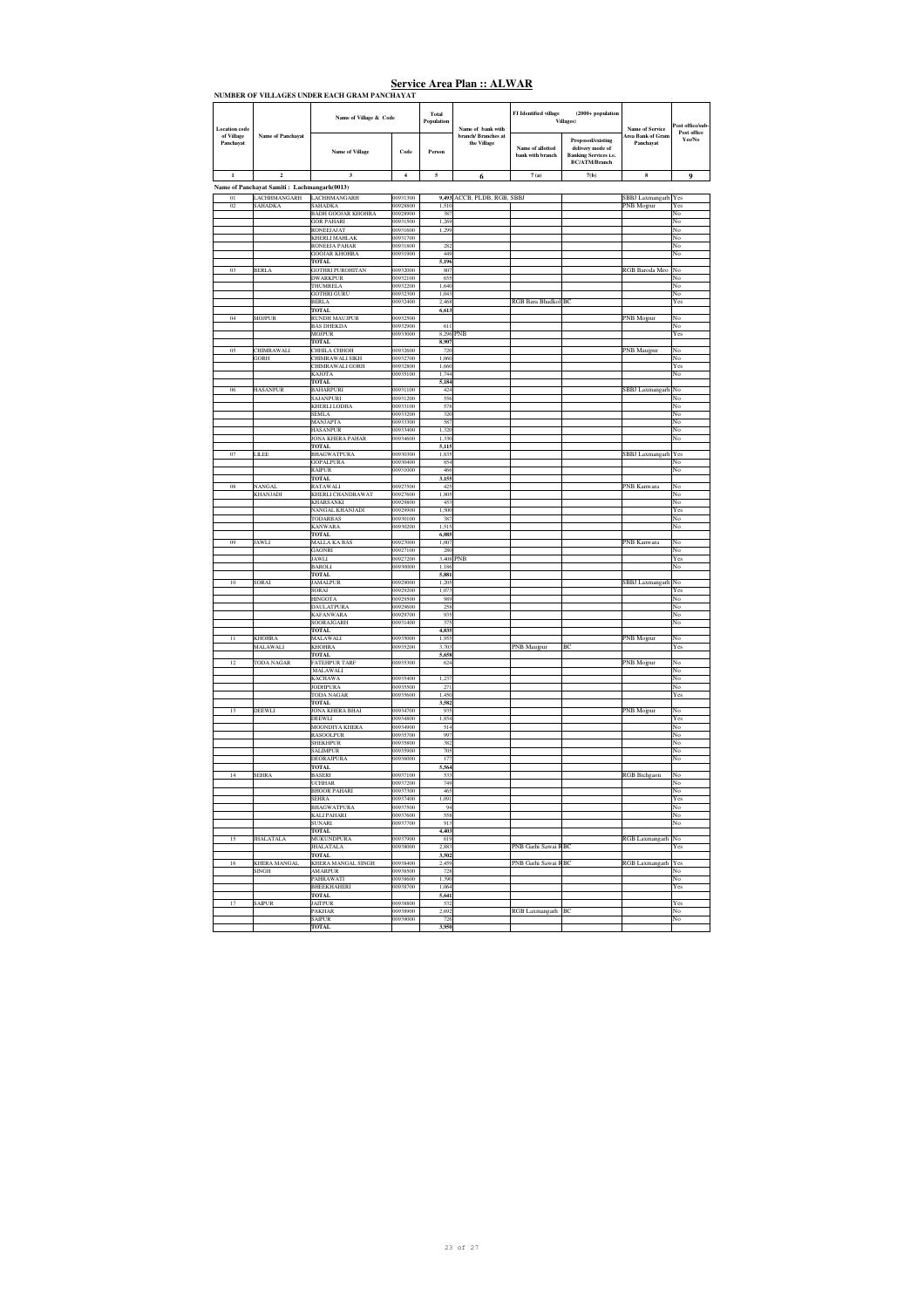| <b>Location</b> code    |                          | Name of Village & Code                 |                      | Total<br>Population<br>Name of bank with | FI Identified village              | $(2000 + population$<br><b>Villages</b> ) | <b>Name of Service</b>                                                                        | 'ost office/sub<br>Post office        |                                                                                 |
|-------------------------|--------------------------|----------------------------------------|----------------------|------------------------------------------|------------------------------------|-------------------------------------------|-----------------------------------------------------------------------------------------------|---------------------------------------|---------------------------------------------------------------------------------|
| of Village<br>Panchayat | <b>Name of Panchayat</b> | Name of Village                        | Code                 | Person                                   | branch/ Branches at<br>the Village | Name of allotted<br>bank with branch      | Proposed/existing<br>delivery mode of<br><b>Banking Services i.e.</b><br><b>BC/ATM/Branch</b> | <b>Area Bank of Gran</b><br>Panchayat | Yes/No                                                                          |
| 1                       | $\overline{2}$           | $\overline{\mathbf{3}}$                | $\overline{4}$       | $\mathbf{s}$                             | 6                                  | 7(a)                                      | 7(b)                                                                                          | 8                                     | 9                                                                               |
| 18                      | <b>BICHGAON</b>          | <b>BICHGAON</b>                        | 00936100             |                                          | 3,476 RGB                          |                                           |                                                                                               | <b>RGB</b> Bichgaon                   | $\operatorname*{Yes}% \left( X\right) \equiv\operatorname*{Yes}\left( X\right)$ |
|                         |                          | TILAKPUR                               | 00936200             | 860                                      |                                    |                                           |                                                                                               |                                       | No                                                                              |
|                         |                          | <b>TOTAL</b>                           |                      | 4,336                                    |                                    |                                           |                                                                                               |                                       |                                                                                 |
| 19                      | <b>GOTHRA</b>            | <b>NARNOL KHURD</b><br><b>ANTAPARA</b> | 00937000<br>00937800 | 870<br>559                               |                                    |                                           |                                                                                               | RGB Laxmangarh                        | No<br>No                                                                        |
|                         |                          | <b>NARNOL KALAN</b>                    | 00938100             | 687                                      |                                    |                                           |                                                                                               |                                       | No                                                                              |
|                         |                          | <b>GOTHRA</b>                          | 00938200             | 2.221                                    |                                    | PNB Garhi Sawai RBC                       |                                                                                               |                                       | Yes                                                                             |
|                         |                          | <b>BIDARKA</b>                         | 00938300             | 1.005                                    |                                    |                                           |                                                                                               |                                       | No                                                                              |
|                         |                          | TOTAL.                                 |                      | 5.342                                    |                                    |                                           |                                                                                               |                                       |                                                                                 |
| $\rm 20$                | <b>KHUDIYANA</b>         | <b>HAJIPUR</b>                         | 00926600             | 800                                      |                                    |                                           |                                                                                               | PNB Kanwara                           | No                                                                              |
|                         |                          | <b>FATEHPUR</b>                        | 00926700             | 426                                      |                                    |                                           |                                                                                               |                                       | No                                                                              |
|                         |                          | <b>EXHUDIYANA</b>                      |                      |                                          |                                    |                                           |                                                                                               |                                       | No                                                                              |
|                         |                          | KHUDIYANA<br>TOTAL                     | 00926900             | 2,395<br>3,621                           |                                    | PNB Jawali                                | BC                                                                                            |                                       | Yes                                                                             |
| $\overline{21}$         | GHAT                     | <b>KHERLI VEERAN</b>                   | 00925700             | 462                                      |                                    |                                           |                                                                                               | RGB Baroda Meo                        | No                                                                              |
|                         |                          | <b>HADARHERA</b>                       | 00928300             | 1.057                                    |                                    |                                           |                                                                                               |                                       | No                                                                              |
|                         |                          | <b>NENAPUR</b>                         | 00928400             | 864                                      |                                    |                                           |                                                                                               |                                       | No                                                                              |
|                         |                          | <b>GHAT</b>                            | 00928500             | 2.528                                    |                                    | RGB Baroda Meo BC                         |                                                                                               |                                       | Yes                                                                             |
|                         |                          | <b>BAI KA BAS</b>                      | 00928600             | 1,003                                    |                                    |                                           |                                                                                               |                                       | No                                                                              |
|                         |                          | <b>TOTAL</b>                           |                      | 5,914                                    |                                    |                                           |                                                                                               |                                       |                                                                                 |
| $^{22}$                 | DEENAR                   | KHERLA<br><b>DHAND</b>                 | 00925000<br>00925800 | 852<br>1.278                             |                                    |                                           |                                                                                               | RGB Baroda Meo                        | No                                                                              |
|                         |                          | CHHANGALKI                             | 00925900             | 649                                      |                                    |                                           |                                                                                               |                                       | No<br>No                                                                        |
|                         |                          | <b>RESTI</b>                           | 00928000             | 400                                      |                                    |                                           |                                                                                               |                                       | No                                                                              |
|                         |                          | <b>DEENAR</b>                          | 00928100             | 2.095                                    |                                    | PNB Baroda Meo BC                         |                                                                                               |                                       | Yes                                                                             |
|                         |                          | TOTAL.                                 |                      | 5.275                                    |                                    |                                           |                                                                                               |                                       |                                                                                 |
| $\bf 23$                | <b>BOONTOLI</b>          | <b>BARAWAS</b>                         | 00928200             | 1,024                                    |                                    |                                           |                                                                                               | RGB Baroda Meo                        | No                                                                              |
|                         |                          | <b>BOONTOLI</b>                        | 00928700             | 2,821                                    |                                    | RGB Baroda Meo BC                         |                                                                                               |                                       | Yes                                                                             |
|                         |                          | <b>TOTAL</b>                           |                      | 3,845                                    |                                    |                                           |                                                                                               |                                       |                                                                                 |
| 24                      | GANDOORA                 | AHMADABAS<br><b>RAGHUNATH BAS</b>      | 00929100<br>00929300 | 335<br>352                               |                                    |                                           |                                                                                               | RFB Baroda Meo                        | No                                                                              |
|                         |                          | <b>GANDOORA</b>                        | 00929400             | 2.903                                    |                                    | PNB Baroda Meo                            | <b>BC</b>                                                                                     |                                       | No<br>Yes                                                                       |
|                         |                          | <b>TOTAL</b>                           |                      | 3.590                                    |                                    |                                           |                                                                                               |                                       |                                                                                 |
| 25                      | <b>ITERA</b>             | <b>ITERA</b>                           | 00926400             | 3.002                                    |                                    | PNB Jawali                                | BC                                                                                            | PNB Kanwara                           | Yes                                                                             |
|                         |                          | <b>IRNIYA</b>                          | 00926500             | 1.448                                    |                                    |                                           |                                                                                               |                                       | No                                                                              |
|                         |                          | <b>NANGLI TARF BAYRA</b>               | 00926800             | 383                                      |                                    |                                           |                                                                                               |                                       | No                                                                              |
|                         |                          | <b>TOTAL</b>                           |                      | 4,833                                    |                                    |                                           |                                                                                               |                                       |                                                                                 |
| 26                      | <b>HARSANA</b>           | MUNDJORI                               | 00934400             | 403                                      |                                    |                                           | B <sub>C</sub>                                                                                | <b>RGB</b> Bichgaon                   | No                                                                              |
|                         |                          | <b>HARSANA</b><br><b>TOTAL</b>         | 00934500             | 5,323<br>5,726                           |                                    | <b>RGB</b> Bichgaon                       |                                                                                               |                                       | Yes                                                                             |
| 27                      | <b>CHIDWAI</b>           | <b>GOVINDPURA</b>                      | 00844400             | 153                                      |                                    |                                           |                                                                                               | PNB Baroda Meo                        | No                                                                              |
|                         |                          | <b>SIRMAUR</b>                         | 00844500             | 1.501                                    |                                    |                                           |                                                                                               |                                       | No                                                                              |
|                         |                          | <b>BARWADA</b>                         | 00844600             | 1.523                                    |                                    |                                           |                                                                                               |                                       | No                                                                              |
|                         |                          | <b>CHIDWAI</b>                         | 00844700             | 1,605                                    |                                    |                                           |                                                                                               |                                       | No                                                                              |
|                         |                          | <b>TOTAL</b>                           |                      | 4,782                                    |                                    |                                           |                                                                                               |                                       |                                                                                 |
| 28                      | <b>INDPUR</b>            | <b>HASANPUR</b>                        | 00843600             | 379                                      |                                    |                                           |                                                                                               | <b>RGB</b> Rambas                     | Yes                                                                             |
|                         |                          | TILWAR<br><b>KHANPUR KHURD</b>         | 00843700<br>00843800 | 2,522<br>468                             |                                    | CBI Nowgaon                               | BC                                                                                            |                                       | No<br>No                                                                        |
|                         |                          | <b>INDPUR</b>                          | 00843900             | 1,959                                    |                                    |                                           |                                                                                               |                                       | Yes                                                                             |
|                         |                          | <b>TOTAL</b>                           |                      | 5,328                                    |                                    |                                           |                                                                                               |                                       |                                                                                 |
| 29                      | <b>MALPUR</b>            | <b>JAHANPUR</b>                        | 00844000             | 1.122                                    |                                    |                                           |                                                                                               | <b>RGB</b> Rambas                     | No                                                                              |
|                         |                          | <b>SINGRAKA</b>                        | 00844100             | 687                                      |                                    |                                           |                                                                                               |                                       | No                                                                              |
|                         |                          | SAHAJPUR                               | 00844200             | 1,002                                    |                                    |                                           |                                                                                               |                                       | No                                                                              |
|                         |                          | <b>MALPUR</b>                          | 00844300             | 1,806                                    |                                    |                                           |                                                                                               |                                       | No                                                                              |
| 30                      |                          | <b>TOTAL</b>                           | 00919600             | 4,617                                    |                                    |                                           |                                                                                               |                                       |                                                                                 |
|                         | NASWARI                  | NASWARI<br>MUNDPURI KALAN              | 00919700             | 2,006<br>869                             |                                    | RGB Govindgarh BC                         |                                                                                               | <b>RGB</b> Rambas                     | No<br>No                                                                        |
|                         |                          | <b>HARSOLI</b>                         | 00919800             | 778                                      |                                    |                                           |                                                                                               |                                       | No                                                                              |
|                         |                          | <b>ITKA</b>                            | 00923900             | 683                                      |                                    |                                           |                                                                                               |                                       | No                                                                              |
|                         |                          | <b>MARAKPUR</b>                        | 00924000             | 687                                      |                                    |                                           |                                                                                               |                                       | No                                                                              |
|                         |                          | <b>TOTAL</b>                           |                      | 5,023                                    |                                    |                                           |                                                                                               |                                       |                                                                                 |
| 31                      | NIZAMNAGAR               | <b>JAISINGHPURA</b>                    | 00924100             | 1,752                                    |                                    |                                           |                                                                                               | PNB Baroda Meo                        | No                                                                              |
|                         |                          | NIZAMNAGAR                             | 00924200             | 1,407                                    |                                    |                                           |                                                                                               |                                       | Yes                                                                             |
|                         |                          | BHAYARI<br><b>CHAK BHAYARI</b>         | 00924300<br>00924400 | 1,035<br>341                             |                                    |                                           |                                                                                               |                                       | No<br>No                                                                        |
|                         |                          | <b>KHORPURI</b>                        | 00925200             | 1,030                                    |                                    |                                           |                                                                                               |                                       | No                                                                              |
|                         |                          | <b>BEDHA</b>                           | 00925300             | 840                                      |                                    |                                           |                                                                                               |                                       | Yes                                                                             |
|                         |                          | <b>TOTAL</b>                           |                      | 6,405                                    |                                    |                                           |                                                                                               |                                       |                                                                                 |
| 32                      | PHAHRI                   | <b>CHHATARPUR</b>                      | 00921500             | 873                                      |                                    |                                           |                                                                                               | PNB Baroda Meo                        | No                                                                              |
|                         |                          | ASAKA                                  | 00921600             | 408                                      |                                    |                                           |                                                                                               |                                       | No                                                                              |
|                         |                          | <b>MASTPUR</b>                         | 00921800             | 469                                      |                                    |                                           |                                                                                               |                                       | No                                                                              |
|                         |                          | <b>BEEDOOKA</b>                        | 00923700             | 994                                      |                                    |                                           |                                                                                               |                                       | No                                                                              |
|                         |                          | PHAHRI<br><b>TOTAL</b>                 | 00923800             | 1,238<br>3,982                           |                                    |                                           |                                                                                               |                                       | Yes                                                                             |
| 33                      | <b>KHERA MAHMOOD</b>     | <b>KHERA MAHMOOD</b>                   | 00919900             | 1.566                                    |                                    |                                           |                                                                                               | RGB Rambas                            | Yes                                                                             |
|                         |                          | <b>KHERLI BAHADAR</b>                  | 00920000             | 1.353                                    |                                    |                                           |                                                                                               |                                       | No                                                                              |
|                         |                          | <b>SHAHPUR</b>                         | 00920100             | 330                                      |                                    |                                           |                                                                                               |                                       | No                                                                              |
|                         |                          | PALAN KHERA                            | 00921300             | 709                                      |                                    |                                           |                                                                                               |                                       | No                                                                              |
|                         |                          | <b>TEEKRI</b>                          | 00921400             | 717                                      |                                    |                                           |                                                                                               |                                       | No                                                                              |
|                         |                          | KACHROTI                               | 00921700             | 370                                      |                                    |                                           |                                                                                               |                                       | No                                                                              |
| 34                      |                          | <b>TOTAL</b>                           |                      | 5,045                                    |                                    |                                           |                                                                                               |                                       |                                                                                 |
|                         | RAMWAS                   | RAMWAS<br>TALRA                        | 00921900<br>00923400 | 1.111                                    | 4,998 RGB                          |                                           |                                                                                               | <b>RGB</b> Rambas                     | Yes<br>No                                                                       |
|                         |                          | <b>MUNDPURI KHURD</b>                  | 00923500             | 769                                      |                                    |                                           |                                                                                               |                                       | No                                                                              |
|                         |                          | <b>KHARSANKI</b>                       | 00923600             | 952                                      |                                    |                                           |                                                                                               |                                       | No                                                                              |
|                         |                          | TOTAL                                  |                      | 7.830                                    |                                    |                                           |                                                                                               |                                       |                                                                                 |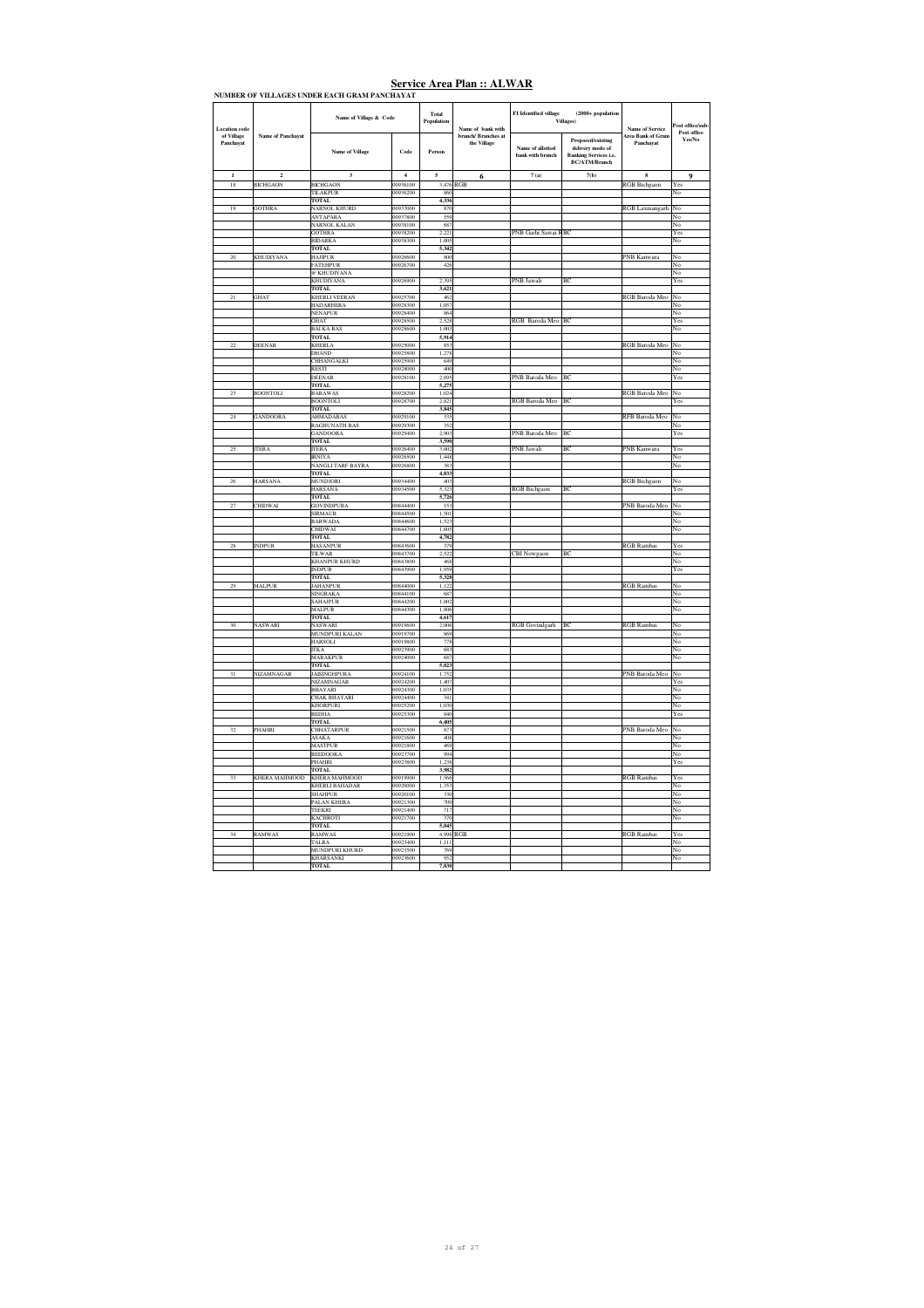| <b>Location</b> code    |                          | Name of Village & Code  |                         | Total<br>Population | Name of bank with                  | FI Identified village                | $(2000 + population$<br>Villages)                                                                    | <b>Name of Service</b>         | Post office/sub-<br>Post office |
|-------------------------|--------------------------|-------------------------|-------------------------|---------------------|------------------------------------|--------------------------------------|------------------------------------------------------------------------------------------------------|--------------------------------|---------------------------------|
| of Village<br>Panchayat | <b>Name of Panchayat</b> | <b>Name of Village</b>  | Code                    | Person              | branch/ Branches at<br>the Village | Name of allotted<br>bank with branch | <b>Proposed/existing</b><br>delivery mode of<br><b>Banking Services i.e.</b><br><b>BC/ATM/Branch</b> | Area Bank of Gram<br>Panchavat | Yes/No                          |
| $\mathbf 1$             | $\mathbf 2$              | $\overline{\mathbf{3}}$ | $\overline{\mathbf{4}}$ | 5                   | 6                                  | 7(a)                                 | 7(b)                                                                                                 | 8                              | 9                               |
| 35                      | <b>BHAINSRAWAT</b>       | <b>BAJHERI</b>          | 00922900                | 826                 |                                    |                                      |                                                                                                      | <b>SBBJ</b> Govindgarh         | No                              |
|                         |                          | <b>BHAINSRAWAT</b>      | 00923000                | 2,011               |                                    | SBBJ Govindgarh                      | BC                                                                                                   |                                | No                              |
|                         |                          | <b>BANDHERI</b>         | 00923100                | 538                 |                                    |                                      |                                                                                                      |                                | No                              |
|                         |                          | <b>PATHRODA</b>         | 00923200                | 345                 |                                    |                                      |                                                                                                      |                                | No                              |
|                         |                          | <b>SEMLI DILAWAR</b>    | 00923300                | 693                 |                                    |                                      |                                                                                                      |                                | No                              |
|                         |                          | TOTAL                   |                         | 4,413               |                                    |                                      |                                                                                                      |                                |                                 |
| 36                      | <b>SALEMA KHURD</b>      | <b>RATNAKI</b>          | 00922400                | 483                 |                                    |                                      |                                                                                                      | <b>SBBJ</b> Govindgarh         | No                              |
|                         |                          | <b>SALARPUR</b>         | 00922500                | 524                 |                                    |                                      |                                                                                                      |                                | No                              |
|                         |                          | <b>SEMLA KHURD</b>      | 00922600                | 1,078               |                                    |                                      |                                                                                                      |                                | Yes                             |
|                         |                          | <b>BOOLAHERI</b>        | 00922800                | 257                 |                                    |                                      |                                                                                                      |                                | No                              |
|                         |                          | <b>TOTAL</b>            |                         | 2,342               |                                    |                                      |                                                                                                      |                                |                                 |
| 37                      | <b>DONGRI</b>            | <b>DABRI</b>            | 00922000                | 779                 |                                    |                                      |                                                                                                      | <b>SBBJ</b> Govindgarh         | No                              |
|                         |                          | <b>BADWARA</b>          | 00922100                | 1,122               |                                    |                                      |                                                                                                      |                                | No                              |
|                         |                          | <b>DONGRI</b>           | 00922200                | 1,117               |                                    |                                      |                                                                                                      |                                | Yes                             |
|                         |                          | <b>BAS DONGRI</b>       | 00922300                | 471                 |                                    |                                      |                                                                                                      |                                | No                              |
|                         |                          | <b>JHAREDA</b>          | 00922700                | 589                 |                                    |                                      |                                                                                                      |                                | No                              |
|                         |                          | <b>TOTAL</b>            |                         | 4,078               |                                    |                                      |                                                                                                      |                                |                                 |
| 38                      | <b>SAIDAMPUR</b>         | <b>SAIDAMPUR</b>        | 00920500                | 1,759               |                                    |                                      |                                                                                                      | <b>SBBJ</b> Govindgarh         | No                              |
|                         |                          | DOROLI                  | 00920600                | 745                 |                                    |                                      |                                                                                                      |                                | No                              |
|                         |                          | PAGSERI                 | 00920700                | 916                 |                                    |                                      |                                                                                                      |                                | No                              |
|                         |                          | <b>KAIMASA</b>          | 00920800                | 1,374               |                                    |                                      |                                                                                                      |                                | No                              |
|                         |                          | <b>TOTAL</b>            |                         | 4,794               |                                    |                                      |                                                                                                      |                                |                                 |
| 39                      | <b>NYANA</b>             | CHAMARWARA              | 00920200                | 435                 |                                    |                                      |                                                                                                      | <b>RGB</b> Rambas              | No                              |
|                         |                          | AGARAKA                 | 00920300                | 381                 |                                    |                                      |                                                                                                      |                                | No                              |
|                         |                          | <b>NYANA</b>            | 00920400                | 2.154               |                                    | RGB Govind garh                      | BC                                                                                                   |                                | No                              |
|                         |                          | <b>SHAKIPURA</b>        | 00920900                | 485                 |                                    |                                      |                                                                                                      |                                | No                              |
|                         |                          | <b>ALGHANA</b>          | 00921000                | 665                 |                                    |                                      |                                                                                                      |                                | No                              |
|                         |                          | <b>BAROLI</b>           | 00921100                | 1,035               |                                    |                                      |                                                                                                      |                                | No                              |
|                         |                          | <b>GANDEEKA</b>         | 00921200                | 681                 |                                    |                                      |                                                                                                      |                                | No                              |
|                         |                          | <b>TOTAL</b>            |                         | 5,836               |                                    |                                      |                                                                                                      |                                |                                 |
| 40                      | <b>BARODA MEO</b>        | <b>BARODA MEO</b>       | 00924500                |                     | 7,863 PNB, RGB                     |                                      |                                                                                                      | PNB Baroda Meo                 | Yes                             |
|                         |                          | PEEPAL KHERA            | 00924600                | 1.343               |                                    |                                      |                                                                                                      |                                | No                              |
|                         |                          | <b>TOTAL</b>            |                         | 9,206               |                                    |                                      |                                                                                                      |                                |                                 |
| 41                      | <b>BUTYANA</b>           | <b>BUTYANA</b>          | 00925100                | 1,739               |                                    |                                      |                                                                                                      | PNB Baroda Meo                 | Yes                             |
|                         |                          | <b>SEETAL</b>           | 00925400                | 1,484               |                                    |                                      |                                                                                                      |                                | No                              |
|                         |                          | <b>MAHLAKPUR</b>        | 00925500                | 552                 |                                    |                                      |                                                                                                      |                                | No                              |
|                         |                          | <b>RONPUR</b>           | 00925600                | 1.999               |                                    |                                      |                                                                                                      |                                | No                              |
|                         |                          | <b>TOTAL</b>            |                         | 5,774               |                                    |                                      |                                                                                                      |                                |                                 |
| 42                      | <b>BADKA</b>             | <b>IMLALI</b>           | 00924700                | 999                 |                                    |                                      |                                                                                                      | PNB Baroda Meo                 | No                              |
|                         |                          | <b>CHIMANPURA</b>       | 00924800                | 327                 |                                    |                                      |                                                                                                      |                                | No                              |
|                         |                          | <b>BAORIKA</b>          | 00924900                | 784                 |                                    |                                      |                                                                                                      |                                | No                              |
|                         |                          | <b>DUSRAHERA</b>        | 00926000                | 1,481               |                                    |                                      |                                                                                                      |                                | No                              |
|                         |                          | <b>BADKA</b>            | 00927700                | 649                 |                                    |                                      |                                                                                                      |                                | No                              |
|                         |                          | <b>MOKALHERI</b>        | 00927800                | 444                 |                                    |                                      |                                                                                                      |                                | No                              |
|                         |                          | MELKHERI                | 00927900                | 933                 |                                    |                                      |                                                                                                      |                                | No                              |
|                         |                          | <b>TOTAL</b>            |                         | 5.617               |                                    |                                      |                                                                                                      |                                |                                 |
| 43                      | MOLIYA                   | <b>NIBHERA</b>          | 00926100                | 1,016               |                                    |                                      |                                                                                                      | PNB Kanwara                    | Yes                             |
|                         |                          | <b>BANDKA</b>           | 00926200                | 762                 |                                    |                                      |                                                                                                      |                                | No                              |
|                         |                          | <b>MOLIYA</b>           | 00926300                | 1,773               |                                    |                                      |                                                                                                      |                                | Yes                             |
|                         |                          | <b>MAHRANA</b>          | 00927300                | 824                 |                                    |                                      |                                                                                                      |                                | No                              |
|                         |                          | <b>KAREERIYA</b>        | 00927400                | 1,143               |                                    |                                      |                                                                                                      |                                | No                              |
|                         |                          | <b>TOTAL</b>            |                         | 5,518               |                                    |                                      |                                                                                                      |                                |                                 |
| 44**                    | <b>GOVINDGARH</b>        | GOVINDGARH (C.T.)       | 40608000                | 10,089 SBBJ         |                                    |                                      |                                                                                                      | SBBJ Govindgarh Yes            |                                 |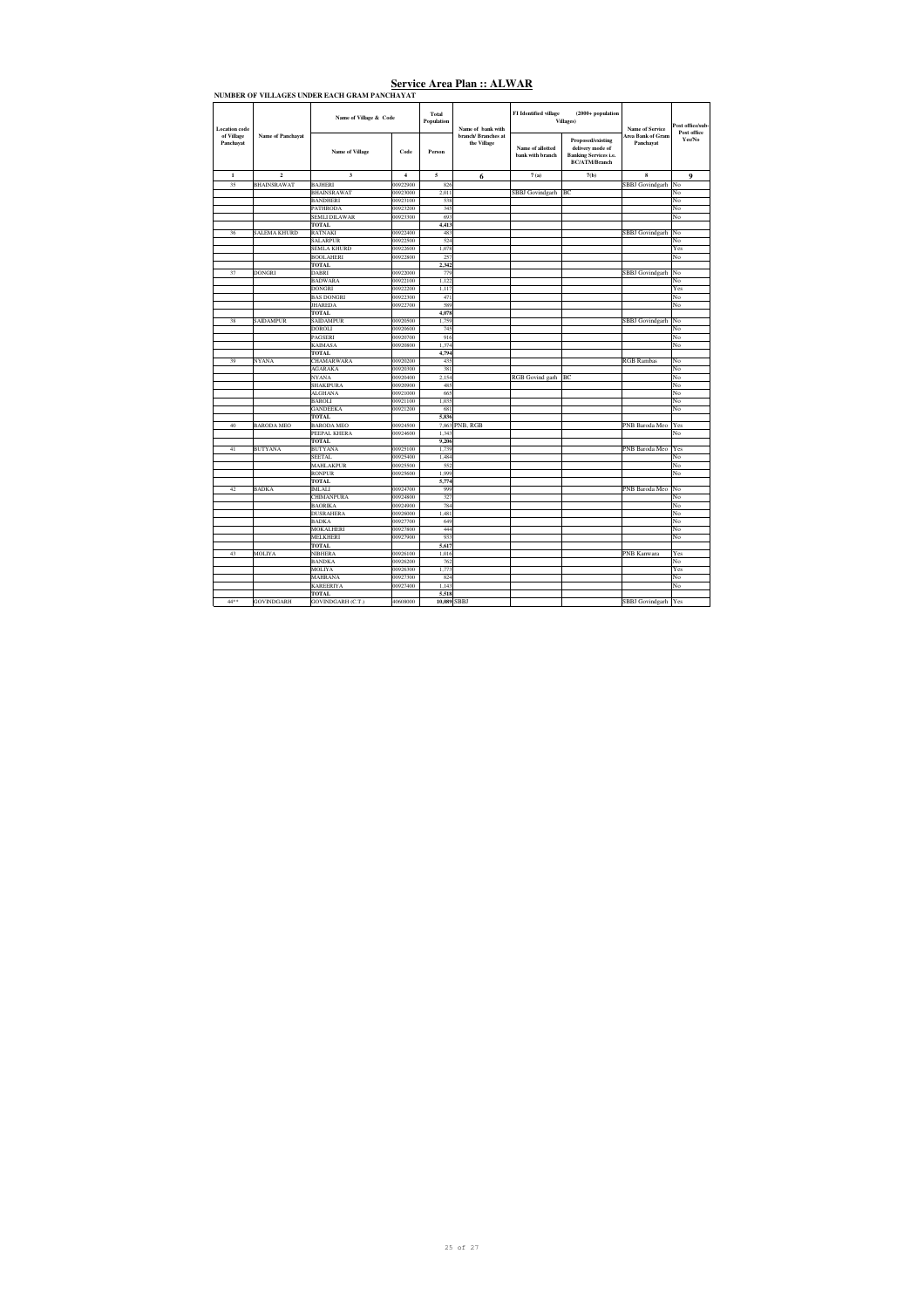| <b>Location</b> code    | <b>Name of Panchayat</b>                 | Name of Village & Code                   |                      | <b>Total</b><br>Population | Name of bank with                  | FI Identified village                | $(2000 + population$<br><b>Villages</b> )                                                            | <b>Name of Service</b>         | Post office/sub-<br>Post office |
|-------------------------|------------------------------------------|------------------------------------------|----------------------|----------------------------|------------------------------------|--------------------------------------|------------------------------------------------------------------------------------------------------|--------------------------------|---------------------------------|
| of Village<br>Panchayat |                                          | <b>Name of Village</b>                   | Code                 | Person                     | branch/ Branches at<br>the Village | Name of allotted<br>bank with branch | <b>Proposed/existing</b><br>delivery mode of<br><b>Banking Services i.e.</b><br><b>BC/ATM/Branch</b> | Area Bank of Gram<br>Panchayat | Yes/No                          |
| $\mathbf 1$             | $\mathbf 2$                              | $\mathbf 3$                              | $\bf{4}$             | 5                          | 6                                  | 7(a)                                 | 7(b)                                                                                                 | 8                              | 9                               |
|                         | Name of Panchayat Samiti: Kathumar(0014) |                                          |                      |                            |                                    |                                      |                                                                                                      |                                |                                 |
| 01                      | <b>KATHOOMAR</b>                         | <b>KATHOOMAR</b>                         | 00943300             |                            | 7,656 PNB, RGB                     |                                      |                                                                                                      | <b>PNB</b> Kathumar            | Yes                             |
| 02                      | SAMOOCHI                                 | SAMOOCHI<br><b>BANGAN KA NANGLA</b>      | 00951600<br>00952400 | 5,295 PNB<br>589           |                                    |                                      |                                                                                                      | PNB Samoochi                   | Yes<br>No                       |
|                         |                                          | TOTAL                                    |                      | 5,884                      |                                    |                                      |                                                                                                      |                                |                                 |
| 0 <sup>3</sup>          | <b>SONKHAR</b>                           | PREETAMPURA                              | 00951900             | 918                        |                                    |                                      |                                                                                                      | SBI Kherli                     | No                              |
|                         | (RURAL)                                  | SONKHAR (RURAL)<br><b>TOTAL</b>          | 00952000             | 6,076<br>6,994             |                                    | PNB Kherli                           | BC                                                                                                   |                                | Yes                             |
| 04                      | RETA                                     | <b>HANEEPUR</b>                          | 00942200             | 1,024                      |                                    |                                      |                                                                                                      | PNB Kathumar                   | No                              |
|                         |                                          | RETI<br>DOODHERI                         | 00942300<br>00942700 | 312<br>1.114               |                                    |                                      |                                                                                                      |                                | No<br>No                        |
|                         |                                          | MOONDIYA                                 | 00942800             | 496                        |                                    |                                      |                                                                                                      |                                | No                              |
|                         |                                          | <b>BHARITHAL</b>                         | 00942900             | 824                        |                                    |                                      |                                                                                                      |                                | No                              |
|                         |                                          | RETA<br><b>TOTAL</b>                     | 00943200             | 1,430<br>5,200             |                                    |                                      |                                                                                                      |                                | Yes                             |
| 05                      | SALWARI                                  | <b>GALA KHERA</b>                        | 00950300             | 1,209                      |                                    |                                      |                                                                                                      | RGB Ronijathan                 | No                              |
|                         |                                          | SALWARI<br>PEEPAL KHERA                  | 00950400<br>00951700 | 2,494<br>1,393             |                                    | PNB Bhanokher                        | BC                                                                                                   |                                | Yes<br>No                       |
|                         |                                          | MEDPURA                                  | 00951800             | 388                        |                                    |                                      |                                                                                                      |                                | No                              |
|                         |                                          | <b>TOTAL</b>                             |                      | 5.484                      |                                    |                                      |                                                                                                      |                                |                                 |
| 06                      | <b>BASETH</b>                            | <b>NANGLA SITARAM</b><br>LATHKI          | 00947400<br>00947500 | 820<br>1,508               |                                    |                                      |                                                                                                      | SBI Kherli                     | No<br>No                        |
|                         |                                          | <b>NOONIYA</b>                           | 0947600              | 930                        |                                    |                                      |                                                                                                      |                                | No                              |
|                         |                                          | <b>BASETH</b>                            | 00947800             | 2,136                      |                                    | RGB Baroda Kan`                      | BС                                                                                                   |                                | Yes                             |
| 07                      | <b>MAITHNA</b>                           | TOTAL<br>PISAI                           | 00941900             | 5,394<br>1,029             |                                    |                                      |                                                                                                      | PNB Kathumar                   | No                              |
|                         |                                          | MAITHNA                                  | 00942000             | 2,082                      |                                    | PNB Kathumar                         | BC                                                                                                   |                                | Yes                             |
|                         |                                          | DHANKROLI<br><b>RUNDH MAITHANA</b>       | 00942100<br>00942400 | 418                        |                                    |                                      |                                                                                                      |                                | No<br>No                        |
|                         |                                          | <b>CHAK TAPSI</b>                        | 00942500             | $\overline{2}$             |                                    |                                      |                                                                                                      |                                | No                              |
|                         |                                          | <b>BADKA</b>                             | 00942600             | 848                        |                                    |                                      |                                                                                                      |                                | $_{\rm No}$                     |
| 08                      | <b>DANTIYA</b>                           | TOTAL<br>DANTIYA                         | 0950500              | 4,379<br>2,667             |                                    | PNB Kherli                           | в                                                                                                    | PNB Kherli                     | Yes                             |
|                         |                                          | DAHARI DANTWARA                          | 00950600             | 1,619                      |                                    |                                      |                                                                                                      |                                | No                              |
|                         |                                          | <b>BHANWAR</b><br><b>TOTAL</b>           | 00951400             | 1,042<br>5.328             |                                    |                                      |                                                                                                      |                                | Yes                             |
|                         | SONKHARI                                 | MANGOLAKI                                | 00947300             | 1,270                      |                                    |                                      |                                                                                                      | SBI Kherli                     | No                              |
|                         |                                          | MAKKHAN KA NAGLA                         | 00949600             | 755                        |                                    |                                      |                                                                                                      |                                | No                              |
|                         |                                          | SONKHARI<br>RUNDH SONKHARI               | 00949700<br>0950100  | 3,750                      |                                    | SBI Kherli                           | ВC                                                                                                   |                                | Yes<br>No                       |
|                         |                                          | KANETI                                   | 00950200             | 769                        |                                    |                                      |                                                                                                      |                                | No                              |
| 10                      | TASAI                                    | <b>TOTAL</b><br>TASAI                    | 00940900             | 6,544<br>8,859 RGB         |                                    |                                      |                                                                                                      | <b>RGB</b> Tasai               | Yes                             |
| $\overline{11}$         | TITPURI                                  | SEDOOKA NANGLA                           | 00940100             | 416                        |                                    |                                      |                                                                                                      | RGB Baroda Kan                 | No                              |
|                         |                                          | <b>BEEJLA</b><br><b>SITAHARA</b>         | 00940200<br>00940400 | 571<br>1,313               |                                    |                                      |                                                                                                      |                                | No<br>No                        |
|                         |                                          | TITPURI                                  | 00944500             | 2.863                      |                                    | RGB Baroda Kan                       | BC                                                                                                   |                                | Yes                             |
|                         |                                          | TOTAL                                    |                      | 5,163                      |                                    |                                      |                                                                                                      |                                |                                 |
|                         | TEEKRI                                   | MANPUR<br><b>SAMOLI</b>                  | 00941000<br>00941100 | 27<br>1.154                |                                    |                                      |                                                                                                      | <b>RGB</b> Tasai               | No<br>No                        |
|                         |                                          | TUSARI                                   | 00941200             | 1,950                      |                                    |                                      |                                                                                                      |                                | No                              |
|                         |                                          | <b>HULYANA</b><br>TEEKRI                 | 00941300<br>00941400 | 1.253<br>957               |                                    |                                      |                                                                                                      |                                | No<br>Yes                       |
|                         |                                          | <b>TOTAL</b>                             |                      | 5,341                      |                                    |                                      |                                                                                                      |                                |                                 |
| 13                      | <b>KHERA TARF</b>                        | RAMPURA PATAN                            | 00950700             | 1,117                      |                                    |                                      |                                                                                                      |                                | No                              |
|                         | <b>KALYANPURA</b>                        | <b>UDAIPURA</b><br><b>KATAHADA</b>       | 00950800<br>00950900 | 795<br>1,134               |                                    |                                      |                                                                                                      | <b>SBBJ</b> Kherl              | No<br>No                        |
|                         |                                          | <b>KHERA TARF</b>                        | 0951000              | 1,066                      |                                    |                                      |                                                                                                      |                                | No                              |
|                         |                                          | <b>KALYANPURA</b><br><b>KALYANPURA</b>   | 00951100             | 1,019                      |                                    |                                      |                                                                                                      |                                | No<br>Yes                       |
|                         |                                          | <b>TOTAL</b>                             |                      | 5,131                      |                                    |                                      |                                                                                                      |                                |                                 |
| 14                      | NATOJ (14)                               | KHERLI TARF NOONIYA<br>NATOJ             | 00947700<br>00949400 | 1,485<br>1.734             |                                    |                                      |                                                                                                      | SBI Kherli                     | No<br>Yes                       |
|                         |                                          | <b>NANGLA JADOO</b>                      | 00949500             | 594                        |                                    |                                      |                                                                                                      |                                | No                              |
|                         |                                          | <b>TOTAL</b>                             |                      | 3,813                      |                                    |                                      |                                                                                                      |                                |                                 |
| 15                      | <b>KALWARI</b>                           | <b>KALWARI</b><br>AGRAYA                 | 00949200<br>00949300 | 4,333<br>551               |                                    | PNB Bhanokher                        | BC                                                                                                   | <b>SBBJ</b> Kherli             | Yes<br>No                       |
|                         |                                          | TOTAL                                    |                      | 4,884                      |                                    |                                      |                                                                                                      |                                |                                 |
| 16                      | KHERA MEDA                               | <b>BHOJPURA</b><br><b>SUNDANA</b>        | 00945000<br>00946500 | 898<br>2.362               |                                    | PNB Bhanokher                        | ВC                                                                                                   | RGB Kathumar                   | No<br>Yes                       |
|                         |                                          | <b>KHERA MEDA</b>                        | 00946600             | 2,454                      |                                    | SBI Kherli                           | ВC                                                                                                   |                                | Yes                             |
|                         |                                          | <b>TOTAL</b>                             |                      | 5.714                      |                                    |                                      |                                                                                                      |                                |                                 |
| 17                      | APROOWA                                  | <b>RELA</b><br><b>KHERLI TARF RELA</b>   | 0943400<br>00943500  | 943<br>899                 |                                    |                                      |                                                                                                      | PNB Kathumar                   | No<br>No                        |
|                         |                                          | <b>RERKA</b>                             | 00943600             | 1.504                      |                                    |                                      |                                                                                                      |                                | No                              |
|                         |                                          | RANOTA<br>ARROOWA                        | 00943700<br>00946800 | 498<br>2,536               |                                    | PNB Kathumar                         | ВC                                                                                                   |                                | No<br>Yes                       |
|                         |                                          | TOTAL                                    |                      | 6,380                      |                                    |                                      |                                                                                                      |                                |                                 |
| 18                      | <b>KHERLI REL</b>                        | KHERLI REL (RURAL)<br><b>KUTI SAWDAS</b> | 00952300<br>00952500 | 6,008 PNB<br>980           |                                    |                                      |                                                                                                      | PNB Kherli                     | Yes<br>No                       |
|                         |                                          | <b>GHALAWATA</b>                         | 00952600             | 1.140                      |                                    |                                      |                                                                                                      |                                | No                              |
|                         |                                          | TOTAL                                    |                      | 8,128                      |                                    |                                      |                                                                                                      |                                |                                 |
| 19                      | SONKH                                    | <b>BARADA</b><br>SONKH                   | 00941500<br>00941600 | 1,416<br>3,879             |                                    | RGB Tasai                            | BC                                                                                                   | RGB Tasai                      | No<br>Yes                       |
|                         |                                          | <b>DHEEWRI</b>                           | 00941700             | 392                        |                                    |                                      |                                                                                                      |                                | No                              |
|                         |                                          | <b>BHADEERA</b><br>TOTAL                 | 00941800             | 406<br>6,093               |                                    |                                      |                                                                                                      |                                | No                              |
| 20                      | <b>KHONKHAR</b>                          | <b>KHONKHAR</b>                          | 00951200             | 2.890                      |                                    | PNB Kherli                           | ВC                                                                                                   | PNB Kherli                     | Yes                             |
|                         |                                          | DUGHATI<br><b>CHAINPURA</b>              | 00951300<br>00951500 | 413<br>417                 |                                    |                                      |                                                                                                      |                                | No<br>No                        |
|                         |                                          | TOTAL                                    |                      | 3,720                      |                                    |                                      |                                                                                                      |                                |                                 |
| $^{21}$                 | <b>GAROO</b>                             | NANGLA RAMPURA                           | 00946900             | 494                        |                                    |                                      |                                                                                                      | <b>RGB</b> Kherli              | No                              |
|                         |                                          | GAROO<br><b>TOTAL</b>                    | 00949800             | 5,175<br>5,669             |                                    | RGB Kherli                           | BC                                                                                                   |                                | Yes                             |